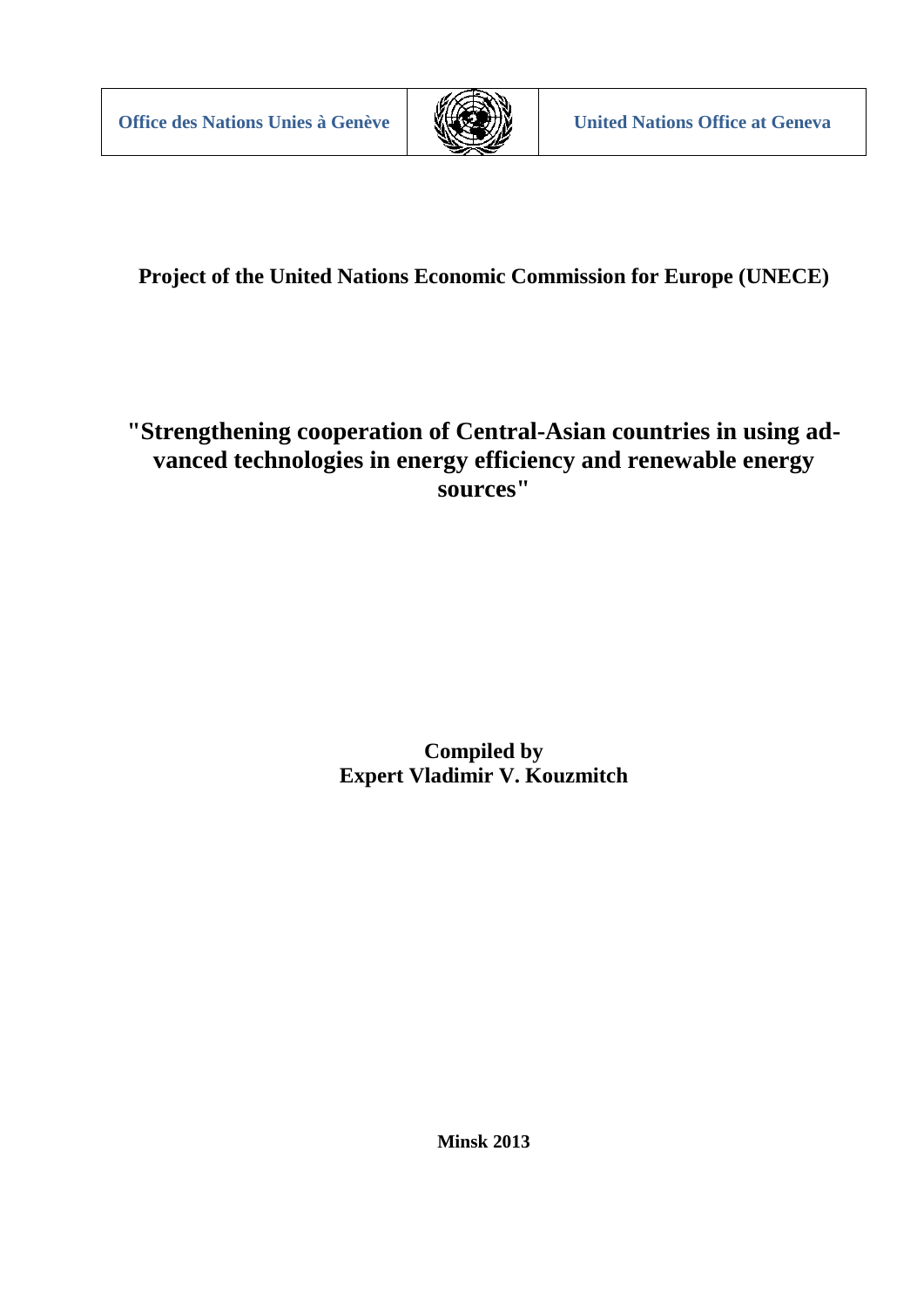# **List of Content**

| I. Progress in energy efficiency and renewable energy in the countries of Central Asia 4                                                                                                                                                                                                                                                                                    |     |
|-----------------------------------------------------------------------------------------------------------------------------------------------------------------------------------------------------------------------------------------------------------------------------------------------------------------------------------------------------------------------------|-----|
| Review of the status of the energy efficiency sector in the countries under study5                                                                                                                                                                                                                                                                                          |     |
|                                                                                                                                                                                                                                                                                                                                                                             |     |
|                                                                                                                                                                                                                                                                                                                                                                             |     |
|                                                                                                                                                                                                                                                                                                                                                                             |     |
|                                                                                                                                                                                                                                                                                                                                                                             |     |
|                                                                                                                                                                                                                                                                                                                                                                             |     |
|                                                                                                                                                                                                                                                                                                                                                                             |     |
|                                                                                                                                                                                                                                                                                                                                                                             |     |
|                                                                                                                                                                                                                                                                                                                                                                             |     |
|                                                                                                                                                                                                                                                                                                                                                                             |     |
|                                                                                                                                                                                                                                                                                                                                                                             |     |
|                                                                                                                                                                                                                                                                                                                                                                             |     |
| Review of the legislative base in the area of energy efficiency and renewable energy<br>sources (stimulation mechanisms, main barriers for implementing projects in energy efficiency<br>and renewable energy sources) and key institutions and organizations, responsible for<br>implementing the policy in the sphere of increase of energy efficiency and use of RESs 19 |     |
|                                                                                                                                                                                                                                                                                                                                                                             |     |
|                                                                                                                                                                                                                                                                                                                                                                             |     |
|                                                                                                                                                                                                                                                                                                                                                                             |     |
|                                                                                                                                                                                                                                                                                                                                                                             |     |
|                                                                                                                                                                                                                                                                                                                                                                             |     |
|                                                                                                                                                                                                                                                                                                                                                                             |     |
| Review of the climate policy of the countries of the region in the part related to the increase of                                                                                                                                                                                                                                                                          | .22 |
| Main institutes, responsible for implementing the state policy in the sphere of energy efficiency                                                                                                                                                                                                                                                                           |     |
| Mechanisms to stimulate the increase of energy efficiency and progress of RESs23                                                                                                                                                                                                                                                                                            |     |
|                                                                                                                                                                                                                                                                                                                                                                             |     |
| II. Analysis of results of fulfilment of national programmes in the area of renewable energy<br>sources.                                                                                                                                                                                                                                                                    |     |
|                                                                                                                                                                                                                                                                                                                                                                             |     |
|                                                                                                                                                                                                                                                                                                                                                                             |     |
|                                                                                                                                                                                                                                                                                                                                                                             |     |
|                                                                                                                                                                                                                                                                                                                                                                             |     |
|                                                                                                                                                                                                                                                                                                                                                                             |     |
|                                                                                                                                                                                                                                                                                                                                                                             |     |
|                                                                                                                                                                                                                                                                                                                                                                             |     |
|                                                                                                                                                                                                                                                                                                                                                                             |     |
|                                                                                                                                                                                                                                                                                                                                                                             |     |
|                                                                                                                                                                                                                                                                                                                                                                             |     |
|                                                                                                                                                                                                                                                                                                                                                                             |     |
|                                                                                                                                                                                                                                                                                                                                                                             |     |
|                                                                                                                                                                                                                                                                                                                                                                             |     |
|                                                                                                                                                                                                                                                                                                                                                                             |     |
|                                                                                                                                                                                                                                                                                                                                                                             |     |
|                                                                                                                                                                                                                                                                                                                                                                             |     |
|                                                                                                                                                                                                                                                                                                                                                                             |     |
|                                                                                                                                                                                                                                                                                                                                                                             |     |
|                                                                                                                                                                                                                                                                                                                                                                             |     |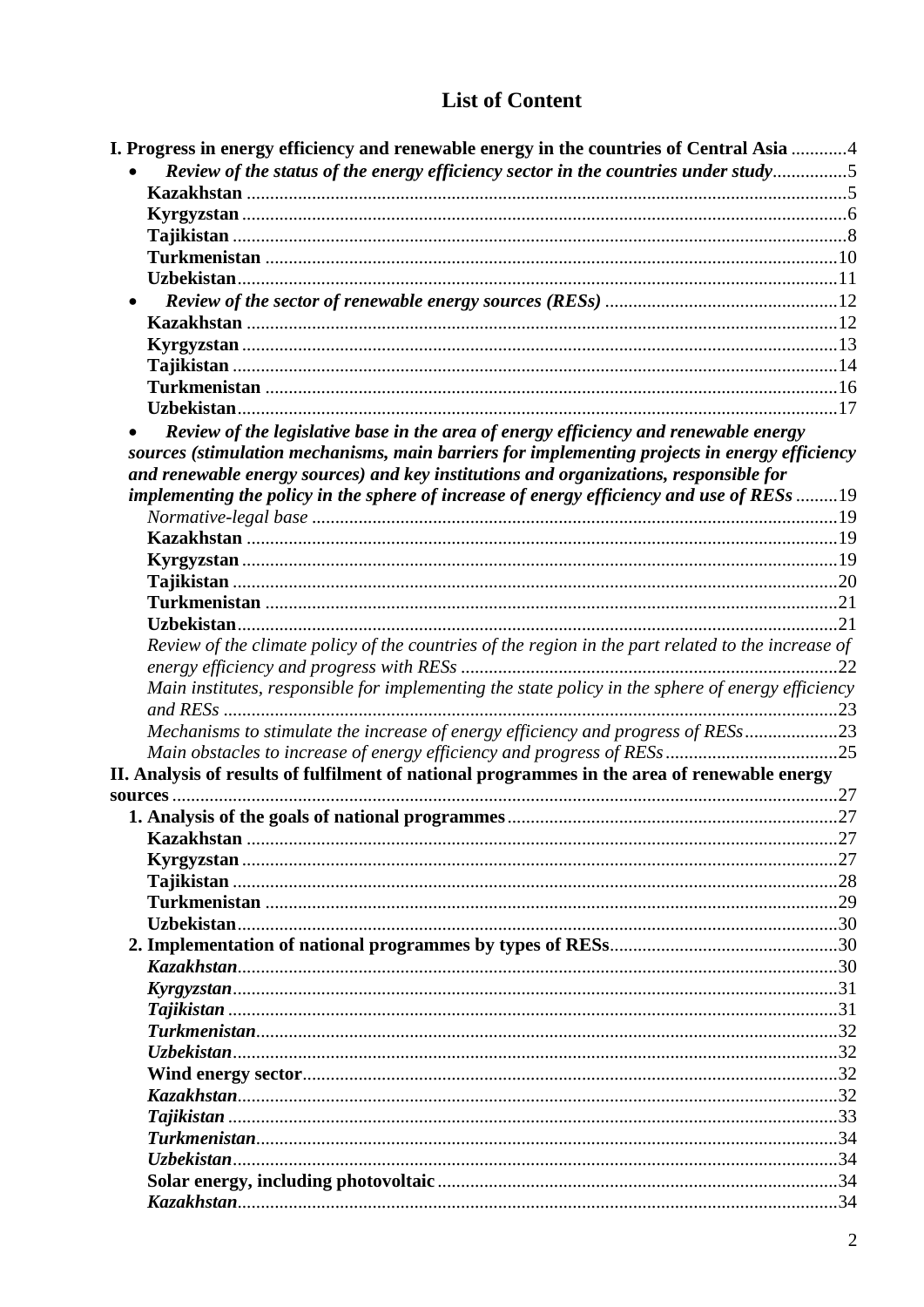| 3. Overview of the developed technologies and renewable energy equipment produced in        |  |
|---------------------------------------------------------------------------------------------|--|
|                                                                                             |  |
|                                                                                             |  |
|                                                                                             |  |
|                                                                                             |  |
|                                                                                             |  |
| 4. Review of international cooperation in the field of energy efficiency and renewable      |  |
|                                                                                             |  |
|                                                                                             |  |
|                                                                                             |  |
|                                                                                             |  |
|                                                                                             |  |
|                                                                                             |  |
| III. Recommendations for the implementation of advanced technologies in the field of energy |  |
| efficiency and renewable energy sources and strengthening of regional cooperation 45        |  |
| 1. The main directions of harmonization of national programs for energy efficiency and      |  |
|                                                                                             |  |
| 2. Recommendations for the implementation of advanced technologies in the field of energy   |  |
|                                                                                             |  |
|                                                                                             |  |
|                                                                                             |  |
|                                                                                             |  |
|                                                                                             |  |
|                                                                                             |  |
| 3. Determination of joint activities and ways of cooperation of Central Asia countries to   |  |
| introduce advanced energy efficient technologies and renewable energy sources50             |  |
|                                                                                             |  |
|                                                                                             |  |
| Scientific and technological support for the development of renewable energy sources51      |  |
|                                                                                             |  |
| Informational and outreach work in the field of renewable energy52                          |  |
| 4. Opportunities for regional cooperation to enhance the use of advanced technologies in    |  |
| energy efficiency and renewable energy within the international intergovernmental           |  |
|                                                                                             |  |
|                                                                                             |  |
|                                                                                             |  |
|                                                                                             |  |
| Matrix of indicators of energy efficiency and renewable energy in Central Asia countries56  |  |
|                                                                                             |  |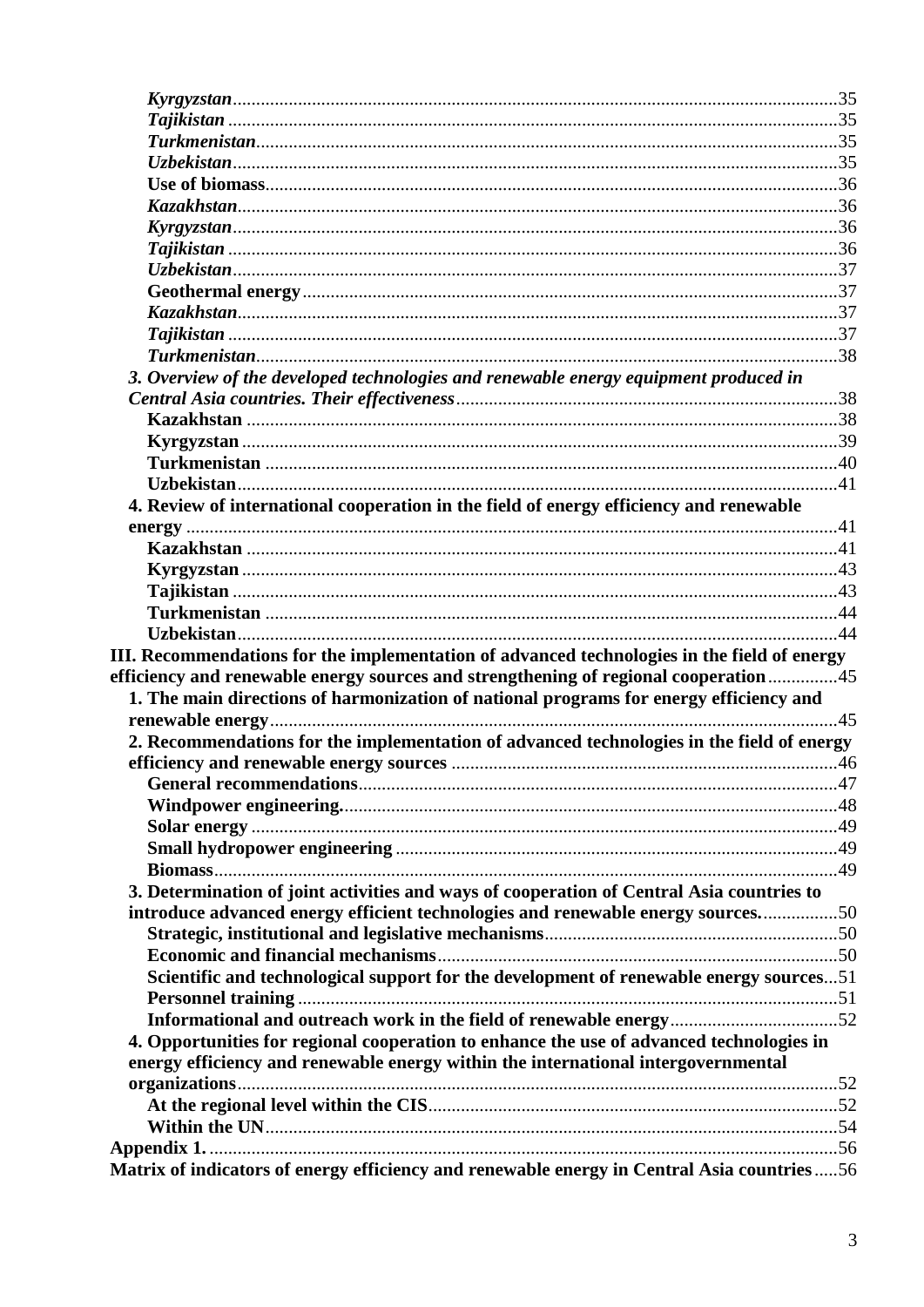# **"Strengthening cooperation of Central-Asian countries in using advanced technologies in energy efficiency and renewable energy sources"**

# <span id="page-3-0"></span>**I. Progress in energy efficiency and renewable energy in the countries of Central Asia**

All the countries of Central Asia possess energy resources. Kazakhstan, Uzbekistan and Turkmenistan have essential reserves of hydrocarbons, while Tajikistan and Kyrgyzstan are notable for their huge hydroelectric potentials. At the same time, the region suffers from disproportional placement of generating capacities, as a result of the disruption of the united system formed in the times of the USSR.

In recent years, energy saving is given much attention from the viewpoint of compensating the deficit of generating capacities and/or release of additional volumes of power resources for exports, while the development of the renewable energy is considered, first of all, as a measure to mitigate climate changes and environment protection, as well as a method to supply power to remote and hard-to-reach areas.

The low efficiency of using the available fuel and energy resources has to do with the poor state of the acting legal and financial-economic mechanisms, technological backwardness, and quite a lot of other factors. They fail to stimulate the power generators and consumers to reduce their costs.

All the countries of Central Asia are facing the following problems, which hamper the operation and progress of the energy sector:

- The high wear rate of the generating capacities and infrastructure, and, accordingly, huge commercial and technical losses. At present, in all the considered countries, the wear rate of the basic equipment of power grids makes 50% and more; in a number of cases, a pretty great share of networks and equipment are unfit for further operation;
- The problems of consumers' non-payment and a poor metering system of really consumed electric power make it difficult to attract investments into the sector;
- The existing system of subsidized tariffs fails to stimulate both the producers and consumers of power resources to decrease their energy costs. Even in the Republic of Kazakhstan, which was most consistent in market reforms, the electricity tariffs are close to the generation prime cost, disregarding the necessary depreciation deductions, needed for replacing the obsolete equipment;
- The high power intensity of the Gross Domestic Product GDP is associated, among other things, with the physically and morally outdated equipment, used by most enterprises and a high wear rate of grids and networks;
- The limited paying capacity of the population;
- A deficit of duly qualified personnel;
- The inaccessibility of credit resources because of high interest rates and short terms of them is essentially restricting the enterprises' capacity to finance technical retooling, use of advanced technologies and implementation of projects aimed at improved energy efficiency and development of renewable energy sources (RESs).

A general feature of all the countries in question is the need to upgrade the equipment in practically all sectors of economy, but, especially, in energy, industry and housing and utilities.

In the region, the market of energy services is underdeveloped. Private investments into the energy saving and renewable energy are very low. The measures taken to improve the energy efficiency have mainly to do with the industry upgrading; however, as a rule, no budget funds are allocated on the projects related to increased energy efficiency.

Another problem is a very low level of awareness of the population and managers about the opportunities of increasing the energy efficiency and use of RESs.

In general, the level of funding the research-and-design works (R&D) in the spheres of en-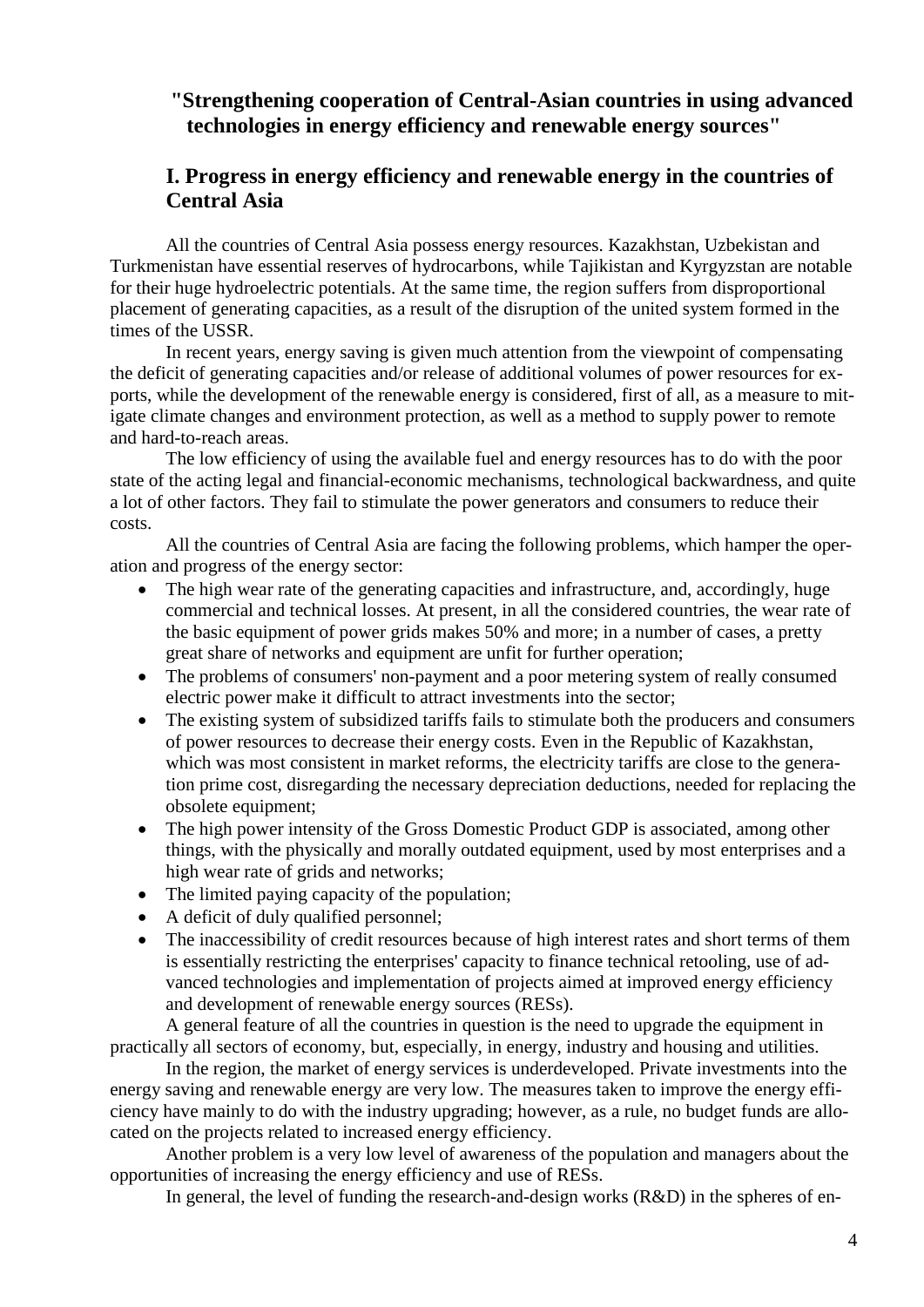ergy efficiency and RESs; for lack of standards, they manufacture little machinery, materials and equipment, corresponding to the modern requirements of energy efficiency; accordingly, they are weak in introducing the advanced energy-saving technologies. This situation is aggravated by the absence of the due information basis, market of energy-saving equipment and technologies, funds at the disposal of potential producers and consumers, and by essential problems of receiving loans on innovative developments. Until now, the governments of the above states fail to provide the budget support to development and introduction of energy-saving technologies.

The study was made with account of the best 25 practices, as identified by the International Energy Agency (IEA). See Annex 1 for the "Matrix of indicators of the status of the electric-power industry and RESs in the countries of Central Asia", compiled from the information from the studied, conducted by national experts.

# <span id="page-4-0"></span>• *Review of the status of the energy efficiency sector in the countries under study*

### **Kazakhstan**

<span id="page-4-1"></span>Kazakhstan is the regional leader in the sphere of forming and implementing the state policy in the sphere of increase of energy efficiency.

This state policy in the area of energy saving in the republic was initiated by the Law of the Republic of Kazakhstan of December 25, 1997, No. 210-I "On Energy Saving". The Law made the problem of increase of the efficiency of using the fuel-and-power resources a top priority of the state energy policy.

However, the Law was declarative in nature, and its many provisions proved to be inoperative. The result is that today the indicators of energy efficiency in the Republic of Kazakhstan are a lot behind the level of industrially developed states. The specific power intensity of the GDP of the Republic of Kazakhstan is 2.5 times higher that in the USA, by 3.5 times higher than in Denmark, and by 4 times higher that in Japan. The efficiency of utilization of power resources in the republic does not exceed 30%, that is, over 2/3 of the consumed energy is lost in the process of utilization.

However, practically no funds are allocated from the state budget on the issues of energy saving and decrease of energy intensity in the republic. As a result of the weak of state regulation of the energy saving, the victims are the energy, ecology, budget and the population because of the unbearable burden of tariffs. The estimated potential for energy saving of the republic, both in the heat and electric energy, makes at least 25-30%.

Decreasing the energy intensity of the GDP is one of the main objectives of the Republic of Kazakhstan for the nearest future. Therefore, the 2010-2014 State Programme of Boosted Industrial-Innovative Development of the Republic of Kazakhstan assumes a decrease of the energy intensity of the GDP by at least 10% against the level of 2008.

In late 2011, the republic adopted the 2012-2015 Complex Plan for Improving the Energy Efficiency in the Republic of Kazakhstan. It includes a number of initiatives, offered and discussed within the cooperation with the European Union (EU) and international organizations, the implementation of which will receive the technical and financial support of the World Bank, the United Nations Industrial Development Organization (UNIDO), etc. In particular, the measures and actions, offered by the UNIDO, for example, the energy management systems (EnMS), standards and improvement of experts' potentials, were included into the above plan.

The country has also adopted the Modernization Programme of the housing and utilities infrastructure till 2020.

The main goal of the above 2012-2015 Complex Plan for Improving the Energy Efficiency in the Republic of Kazakhstan Complex Plan is a decrease of the energy intensity of the GDP by at least 10% against the level of 2008.

The target indicators for the main sectors of economy are as follows:

• Industry – to ensure the annual economy of primary power resources equal to at least 2.0 million tons of oil equivalent (TOE);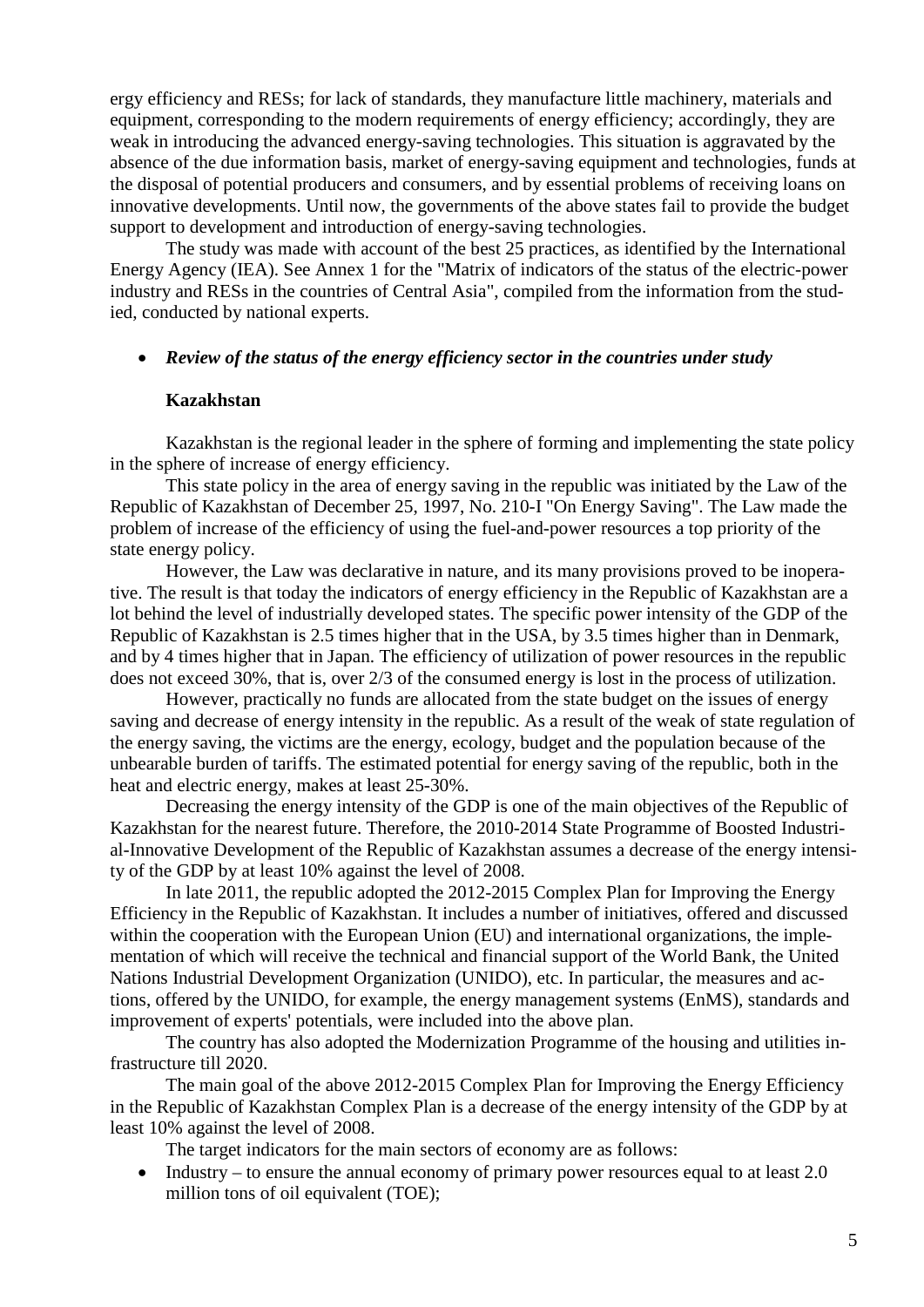- Energy to ensure the annual economy of primary power resources equal to at least 3.0 million TOE;
- Housing and utilities, and the budget-funded sector to ensure the annual economy of primary power resources equal to at least 3.7 million TOE.

The aim of the plan is to draft a complex of legislative, organizational, scientific, technical, economic and financial measures, directed towards decreasing the inefficient use of the fuel-andpower resources.

At present, country experts have drafted and provided for consideration of the Government the Concept of Development of the Electric Energy Branch of the Republic of Kazakhstan till 2030, on the basis of which the Branch Programme for Energy Sector till 2030 will be developed. The Programme assumes a section on energy efficiency.

Thus, in recent years, Kazakhstan has done a lot to improve the normative-legal basis of energy saving; the country improves its management system; it has studied the sectoral potentials for increasing the energy efficiency, formed a system of branch-related target indicators and first-order measures; and the government pays attention to personnel-training issues. It is also important to note the work undertaken to study and adapt the international experiences in the sphere of energy efficiency and systematization of international cooperation.

Kazakhstan has in place the necessary legal basis for investment activities. The legislation guarantees complete protection of investors' rights and stability of concluded contracts, and very clearly regulates the work of state bodies in relation to investors (free movement and repatriation of capital, free use of profits, the right to privately own land, including for foreign companies). Measures of state support have been defined for the investments made into the priority sectors of economy of Kazakhstan.

The new Taxation Code of the Republic of Kazakhstan, enacted since January 1, 2009, has simplified the order of application by investors *of taxation investment preferences*. These preferences assume a possibility to allocate the cost of preferential objects and further expenses on reconstruction and modernization to deductions. The allocation period of the losses has been increased from 3 to 10 years, which allows extracting benefits from the taxation preferences for investments. It was also assumed to decrease the corporate income tax from 2009 – down to 20%, from 2010 – down to 17.5%, and from 2011 – down to 15% (in 2008 it was 30%). The VAT rate was brought down to 12%.

There is a possibility for co-funding investment projects through state-owned financial development institutes (the National Innovation Fund, Corporation for Insuring Export Credits and Investments, Development Bank of Kazakhstan, Investment Fund of Kazakhstan, Corporation for Exports Development and Promotion KAZNEX).

A new impetus was given to such instruments of economic stimulation like industrial and special economic zones, and technoparks.

With support of the World Bank, within the Ministry of Economy and budget-based planning, the country has launched the Centre for State-Private Partnership.

The country's attractive business climate is supported by the favourable investment legislation, and by economic and political stability. The available legislative basis favours and supports private investments into energy; however, low electricity tariffs deter investors. Besides, for lack of any long-term state strategy, it is difficult to forecast the future level of tariffs.

To stimulate investments into the electricity sector, the republic has adopted a programme of step-by-step increase of electric energy prices up to 2015, by groups of power sources. Despite the relatively favourable investment climate, there are practically no investments into the area of energy saving.

# **Kyrgyzstan**

<span id="page-5-0"></span>At present, in general, the specific power intensity of the republic's economy is very high, and, by expert estimates, can be decreased by several times.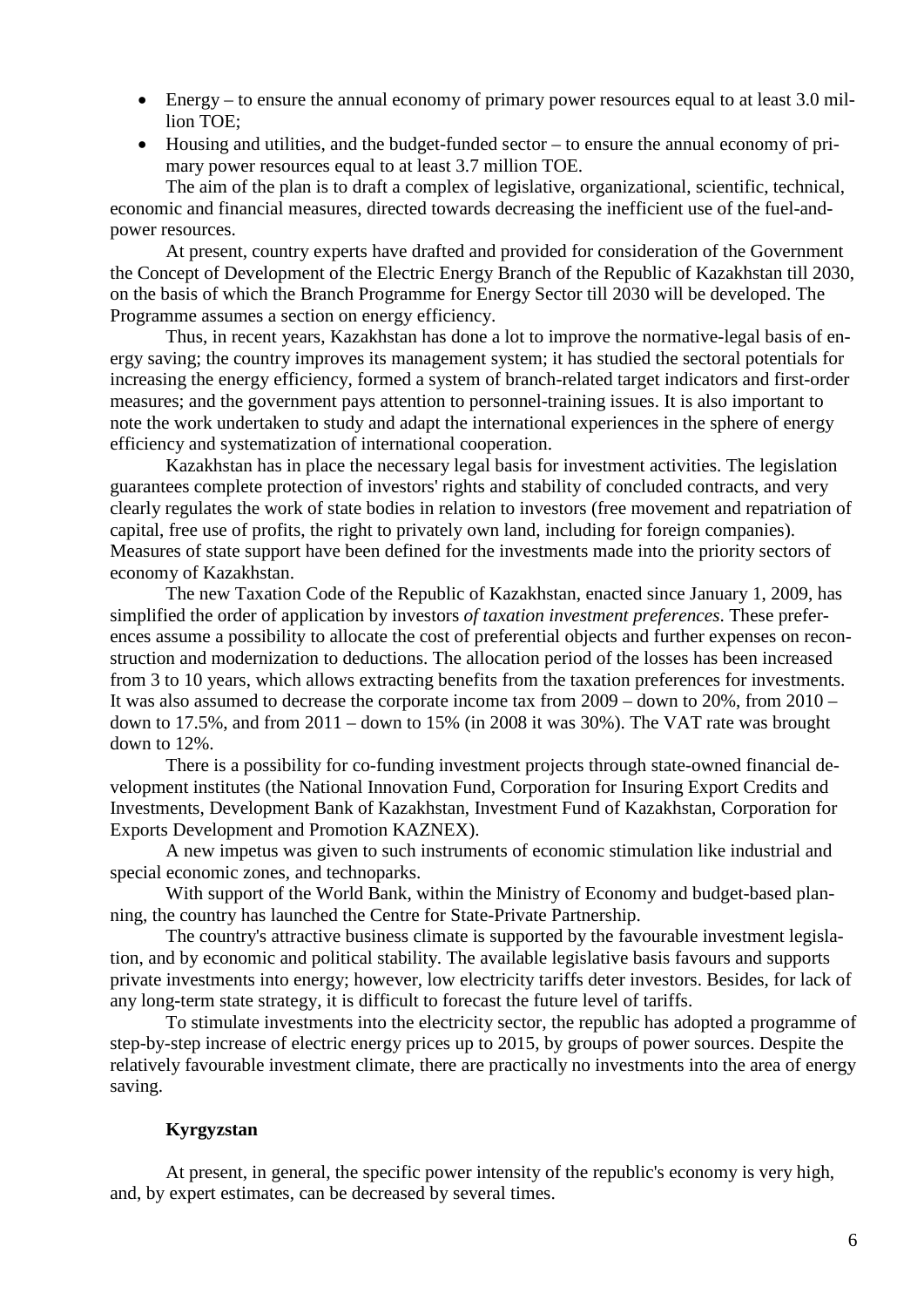The main factors, which stipulate the current situation, are a low level of modernization of the economy and decrease of the efficiency of work of the energy sector.

The legal platform for realization of requirements of energy saving and efficient functioning of enterprises has been formed. The Law "On Energy Saving" and the Law "On Energy Efficiency of Buildings" set the legal standards of realization of state policy of increase of the efficiency of using energy, as well as the legal standards of creation and functioning of institutional economical and informational mechanisms of realization of this policy.

The priorities of development of the electrical energy industry for the nearest future are as follows:

- Development and realization of practical measures on energy loss reduction;
- Strengthening of commercial and financial discipline and achievement of profitability of the subjects of the sector;
- Modernization and escalation of the production potentials and generating capacities of the electric power sector and improvement of its efficiency based on using new equipment, implementing automated control systems and optimizing the load diagrams;
- Launching new generating capacities and delivery power lines;
- Active participation in the processes of inter-state integration of Central-Asian countries, the CIS in the area of electrical energy on the bilateral basis, in preparation and creation of the united competitive market of electric energy and power;
- Reforming the control system of the electric power sector, improvement of management, creation of necessary institutional frameworks and the regulatory legal base, completion of the structural reforming the sector;
- Introduction of a well-balanced tariff and pricing policy, which ensures the coverage of actual expenses of energy companies on the producing, delivery and distribution of the electric and heat energy, and decrease of cross-subsidizing;
- Improvement of the technical equipment of the fiscal metering systems with transition to creation of automated power supply monitoring and control systems (APSM&CS);
- Creation of a valid domestic energy market with ensuring a competitive environment in the area of generation and sale of electricity through building minor HPPs and other alternative energy sources;
- Taking measures on preserving a competitive advantage of Kyrgyzstan in the regional market of electricity and developing export potentials;
- Improvement of conditions for attracting private investments into development of the sector based on the principles of state-private partnership;
- Strengthening of the potentials of energy saving at producing, delivering and consuming the power resources.

The outdated equipment, imperfections of the tariff policy and the accounting system responsible for the actual consumption of electricity are the barriers that hamper attraction of investments and development of the competitive environment in the energy sector.

Most of the hydroelectric power plants (hereinafter – the HPPs) are located in the south of the republic, while the major consumers are in its north. Thus, the installed power of the generating capacities in the south of the country makes 2920 МW, or 79.4% of the total republic's installed power. A low utilization level of minor HPPs and alternative power sources is observed.

An updating of the standards of energy saving (energy efficiency) and bringing them to conformity with the international standards are required.

The major power consumers in Kyrgyzstan are the housing sector (buildings  $-37\%$ ), industry (34%) and transports (29%).

The consumption pattern of the fuel-and-power resources (hereinafter – the F&PRs), when split by sectors, shows an essential growth of the utilities sector and a decrease of consumption by industry and agriculture.

In early 1990s, the population of the Kyrgyz Republic consumed about 16% of the total electricity supplied to the domestic market; budget-funded entities – 19%; and industry, agriculture,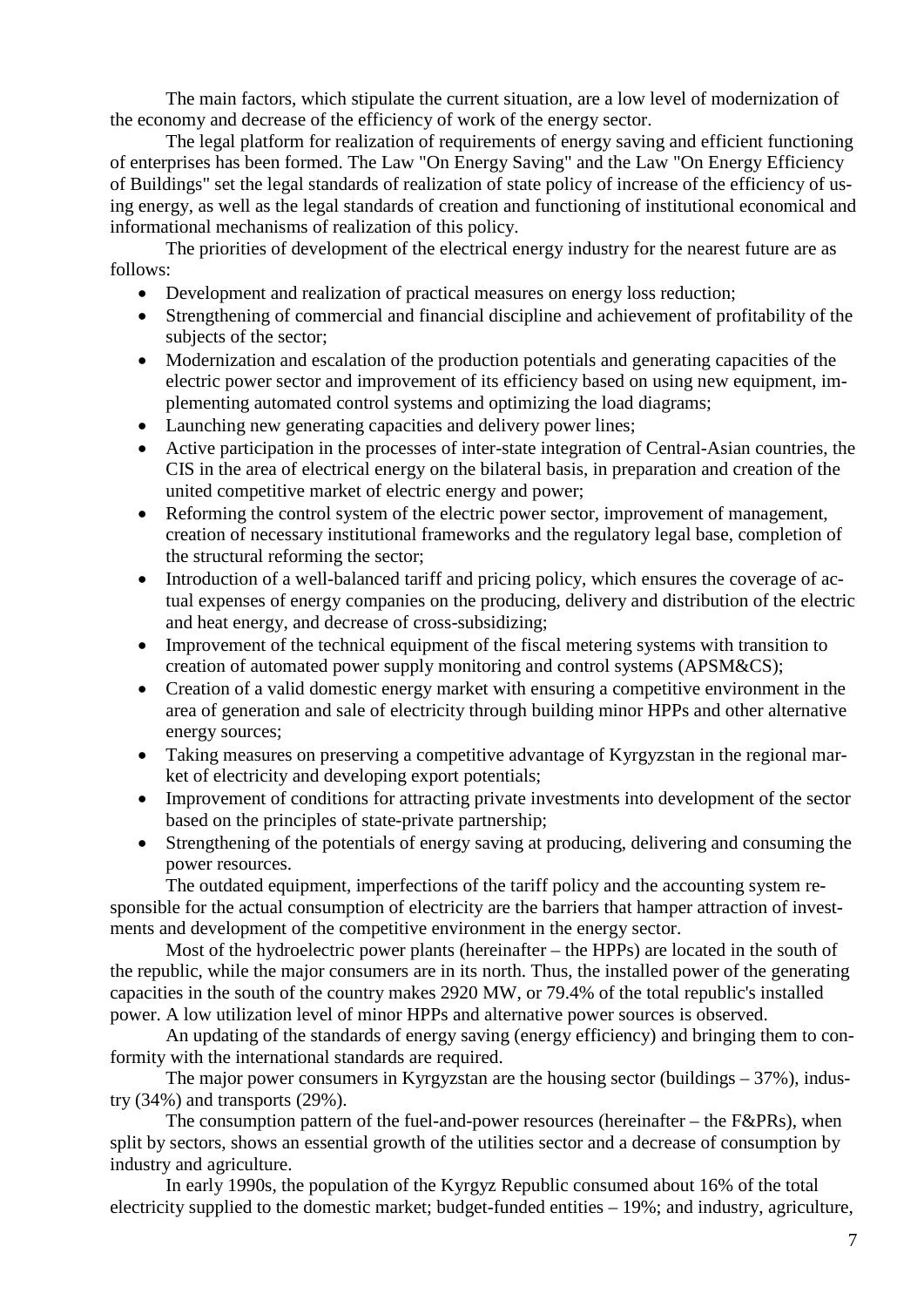and commercial consumers – 65%. This was caused by the fact that the extraction of coal made over 5 million tons per year; of them, 4.5 million tons were consumed inside the republic; the volume of the received natural gas was 2.5 billion cubic meters, and the residual fuel oil  $(maxut) - 600$ thousand tons.

At present, the consumption pattern of electricity has reversed. Thus, the population now consumes about 60.5% of the total electricity, supplied to the domestic market; budget entities – 10.5%; and the industry, agriculture, and commercial consumers – 29%.

Until now, many industrial consumers of power pay for maintenance of their unused or inefficiently loaded production capacities.

The housing and utilities infrastructure is characterized by a non-optimized consumption of gas, water and heat energy, usage of inefficient, from the viewpoint of saving of power resources, projects of buildings and structures, building materials and designs. The country is not using any individual meters of heat energy, while the installed apartment meters of gas and water are scanty. Therefore, the losses of heat in the housing stock are several times higher than in other countries with a similar climate.

As to the budget-funded organizations, in the modern economic conditions, the main factor that hampers any energy-saving measures is the absence of mechanisms to stimulate the energy saving, and a deficit of funds for enforcing such mechanisms.

Estimates show that in the near future the total consumption of power by the sectors of the republic's economy can be reduced by 13% through the technical and organizational measures that demand no essential capital investments, which will allow saving 550 thousand tons of oil equivalent (TOE). By means of reconstruction and modernization of the existing power equipment and introduction of energy-saving technologies, it is possible to save up to 25% of electricity and about 15% of heat.

The priorities of the national policy in the sphere of energy saving and energy efficiency are as follows:

- 1. To ensure, through improvement of management and a complex of organizational measures, within a short-term period, the volume of saved energy up to 1.2 million TOE;
- 2. To ensure, through stimulating the designing and use of energy- and gas-efficient technical means, technologies and materials at generation, transfer and consumption of energy, in the mid-term period, the volume of saved energy of 0.7 million TOE;
- 3. To reduce, through the structural modernization of the economy, in the long-term period, the indicators of the specific energy intensity and electricity intensity of the GDP, and bring the volume of saved energy up to 1.0 million TOE.

In the near future, the measures and actions aimed to improve the energy efficiency will follow the following directions:

- Drafting legal and normative documents for enforcing the requirements of the Law "On Energy Saving" and implementation of measures aimed to boost the energy efficiency;
- Reconstruction of the existing power and energy-intensive enterprises, modernization of the energy sector, thermal insulation of buildings, and construction of buildings, which consume power resources more efficiently;
- Use of local power resources;
- Restructuring of the industry, manufacturing building materials, launching production facilities of energy-saving and heat-insulating materials; and
- Designing, production and installation of the equipment and systems for accounting and regulating the consumption volumes of hot water, steam, natural gas and electricity.

# **Tajikistan**

<span id="page-7-0"></span>Tajikistan experiences a serious deficit of energy at the background of growing demand, which dictates the need to increase energy efficiency and develop RESs, which are considered as a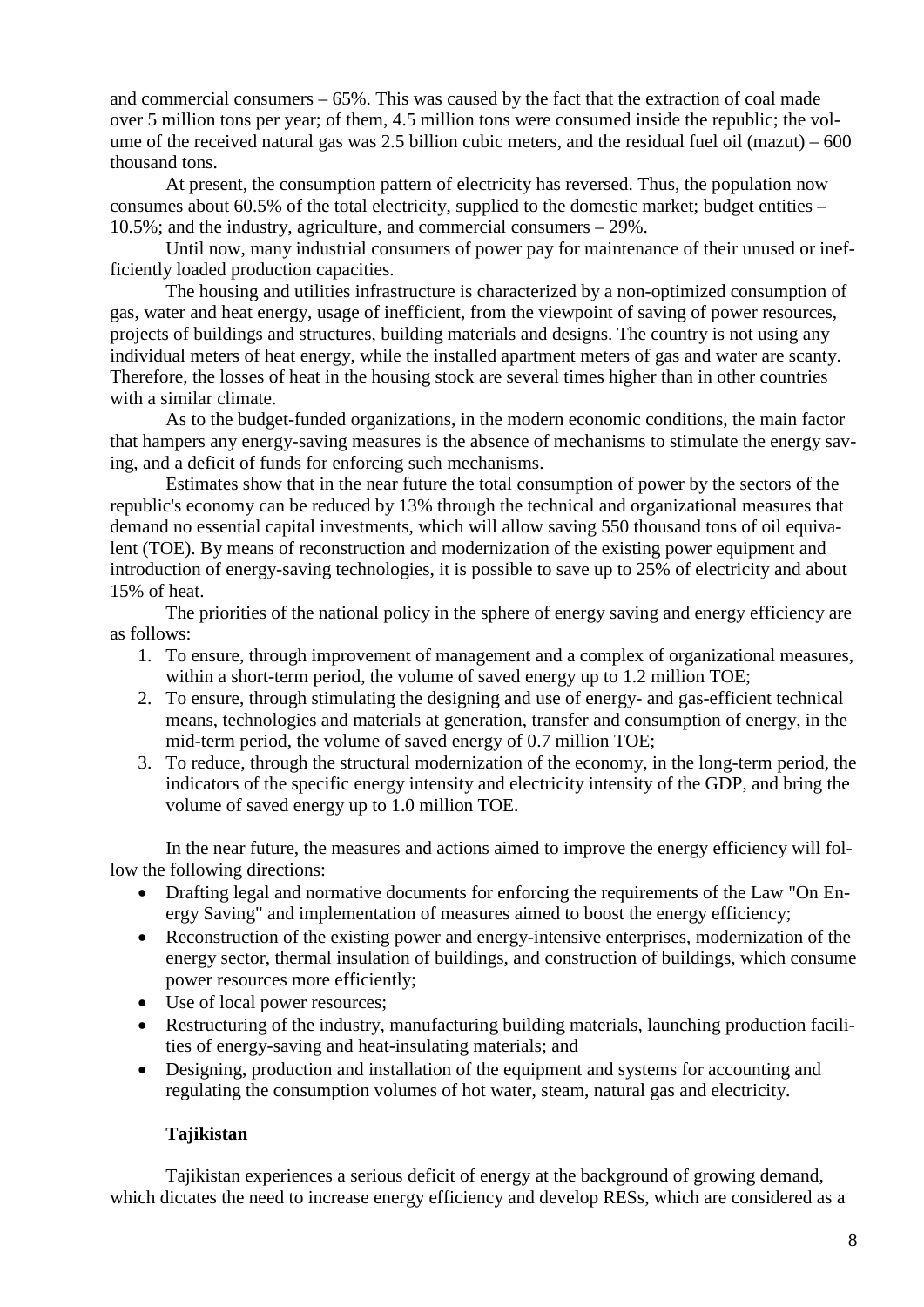component of national development.

Tajikistan is notable for unfavourable business climate, which decreases the interest of potential investors to exhibit their activeness. In the annual index of the freedom of entrepreneurship of the World Bank, Tajikistan takes the 159<sup>th</sup> out of 183, which essentially hampers attraction of investments into development of the energy sector.

The main goals of the national energy policy include the following:

- Boosting the production of power resources to cover the domestic demand and enter international markets of power resources;
- Development of the fuel-and-energy infrastructure;
- Development of the regional cooperation in the fuel-and-energy sphere;
- Efficient exchange of power carriers inside the region, which will allow using the existing energy potentials with the maximum efficiency;
- Use of ecologically clean non-traditional renewable energy sources the sun, wind, geothermal water, minor water streams, etc.
- To increase the country's energy efficiency the following is assumed:
- Introduction of energy-saving technologies;
- Utilization of the available hydro-power resources through construction of large, minor and micro-HPPs for solving the power-supply problems in towns, rural areas and remote and hard-to-reach territories;
- Creation of conditions (scientific-technical, organizational, legislative, financial and informational), which ensure the introduction of RESs and energy-saving technologies into the sectors of the country's economy;
- Transition to the energy-saving type of economic growth;
- Elaboration and implementation of a coordinated policy in external markets of energy carriers;
- Reorganization and optimization of the management structure of the water (hydro) and energy sectors at the national level.

The national development strategy of the Republic of Tajikistan till 2015 is the main programme document based on the following principles: energy security, energy efficiency of the economy, budgetary efficiency of the energy, and ecological safety of the energy.

The state energy policy is aimed, first of all, at the following: decrease of the dependence on the imported power resources; increasing the electric power generation from renewable energy sources; and the efficient to the maximum use of natural fuel-and-power resources and potentials of the energy sector for the growth of the economy and improvement of the quality of life of the population of the republic.

The national energy policy assumes the following measures:

- Increase of electricity tariffs;
- Improvement of attractiveness of investment energy projects and increased inflow of funds into the state budget;
- Holding an intensive dialogue with potential importers of electricity;
- Continuation of negotiations with the neighbouring countries on mutually beneficial management of water resources;
- Increased efficiency of management and transparency in the energy sector;
- Elaboration of stimuli for increasing the generation of energy from renewable energy sources, including prospecting and extraction of natural gas, mining and transportation of coal for the needs of the population, and restoration of heat-generating plants.

The government of Tajikistan has drafted extensive plans of reconstruction and modernization of the existing objects of hydro power industry, completing the construction of unfinished and building new HPPs and trans-border power transmission lines. The major plants of this sort are as follows: Sangtudin HPP-1 – for the power of 670 МW; Sangtudin HPP-2 – for the power of 220 МW (built in cooperation with Iran); Rogun HPP – for the power of 3600 МW; and Dashtidjum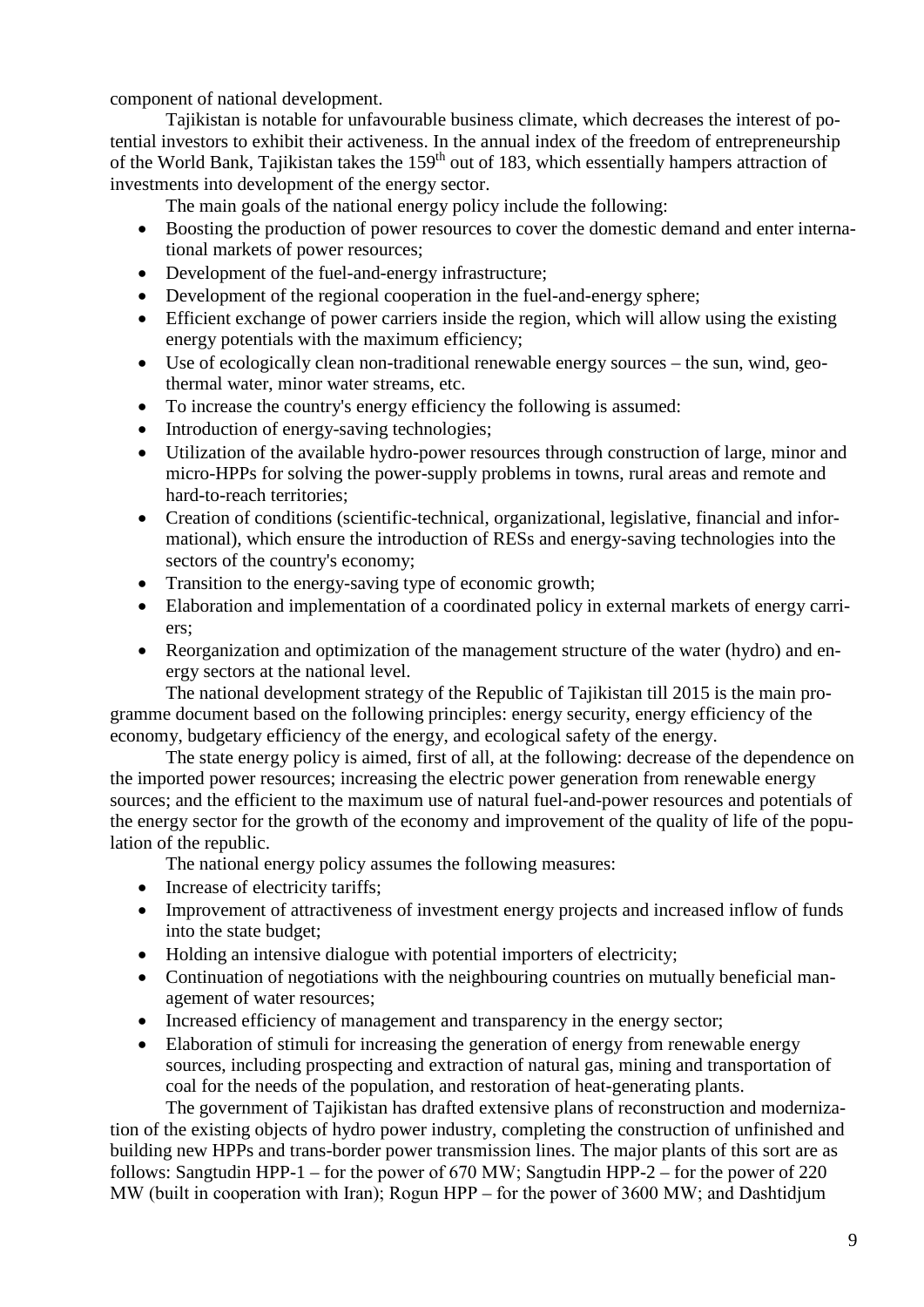HPP – for the power of 4000 МW. It is planned to expand the existing HPP chains and develop the resources of the Zeravshan, Panj and other rivers. However, the implementation of all these projects seems difficult because of an acute deficit of investment funds, a poor ability of the republic to negotiate with potential investors, and the presence of problems on water use with the neighbouring countries.

Tajikistan has formed a comprehensive normative and legal basis in the sphere of increase of energy efficiency and use of RESs. A complex 2012-2016 programme for efficient utilization of hydro-power resources and energy saving is implemented, which assumes the following:

- Attraction and encouragement of investments into generation of ecologically clean electricity and realization of energy-saving projects;
- Restructuring the electric power sector;
- Setting up the tariffs and conditions that will ensure the discipline of payments in the electric power sector;
- Gradual transition to the use of energy-saving technologies, means, equipment, instruments and materials;
- Broad use of renewable and non-traditional energy sources;
- Holding examination of project solutions for their compliance with the requirements for energy efficiency;
- Development and improvement of mechanisms of economic incitement towards energy saving;
- Introduction of unified standards of energy efficiency, sealing and certification of electric equipment;
- Rational distribution of loads in the electric energy system and improvement of the efficiency of generating capacities;
- Conversion of boiler houses into combined heat-and-power plants with the use of alternative energy sources;
- Introduction and improvement of new accounting (metering) systems and decrease of technological and commercial losses;
- Efficient use of secondary power resources;
- Adoption and approval of investment plans and measures in the area of energy efficiency and energy saving;
- Ensuring the profitability of investments into energy efficiency;
- Building enterprises for manufacturing energy-saving equipment;
- Repair and modernization of main heat-supplying networks and heating systems in administrative buildings, dwelling houses and industrial facilities;
- Introduction of multi-sectoral training system in the area of energy saving;
- Creation of educational-methodological and scientific-research centres, improvement of experts' qualification; creation of inter-sectoral and inter-state scientific-research and educational centres for conducting scientific-research and experimental studies in the area of advanced energy-saving technologies;
- Adoption on the international level of normative-legal acts on the use of hydro-power resources.

# **Turkmenistan**

<span id="page-9-0"></span>Turkmenistan is among the leading countries in the world by the resources of hydrocarbons; in particular, it is in the top five by reserves of natural gas. According to the official data, as of October 1, 2011, the confirmed stocks of natural gas in Turkmenistan make 25.2 trillion cubic meters, plus about 20.8 billion tons of oil and gas condensate. In this context, the energy sector of Turkmenistan develops in the condition of state-regulated prices; the population is provided with free of charge electric energy, gas and water.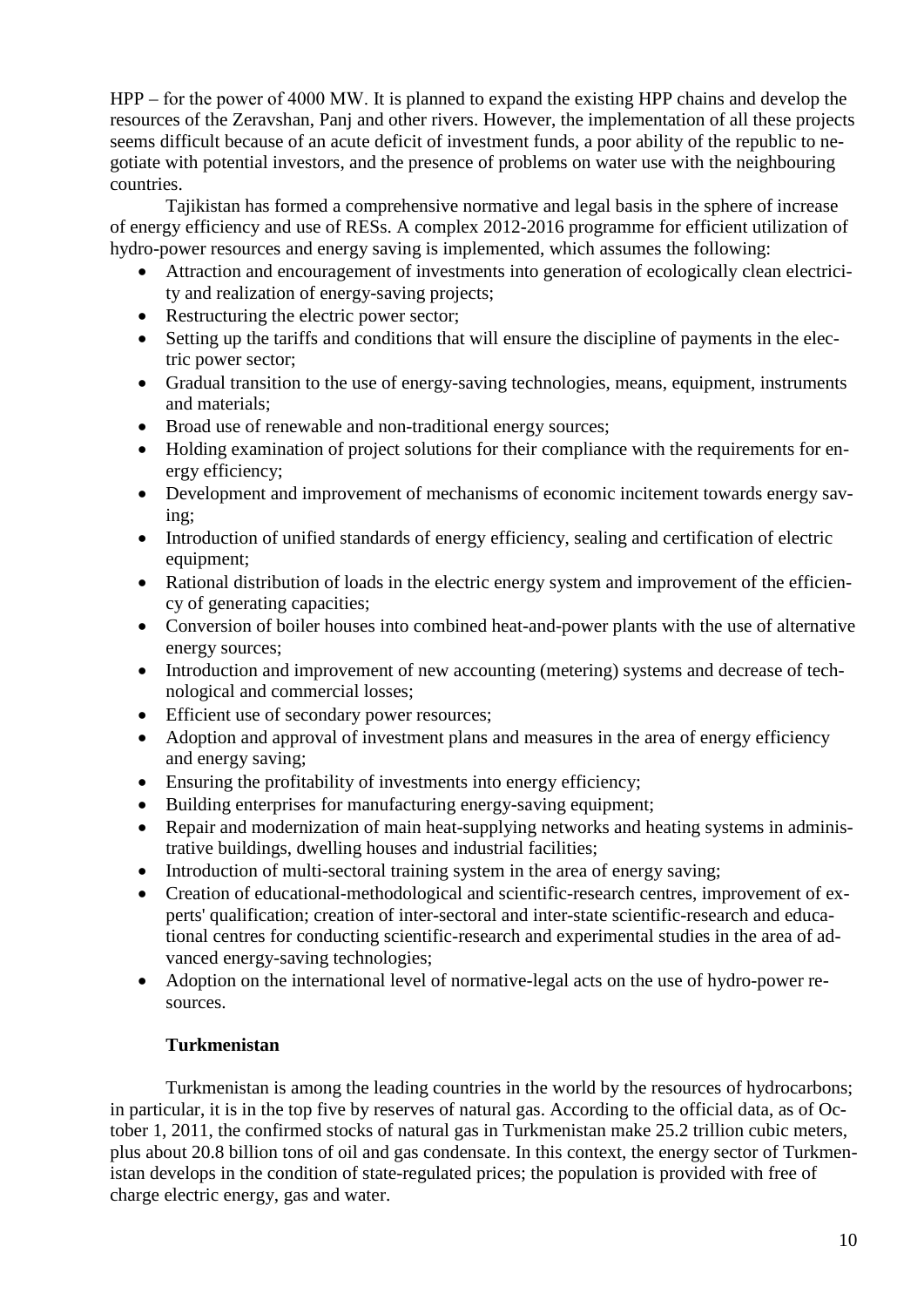With account of the above circumstances, the energy sector is not attractive for private investments.

In accordance with the National Programme of Social and Economical Development of Turkmenistan for the period until 2030, the producing of electricity will significantly increase due to domestic consumption and exports. It is planned that in 2030, the total output of electricity in Turkmenistan will reach 35.5 billion kWh.

At present, the power intensity of the country's GDP is one of the highest in the CIS. However, as of today, there is no policy in the sphere of increasing the energy efficiency as a separate direction of state policy. The normative-legal basis and the institutional frameworks have not been created. At the same time, certain steps have been made towards optimization of the fuel and energy balance, generating capacities and progress of renewable energy within the framework of implementing the energy policy and modernization of the economy, as well as a certain progress towards renewable energy. The country has many remote and hard-to-reach regions, where it is difficult to use any centralized approach to deliver the energy by means of power lines. RESs and development of respective technologies are supposed to solve this problem.

At present, Turkmenistan is implementing, jointly with the UN Development Programme (UNDP) and the Global Environmental Facility (GEF), the Project "Improvement of Energy Efficiency of Dwelling houses of Turkmenistan" (in 2010-2015). This is the first project of this sort for Turkmenistan. Its budget makes 46 million US dollars; most of it was contributed by national partners, such as the State Concern "Turkmengaz", the administration of the city of Ashkhabad and the Ministry of Construction of Turkmenistan. The project has also involved the State Concern "Neftegazstroy", the Ministry of Energy and Industry, the Ministry of Municipal Services and the Polytechnic Institute of Turkmenistan.

The project includes two basic directions: accounting of the principles of energy efficiency in the process of designing, constructing, and servicing of dwelling houses; and the rational use of energy in dwelling houses.

### **Uzbekistan**

<span id="page-10-0"></span>The energy system of Uzbekistan entirely covers the demand of the branches of the national economy and population of the republic for electric energy and exports of the electric energy abroad.

The price for natural gas in the republic differs from the worldwide average and is set significantly lower than the prices that can be seen in international markets. This tariff makes an essential component in the cost of electricity, which is favourable for the population and other consumers.

The energy saving and use of RESs are becoming the most important direction in the energy sector of the country, since they allow decreasing the demands for large investments into the energy sector. The law on rational use of energy has been passed. Contrary to the previous orientation to large-scale production of power resources, now the top priority of the sector is to increase the efficiency of using the available equipment.

In this context, the priority directions of the future advance of the energy sector are as follows:

- Technical retooling, reconstruction and modernization of the energy equipment directed towards maintaining the installed power of electric power plants, improving their technical and economical characteristics;
- Introduction of modern high-efficiency technologies and equipment, which should ensure the saving of the fuel-and-power resources and reducing the impacts on the environment. The main aims of the country's policy in the sphere of energy efficiency are as follows:
- Reduce the consumption of the final energy covering the respective requirements;
- Increase the efficiency of utilizing power resources and improving the whole chain "extraction-conversion-distribution-utilization" at each of its steps;
- Replace the expensive and limited energy sources by the cheaper renewable sources;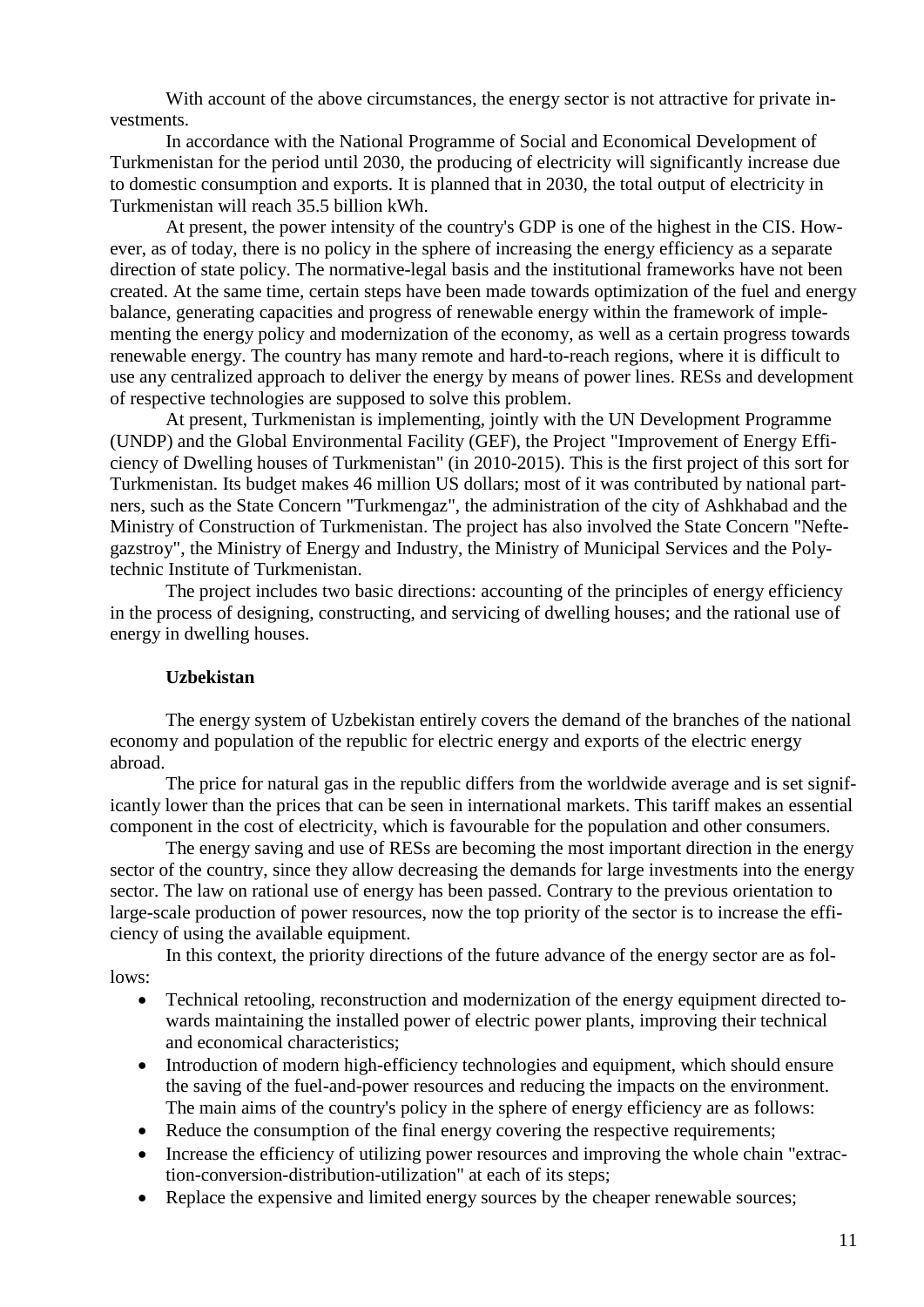• Use advanced technologies, which increase the energy efficiency of utilization of power resources and meet the ecological requirements.

The basic tasks of the system of state regulation in implementing the energy saving policy at the current stage are as follows:

- Create the respective regulatory, normative-legal and methodological basis, which promotes realization of energy-saving measures;
- Set up conditions for legal and economical motivations;
- Define the level of the efficiency of use of power resources by enterprises, and identify potentials for energy saving.

The country is enjoying a favourable investment climate; a comprehensive system of legal guarantees and preferences for foreign investors is in place, and an integral system of measures for stimulating the activities of enterprises with foreign investments has been developed. Foreign investors are also attracted by a steady growth of the economy, a stable banking system, and a wellbalanced credit and investment policy.

The investment legislation of the Republic of Uzbekistan is one of most advanced among the CIS countries. It includes the basic provisions of the international investment law, in particular, provisions on guarantying rights of foreign investors, providing certain preferences to investors and others.

The current control system of consumption of power, as well as the outdated standards, rules and approaches to building houses fail to meet, in full measure, the modern requirements; they are insufficiently stimulating the increase of energy efficiency and, therefore, promote excessive energy consumption. It is planned that the realization of the Programme of Energy Saving of Uzbekistan will cost 34.6 million US dollars, including 25 million US dollars provided by the World Bank in the form of a preferential credit for realization of energy-saving measures in industry, and 9.6 million US dollars, provided by banks and industrial enterprises of Uzbekistan.

At present, about a half of the total consumption of energy in Uzbekistan falls on buildings and structures. The government plans to reduce the power consumption by buildings by 25% through introduction of new energy-efficient standards in construction.

However, in the opinion of a number of experts, the annual total expenses needed to introduce the principles of the so-called "green" construction, in the current market conditions, are essentially less than the expected benefits.

# <span id="page-11-0"></span>• *Review of the sector of renewable energy sources (RESs)*

### **Kazakhstan**

<span id="page-11-1"></span>The Republic of Kazakhstan has a high energy potential of RESs. For example, by using, without any damage to the environment, only 1-1.5% of the solar energy that falls on the territory of the republic, they can obtain some  $1.0 - 1.5 \cdot 10^{13}$  kWh per year, which is equivalent to 1.2-1.8 billion TOE. Along with that, today the share of RESs in the country's energy balance is insignificant, making 0.02% of the total energy consumed by Kazakhstan.

At the same time, we should note here that in recent years, renewable energy sources have been paid much more attention to. The progress of RESs is supported by the availability of huge potentials for such sources, which makes this sector a promising one, and a potentially investmentattractive direction of the progress of the republic's energy sector. Apart from ecological advantages, RESs provide essential economic benefits. The use of RESs for generating and delivering electricity into the existing network power grids can be economically reasonable in energy-deficient remote regions of Kazakhstan, where the renewable energy sector can become a key factor of progress.

The following renewable energy sources are most promising for Kazakhstan:

- [wind energy;](http://www.mint.gov.kz/index.php?id=202&lang=ru)
- [minor hydroelectric power plants \(HPPs\);](http://www.mint.gov.kz/index.php?id=203&lang=ru) and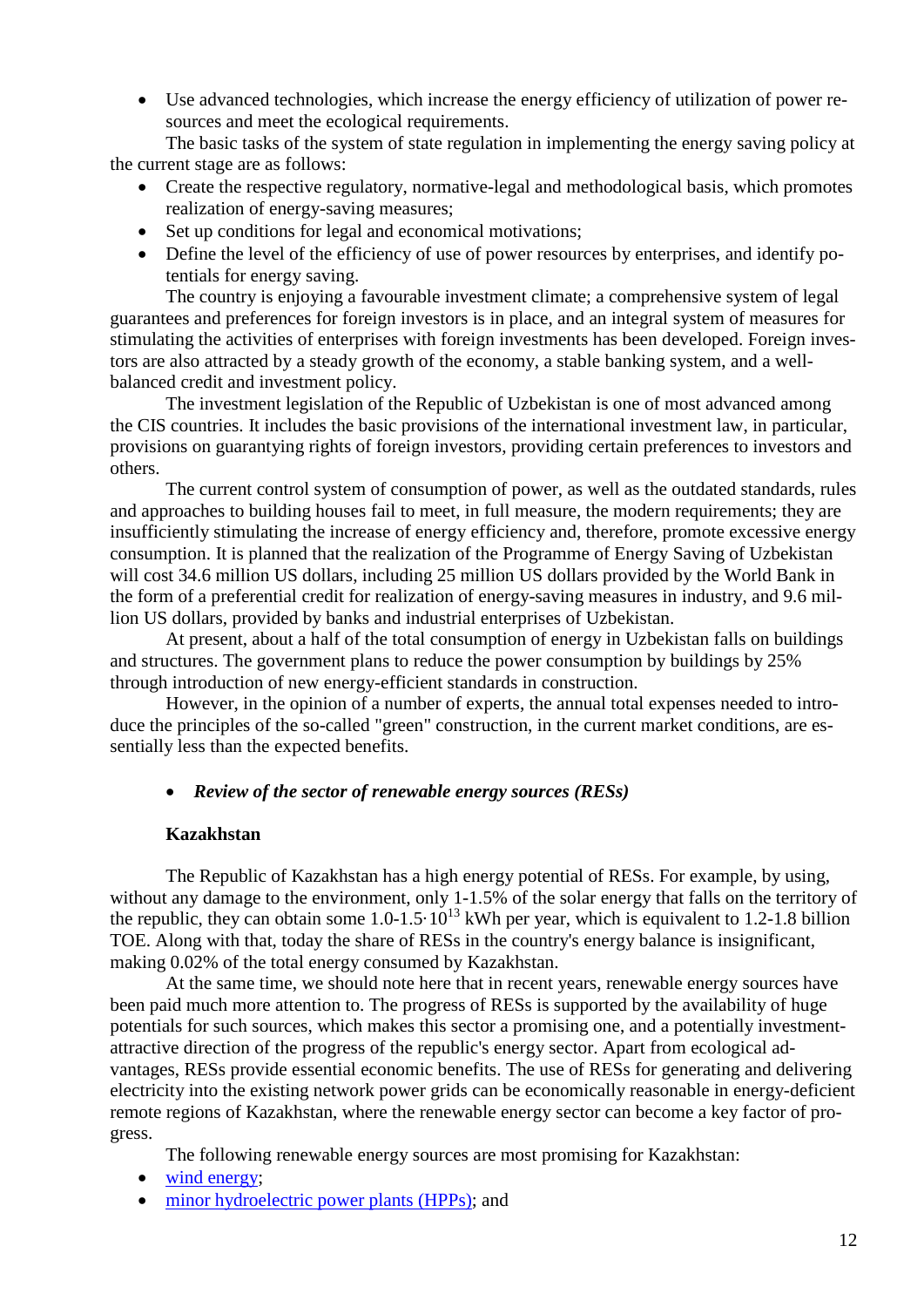• [solar installations for generating heat and power.](http://www.mint.gov.kz/index.php?id=204&lang=ru)

According to the Strategic Progress Plan of the Republic of Kazakhstan till 2020, the share of alternative energy sources in the general volume of energy consumption will make 1.5% by 2015, and over 3% – by 2020.

In accordance with the 2010-2014 State Programme of Boosted Industrial-Innovation Development of the Republic of Kazakhstan, by 2015, the following is planned:

- To commission wind turbines with the total installed power of 125 МW and with the total electric power yield of 400 million kWh;
- To commission new minor HPPs with the total installed power of over 100 MW, with the planned yield of electric power of 300 million kWh;
- To commission of photo-electric installations with the total power of 91 МW.

Within the frameworks of the project of the Government of the Republic of Kazakhstan and the United Nations Development Programme (UNDP) on wind energy, a wind atlas of the Republic of Kazakhstan has been compiled. According to the atlas, in a number of districts of Kazakhstan having the total area of about 50,000 sq. km, the average annual wind velocity makes over 6 m/s. It makes them attractive for the progress of wind energy. The largest wind power resources are present in the Djungar Corridor (17,000 kWh per sq. m). In accordance with the Progress Programme of Electric Power till 2030, the following sites have been chosen for building wind power plants (WPPs): Djungar WPP – for the power of 40 МW; Shelek WPP – 140 МW; Saryozek WPP – 140 МW; Alakol WPP – 140 МW; Karoy WPP – 20 МW; Shengeldin WPP – 20 МW; Kurday WPP – 20 МW. The will be able to generate about 1.8-2 billion kWh of electricity per year.

The potentials for generating solar energy are assessed as 2.5 billion kWh per year. The solar energy can be used in two thirds of the territory of the Republic of Kazakhstan (to the south of the 50° northern latitude). The solar energy can be used to generate not only electricity, but also heat, which makes it possible to build solar installations in particular localities, including the regions remotely located from the centralized system of power-and-heat supply.

By its hydro-power resources, Kazakhstan is in the third place in the CIS, behind Russia and Tajikistan. The main hydropower reserves are concentrated in the eastern and south-eastern parts of the republic. The technically available potential of minor HPPs makes about 8 billion kWh. The conducted studies have confirmed that it is potentially possible to realize at least 480 projects of minor HPPs with the total commissioned power of 1868 МW (with the average annual 8510 GWh of generated electricity).

The most promising for building HPPs are the following rivers of the region: Ili, Charyn, Chilik, Karatal, Koksu, Tentek, Khorgos, Tekes, Talgar, Large and Small Almaatinka, Usek, Aksu, Lepsy and Jyrgaity.

In accordance with 2010-2014 State Programme of Boosted Industrial-Innovation Development, the republic plans to commission – by 2015 – new minor HPPs with the total installed power of over 100 МW, with the scheduled yield of electric power of 300 million kWh. In recent years, the Almaty Region has commissioned 5 minor HPPs, and the Jambyl Region has launched one minor HPP with the power of 1.5 МW.

Processing of agricultural wastes can yield annually up to 35 billion kWh of electricity and 44 million Gcal of heat energy. At present, the activities to use the **biomass** energy are directed, first of all, towards solution of environmental problems.

A broad introduction of biogas technologies in agriculture could contribute to environment protection and decrease of total methane emissions into the atmosphere with a parallel prevention of soil and groundwater pollution, causing an efficient positive effect on the living standards of rural residents.

# **Kyrgyzstan**

<span id="page-12-0"></span>At present, the share of RESs in the country's energy balance is less than 1%. It is planned to bring it up to 4% by 2025.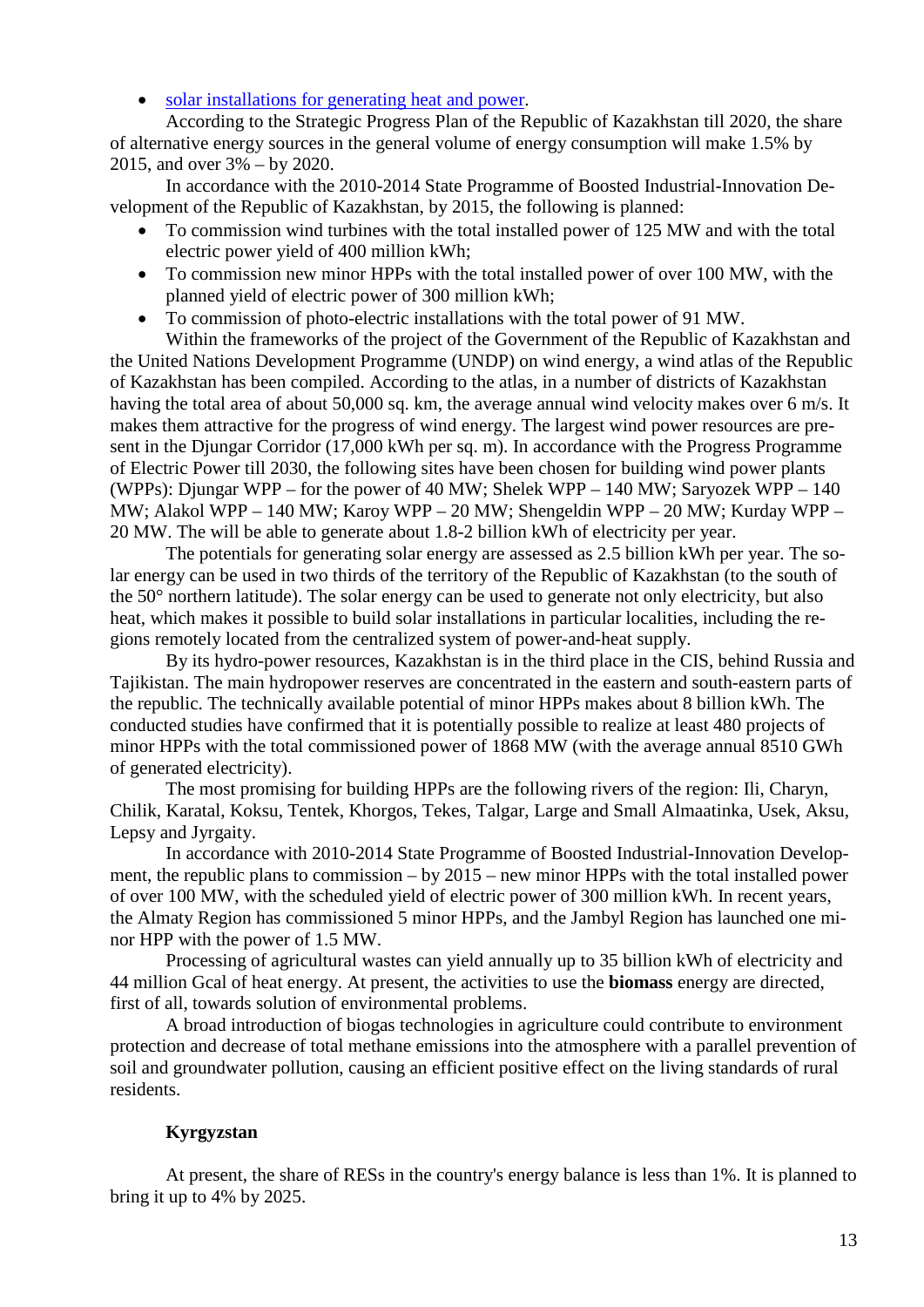The specificities of Kyrgyzstan, where about 90% of the total area is covered by mountains, and over 60% of the population live in foothill and mountainous localities, where it is difficult to bring traditional fuels, create preconditions for active use of local autonomous systems based on RESs.

According to experts' estimates, the technical annual potential of solar heating installations in the conditions of Kyrgyzstan can reach 1.7 million MJ; however, the economic potential is much lower – at 26,000 MJ per year.

The wind energy is estimated approximately as 2 billion kWh. At the same time, the essential part of the flat and foothill area, inhabited by the main part of the population, has a low wind energy potential. On the other hand, the areas with strong winds have practically no electricity consumers.

The vastest opportunities are in the sphere of minor hydro power industry. At present, the technical hydro-energy potential makes 73 billion kWh. The economic potential of the minor hydro power industry of Kyrgyzstan exceeds the potentials of all other renewable energy sources altogether.

About 90% of the potential energy of minor water streams is concentrated in the upper and middle river sections, where the main consumers of energy are located. The commissioning of minor HPPs, especially in mountain areas, will reliably ensure the development of agriculture, industry and tourism; improve the social-economic conditions of the population, engaged in the sphere of free-range animal husbandry, seasonal processing of agricultural products and production of building materials.

They have 20 geothermal sources; their power can be used for heating and hot water supplies, mainly, in recreational areas of the Issyk Kul Region.

There are opportunities to use agricultural wastes; however, currently it is quite low, just heating dwelling premises by burning dry cattle manure (called kizyak – dung brick fuel).

The technically available potential of agricultural and forestry biomass is assessed as about 12,000 ТJ per year.

It should be noted that the country has actively designed and introduced technologies based on the use of RESs into the country's industry. At the same time, the low level of the payable demand of the domestic market is essentially decelerating the progress of own production facilities. Besides, the complexities associated with the many-years-long political instability are also hampering the progress of the respective industries.

Quite a lot of undertakings related to the renewable energy are within the framework of the projects of international technical assistance. In particular, since 2005, jointly with the UNDP, they implement the project "Development of Minor HPPs". Its main objective is to set up conditions for attracting investors into the sector minor hydro power industry, drafting and development of the normative-legal basis in the areas of RESs and minor HPPs, development of the cadre potential, and development of the project aimed at decreasing the emission of greenhouse gases on the basis of pilot projects of minor HPPs within the framework of the Kyoto protocol on climate changes.

In the aim of implementing particular measures aimed to attract investments into the development of the minor and medium energy, a special programme was designed and adopted with the aim to advance the sphere of minor and medium energy sectors in the Kyrgyz Republic up to 2012.

### **Tajikistan**

<span id="page-13-0"></span>The Republic of Tajikistan has essential reserves of fuel-and-power resources. The total annual potential resources of the hydro power industry in the republic make about 527 billion kWh. The technically possible and economically expedient hydro power resources make 202 billion kWh. However, given all these reserves, today Tajikistan is making use of only 5% of the total calculated hydro-power resources.

Today, the installed power of the available HPPs allows generating over 5 million kWh per day, while the average annual generation of electricity, within the last three years, made about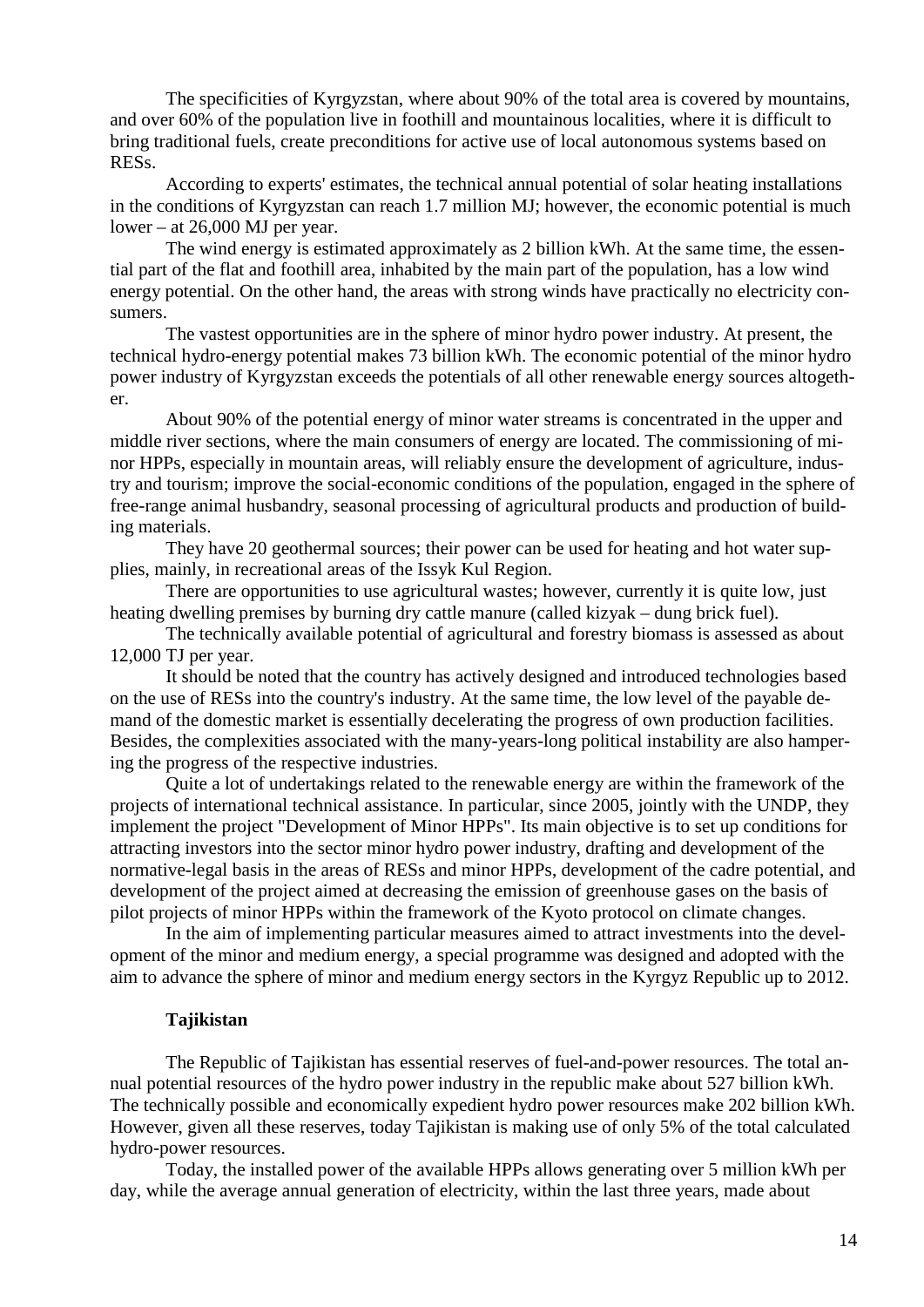16.256 billion kWh.

The total domestic consumption of electricity in 2011 made 16.2 billion kWh. The share of RESs in the overall power consumption made 0.07% (120.9 million kWh). The domestic deficit of electricity makes 4 billion kWh.

In general, the republic experiences serious problems associated with the deficit of electricity (it has to introduce limits on electricity consumption, especially in the winter season), which is mainly caused by the country's limited financial resources, huge capitals required for the modernization and construction of major HPPs, production of alternative energy types, construction of new power transmission lines, including those needed to export electricity abroad.

Tajikistan possesses a huge potential of renewable energy sources, which in many cases can substitute the traditional sources. Among them, apart from the hydro energy of minor rivers, there is also the solar energy.

The Tajikistan's deficit of electricity is also caused by the lack of funds needed for prospecting and extraction of natural gas, coal, oil, and production of alternative energy types.

All the experts link the need to develop the use of RESs mainly with the need to deliver energy to remote areas and the country's energy security, and only then – with the environment pollution and global climate change. According to national experts, the share of RESs in the total country's energy production volume is characterized as "insignificant" and makes less than 0.1%.

Opportunities to efficiently use of solar energy are available over the whole territory of Tajikistan. Only thanks to the Sun, the country could satisfy some 10-20% of its total energy demand. Estimates show that some 60-80% of the need of the population for electricity can be covered within 10 months of the year by the solar energy. If calculated as tons of oil equivalent (TOE), it makes about 400,000 TOE, or 460 million cubic meters of gas or 528,000 tons of mazut.

The development of wind energy is also highly promising. The strongest winds are registered in high mountain areas, where open forms of relief dominate (Fedchenko Glacier, Anzob Passover, etc.), and in those regions, where orographic factors contribute to an increase of atmospheric pressure gradients (Khudjand, Faizabad, Shuroabad, Ishkashim and Murgab). It can be supposed that in Tajikistan the most suitable territories for using the wind energy are the Faizabad mountain region, Fergana Valley, Murgab Hollow, and the mountain Passovers Khaburobad, Shakhristan and Aznob. From the viewpoint of economic efficiency, under the existing broad-scale use of the hydro energy, the development of wind energy can be reasonable only in certain regions and objects as autonomous or additional small-power energy sources (1-50 kW).

**Biomass** is the most promising type of RESs in Tajikistan, which has a huge potential of using the wastes of agriculture, woodworking, food industry and urban purification facilities. In its turn, the most attractive for investors segment of bio energy is the production of biogas, which can be viewed as a source of additional incomes from sale of organic fertilizers and payments for safe disposal of organic wastes.

The potential of minor hydro power industry in Tajikistan makes over 18 billion kWh per year. The diversified hydrological network of Tajikistan, which comprises plenty of large and small rivers, creates a sound basis of the use of hydro power industry, especially in mountainous regions of the country. Minor HPPs (or micro- and mini-HPPs) with the power of 1-10,000 kW can be built with the use of local resources.

In the Kalay-Khumbur, Vanch and Rushan Regions (Western Pamir), over 20 minor HPPs can be built. The Central Tajikistan has good conditions for progressing with the minor hydro power industry; here, it is possible to build over 100 micro- and mini-HPPs. The technical-economic calculations made for 14 promising minor HPPs show that the annual average generation of electricity by them can reach 348 million kWh. The use of energy of minor rivers can cover the power demand of remote regions by 50-70% and more.

The government supports the development of minor energy. In 1994-2000, the following minor HPPs were built: "Tekharv" for the power of 360 kW; "Khistevars" – 630 kW; "Khazara-1" and "Khazara-2" – 250 kW each; "Kyzyl-Mazar" – 70 kW; and "Anderbag" – 300 kW. In late 1990s, 12 minor HPPs of the total power of 540 kW were built in the Pamir.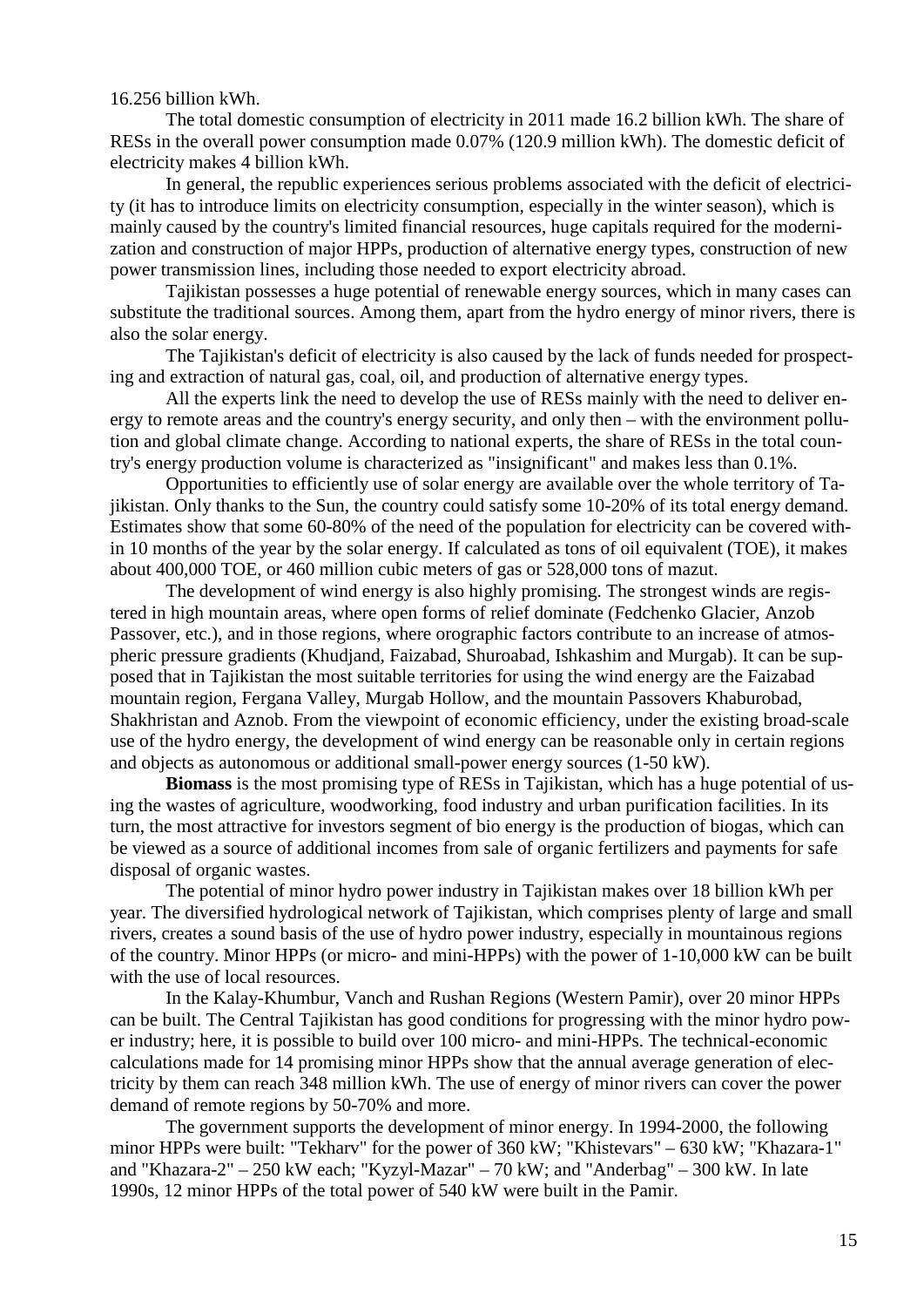Apart from building minor HPP, the country is working within the framework of international projects with attraction of international financial institutions and private investors. The UN Development Programme (UNDP) and the German organization "AgroAction" have also funded the construction of several minor HPPs in Tajikistan. The Asian Development Bank has financed a construction programme of minor HPPs in Tajikistan. Since 2007, they commissioned two HPPs in the Rasht Valley; two more plants are built there.

The Islamic Development Bank (IDB) has financed the construction of eight minor HPPs in rural regions of Tajikistan. A loan in the amount of 9.3 million US dollars, provided by the IDB, will go to the construction of five minor HPPs in rural areas of Tajikistan.

A number of bilateral donors (Switzerland, Germany and Japan) have supported the construction of mini-HPPs in Tajikistan.

The government of Tajikistan, which was represented by the Company "Barki-Tojik", has allotted 2.4 million US dollars to build three more minor HPPs.

From the start of 2009, the country has commissioned a total of 43 new minor HPPs having the power from 4 to 400 kW. The total number of minor HPPs has reached 190, and the total installed power – 14 МW. Of them, 96 plants operate all year round, while 94 – in autumn and winter.

The programme "Efficient use of energy of renewable resources in the Republic of Tajikistan in the aim of sustainable development up to 2020" stipulates that the share of alternative energy sources on the total volume of power consumption will make: in 2015, 32,850 kWh; in 2020, 104,000 kWh (with the total annual generation of 898.56 million kWh), or 5.54% of the total country's generation.

### **Turkmenistan**

<span id="page-15-0"></span>While scaling up the exports of energy carriers to global markets, Turkmenistan, at the same time, has taken the course of a broad introduction of innovation, resource-saving and ecologically safe technologies, having declared the alternative energy as one of the priorities of the national fueland-energy complex.

Since 2007, Turkmenistan started actively studying the international experience of using the ecologically pure energy-saving technologies, based on the use of renewable energy sources – the Sun and wind, which in the conditions of Turkmenistan are measureless resources. The potential of RESs in Turkmenistan is assessed at the level of 110 billion TOE per year. The solar and wind energies are the most promising RESs.

Turkmenistan has adopted the development strategy of renewable energy sources, which assumes a broad use of the solar and wind energy potentials for addressing the major environmental, economic and social problems of the country.

The annual energy potential of solar energy is assessed at the level of 110 billion tons of oil equivalent (TOE). The distribution of the solar energy potential across the territory of Turkmenistan can be considered uniform in view of the country's latitude location.

Up to 40% of the territory of the country is favourable for using the wind energy. The wind situation is most attractive in the western and north-western regions of the country, where the winds at the velocity of over 4 m/s dominate. In the northern coastal area of the Caspian Sea, the specific power of the air flow is rather high and makes about 110-135  $W/m^2$ . A high level of the wind energy potential is characteristic for the Balkhan-Kopetdag Corridor – over 150 W/m<sup>2</sup>. In the central part of the country and up to the northern border, the specific wind power of up to 100  $\text{W/m}^2$  dominates. In total, the wind energy potential can be assessed as 5.5 billion TOE per year.

The country's hydro energy resources are presented by major trans-border rivers Amu-Darya, Murgab, Tedjen and Etrek, and by 20 smaller rivers that flow sown the northern slopes of Kopetdag. Amu-Darya is the largest river, providing about 95% of all the country's water resources. It flows across the flat part of the territory of Turkmenistan for 1000 km, and construction of HPPs on this river is inexpedient; while building HPPs in the beds of other rivers (Murgab, Tedjen and Etrek) is economically unreasonable, because they are too shallow. The development of minor hy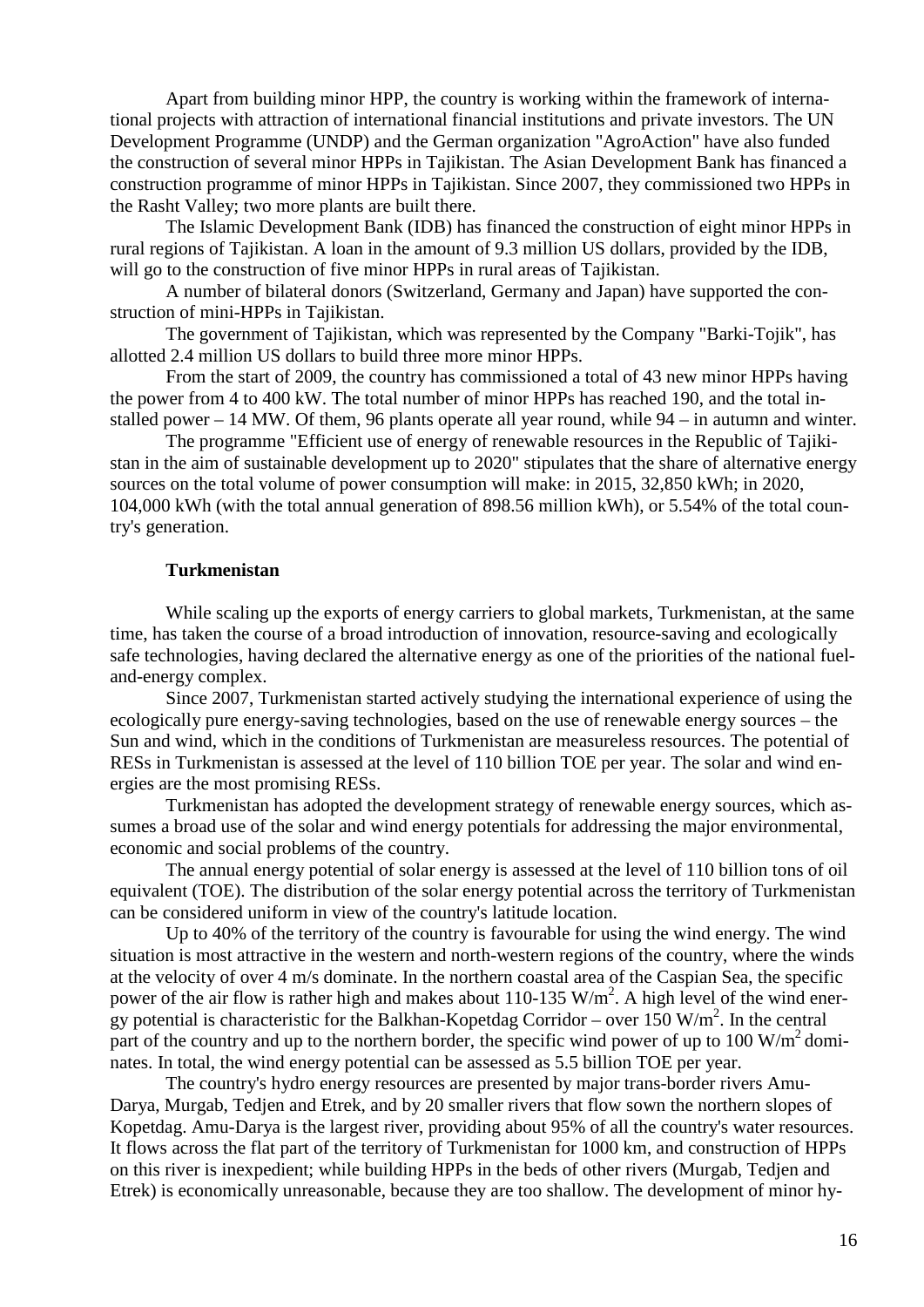dro energy is promising on of minor fast mountainous rivers for supplying power to individual consumers.

The Institute of the Academy of Sciences of Turkmenistan named "Sun" has successfully implemented a number of projects. Its activities is directed, first of all, to satisfaction of the needs of the population, living and working in the regions, located remotely from industrial centres, by using the potential of RESs, first of all – of the solar and wind energy – to solve the problems of energy supplies, pumping water from dug and bored wells, as well for heating, cooling and drying. They also study such opportunities like growing and use of biomass of micro-sea grass, disposal of domestic and industrial wastes and production of bio fuels and organic fertilizers. The achievements of the Institute include non-waste autonomous wind-solar complexes with a complete system of life support; a universal solar drying installation; a solar energy-based desalter and a solar heating module; a unit for growing micro-sea weeds in solar photo-bio-reactors; a "solar" furnace for hightemperature studies; different designs of solar greenhouses; and an installation for producing biogas. The wind power plant (WPP) for supplying power to the school, operating in the Gyzylsu Island in the Caspian Sea is notable for its high parameters.

We should note here the active development of the international scientific-technical cooperation with the leading global research centres and joint projects with scientists from Germany – one of the recognized leaders in the area of practical application of RESs. It is worth to note the project aimed at training and retraining specialists on the basis of the world-renowned pioneer of solar technologies – the "Mountain Academy" University in the city of Freiberg.

Jointly with the Companies "Goetzpartners" and "Concentrixcolar" (Germany) a possibility has been considered and the expediency has been justified of building photovoltaic solar power plants; a pilot project was developed to build such a plant near Ashgabat. The Institute "Sun" has used the funds allocated by the Islamic Development Bank (IDB) to perform a project on exploring the possibilities of extracting silicon from the Kara Kum sand for making solar photovoltaic cells.

### **Uzbekistan**

<span id="page-16-0"></span>Uzbekistan has an essential potential of renewable energy sources (RESs), which is three times higher than the current production volume of all types of organic fuels. The climate and natural conditions of Uzbekistan provide a vast room for using RESs. According to conducted estimates, the gross potential of RESs makes about 51 billion TOE, and the technical one – 179 million TOE. At present, they have coped only with 0.6 million TOE (0.3%) of the technical potential, only through the use of hydro energy of natural and man-made water bodies.

Efforts are undertaken to promote the scientific-industrial potential in the sphere of RESs, including studies and experimental industrial projects in the sphere of alternative energy sources, practical use, with account of the world experience, of individual solutions aimed to apply alternative energy sources in the conditions of Uzbekistan, as well as organization of the domestic production of modern equipment and use of technologies for this sphere.

In particular, the Decree of the President of the Republic of Uzbekistan of March 1, 2013, "On Measures for Further Development of Alternative Energy Sources" is aimed at creation of the International Institute of Solar Energy with participation of the Asian Development Bank and other international financial institutions based on the Scientific-Production Association (SPA) "Physics-Sun" of the Academy of Sciences. The main goals and directions of the Institute have been defined as follows:

- Execution of hi-tech designs the area of industrial use of solar energy;
- Drafting proposals on practical use of the potentials of solar energy in various branches of the economy and social sphere based on the advanced and economically efficient technologies;
- Conducting applied studies, associated with the use of the solar energy in various branches of the economy, including technologies for synthesis of special materials and thermal treatment;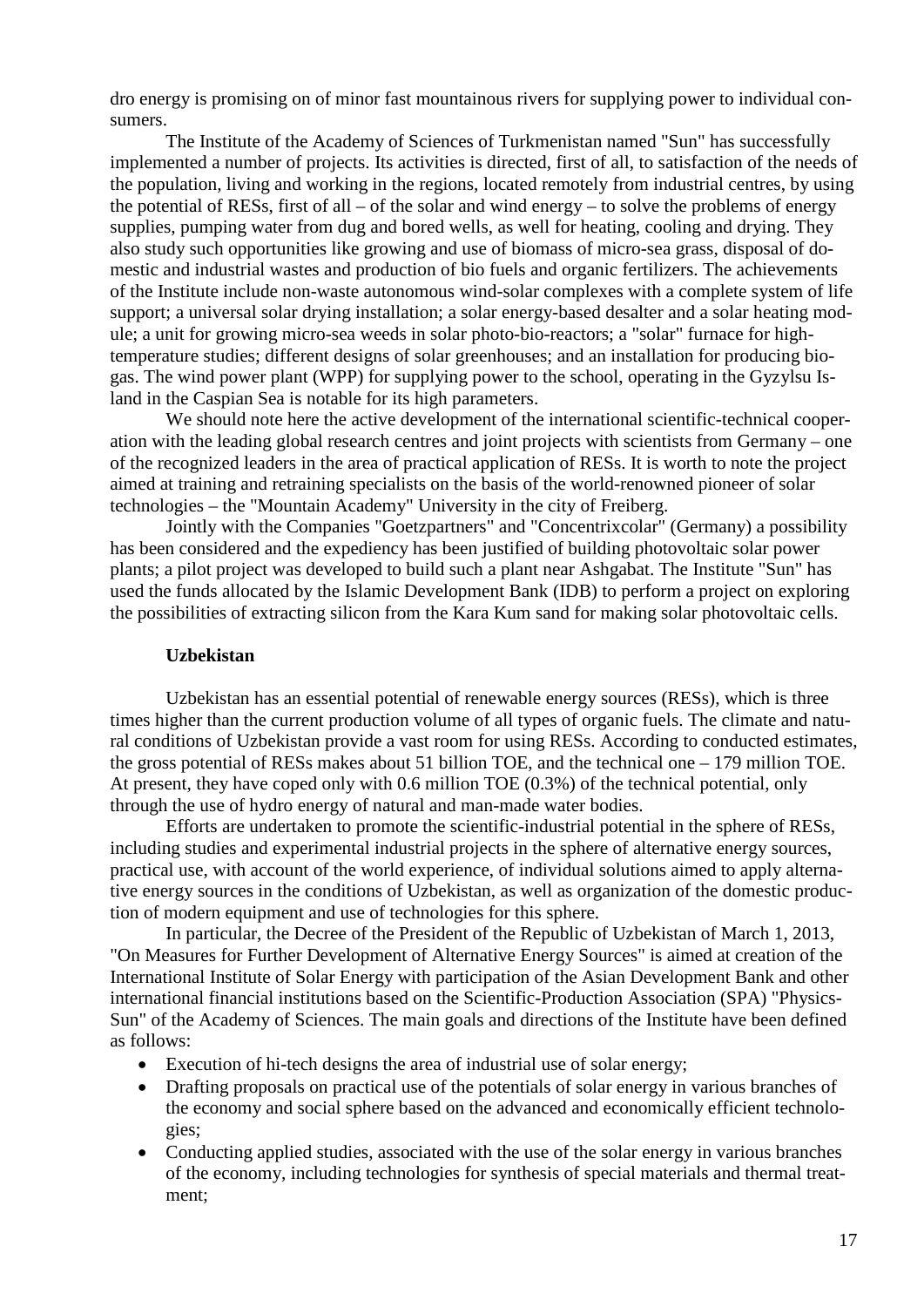• Coordination of development of documentation on major projects in the sphere of the solar energy.

They have prepared a bill on renewable energy sources, a bill on alternative energy sources, a draft Concept of the Republic of Uzbekistan on the progress with alternative fuels and energy for 2012-2020, and the State Programme "Prospects of Advancing the Branch of Alternative Energy Sources and Fuels for 2013-2020".

The country forms its legal framework aimed at stimulating the progress of the renewable energy with the involvement of the state and private sectors, and attraction of national and foreign investments.

Besides, in order to further advance the issues of using RESs in the republic, they have developed the "Conceptual provisions and directions of the long-term use of renewable energy sources for generation of electricity and heat in Uzbekistan".

The Companies "Uzbekenergo" and "Suntech Power" (from China) have reached an agreement to set up – within the free industrial-economic zone "Navoi" – a joint venture for the production of photovoltaic panels for the power of 100 MW based on the latest technologies with the equal financing of the development of project documents and commissioning of the first stage of the plant with the power of 50 MW in October 2013, and reaching the project power in 2015. Special attention is given to a deep analysis of the demand and the market for the products manufactured by the joint venture.

At present, they prepare a plan of experimental and pilot projects with the use of the solar and biogas energy with attraction for the purpose of the funds of the Asian Development Bank (ADB) and other international financial institutions; the tools are being developed to stimulate the producers and users of the solar and biogas energy, as well as to provide them with tax and customs privileges and preferences, with account of the experience of foreign countries.

For today, the republic has realized, within the framework of implementing projects of technical assistance funded by international organizations and financial institutions, several demonstration projects in the sphere of RESs. In particular, in recent years the UNDP has finalized, in cooperation with national partners, a few projects, aimed at the development of the national market of technologies of RESs, and increased use of RESs in the Republic of Uzbekistan.

The gross potential of solar energy is assessed roughly as 99.9% of the total potential of RESs, while its technical one – as 98.9%. The greatest potential (19,548 million TOE) belongs to Kara-Kalpak, the smallest one (129 million TOE) – to the Andijan Region. The republic has stocks of industrial silicon – the main raw material for the production of photovoltaic installations. The development of the industrial stock of silicon and the establishment of high-tech industrial production facilities of photovoltaic installations can be a good incentive for wide -scale progress of the solar energy in Uzbekistan.

The estimated gross potential of wind energy makes 2.2 million TOE, the technical potential makes 0.4 million TOE. Wind streams are seasonal. Only some areas of Uzbekistan can be used to set the modern wind generators. However, in each case a more detailed study of wind speeds at different elevations is needed.

The energy potential of major rivers of the country, as well as of the existing channels and reservoirs, where 32 HPPs has been built, is assessed as 88.5 billion kWh (9.2 million TOE), including the technical potential of 27.4 billion kWh (1.8 million TOE). At present, they make use only of 30% of the existing potential. In 1995, the country adopted a programme for the development of the minor hydro power industry, which assumed the construction of 141 minor HPPs. In 2004-2010, within the programme they commissioned 4 minor and medium HPPs with the total installed power of 102.5 MW.

At present, the following is demanded in Uzbekistan:

- Systemic minor and autonomous micro-HPPs in remote regions;
- Wind generators, connected to under-loaded power grids, which power remote regions;
- Solar water-heating units for hot water supplies to domestic consumers;
- Biogas installations for producing electricity and heat;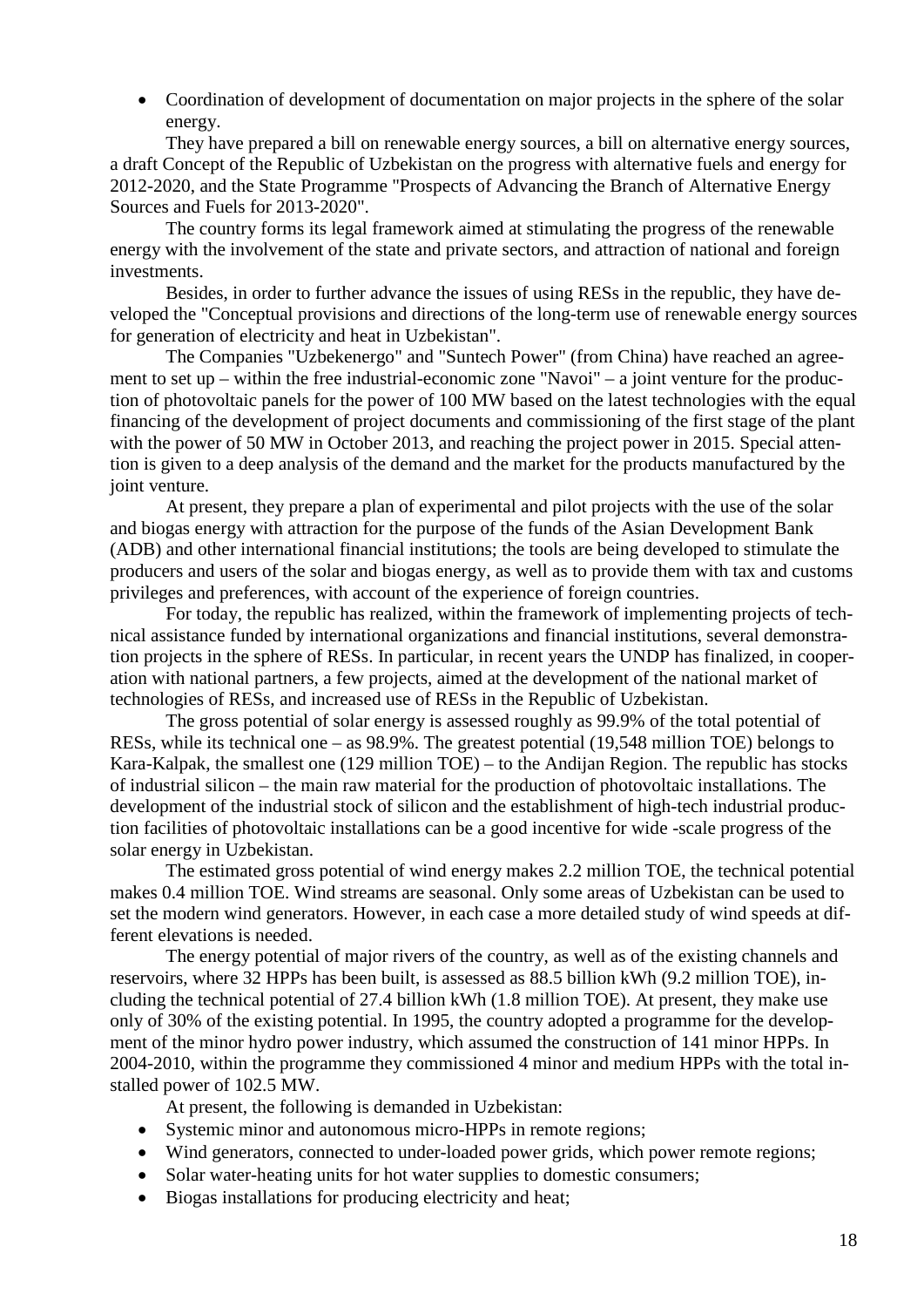• Combined wind-solar low-power installations for the regions of grassland farming.

The demonstration projects have shown that use of wind energy and solar photocells is the most economically efficient combination, in which the wind and solar energy are substituting and complementing each other in supplying power to remote and hard-to-reach dwelling settlements.

The use of biogas technologies is reasonable in the countryside as an efficient way to process wastes of the animal husbandry.

<span id="page-18-0"></span>• *Review of the legislative base in the area of energy efficiency and renewable energy sources (stimulation mechanisms, main barriers for implementing projects in energy efficiency and renewable energy sources) and key institutions and organizations, responsible for implementing the policy in the sphere of increase of energy efficiency and use of RESs*

<span id="page-18-1"></span>*Normative-legal base*

# **Kazakhstan**

<span id="page-18-2"></span>The foundation of the normative-legal base of Kazakhstan in the sphere of energy efficiency and RESs is made up of the following Laws:

- "On Energy Saving and Increase of Energy Efficiency";
- "On Supporting the Use of Renewable Energy Sources";
- "On Making Changes and Additions in Certain Legislative Acts of the Republic of Kazakhstan on Support of Use of Renewable Energy Sources"; And the following programme documents:
- Programme of energy saving for the period to 2015;
- Branch development programme of electric power for 2010-2014;
- Complex plan in the sphere of energy saving. It assumes a decrease of the specific energy intensity of the GDP by 10%. The annual savings will make 16 billion kWh of electricity, 7 million tons of coal, or 1.3 billion US dollars in money terms;
- The Action Plan of the Government of the Republic of Kazakhstan for implementing the State Programme of Boosted Industrial-Innovation Development of the Republic of Kazakhstan.

Also in November 2009, the Government of the Republic of Kazakhstan made a decision on adoption of voluntary quantitative obligations to reduce the national emissions of greenhouse gases by 15% by 2020, and by 25% – by 2050 relative the basic level of 1992.

Besides, within the framework of implementing of the Law of the Republic of Kazakhstan "On Supporting the Use of Renewable Energy Sources", a number of bylaws were adopted, including the following:

- Rules of monitoring the use renewable energy sources;
- Rules of buying electric power from the qualified generating organizations;
- Rules of defining the closest connection point of object using renewable energy sources;
- Rules of coordinating and approval of feasibility studies and economic justification of projects of construction of objects using renewable energy sources.

# **Kyrgyzstan**

<span id="page-18-3"></span>In the Kyrgyz Republic, the energy-saving policy is regulated by the Laws of the Kyrgyz Republic "On Energy", "On Electric Energy", "On Energy Saving" and "On Energy Efficiency of Buildings".

With the aim to improve the legislation in the area of energy saving, on July 26, 2011, they adopted the Law of the Kyrgyz Republic "On Energy Efficiency of Buildings".

The issues of RESs have been also included into the Development Strategy of the Fuel-and-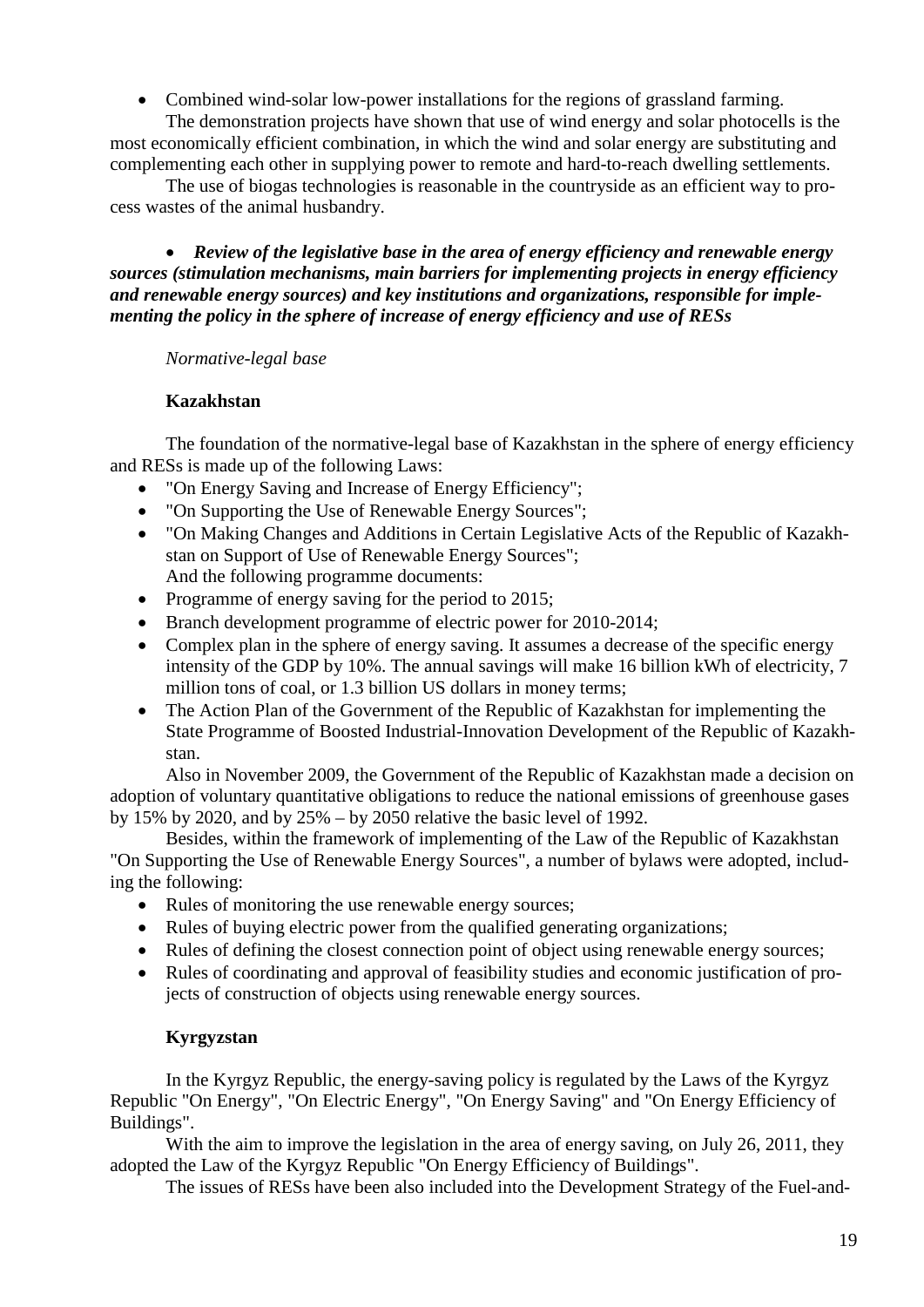Power Complex till 2025.

The country has also approved the Regulations on the order of construction, acceptance and technological connection of minor HPPs to power grids, which regulate the procedure of construction, technological connection to power grids of minor HPPs; and the order of acceptance of finished minor HPPs.

Despite the taken measures, the analysis of the current legislation and the practice of its enforcement indicate the need to improve it. Since the measures stipulated in the Law of the Kyrgyz Republic "On Renewable Energy Sources" of economic stimulation for attracting investments were insufficient, on August 3, 2012, they adopted the Law of the Kyrgyz Republic "On Making Changes and Additions in the Law of the Kyrgyz Republic 'On Renewable Energy Sources'".

The main aim of the new law is to improve the economic mechanisms for stimulation of the use of renewable energy sources (RESs), including minor HPPs, and for attracting investments.

The law envisions to set up extra charges on electricity tariffs, if it is generated by means of RESs and of by minor HPPs for the period of payback of the projects with the use of RESs. It is suggested to make this period of up to 8 years. That is, a privileged period is introduced, when the special higher tariff for the installations using RESs, during which the expenses should be recovered.

The law also assumes to oblige the distribution companies to buy all the electric energy, generated with the use of RESs and by minor HPPs, not consumed by the owner and not sold to other consumers under concluded contracts. That is, each territorial-administrative formation shall appoint – as the buyer of the electric power generated by installations of RESs and by minor HPPs – the major distribution company that dominates the local electric power market, where the RES unit or minor HPP are located. This provision is in line with the international practice and creates conditions for selling the electricity generated by RESs.

This mechanism combines the transparency and clarity for the potential investor, since the extra tariffs are fixed in the law, same as the buyers of the electricity generated by RESs. This situation improves the competitive strength of RESs against traditional energy sources.

# **Tajikistan**

<span id="page-19-0"></span>The normative-legal base of Tajikistan in the sphere energy efficiency and RESs is formed by the following legislative documents:

- The Law of the Republic of Tajikistan "On Energy". With the aim to promote the energy saving and support the introduction and use of alternative and renewable energy sources, on June 30, 2007, the parliament of the republic adopted the Law "On Additions to the Law 'On Energy'". The changes were intended to stimulate the use of alternative energy sources and assumed to introduce the "green" tariff for selling the electricity, generated from renewable energy sources;
- The Law of the Republic of Tajikistan "On Energy Saving";
- The Law of the Republic of Tajikistan "On the Use of Renewable Energy Sources";
- The Law of the Republic of Tajikistan "On Investments"; And the following programme documents
- The long-term programme of construction of a chain of minor HPPs for 2009-2020, where the main goal is to make use of the hydro-power resources of small rivers and creating the respective infrastructure; design the Feasibility Study for construction of minor HPPs; attract foreign and local investors for construction and reconstruction of minor HPPs; and define the demand/generation balance of electricity in hard-to-reach dwelling settlements of the republic;
- The Action Plan of implementing priority projects in the electric energy sphere for 2003-2015;
- The Action Plan of implementing priority projects in the energy branch of the Republic of Tajikistan for 2010-2015, which defines particular projects of construction of HPPs, CHP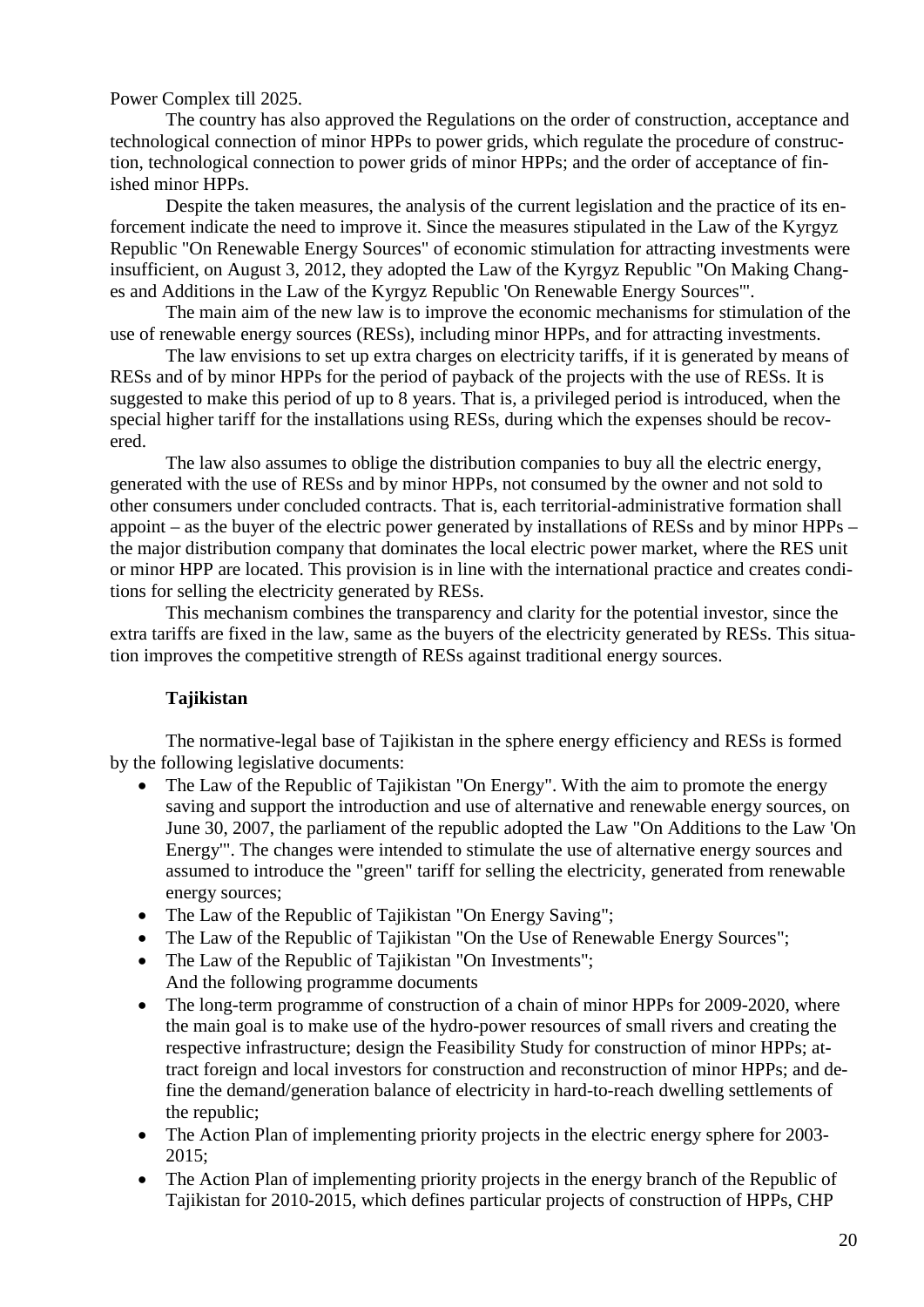(combined heat and power) facilities, restoration and reconstruction of the existing HPPs, construction and restoration of power transmission lines of domestic and regional value with indication of the volumes of investments, as well as the sources of domestic and foreign investments. The total power of the power plants being built and planned for construction in 2010-2015 makes 3670 МW;

- The Programme of efficient use of hydro-power resources and energy saving for 2012-2016, which envisions measures in the area of energy efficiency and energy saving; rational use of electricity and decrease of losses of energy; efficient use of hydro power resources; attraction and encouragement of the investments directed to the generation of ecologically pure electricity and introduction of energy-saving means and equipment on the basis of normative-legal acts; and the ways of reaching the goals and main tasks; and
- The Programme of Use of Renewable Energy Sources for 2007-2015.

### **Turkmenistan**

<span id="page-20-0"></span>Turkmenistan has not yet formed any special normative-legal base in the sphere of energy saving and support of RESs; these problems are addressed within the framework of the general regulation of the progress of the economy and the energy sector.

At the same time, in 2012-2013, the country developed the "National Strategy of Turkmenistan on Climate Changes", which assumes to draft an "Action Plan" to contain measures both to counteract climate changes and to adapt the sectors of the country's economy to the envisioned changes. The plan will cover the development issues of all the branches of the economy with special accent on industry, transports, and housing and utilities. The priority directions are as follows:

- Introduction of energy-efficient and of energy-saving technologies;
- Development of the sphere of RESs;
- Technological modernization with the aim of ensuring the future progress and competitiveness of the economy.

### **Uzbekistan**

<span id="page-20-1"></span>In Uzbekistan, the normative-legal base in the sphere of energy efficiency comprises the Law of the Republic of Uzbekistan "On Rational Use of Energy".

Within the framework of implementing the Law of the Republic of Uzbekistan "On Rational Use of Energy", the SJSC "Uzbekenergo" has drafted and implements the "Programme of Energy Saving for the Period of to 2020", which assumes a system of measures for implementing the potentials of energy saving in the branch, the volume of which is assessed as about 3-5 million TOE.

The normative-legal base for development of RESs is being actively formed today; the following has been drafted: a bill "On Alternative Energy Sources"; Draft Concept of the Republic of Uzbekistan for development of alternative fuels and of energy for 2012-2020; and the State Programme "Development Prospects of Alternative Energy Sources and Fuels for 2013-2020"; and the "Long-term conceptual provisions and development directions for the use of renewable energy sources for the production of electric and heat energy in Uzbekistan".

The President of Uzbekistan has signed a Decree "On Measures of Further Development of Alternative Energy Sources". The Decree encourages to continue the studies and experimentalindustrial designs in the sphere of alternative energy sources at the high technical and scientific level, practical use, with account of the global experience of using alternative energy sources in the conditions of Uzbekistan, as well as organization of the domestic production of modern equipment and technologies for this sphere.

At present, the government of Uzbekistan is developing a list of experimental and pilot projects aimed to use the solar and biogas energy, and a complex of measures to stimulate the producers and users of the solar and biogas energy, as well as to provide them with taxation and customs preferences, with account of the experience of foreign countries.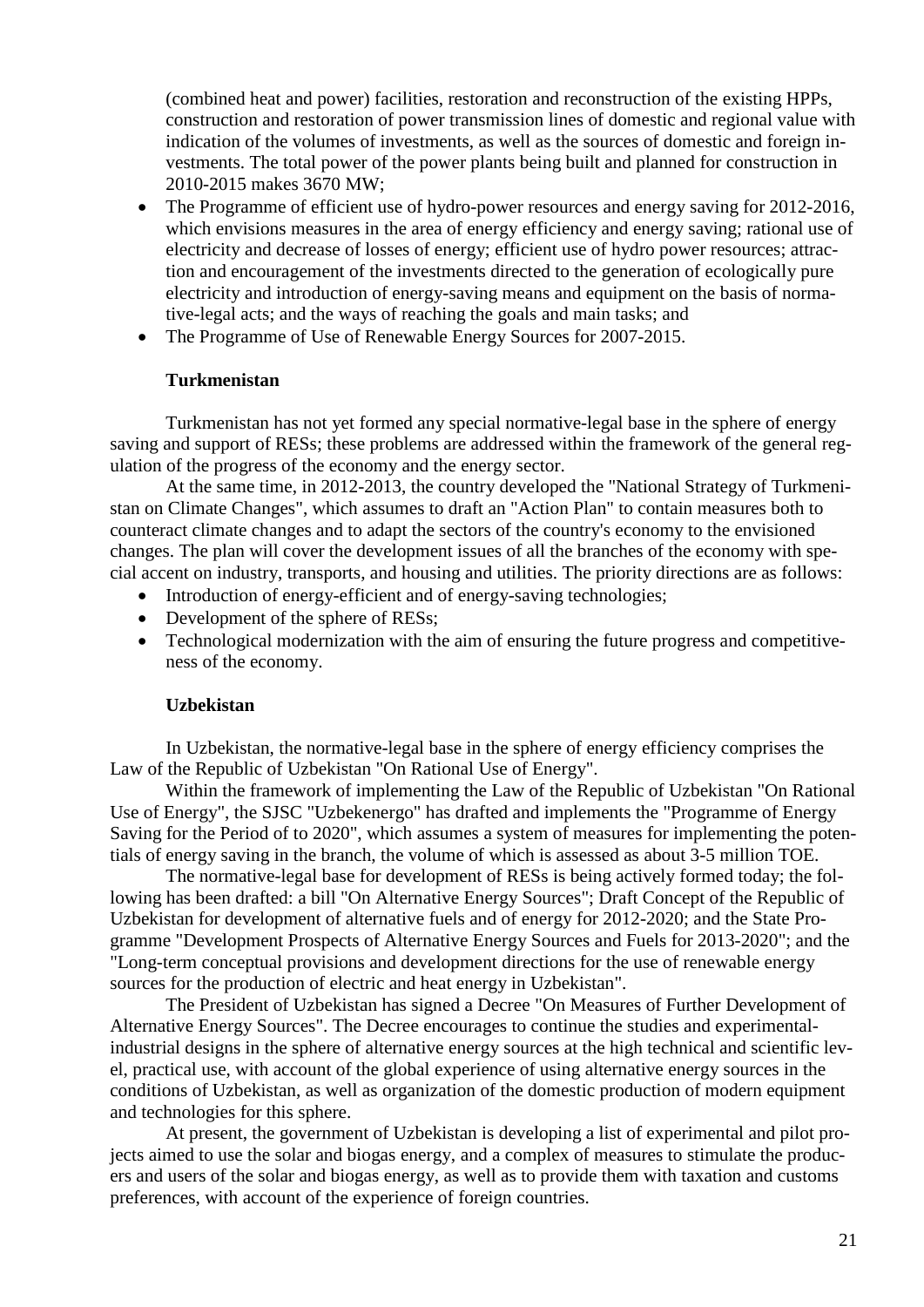It should be noted here that in of the countries of Central Asia, the normative-legal base is mainly of rather declarative character. In most of the countries, the laws on energy saving have no direct-action mechanisms; they are weakly interrelated with other legislative acts that regulate various issues of energy, ecology, etc. Often, the norms of the energy legislation are not interrelated; the have gaps and unregulated issues. At the same time, practically all the countries are actively studying the international experience, trying to adapt it to national conditions. In particular, we can mention the trend to harmonize the legislation in the sphere of energy efficiency with the legislation of the European Union.

### <span id="page-21-0"></span>*Review of the climate policy of the countries of the region in the part related to the increase of energy efficiency and progress with RESs*

Kazakhstan is pursuing the most consistent climate policy among the countries of Central Asia, has announced an adoption of voluntary obligations to reduce the emissions of greenhouse gases by 15% by 2020, and by 25% by 2050 relative the level of 1990, and has applied for the inclusion of the country into Annex B to the Kyoto Protocol, which was fixed in the respective Annex to the Copenhagen Agreement.

In particular, in 2009, in the Republic of Kazakhstan, the total emissions of pollutants into the atmosphere made 3.4 million tons, of them, 85% was made by 43 major enterprises.

The energy sector is responsible for 87% of the total national emissions of greenhouse gases, or 214.4 million tons of  $CO<sub>2</sub>$  equivalent. At present, in Kazakhstan, up to 85% of the total electricity is generated by means of incinerating organic fuels, mainly, local coals, and to a lesser extent – of hydrocarbons. About 10% of all emissions into the atmosphere of the country originate from stationary sources; and an essential share of toxic wastes is formed by the enterprises, engaged in the sphere of extracting raw oil and accompanying gas.

The total decrease of emissions of greenhouse gases from energy facilities, when using RESs, can make from 0.5 up to 2.5 million tons of  $CO<sub>2</sub>$  equivalent.

Kazakhstan was the first among the countries of Central Asia to draft a strategy for transition to the low-carbon economy, where there is room for RESs, and undertook to reduce its emissions by 15% against the level of 1992. The target will be hard to achieve only through the decrease of the specific energy intensity of the economy. Thus, the role of RESs in decreasing the emissions of greenhouse gases will be essential for Kazakhstan.

In particular, within the framework of the Branch Programme "Zhasyl Damu" for 2010- 2014, it is assumed to decrease the emissions to the atmosphere by at least 5.9% compared with 2009.

Other countries of the region are also trying to account for the issues of counteracting the climate changes, when implementing the state policy in the sphere of energy efficiency and RESs. The region has implemented quite a lot of projects of international technical assistance with attraction of donor funds, within the framework of which they studied the potential use of RESs (detailed atlases have been compiled by types of RESs for individual countries); the following was also elaborated:

- Drafts of normative-legal acts in the sphere of supporting RESs and increase of energy efficiency;
- Drafts of special programmes for the use of RESs;
- Complex of measures of financial stimulation of development of the renewable energy;
- National reports on the issues of counteracting climate changes.

In particular, Kyrgyzstan is implementing – jointly with the UNDP – the project "Development of Minor HPPs", where one of the main tasks is development of a project to reduce emissions of greenhouse gases based on the pilot projects of minor HPPs within the framework of the Kyoto Protocol on climate changes.

Turkmenistan drafted, in 2012-2013, its "National Strategy of Turkmenistan on Climate Changes".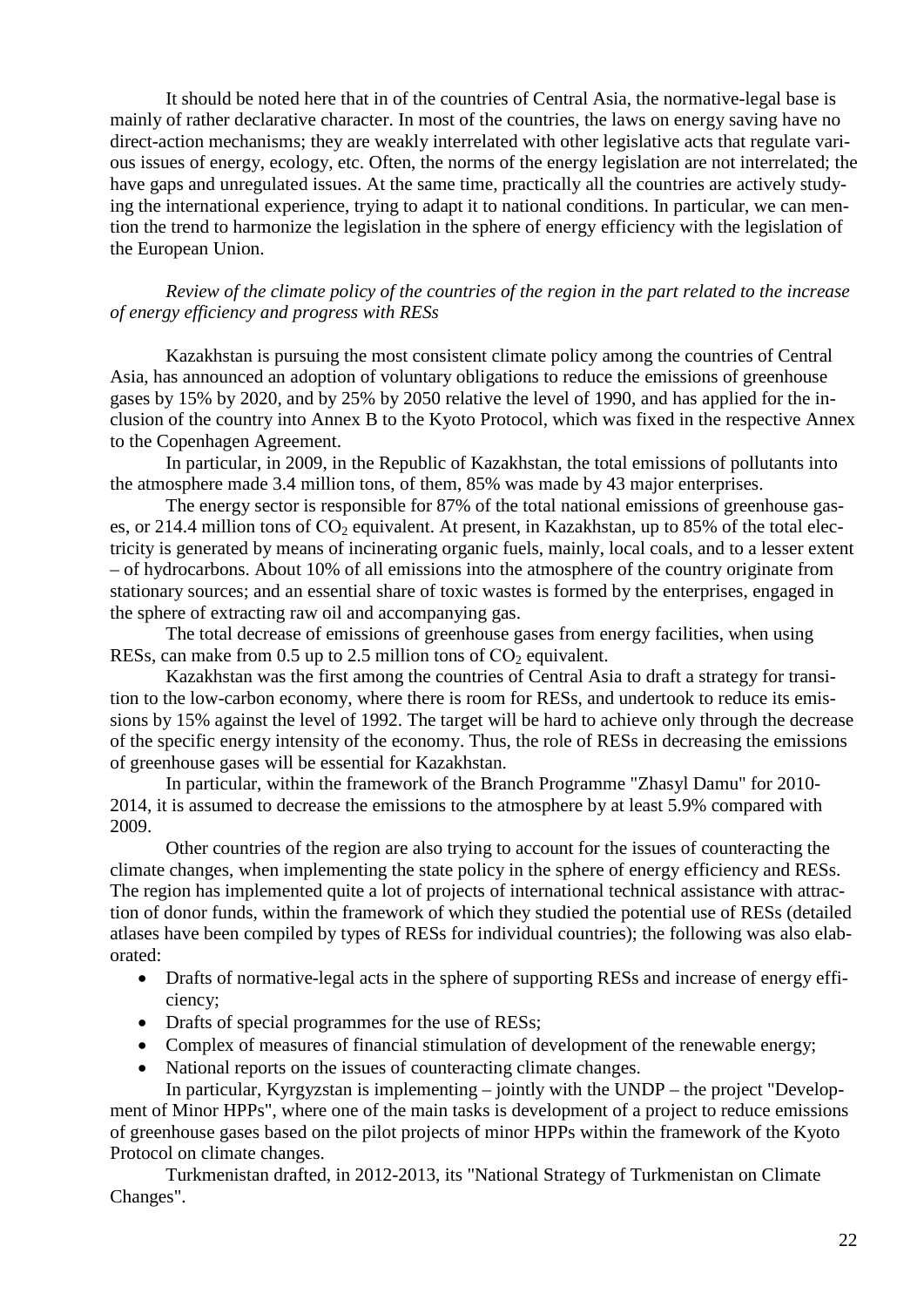Uzbekistan is also paying great attention to the issues of counteracting climate changes. In particular, with the support of the UNDP, they implement the following programmes and projects in the sphere of counteracting climate changes:

- The Programme of Minor Grants of the Global Environment Facility;
- The Central-Asian Regional Programme of the UNDP on managing risks in the area of climate changes – the Project "Managing Climate Risks in Uzbekistan";
- The "Support of Uzbekistan in Transition to Low-Carbon Development of National Economy".

The aim of the above projects and programmes is to improve the national potential of Uzbekistan for an efficient transition to the low-carbon economy by means of the following:

- Mobilization of resources and execution of strategy of low-carbon development;
- Attraction of financial assets from international carbon markets, including through mechanisms of clean development;
- Integration of the activities to mitigate the implications of climate changes, including stimulation of the renewable energy, and the use of the available international financing mechanisms.

### <span id="page-22-0"></span>*Main institutes, responsible for implementing the state policy in the sphere of energy efficiency and RESs*

In Kazakhstan, the policy in the area of energy efficiency and energy saving is defined by the Ministry of Industry and New Technologies (MINT); however, the coordination, implementation and monitoring of all the above activities will be imposed on the authorized body in the sphere of energy saving, local executive bodies and the Institute for Development of Electric Power and Energy Saving. Most probably, this authorized body in the sphere of energy saving will be the Committee of State Energy Supervision and Control of the MINT, which will also accredit energy auditors and run the State Energy Registry.

It should be noted that the country has launched a special Kazakhstan Institute for Development of Electric Power and Energy Saving. Its aim, in the part of energy saving, is to analyze the status of the sector of energy saving in Kazakhstan, the normative-technical support of the sphere, etc.

In Uzbekistan, the main regulating body the area of the electric power is the State Inspectorate for Supervising the Electric Power Sector (Uzgosenergonadzor). Besides, the State Joint-Stock Company (SJSC) "Uzbekenergo" and the National Holding Company "Uzbekneftegaz" are responsible for the introduction of energy-efficient and of energy-saving technologies in the respective branches.

In Tajikistan and Kyrgyzstan, the leading role in formulating the policy in the sphere of increase of energy efficiency and use of RESs is performed by the Ministries of Industry and Energy.

### *Mechanisms to stimulate the increase of energy efficiency and progress of RESs*

<span id="page-22-1"></span>The Republic of Kazakhstan is the most advanced country in creating mechanisms for the stimulation of investments into the energy saving and development of RESs.

The Law "On Supporting the Use of Renewable Energy Sources" has set up the legal, economic and organizational bases for stimulating the use of RESs for the production of the electric and heat energy and defines the support measures.

The Law assumes the following measures:

- Reservation and priorities at allocating land plots for the construction of objects of renewable energy sources;
- Liabilities of the energy-transmitting organizations at buying the electricity, generated with the use of renewable energy sources;
- Exemption of renewable energy sources from any payment for the delivery of electricity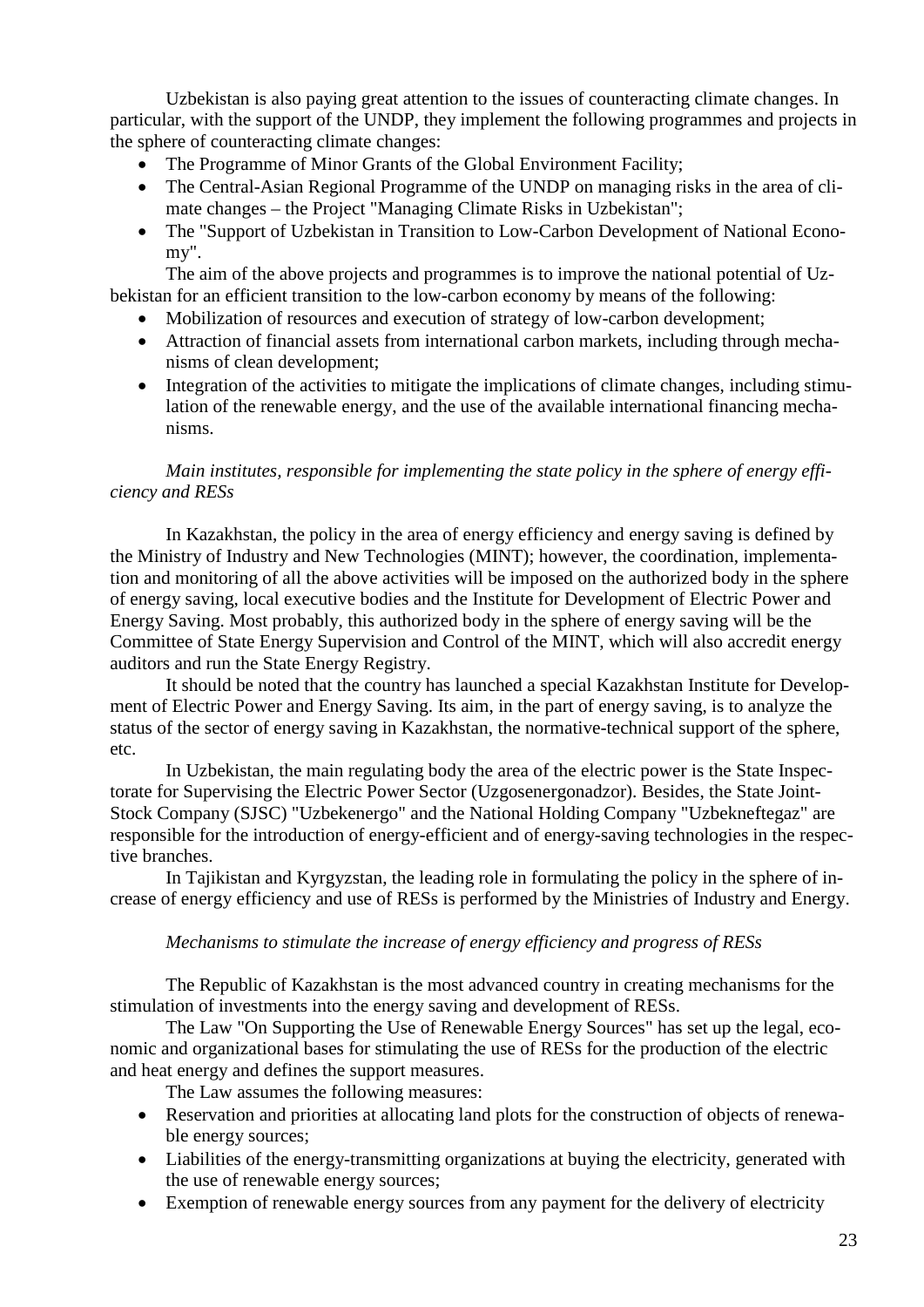across the grids;

- Support at connecting of the objects that use renewable energy sources to the networks of energy-transmitting organizations; and
- Provision of individuals and legal entities, who are engaged in designing, construction and operation of the objects that make use of renewable energy sources, with investment preferences in accordance with the legislation of the Republic of Kazakhstan on investments. In particular, the above Law envisages the provision of investment preferences for the pro-

jects of RESs; the priority of using the "clean" electricity in the market and at transfer within the grids; and support through the system of certificates controlled by the state.

The following bylaws have been adopted:

- Rules of buying electric power from qualified energy-generating organizations, approved by the Order of the Ministry of September 29, 2009, No. 264;
- Rules of defining the closest connection point for the objects that use renewable energy sources, approved by the Order of the Minister of September 1, 2009, No. 270;
- Rules of coordinating and approving the technical-economic justifications and projects of construction of objects that use renewable energy sources, approved by the Resolution of the Government of Kazakhstan of December 25, 2009, No. 2190.

Kazakhstan has drafted and approved the Placement Plan of objects that use renewable energy sources, which is a visual tool for potential investors in defining the most promising sites for building wind and hydro energy installations in the territory of the republic.

In 2003, the country passed the Law "On Investments", which regulates the legal and economic bases for stimulating investments. According to international experts, the Law is one of the best of the kind in the area of investments among the countries with transient economies.

Also, the above Law defines the measures of state support of the investments, made into the priority branches of the economy of Kazakhstan.

Thus, when implementing projects in non-raw materials sectors of the economy of Kazakhstan, investors are provided with the following investment preferences:

- 1. *Exemption from customs duties* of equipment and components imported for implementing an investment project;
- 2. *State grants in kind* (the state grants in kind can have the form of land plots, buildings, constructions, machines and equipment);

3. *Investment and tax preferences*.

The new Tax Code of the Republic of Kazakhstan, enacted on January 1, 2009, has introduced the procedure of applying by investors *of tax investment preferences.* These preferences assume that the cost of the objects of preferences and further expenses on reconstruction and modernization of them can be referred to deductions.

The term for this transfer of losses has been extended from 3 to 10 years, which will allow extracting benefits from the investment tax preferences. The Tax Code also assumes a decrease of the corporate income tax as follows: from 2009 – down to 20%, from 2010 – down to 17.5%, and from 2011 – down to 15% (in 2008, it was 30%).

The VAT tax has been dropped down to 12%.

Besides, it should be noted that one of the measures to support investments by the state is a possibility of co-funding the projects through the state financial development institutions (National Innovation Fund, Corporation for Insuring Export Credits and Investments, Development Bank of Kazakhstan, Investment Fund of Kazakhstan, Corporation for Exports Development and Promotion "KAZNEX").

A new impetus was given also to such tools of economic stimulation, like industrial and special economic zones and technoparks.

With the support of the World Bank, within the framework of the Ministry of Economy and Budget Planning, they created the Centre for State-Private Partnership.

Thus, the available legislative base allows and ensures private investments into the energy branch; however, low electricity tariffs frighten off investors. Besides, for lack of any long-term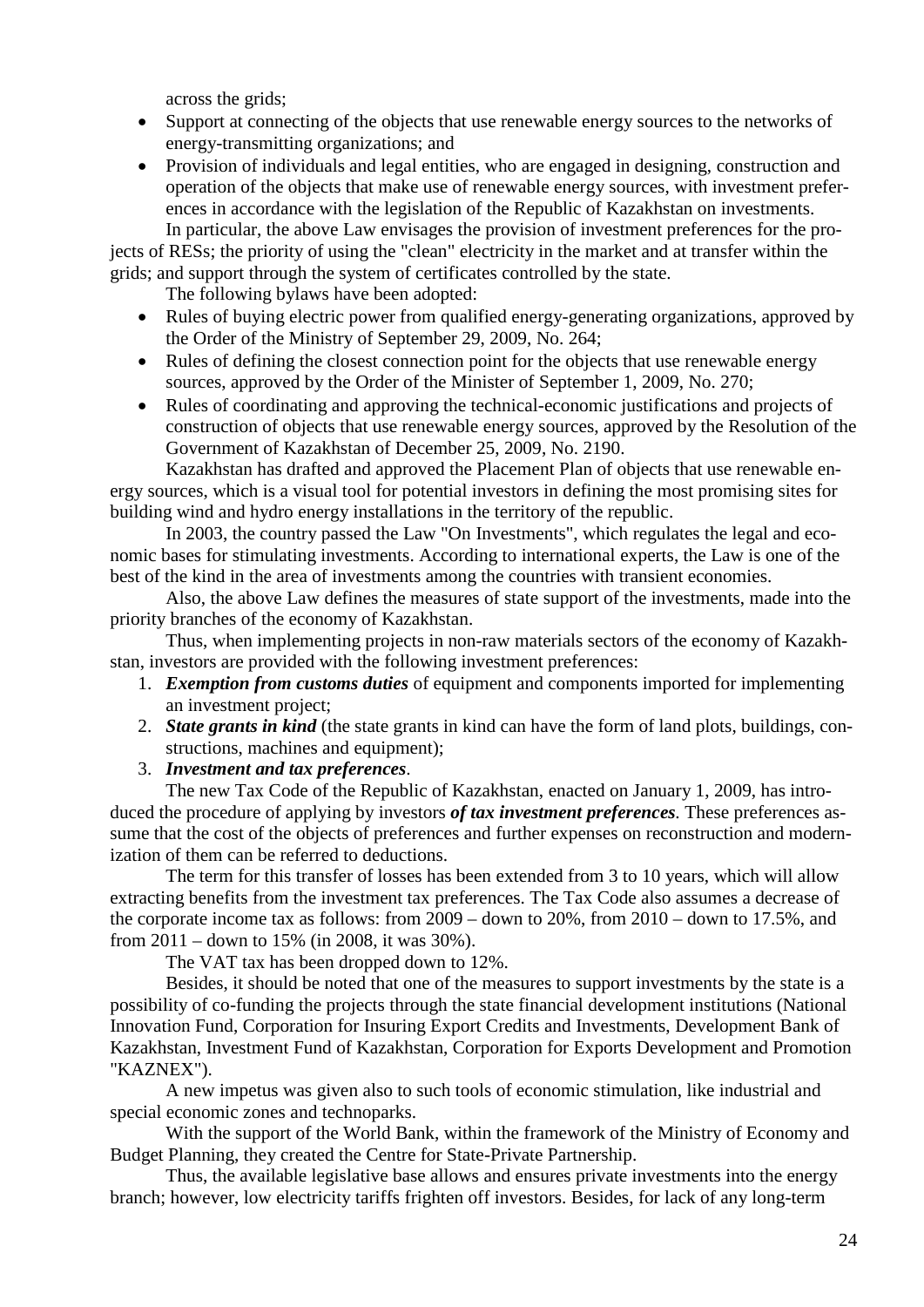state strategy, the existing level of tariffs is unpredictable.

In order to stimulate investments into the electric energy sector, the republic has adopted a programme of step-by-step increase of electric energy tariffs till 2015 by groups of energy sources. These are the so-called "limit tariffs".

Despite all the above measures, investments into the energy saving are practically absent. At the same time, the recent steps to improve the normative-legal base on the use of RESs have increased investors' interests, including foreign ones (first of all, from China and Germany), to RES projects in Kazakhstan.

Other countries of the region are also attempting to stimulate the development of RESs; however, their normative-legal base is still underdeveloped; and the required institutional basis is absent. The measures to stimulate the progress of RESs are point-wise and non-systemic. As a rule, certain privileges are set up for implementing pilot projects within the framework of the programmes of international technical assistance. Besides, certain budgetary funds are allocated within the framework of governmental development programmes of decentralized power supplies.

Quite topical are the issues of updating the legislation, namely, of introduction of market mechanisms and improvement of tariff-setting, and creating conditions for state-business cooperation.

It is quite important to have a special body of state management responsible for drafting and implementing the policy in the sphere of increase of energy efficiency and development of RESs. Such a body will have a special importance in the countries possessing essential resources of hydrocarbons.

### *Main obstacles to increase of energy efficiency and progress of RESs*

<span id="page-24-0"></span>The main obstacles on the way of introducing energy-saving measures can be listed as follows:

- The imperfections of the tariff policy and the presence of the practice of cross subsidizing;
- Poor development of the market of energy services and of energy-saving technologies;
- Indefinite status of the budgetary support of the energy saving in the long-term perspective;
- High investment risks;
- Low qualification level of specialists working in localities;
- Insufficient level of awareness and culture of the population in the sphere of economic utilization of power resources;
- Insufficient development of market relations;
- Absence of real economic stimuli for making investments into fixed assets and implementing energy-saving projects;
- Poor state management and regulation in the sphere of energy saving, especially at the regional and local levels.

Practically in all countries of the region, the main obstacle to introduction of the renewable and alternative energy is the high specific cost of production as compared with the traditional sources of energy. Under the existing system of cross subsidizing and low paying capacity of the population and other consumers of energy, any investments into the energy are loss-making or highly risky.

A huge negative effect is also caused by the absence of access to financing – the credit rates are high, while the access to the so-called "long credits" is very difficult.

The imperfections of the current legal and financial-economic mechanisms are also essential.

Even in the Republic of Kazakhstan, is most consistent in pursuing market reforms, the electricity tariffs are close to the prime cost of electricity generation, with no account for depreciation deductions needed for replacing the obsolete equipment. At present, in all the considered countries the wear rate of the main equipment of power grids makes about 50% and over; and in a number of cases, a great percentage of the grids and equipment are unfit for further operation. The obsolete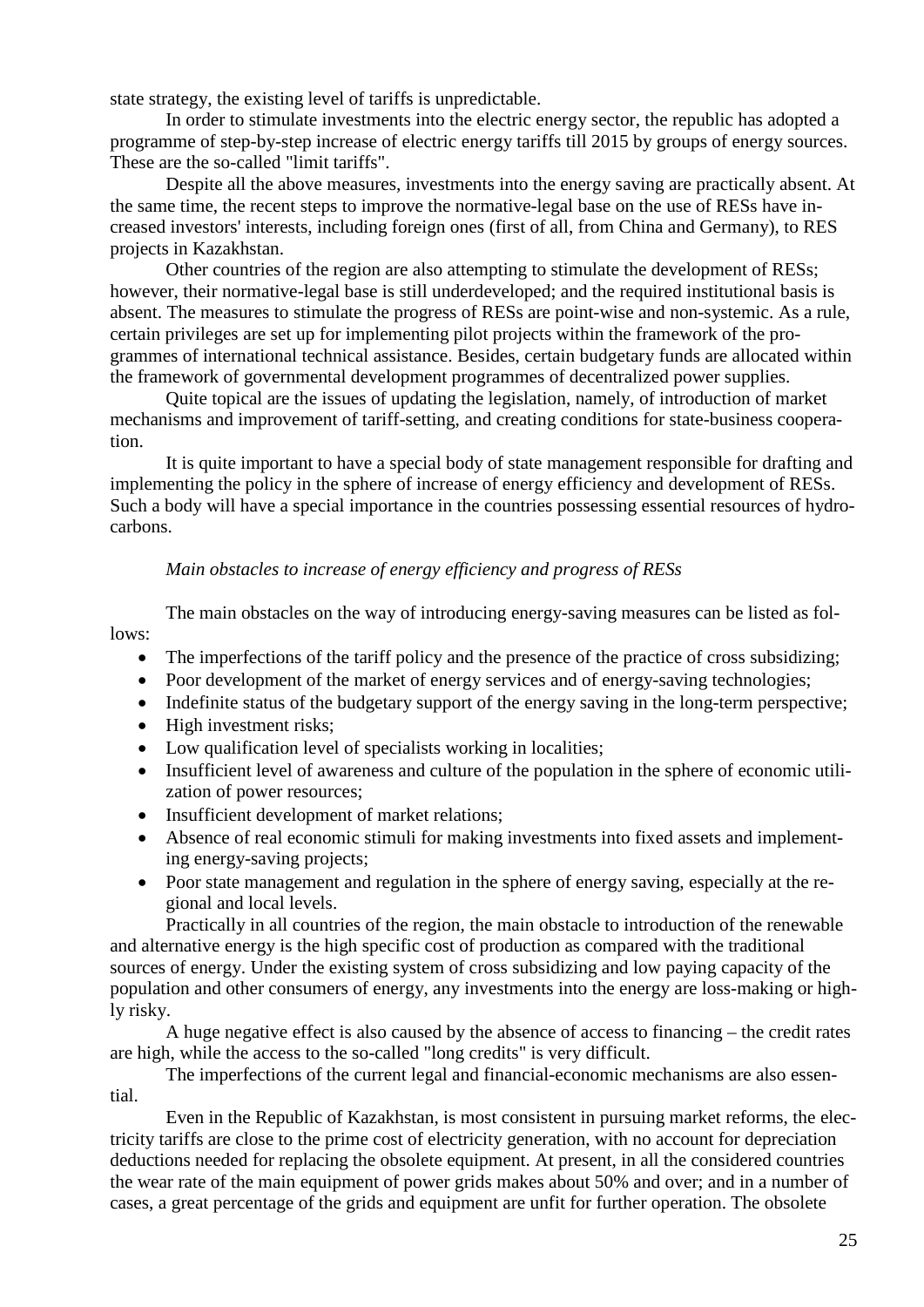equipment and a poor accounting of the real consumption of electricity make it difficult to attract investments and develop the real competition in the energy sector.

The today's low rates of the progress of the energy based on the use of RESs are essentially defined by the following factors:

- Low competition strength of the projects based on the use of RESs in the existing market environment, as compared with the projects based on the use of fossil organic fuels;
- The presence of institutional barriers, associated with the absence of the necessary normative-legal acts, stimulating the use of RESs in the sphere of the energy; and the lack of longterm national strategies and integrated programmes to support a broad-scale use of RESs;
- Absence of the infrastructure, required for successful development of the energy based on RESs, including the insufficient level and quality of scientific and financial support; the absence of the proper information environment, including the information about potential resources of RESs; the absence of the normative-technical documentation and software means necessary to design, construct and operate generating facilities; insufficient qualification of the personnel' and absence of the mechanisms for using public resources for supporting the development of the energy based on the use of renewable energy sources.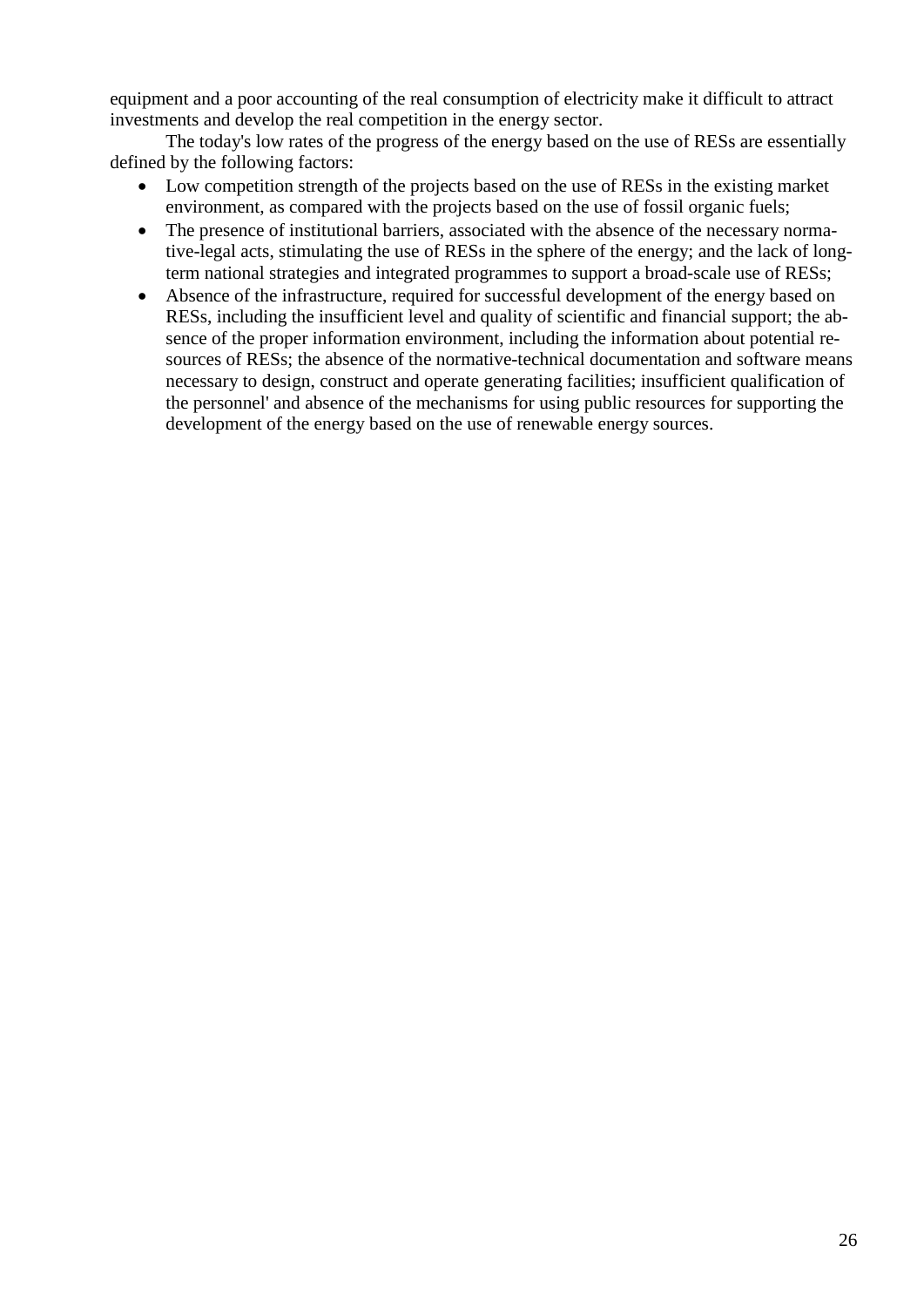# <span id="page-26-0"></span>**II. Analysis of results of fulfilment of national programmes in the area of renewable energy sources**

### <span id="page-26-1"></span>**1. Analysis of the goals of national programmes**

### **Kazakhstan**

<span id="page-26-2"></span>Today, the development and use of RESs have been regarded as one of the priority directions of the energy sector and solution of the country's environmental problems. The message of the President of the Republic of Kazakhstan of December 14, 2012, named "Strategy of Kazakhstan-2050", says: "The new political course of our country points to the need of development of production of alternative energy types and active introduction of the technologies, using the solar and wind energy."

The potential of renewable power resources (hydro, wind and solar energy) in Kazakhstan is quite essential; however, its use is at the initial stage. In 2007-2010, Kazakhstan commissioned 5 minor HPPs of the total power of 20 МW, 10 wind power plants (WPPs) with the total installed power of 100 kW, and 2 solar power plants (SPPs) with the total power of 3 kW.

One of the stimuli for using RESs is the obligation of Kazakhstan to reduce emissions of greenhouse gases by 15% against the level of 1992.

The directions and tasks for the RES development in Kazakhstan have been defined by the "2010-2014 State Programme of Boosted Industrial-Innovation Development of the Republic of Kazakhstan", approved by Decree of the President of the Republic of Kazakhstan of 19.03.2010. The Programme has set a target indicator – reaching the share of RESs in the total volume of energy consumption of over 1% in 2014.

In accordance with the "Strategic Development Plan of the Republic of Kazakhstan till 2020", the share of alternative energy sources in the total volume of energy consumption shall make 1.5% by 2015, over 3% – by 2020, and up to 5% by 2024. One of the target indicators of the Strategic Plan is the achievement of the volume of electricity generated by means of RESs in 2014 – 1 billion kWh per year.

In 2009, the Republic of Kazakhstan adopted the Law "On Supporting the Use of Renewable Energy Sources", which has legitimated the state support to the production and use of the renewable energy, and attraction of investments to objects of RESs. The measures envisioned by the Law include the support of construction and connection of RES objects to electric grids, transportation of the electricity generated by RESs by the grids and its sale to the regional electricity transportation companies and the Kazakhstan Electricity Grid Operating Company (KEGOC).

Ratification by the Republic of Kazakhstan in February 2009 of the Kyoto Protocol allows using the financial mechanisms of supporting projects based on RESs.

On March 21, 2013, President N. Nazarbaev signed the Law of the Republic of Kazakhstan "On Ratification of the Charter of the International Renewable Energy Agency (IRENA)", thus ensuring the access of the country's scientists and specialists to new RES-technologies and mechanisms for using renewable energy.

### **Kyrgyzstan**

<span id="page-26-3"></span>The Kyrgyz Republic possesses a high potential of RESs, which is assessed as 840.2 million TOE per year. The main country's RESs are the solar energy, the energy of small rivers and water courses, the energy of geothermal water and the biomass energy.

At present, the practical use of the renewable energy is insignificant: it makes less than 1% in the country's energy balance. The explanation is in a number of factors, the main being a weak mechanism of economic stimulation of the use of RESs.

The basis of the current system of power supply of the country was formed back in the USSR time, when it was a part of the regional (Central-Asian) system, where the dominating energy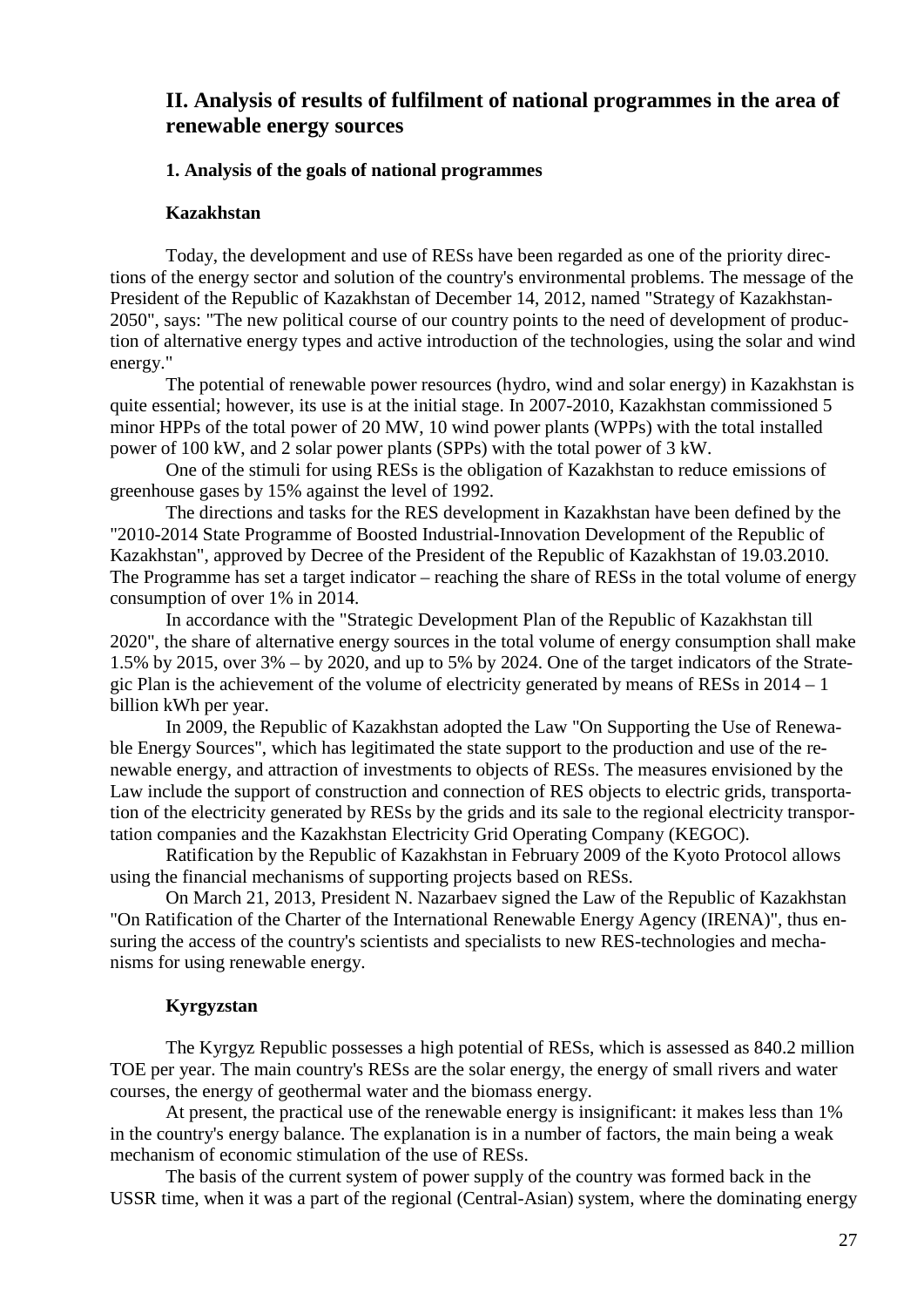carrier was water (the HPPs of Kyrgyzstan and Tajikistan), and the fossil fuel, brought from Kazakhstan, Turkmenistan and Uzbekistan, was used as an additional energy source.

The main source of energy in the republic is the power of hydro resources. Their energy potential is assessed as 142 billion kWh of possible generation of electricity per year. This potential is used today by 10%. The hydro potential of small rivers is used by about 3%.

The complexity of the situation in the energy sector of Kyrgyzstan is caused by the fact that its main generating sources – 5 major HPPs, which generate 90% of the total installed power of the energy equipment, are concentrated in the central and southern regions, while the main consumers (about 60%) are located in the north of the country. The energy is partly transported across the territory of Kyrgyzstan, and partly looped via Uzbekistan, Kazakhstan and Tajikistan.

In its northern part, Kyrgyzstan has a huge hydro-energy potential of minor water courses. The sector of minor hydro energy sector in the country's northern areas could ease the solution of the problems of the energy sectors and improve the energy security of the country.

The national energy programme of the Kyrgyz Republic for 2008-2010 and the strategy of development of the fuel-and-power complex till 2025, approved by the Resolution of the Government of the Kyrgyz Republic of February 13, 2008, No. 47, assume the development of RESs.

For the conditions of Kyrgyzstan the most promising RES areas are decentralized objects, located in remote mountainous regions: farms and animal husbandry complexes; geological and mining enterprises, road maintenance services, hydrometeorology scientific monitoring stations; radio and TV transmitters; tourist and recreational facilities; pumping stations; objects of forestry and hunting grounds, etc.

### **Tajikistan**

<span id="page-27-0"></span>The total domestic consumption of electricity in the country in 2011 made 16.2 billion kWh; while the share of RESs in the total energy consumption made only 0.07% (120.9 million kWh).

In the national generation structure of electricity, the share of HPPs is about 98%, the CHPs – 2%; while the average annual production of electricity is at the level of 16.5 billion kWh.

The deficit of electricity was 4 billion kWh. The existing deficit of electricity and the introduction of consumption limits, especially in winter, are cause by the limited hydro-power resources of the Nurek Reservoir. This largest republic's water body  $(10.5 \text{ km}^3)$  has a peculiarity – a seasonal water regulation; therefore in autumn and winter the deficit of electricity makes 4-4.5 billion kWh. Another reason of the deficit of electricity is in the incomplete operation of the Dushanbe CHP (198 МW) and the Yavan CHP (120 МW) in autumn and winter, because of the decreased shipments of natural gas and petroleum products to the Republic of Tajikistan and a permanent growth of the cost of energy carriers.

The above factors dictate the need to develop RESs in the country. In the conditions of Tajikistan, the most promising are the following RESs: minor HPPs, solar units for production of heat and electric power, the wind energy sector and biogas units.

The territory of Tajikistan has different geo-climate zones – from hot deserts to eternal glaciers. Mountains cover 93% of the territory of the country; almost half of the territory is above 3000 meters. These circumstances allow viewing Tajikistan as a natural laboratory for testing installations and units of RESs in various climate conditions.

The country is among ten top countries of the world  $(8<sup>th</sup>$  place) by the potential of hydro energy. Prior to collapse of the USSR, Tajikistan had built 15 HPPs with the total installed power of about 5 GW. At present, for technical reasons, the total installed power of HPPs makes about 3.5 GW. The hydro nodes are used not only to generate electricity, but also for irrigation purposes.

In 2009, the President signed a Decree "On Additional Measures of Energy Saving". In 2011, it served the basis for the "Programme of Efficient Use of Hydro-Power Resources and Energy Saving for 2012-2016". The Programme indicates such directions as a broad use of renewable and alternative energy sources.

Among other programmes adopted by the government of Tajikistan and having relation to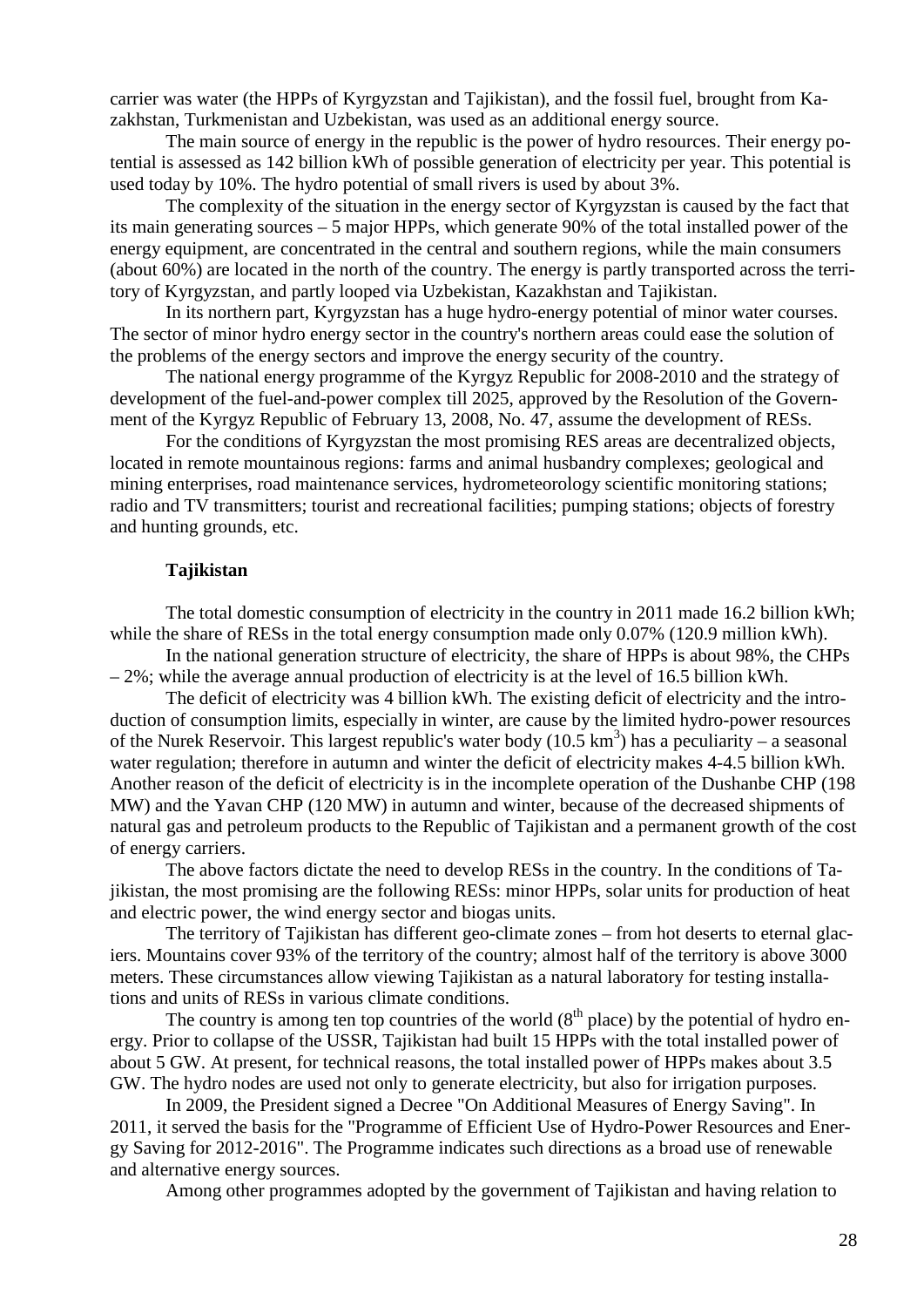the development and use of RESs, the following ones should be noted:

- The "Complex Targeted Programme of Using RESs of Small Rivers, Sun, Wind, Biomass and Geothermal Sources for 2007-2015" (31.01.2007). The Programme assumes the works in the following directions:
	- o Designing, creation, research and introduction of promising systems of renewable energy,
	- o Manufacture of experimental prototypes of RES installations,
	- o Building the production base for manufacturing assemblies and parts for installations and systems of renewable energy,
	- o Training of highly qualified specialists in the area of renewable energy, etc.
- The "Long-Term Programme of Construction of Chain of Minor HPPs in 2009-2020"; the tasks of the Programme are as follows:
	- o Utilization of hydro-power resources of small rivers and creation of the respective infrastructure,
	- o Elaboration of the Feasibility Study for construction of minor HPPs,
	- o Attraction of foreign and local investors for construction and reconstruction of minor HPPs,
	- o Definition of the demand/generation balance of electricity in hard-to-reach dwelling settlements of the republic.

The above long-term Programme of construction of minor HPPs consists of three stages:

- 1. The first stage of three years (2009-2011) assumed construction of 66 minor HPPs with the total installed power of 43530 kW;
- 2. The second stage of 4 years (2012-2015) 70 HPPs with the total installed power of 32,850 kW; and
- 3. The third stage of 5 years (2016-2020) 53 HPPs with the total installed power of 26,801 kW.

The legal and organizational bases of the use of RESs are defined by the Law of the Republic of Tajikistan No. 587 "On the Use of Renewable Energy Sources", adopted on January 12, 2010. Its adoption has accelerated the commissioning in the country of minor HPPs and use of the solar and wind energy; and improved the conditions for attracting foreign investments into the energy sector of the country.

# **Turkmenistan**

<span id="page-28-0"></span>The nature has granted Turkmenistan with the huge reserves of natural gas – the main source of energy for the country. It is surely one of the reasons of the absence of any use of RESs in the fuel-and-energy balance of the country.

However, the country's leadership understands the topicality and prospects of developing RESs. By initiating large-scale reforms in sciences, President of Turkmenistan Gurbanguly Berdymukhamedov has highlighted the alternative energy as one of priority directions of progress.

At present, the country is completely covering the domestic demand for the electric power by the use of own generating facilities.

In 2012-2013, the country developed the "National Strategy of Turkmenistan on Climate Changes", according to which an "Action Plan" will be drafted, containing measures both to counteract climate changes and to adapt the sectors of the country's economy to the respective changes. It is assumed that the Plan will cover all the branches of the economy; however, the accent will be made on its key segments – industry, transports, and housing and utilities. The following are the priority directions:

- Introduction of energy-efficient and energy-saving technologies;
- Development of the sphere of RESs;
- Technological modernization with the aim to ensure the future progress and competitive strength of the economy.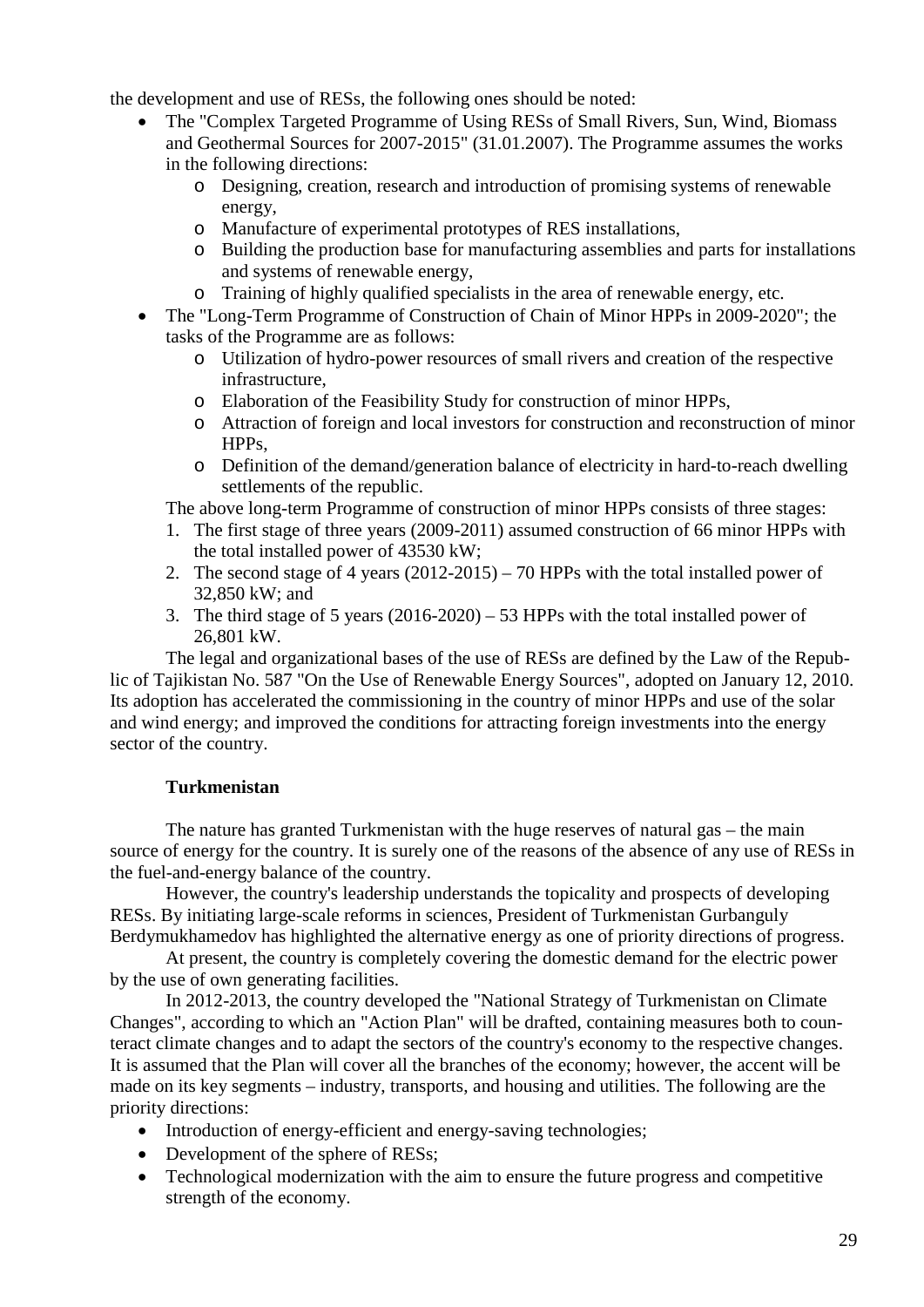The energy potential of RESs in Turkmenistan is assessed at the level of 110 billion TOE per year. The most promising RESs are the Sun and wind.

In June 2009, the Cabinet of Ministers of Turkmenistan made practical steps to set up the structural subdivisions in the Academy of Sciences in the sphere of wind energy. The performed projects are mainly oriented for the future. At the same time, the remote regions of Turkmenistan need the practical utilization of the solar energy for local needs already today. 80% of the territory of Turkmenistan is covered by deserts and mountains. This territory is inhabited by about 10% of the population; the farms here are engaged in distant-pasture cattle tending. Naturally, it is not expedient to lay individual gas pipes or power line to every small farm. From the economic, environmental and investment positions, it is better to make use, in these regions of the country, not the imported fuel, but RESs.

The duration of sun shining in Turkmenistan makes 300 days per year – almost all the year round. In the pre-Caspian area, the wind velocity is sufficient for the operation of wind power plants all the year round. Thus, the country has a powerful potential of renewable energy, which is reasonable for using in the desert and mountains, as well as in the oasis area.

On February 24, 2010, at the international scientific conference "Issues of Using Alternative Energy Sources in Turkmenistan", the President of Turkmenistan stressed the priority of development of the alternative energy. With the support of the Supreme Council for Sciences and Engineering under the President of Turkmenistan, the Scientific and Production Association (SPA) "Gyun" has developed a strategy for RESs.

### **Uzbekistan**

<span id="page-29-0"></span>Uzbekistan has an essential potential of RESs, where about 99% takes the solar energy. At present, the share of RESs makes only about 1% of the total country's consumption of energy.

The analysis conducted within the framework of the studies of the local Centre for Economic Studies, has shown that the main problem that hampers a broad use of the renewable energy in the country and attraction of foreign direct investments into the process is the absence of the normative-legislative base, which could set up stimulating conditions for replacement of traditional fuels for renewable ones in the conditions of the higher unit production cost of the latter as compared with traditional energy sources.

On March 1, 2013, the President signed a Decree of the Republic of Uzbekistan "On Measures of Further Development of Alternative Energy Sources". One of the main initiatives of the Decree is the proposal to draft a bill "On Alternative Energy Sources".

The programme, aimed at modernizing the electric power sector in 2009-2013, approved by the Resolution of the Cabinet of Ministers of the Republic of Uzbekistan of 13.02.2009, gives an important role to the use of non-traditional and renewable energy sources.

With the aim to advertise and broadly introduce RESs, the State Committee of Nature of Uzbekistan has launched and operates a specialized Scientific and Implementation Centre "Ecoenergy".

### <span id="page-29-1"></span>**2. Implementation of national programmes by types of RESs**

#### **Sector of hydro energy**

For decades, the development of the hydro power industry has been traditionally given a great attention in Tajikistan, Kazakhstan, Kyrgyzstan and Uzbekistan.

#### *Kazakhstan*

<span id="page-29-2"></span>By the stock of hydro-power resources, Kazakhstan is in the third place in the CIS, behind Russia and Tajikistan. In the balance of the installed power of the Kazakh power grids, HPPs make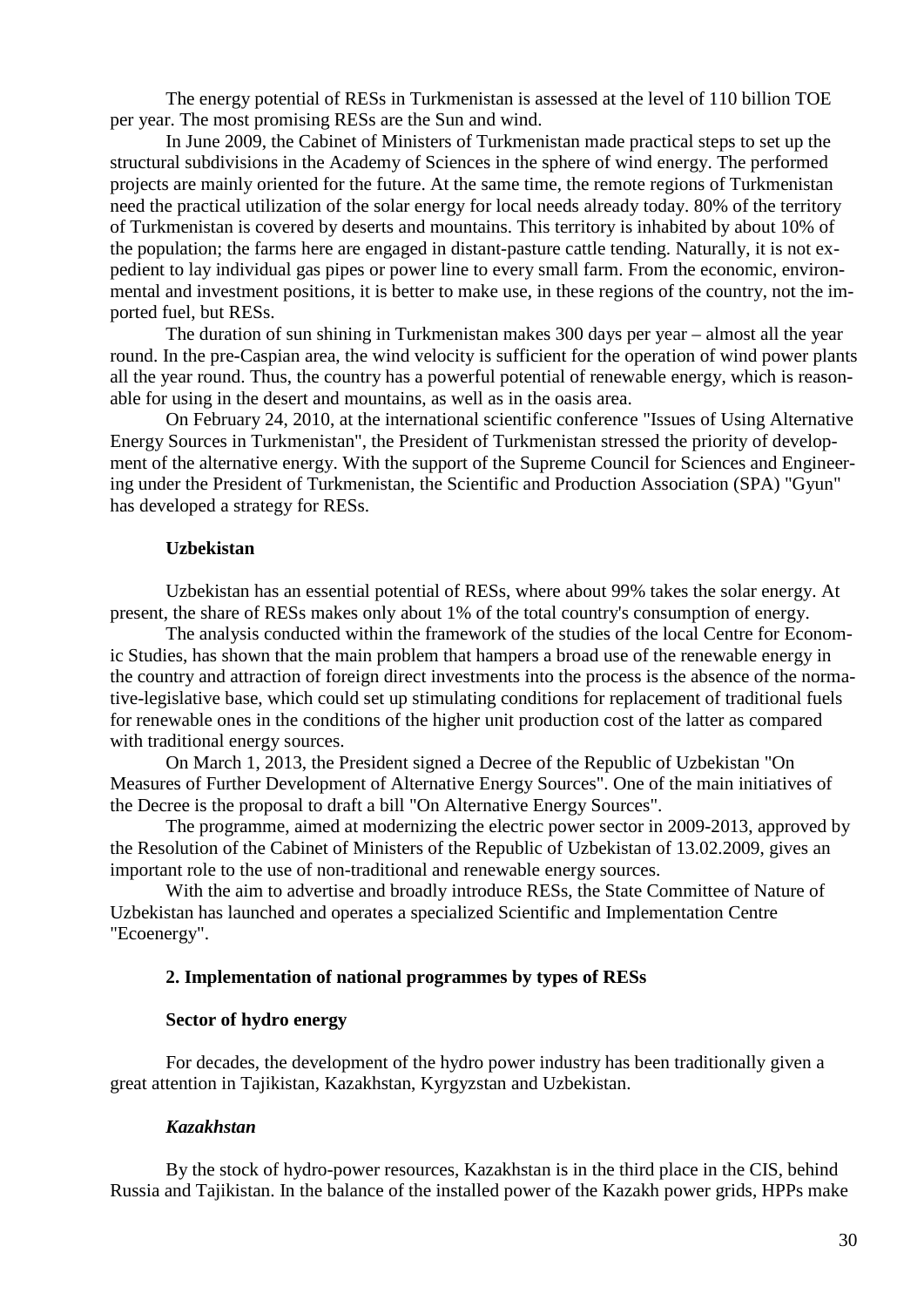### 12.3%.

In the years to come, they plan to realize several major projects of HPPs: the Moinak HPP with the installed power of 300 MW; the Kerbulak HPP – 49.5 MW; and the Bulak HPP –  $68.25$ МW.

In accordance with the 2010-2014 State Programme of Boosted Industrial-Innovation Development, the republic plans to commission – by 2015 – new minor HPPs with the total installed power of over 100 МW and planned output of electric power of 300 million kWh.

The technically available potential of minor HPPs makes about 8 billion kWh. The conducted studies show that it is potentially possible to realize at least 480 projects of minor HPPs with the total commissioned power of 1868 МW.

### *Kyrgyzstan*

<span id="page-30-0"></span>The utilization of the hydro power industry potential of Kyrgyzstan is the main targeted strategic direction of the development programme of the country's energy sector.

In total, the national energy system operates 20 electric power plants with the total installed power of 3786 МW; the power of HPPs makes 3070 МW and two CHPs with the power of 716 МW. The average annual generation of electricity makes 12-15 billion kWh. The basis of HPPs is made up of the chain of the Toktogul HPPs with a powerful water body, regulated for many years – the Toktogul Reservoir having the capacity of 19.5 billion cubic meters of water, which provides Kyrgyzstan and the neighbouring countries of central Asia not only with electricity, but also with water to irrigate the main agricultural crops.

Today, the sector of minor hydro energy is a major direction, intended to be developed by the government of the Kyrgyz Republic with the aim of sustainable supplies of the electric energy to consumers of the north of the country and to decrease the emission of greenhouse gases.

For example, in the basin of the Juuku River, 5 minor HPPs can be built with the total power of 6 MW. There are dozens such rivers in the Jeti-Oguz, Aksui, Tyup and Ton Regions. According to the Association of RESs of Kyrgyzstan, the use of the hydro power industry potential of small rivers of the Jeti-Oguz Region can cover the demand of the region of electricity by 70%.

# *Tajikistan*

<span id="page-30-1"></span>According to the "2012-2016 Programme on Efficient Use of Hydro-Power Resources and Energy Saving", the generation volume of electricity by minor HPPs of Tajikistan under a complete utilization of the hydro-power resources of minor rivers can reach 184.46 billion kWh per year under the installed power 21,057 MW.

The major place in the above Programme is given to the use of the hydro power resources of the major, medium and minor rivers of the republic, such as Vakhsh, Panj and Zeravshan. Their resources are estimated as 407.9 billion kW. The use of the basin of the Vakhsh River is considered in nine stages with the following hydro nodes: Rogun, Shurob, Nurek, Baipazin, Sangtudin-1, Sangtudin-2, Basic, Drop and Central. Seven HPPs are already in place and operate, while two more (the Rogun and Shurob ones) need to be built. The hydro energy potential of the Panj River is assessed as 119 billion kWh, and of its basin – as over 150 billion kWh.

With the country's technically available potential of hydro resources of 202 billion kWh, the potential of minor HPPs makes additional 18.0 billion kWh. Tajikistan has 947 small rivers with the total length of 28,000 km. The development of the minor hydro power industry will contribute to decentralization of energy systems, which allows solving the problems of energy supply of the hard-to-reach rural areas.

As of August 2013, Tajikistan had 305 minor HPPs with the total installed power of 26.4 МW; by the end of 2013, they plan to commission some 5-8 minor HPPs.

In 2012, the country's minor HPPs produced about 45 million kWh, under the overall generation of electric energy in the country of above 14 billion kWh.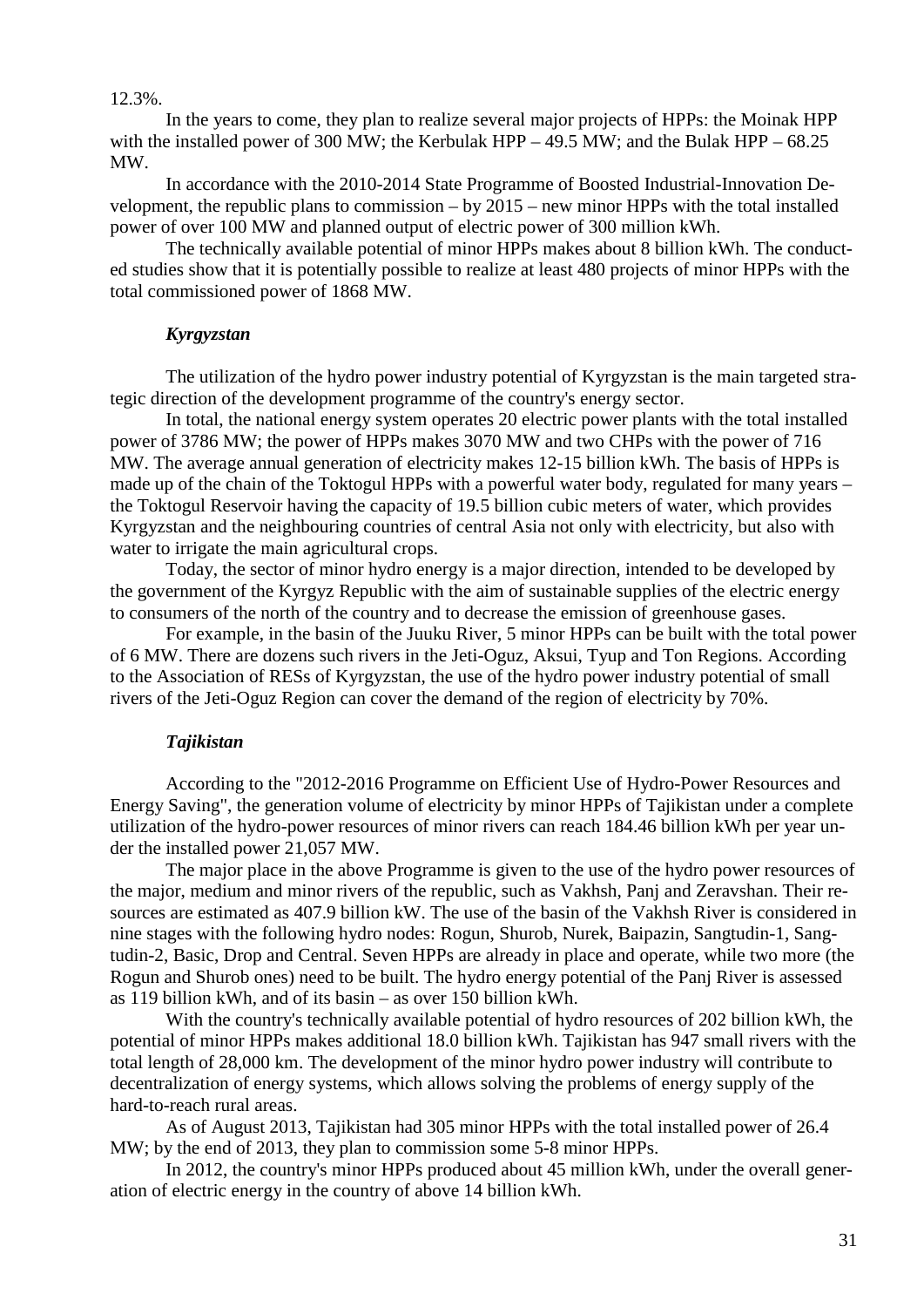In the recent 5 years (2007-2011), with the aim to ensure the national energy security, the Government of Tajikistan has realized the following investment projects:

- Construction and commissioning of the Sangtudin-1 HPP (the installed power of 670 MW) and of the first unit of the Sangtudin-2 HPP (with the power of 220 МW);
- According to Resolution of the Government of the Republic of Tajikistan of February 2, 2009, No. 73 "On Long-term Programme of Construction of Chain of Minor HPPs in 2009- 2020", they have built and commissioned 70 minor HPPs with the total power of over 22 МW (11.6 million US dollars).

By 2016, the country plans to implement – both for its own funds and attracted funds of international financial institutions – the projects of reconstruction of the Nurek HPP (300 million US dollars), the Kairokum HPP (126 МW, 127 million US dollars), the chain of Vakhsh HPPs (250 million US dollars), and the chain of Varzob HPPs (40 million US dollars).

### *Turkmenistan*

<span id="page-31-0"></span>The territory of the country is crossed by major trans-border rivers Amu-Darya, Murgab, Tedjen, Etrek and 20 smaller rivers, flowing down from the northern slopes of Kopetdag. The largest river is Amu-Darya, which supplies about 95% of the country's water demand. It flows on the flat part of the territory of Turkmenistan for 1000 km. The building of special dams here is inexpedient. The building of HPPs in the beds of other rivers (Murgab, Tedjen and Etrek) is economically unreasonable, because these rivers are shallow. The fast-flowing minor mountainous rivers are nicely fit for small hydro turbines with the power of 0.5-2.0 kW for supplying energy to individual consumers.

# *Uzbekistan*

<span id="page-31-1"></span>The resources of the 650 rivers flowing across the territory of Uzbekistan, numerous irrigation canals and reservoirs are providing a huge potential for building minor HPPs.

The overall gross theoretical hydro-energy potential of the rivers of Uzbekistan is estimated as 88.5 billion kWh per year. The technical hydro-energy potential of the republic is assessed as 27.4 billion kWh per year, of which currently only 6.28 billion kWh, or about 23%, is used.

On September 5, 2012, the President of the Republic of Uzbekistan issued his Resolution No. R-3902 "On Setting Up Working Group for Development of the Programme of Development of Alternative Energy Sources". The Working Group is prescribed to draft the above Programme for 2013-2017.

The 29 HPPs of the State Joint-Stock Company (SJSC) "Uzbekenergo" with the installed power of 1.4 million kW are mainly united into chains of HPPs and operate by using the direct water flow.

Apart from the HPPs, working in the system of the SJSC "Uzbekenergo", the republic also has HPPs belonging to the Ministry of Agriculture and Water Economy. Their power makes 433.6 МW. Six more plants are in construction; the largest one is near the Tupolang Reservoir with the power of 175 МW and the output of 514 million kWh; its first phase with the power of 30 МW was commissioned 2006

The Ministry of Agriculture and Water Economy has designed and is implementing the "Development Programme of Hydro Power Industry", which assumes to build 15 new minor HPPs with the total power of 420 MW for the production of 1.6 billion kWh/year.

# <span id="page-31-2"></span>**Wind energy sector**

# <span id="page-31-3"></span>*Kazakhstan*

By its geographical and meteorological conditions, Kazakhstan is a favourable country for a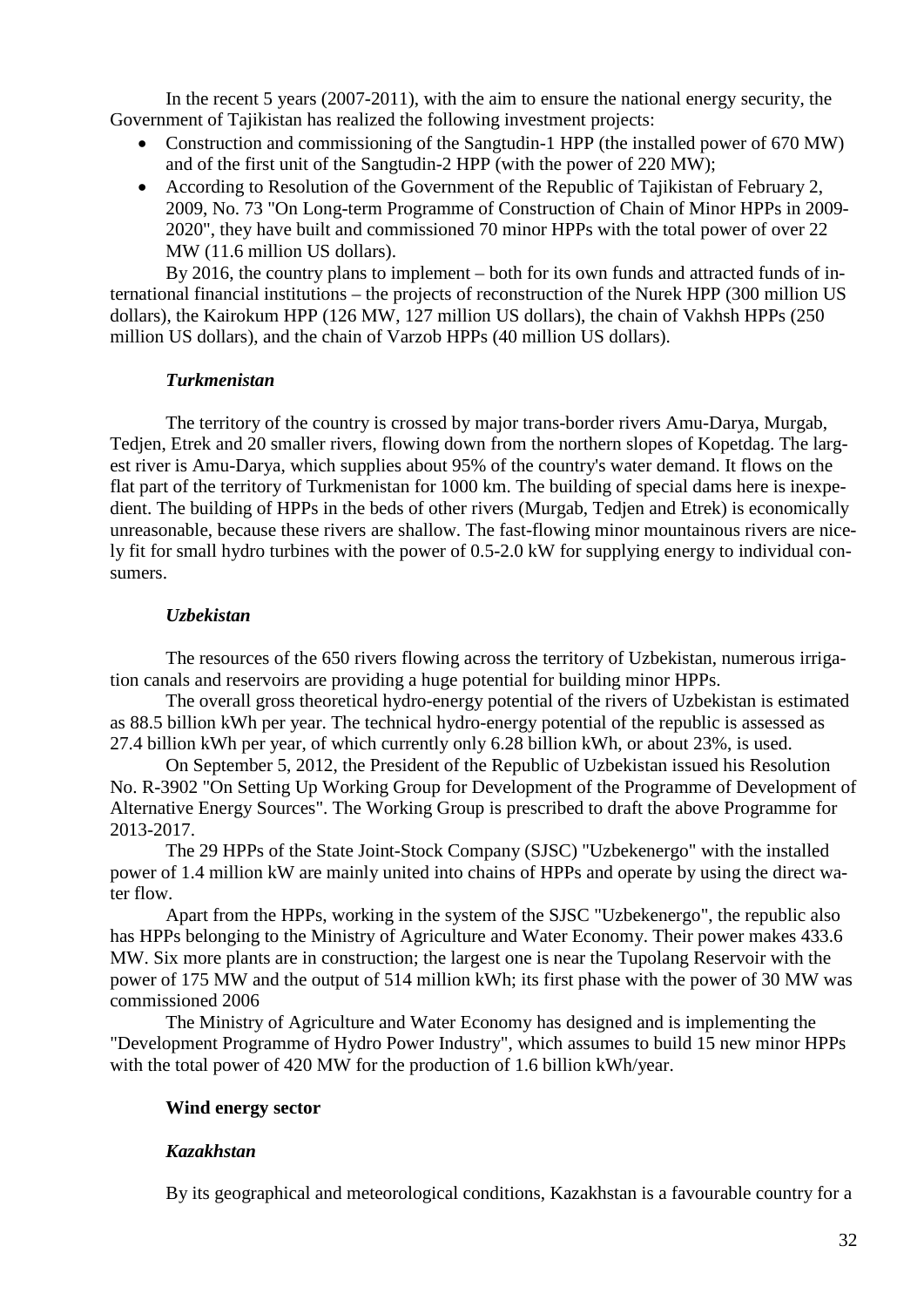large-scale use of the wind energy. The economically possible potential of the wind energy in Kazakhstan makes 3 billion kWh per year. The studies conducted within the framework of the UNDP project on wind energy show the presence in a number of regions of Kazakhstan with the total area of about 50,000 sq. km, where the average annual wind velocity is above 6 m/s. It makes them attractive for the progress of wind energy. The greatest potential belongs to the wind power resources of the Djungar Corridor (17,000 kWh per sq. m). The promising regions for the wind energy are also the Shelek Corridor, the Akmolinsk (Ereimentau) and Jambyl (Korday) Regions and other areas.

They have compiled the wind atlas of Kazakhstan and studied 10 sites for building wind energy parks.

In order to cope with the wind energy potential, the Ministry of Energy and Mineral Resources of Kazakhstan has drafted, with support of the UNDP, the Programme of Development of Wind energy in the Republic of Kazakhstan till 2015, with Prospect till 2030; the Programme assumes to build WPPs with the power of 250-300 МW by 2015, and up to 2000 МW – by 2030. These WPPs will generate up to 1 billion kWh of electricity by 2015, and up to 5 billion kWh by 2030. The information about the wind projects can be found on the website [http://www.windenergy.kz/.](http://www.windenergy.kz/)

In March 2011, the Jambyl Region of Kazakhstan began implementing major projects – the Janatass (400 МW) and Shokpar (200 МW) wind energy complexes (WECs). The total investments into construction will make about 1 billion US dollars.

By 2014, with the support of the country's budget, it is planned to build WECs in the following regions:

- The Shelek Corridor with the installed power of 51 MW;
- Jungar Gate (50 MW at the first stage);
- Ulan Eastern-Kazakhstan District (24 MW);
- And some others.

The supposed districts for placement of the first WPPs include Astana, the Akmolinsk Region, the Jungar Gate and the Shelek Corridor – in the Almaty Region. It is planned that at the first stage the generated electric power can make 50-100 МW.

The following directions of the wind energy are promising for the Republic of Kazakhstan:

- Autonomous WECs of small power: 2, 5, 10, 20, and 100 kW for powering individual objects;
- Medium-power WECs of 200-800 kW for powering distributed loads in the territories with low population density;
- Energy complexes with high-power units  $-1600-5000$  kW for using in synchronized energy systems.

In the markets, minor WECs have a very high cost per unit of power as compared with highpower units, because of the need of accumulation batteries, automation systems and individual converters. Nevertheless, this is an independent the energy sector; and the demand for such equipment is high, since there are consumers, who need reliable supplies, and there are vast territories, not covered by centralized sources of energy.

### *Tajikistan*

<span id="page-32-0"></span>As calculated by experts, in Tajikistan, the potential of wind energy reaches about 25-150 billion kWh per year, and in general, is comparable with the technically available hydro potential.

Among the dwelling settlements, without account of mountain passovers, the most promising are Khudjand, Kairakkum, Faizabad and Murgab, where WECs can be used for generating electricity, lifting water, milling grains, etc. The average annual wind velocity in these regions reaches 5-6 m/s. At mountain passovers, the WECs can be used for powering meteorological stations.

Thus, the wind energy sector in Tajikistan has a local value, that is, its use is reasonable only in particular geographic areas. With account of the efficiency factor of WECs and the ease of locat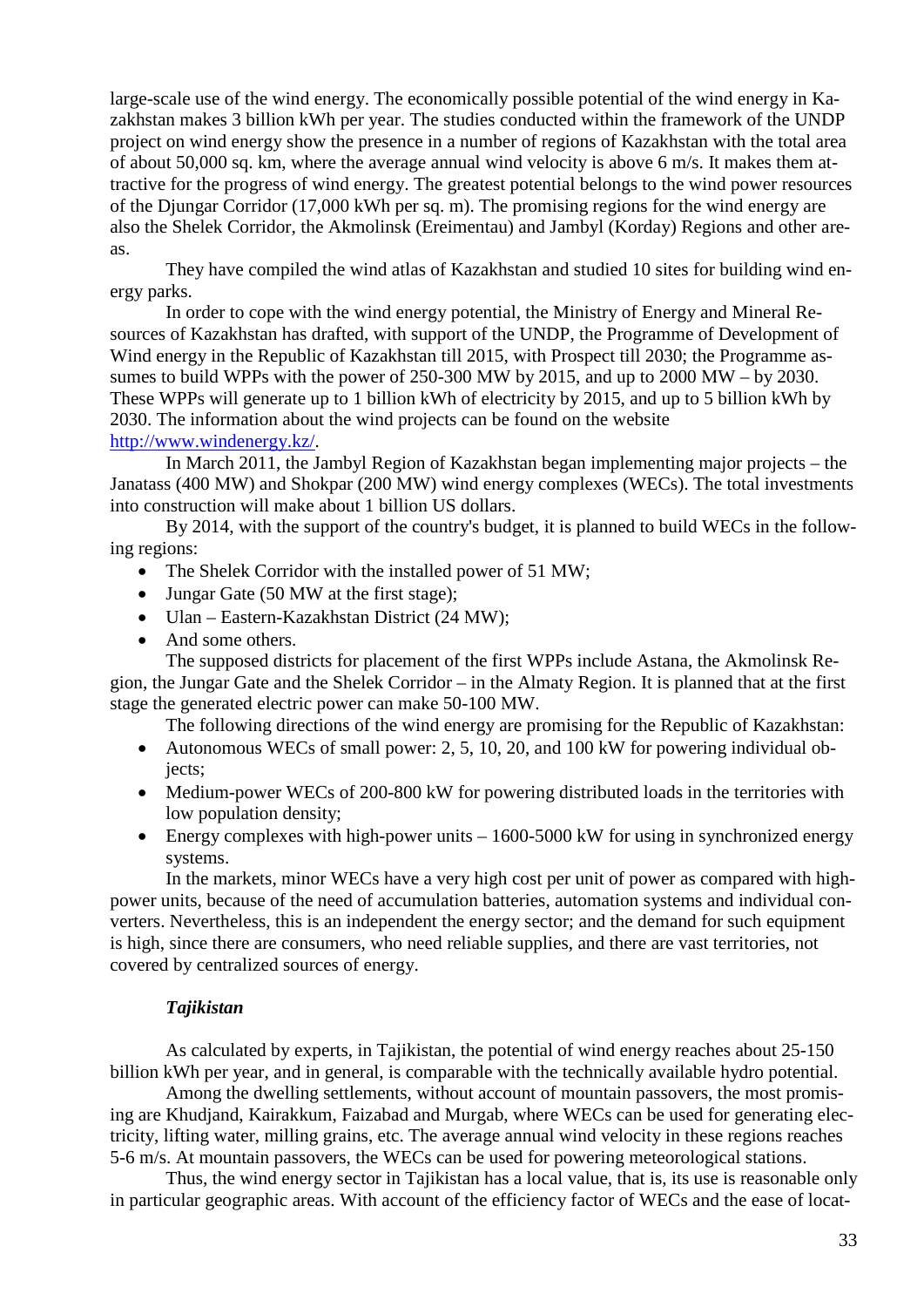ing them, the technically feasible potential makes about 30 million kWh/year. The strongest winds are met in high regions, in open reliefs (Fedchenko Glacier, Anzob Passover, etc.).

### *Turkmenistan*

<span id="page-33-0"></span>Turkmenistan is characterized by a high potential of the wind energy – 640 billion kWh per year.

About 40% of the territory of the country is favourable for using the wind energy. The best conditions are observed in the western and north-western regions of the country, including the pre-Caspian zone. The wind velocities of over 4 m/s are dominating. In the northern shore area of the pre-Caspian zone, the specific power of the wind flow is rather high, reaching about 110-135 W/m<sup>2</sup>. A high level of the wind energy potential is characteristic for the Balkhan-Kopetdag Corridor – over 150 W/m<sup>2</sup>. In the central part and up to the northern border, we see the dominance of the specific wind power of up to 100  $W/m^2$ . In general, the technically feasible potential of the wind energy can be assessed as 5.5 billion TOE per year.

However, at present, the country has no operating WPPs.

### *Uzbekistan*

<span id="page-33-1"></span>In Uzbekistan, until now, the wind was not used for the electric power generation. By experts' estimates, the potential of the wind energy in Uzbekistan is assessed as 2.2 million tons of oil equivalent (TOE). According to the SJSC "Uzbekenergo", the most favourable areas for building WECs in the country are the Bukhara, Navoi, Kashkadarya and Tashkent Regions, and the Autonomous Republic of Karakalpakstan.

The SJSC "Uzbekenergo" and the Company "Xian Electric Engineering Co., Ltd." have signed a memorandum of understanding on development of wind energy in Uzbekistan. The Chinese party is ready to investigate the wind potential of the republic with providing the Feasibility Study of construction of wind energy parks. The working groups are already choosing the best locations of wind turbines. In the settlement "Yubileiny", Bostanlyk District of the Tashkent Region, the Chinese Company is finishing the construction of the first experimental wind energy unit for the power of 750 kW. In future, the "Uzbekenergo" plans to launch a whole park of wind energy installations with the estimated cost of 250 million US dollars and the power of 100 МW, which will allow generating 170 million kWh of electricity.

### **Solar energy, including photovoltaic**

<span id="page-33-2"></span>According to the European Photoelectric Industry Association (EPIA), the total power of solar units installed in the world has surpassed a meaningful threshold of 100 GW. In 2012, the overall power of solar energy installations went up by 31 GW; and in the EU it reached 70 GW. In Italy, solar cells are already supplying about 7% of the total consumed electricity, in Germany – 6%, and in Bulgaria, Czechia, Belgium and Spain – 3% each. In 2012, the EU installed new photoelectric cells for the total power of 17 GW. About half of this surplus (8 GW) was ensured by Germany. For comparison: the total power of European wind energy went up during the same period by 12 GW, and that of the gas power plants – by 5 GW.

The use of solar energy in the countries of Central Asia is insufficient, in spite of favourable climate conditions, especially in Uzbekistan, Tajikistan and Turkmenistan. The solar energy can be used not only to generate electricity, but to produce heat, which offers a possibility of point-wise introduction of solar installations, including in the regions, located remotely from the centralized power and heat supplies.

### <span id="page-33-3"></span>*Kazakhstan*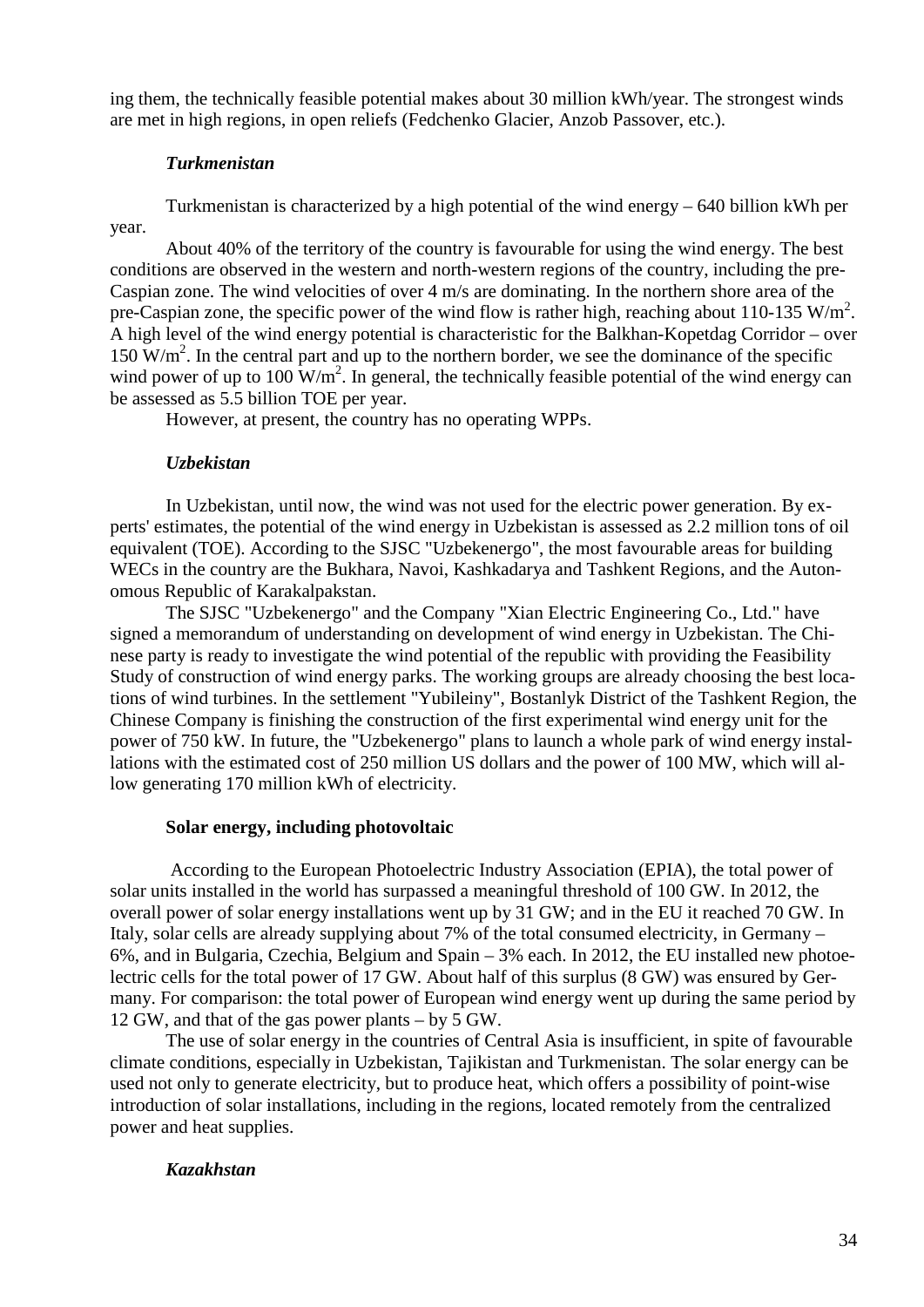Kazakhstan has some 2500-3000 sunny hours per year. The potentially possible generation of solar energy is assessed as 2.5 billion kWh per year. In late June 2012, a solar power plant (SPP) was commissioned in the aul of Sarybulak, Almaty Region.

Till 2015, it is assumed to commission solar installations with the total power of 91 МW.

### *Kyrgyzstan*

<span id="page-34-0"></span>The use of solar photoelectric converters for generating electric power is one of the most promising and rapidly developing spheres. Kyrgyzstan possesses a unique chance of a fast progress in this direction and entering the international market thanks to two major factories, involved in the production and processing of silicon (JSC "Kristall" and the JSC "KKhMZ") – the basis for producing solar photovoltaic cell (PVCs). However, today, these systems are not yet competitive against the traditional energy systems. One of the main restraints is a high cost of polycrystalline or monocrystalline silicon.

### *Tajikistan*

<span id="page-34-1"></span>The overall duration of sun shining in Tajikistan makes from 280 to 320 days per year. Estimates show that 60-80% of the demand of the population of the country can be covered during 10 months of the year by the solar energy.

However, the country's huge potential of solar energy is practically unused. According to the Physical-Technical Institute of the Academy of Sciences of the Republic of Tajikistan, the country could satisfy its electricity demand by 10-20% by the solar energy.

### *Turkmenistan*

<span id="page-34-2"></span>The country's potential of the solar energy is assessed as 1.4 billion TOE per year. The country has 300 sunny days per year. In the vast territory of the country the average annual intensity of solar radiation makes about 700-800 W/m<sup>2</sup>, which is equivalent to the arrival of the power of about 2000 kWh/m<sup>2</sup> per year. The annual energy potential of solar energy is assessed at the level of 110 billion TOE.

#### *Uzbekistan*

<span id="page-34-3"></span>The gross potential of solar energy of Uzbekistan is assessed as 50,973 million TOE, which makes 99.7% of the total gross potential of all the RESs, studied so far in the territory of the republic; the technical potential makes 176.8 million TOE, that is, 98.6% of the total technical potential of RESs. The annual energy of solar irradiation, falling on the territory of Uzbekistan, by its absolute value is higher than the energy potential of all the country's prospected resources of hydrocarbons. At present, only 0.6 million TOE of solar energy is used (0.3% of the technical potential).

President of Uzbekistan Islam Karimov has approved, by his Decree, the proposal of the Ministry of Economy and Ministry of Finance of the Republic of Uzbekistan, and of the SJSC "Uzbekenergo" about implementing a project of constructing a solar photoelectric plant with the power of 100 МW in the Samarkand Region. The SJSC "Uzbekenergo" was instructed to draft – within three months – and bring for approval the Feasibility Study and tender documents, having defined the sources of funding of the project with a preliminary cost of about 500 million US dollars with attraction of a privileged loan of the Asian Development Bank (ADB) and the Reconstruction and Development Fund of the Republic of Uzbekistan.

In 2012, the "Uzbekenergo" began designing a solar power plant in the Tashkent Region with the power of 50 MW and output of 110 million kWh of electricity per year. The project for 250 million US dollars will be credited by the ADB in the sum of 90 million US dollars and by the own funds of Uzbekistan. In future, it is planned to draft – jointly with the ADB – a Feasibility Study for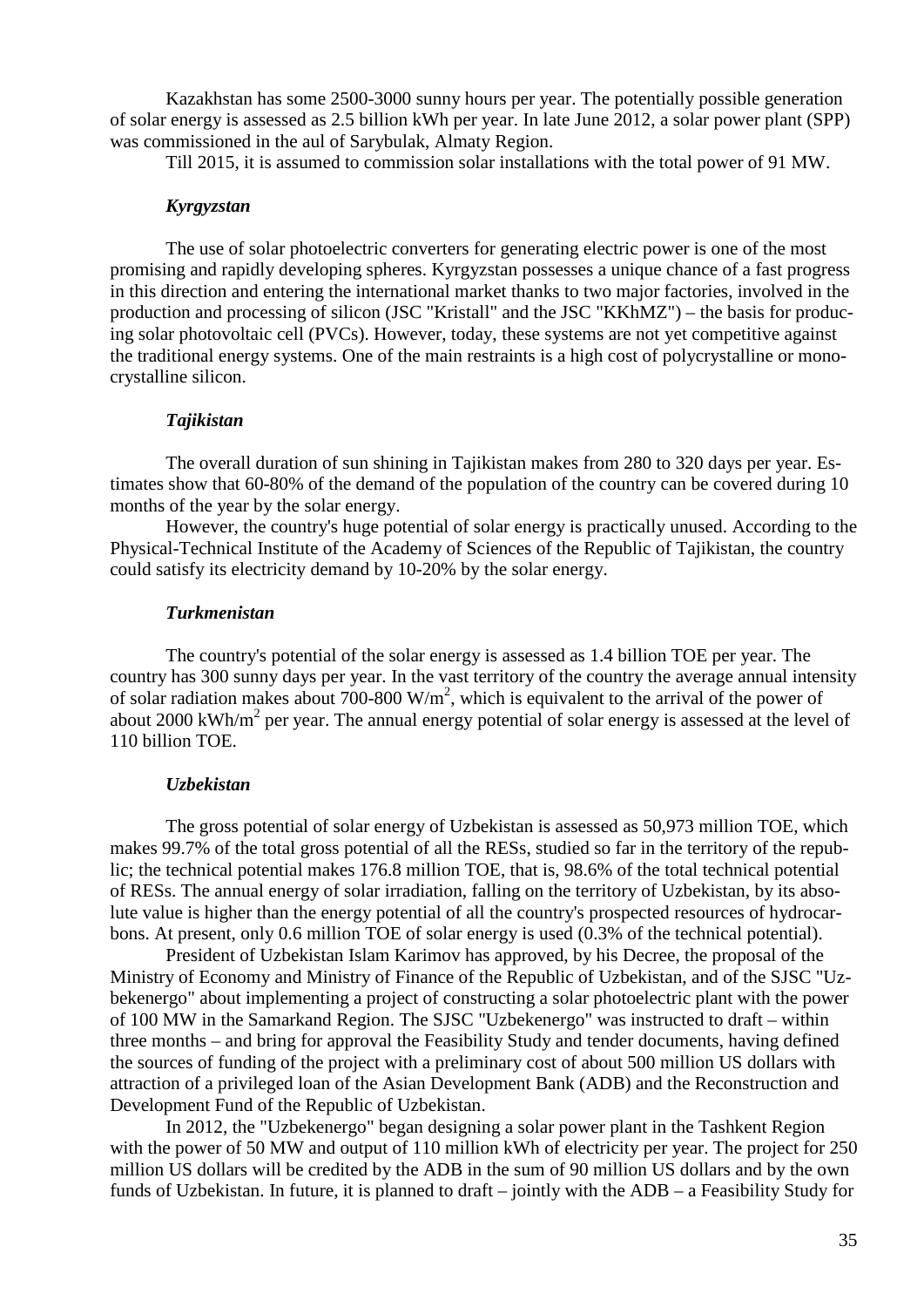<span id="page-35-0"></span>six more similar projects for the total installed power of 2 GW.

### **Use of biomass**

#### *Kazakhstan*

<span id="page-35-1"></span>In Kazakhstan, forests cover over 10 million hectares that makes 4% of the total territory of the country; of them, 4.7 million hectares are covered with saxaul. In 1990, the volume of timber procurement in the country made about 3 million  $m<sup>3</sup>$ . The volume of wastes from tree felling and woodworking at factories, as well as the firewood, makes almost 1.3 million  $m^3$ , or 1 million tons. Thus, the energy potential of wood wastes makes over 200,000 TOE.

Straw of cereal crops is the most important renewable energy resource in the Republic of Kazakhstan. In 1990, the straw output made almost 37 million tons. If we assume that 20% of this volume can be used for energy purposes, the generation of power will make over 87 GW. The most promising projects of using biomass for energy purposes are associated with straw.

Another potential direction is the use of biogas. Kazakhstan has pretty plenty of cattle and poultry. The potential of producing methane from the cattle manure makes over 85,000 tons, or over 52,000 TOE. Every year, the country can have up to 35 billion kWh of electric and 44 million Gcal of heat energy through treatment of agricultural wastes. The potential of producing methane from treating communal wastewaters makes about 3 thousand tons, or almost 1.8 million TOE.

### *Kyrgyzstan*

<span id="page-35-2"></span>The use of biomass is considered as the second priority of using RESs in Kyrgyzstan. The total volume of collected manure in the republic makes over 7 million tons per year. In total, Kyrgyzstan has installed over 100 biogas units (BGUs); they are mainly in the Chuisk and Issyk Kul regions. BGUs can produce from 20 to 400 cubic meters of gas per day, depending on the loaded raw materials. The main enterprises, which introduce biogas units, are the Public Fund "Fluid", which has manufactured 24 BGUs with the reactor volume from 5 to 360 cubic meters, which can produce from 20 to 360 cubic meters of gas (methane) per day, as well as the JSC "Zhaz" and the Centre of RES problems. The "Fluid" has already shipped reactors with the power from 5 to 360 cubic meters into the agriculture of its own country, and to Kazakhstan, Uzbekistan, North Korea, Croatia and Russia. The cost of a BGU varies depending of the volume of the reactor: a BGU for 25  $m<sup>3</sup>$  costs 16,500 US dollars; for 50  $m<sup>3</sup> - 23,500$  US dollars, and for 100  $m<sup>3</sup> - 36,000$  US dollars. The payback period of reactors of capacity of 25 m<sup>3</sup> is 2 years; of 50-100 m<sup>3</sup> – 1 year.

#### *Tajikistan*

<span id="page-35-3"></span>Out of the known ways of obtaining biological fuel, the most acceptable and promising in the conditions of Tajikistan is obtaining biogas through anaerobic fermenting of agricultural wastes, including cattle wastes and manure. Tajikistan has over 20 animal complexes with 400-800 animal heads in each.

Experts have calculated that under efficient use of organic wastes from cattle complexes and from the animals kept by private households of Tajikistan, the volume of biogas can be obtained that will make about 8% of the volume of natural gas  $(1 \text{ billion m}^3)$ , bought annually by Tajikistan.

The works aimed at obtaining biogas are conducted at the S. U. Umarov Physical-Technical Institute of the Academy of Sciences of the Republic of Tajikistan. As particular examples, we can note the BGUs, made under direct consultations of the Institute at individual farms of M. Odinaev from the collective farm ""Zargar", Vakhdat District, and N. Makhsumov from the collective farm "Varzob", Rudaki District. These units were made with the financial support of the International Organization INTAS. The units look like a metal vessel with the volume of 10  $m^3$ ; 2/3 of the volume is filled up with an active mass – non-fodder wastes of plants and cattle manure.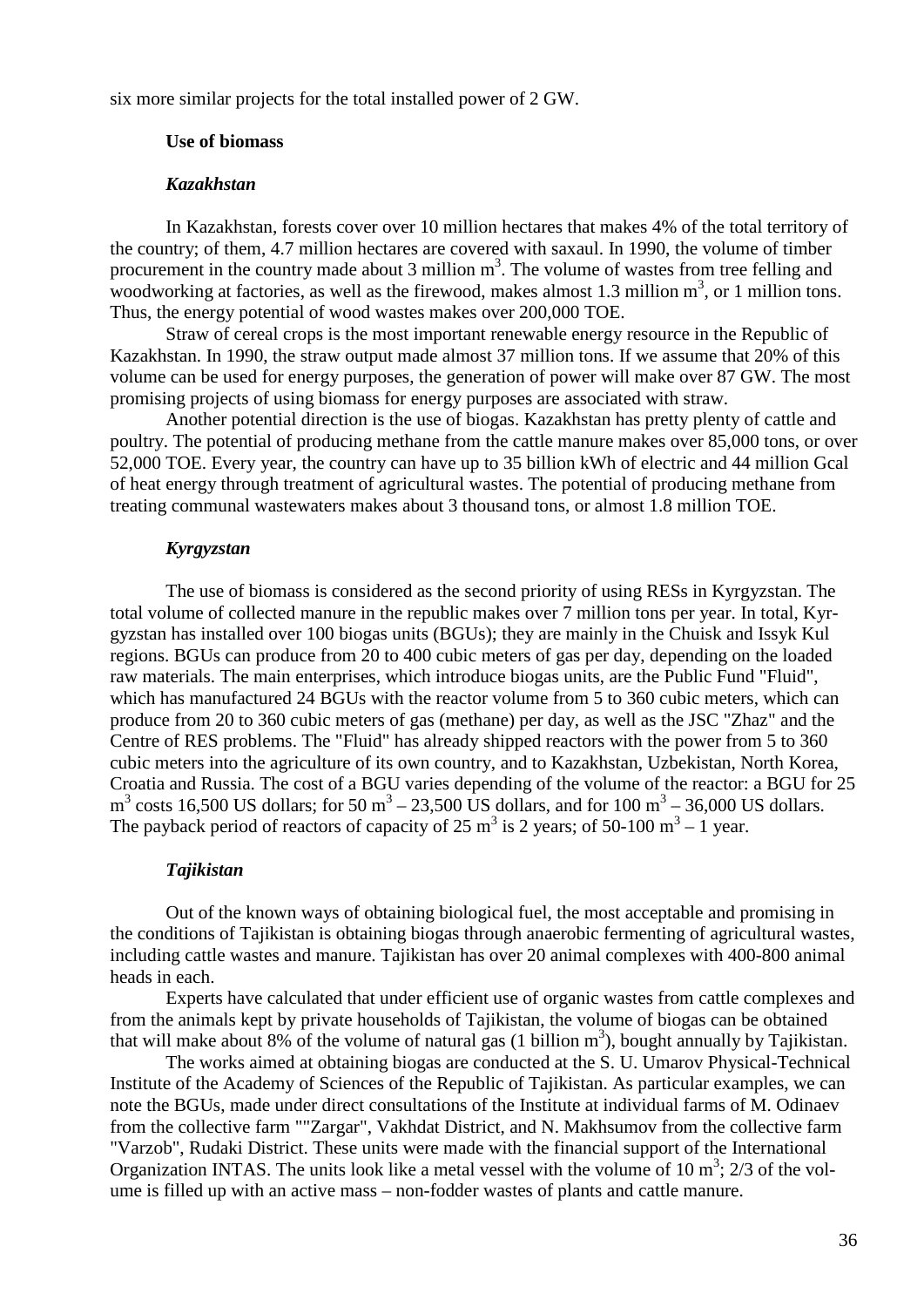#### *Uzbekistan*

The potential of biomass is assessed in the volume of 3500 МWh. The main raw materials for producing the biomass are cotton-plant stems (2-3 million tons per year), bulrush (10-15 million tons per year), solid communal wastes (30 million  $m<sup>3</sup>$  per year) and wastes of agriculture (100 million cubic meters per year).

#### **Geothermal energy**

#### *Kazakhstan*

The potential of the geothermal water resources of Kazakhstan is assessed as 520 МW without using heat pump units, or 4300 МW when using heat pump units. The confirmed resources, fit for electric power generation (Panfilov Field), make 12 МW for the Cretaceous aquifer.

Kazakhstan has some experience of using the geothermal energy. Thus, the geothermal deposit Kaplanbek (near Chimkent) with the temperature of 80°С is used for heating dwelling houses. Close to Almaty, a geothermal source with the temperature of 80-120°C is used for heating greenhouses in winter and air conditioning in summer. Since 2007, Kazakhstan is not using its geothermal resources for electric power generation.

The most promising geothermal reservoirs were discovered in the Cretaceous formations in the south and south-west of Kazakhstan. The main geothermal regions are as follows:

- Near the cities of Chimkent, Dzhambul, Kyzyl-Orda; depth of 1200-2100 m, temperature 45-80°С;
- The valley of the Chu River and the north of the Kyzyl Kum Desert; the geothermal gradient is 35°/km, temperature 80-90°С;
- The valley of the Ili River (Panfilov Field); Cretaceous aquifers depth 2000-3500 m, temperature 90-115°C;
- Vicinities of Almaty; depth 2500-3500 m, temperature 80-120°C.

Essential reserves of hot water were also found in the Taldykurgan Region – 90°С, and on the Ustyurt Plateau (near the shore of the Caspian Sea) – 120°C.

## *Tajikistan*

Tajikistan has an essential geothermal potential. The data about the most studied sites are presented in Table 3 below.

| Area               | <b>Region</b> | Debit, l/s   | Temperature, $\mathrm{C}$ |
|--------------------|---------------|--------------|---------------------------|
| Khavatag           | Istaravshan   | 28-47        | 55                        |
| Kalaizanku         | Diirgital     |              | 35                        |
| Karatag            |               | 0.2          | 23                        |
| Shaambary          | Dushanbe      | $11 - 15$    |                           |
| West. Luchob       |               | $1.4 - 3$    | 45                        |
| Komsomolskaya      |               | $1.4 - 13.6$ | 39-64                     |
| Andygen            |               | $07 - 13.9$  | $32 - 52$                 |
| Ordzhonikidze-Abad | Vakhdat       | 44           | 45.5                      |
| Gumbulak           |               | $0.4 - 14$   | 38-42                     |
| Rengan             | Rudaki        | 14           | 42                        |
| Karasyrt           |               | 22.5         | 40                        |

| Table 3. Distribution of geothermal sources of Tajikistan |  |
|-----------------------------------------------------------|--|
|-----------------------------------------------------------|--|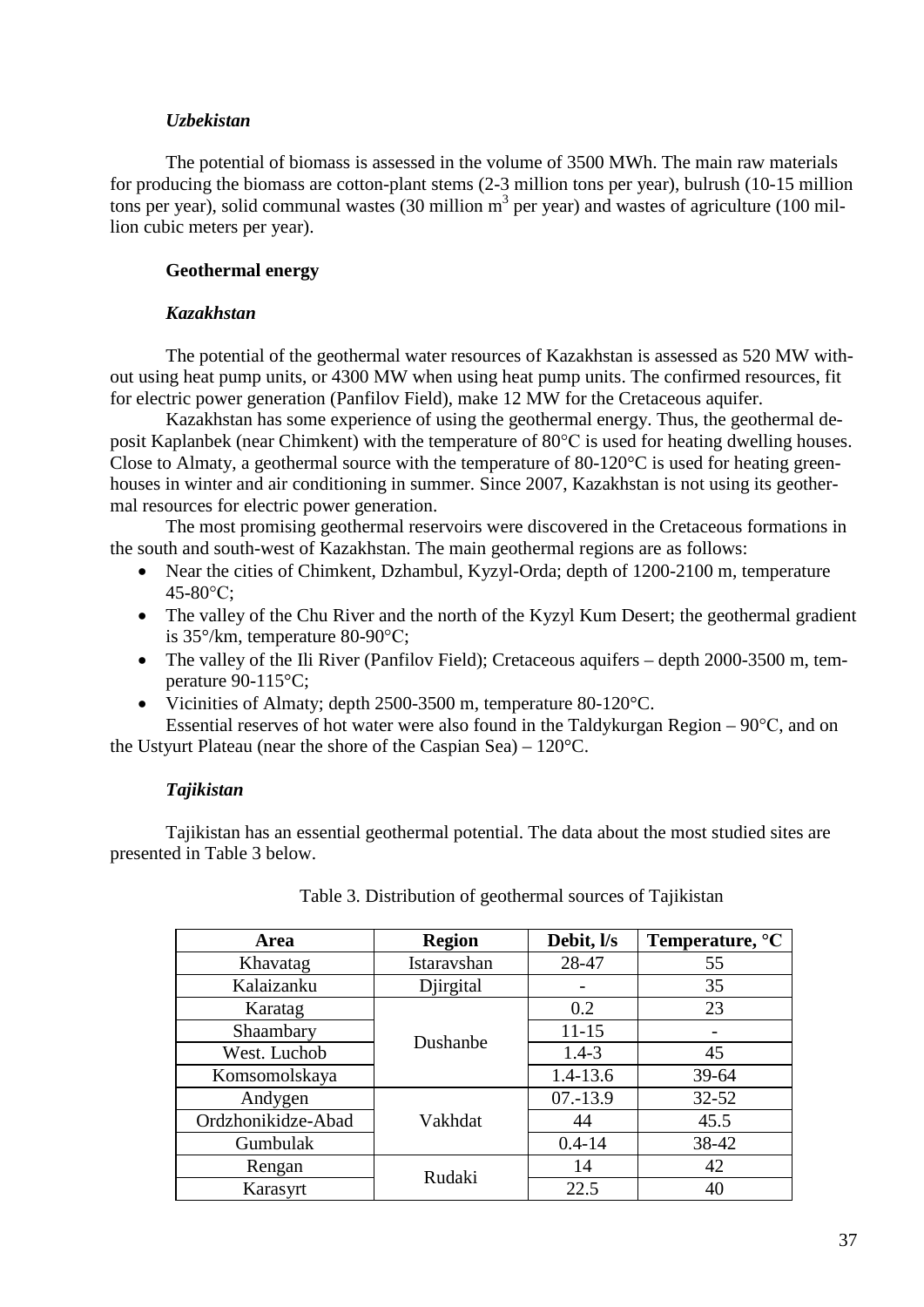| Dangara            |              |      |  |
|--------------------|--------------|------|--|
| South. Degimakhmud | Khatlonskaya | 66.4 |  |
| Tebolay            |              |      |  |
| Dillandy           | Badakhshan   |      |  |
| Tokuzbulak         |              | 60   |  |

#### *Turkmenistan*

Turkmenistan has a huge potential of geothermal water (GTW). The prospects of using thermal water in Turkmenistan are considered, as a rule, in three directions:

- For medicinal (curative) purposes;
- As sources of chemical raw materials; and
- For heat and energy purposes.

The prospects of economically profitable use of the deep heat of entrails are defined by the character of temperature distribution at the depth of 3000 m, which reflects the unique nature of the geothermal regime of individual regions of Turkmenistan. By the type of the geothermal regime, the regions are identified, which correspond to particular geotectonic elements: the Kara Kum (epi-Hercynian platform), the Kopetdag (orogenic geosyncline) and the Western-Turkmenian (intermountain geosyncline depression). Within these regions, the temperature at the depth of 3000 m is within  $80-110^{\circ}$ C.

*3. Overview of the developed technologies and renewable energy equipment produced in Central Asia countries. Their effectiveness*

## **Kazakhstan**

The main technical areas of renewable energy development in Kazakhstan are the creation and exploitation of its own wind turbines and solar panels to generate electricity.

*Vertical axis wind turbine (VAWT).* VAWT concept was developed by Kazakh and Russian experts based on the study of wind as an energy carrier for its main parameters - speed and direction with the continuous change of these parameters over time called ripples, waftages and squalls. Vertical axis wind turbine (VAWT) is characterized by a set of advantages listed in Note 1.

*Note 1: Operating wind speed of 3 m / s and higher, without limitation (tested up to 45 m / s), high starting torque, low energy use and high wind speed impulses and ripples, and increase of power output is adequate to the growth of the wind speed, work with winds of any direction without adjusting operations, guiding unit, concentrating modular design of the wind-mechanical part; fast commissioning, widely available construction materials, recycles sudden impulses and high-frequency pulsations of the wind; rotor rotation starts independently, increasing the stability of the structure with increasing of rotational speed due to the gyroscopic effect; low noise level and the possibility of location in close proximity to the consumer, eliminating the need to build expensive transmission lines, ease of installation and maintenance; original generator with possibility of simultaneous counter-rotation of the rotor and the stator, and the power generation at low wind speeds; high survivability of VAWT at critical temperatures , snow storms and glaze; possibility of creating multirow wind dams of high power; high operational properties and stability as the generator and other equipment located on the ground level for the safety of animals and birds; possibility of changing the diameter, height and number of modules required for the turbine power in accordance with the properties of wind; possibility of independent rotation of the turbine rotors, located in different speed and direction of air flow zones, high utilization of wind power, especially at low speeds ; possibility of work independently or in parallel with other sources of double current, solar inverters, battery, diesel stations or grid; electric generator and automatic of original design with high efficiency, which is coordinated with wind-mechanical part of windpower station and is connected directly without a gear unit with the rotor shaft;; safety caused by the*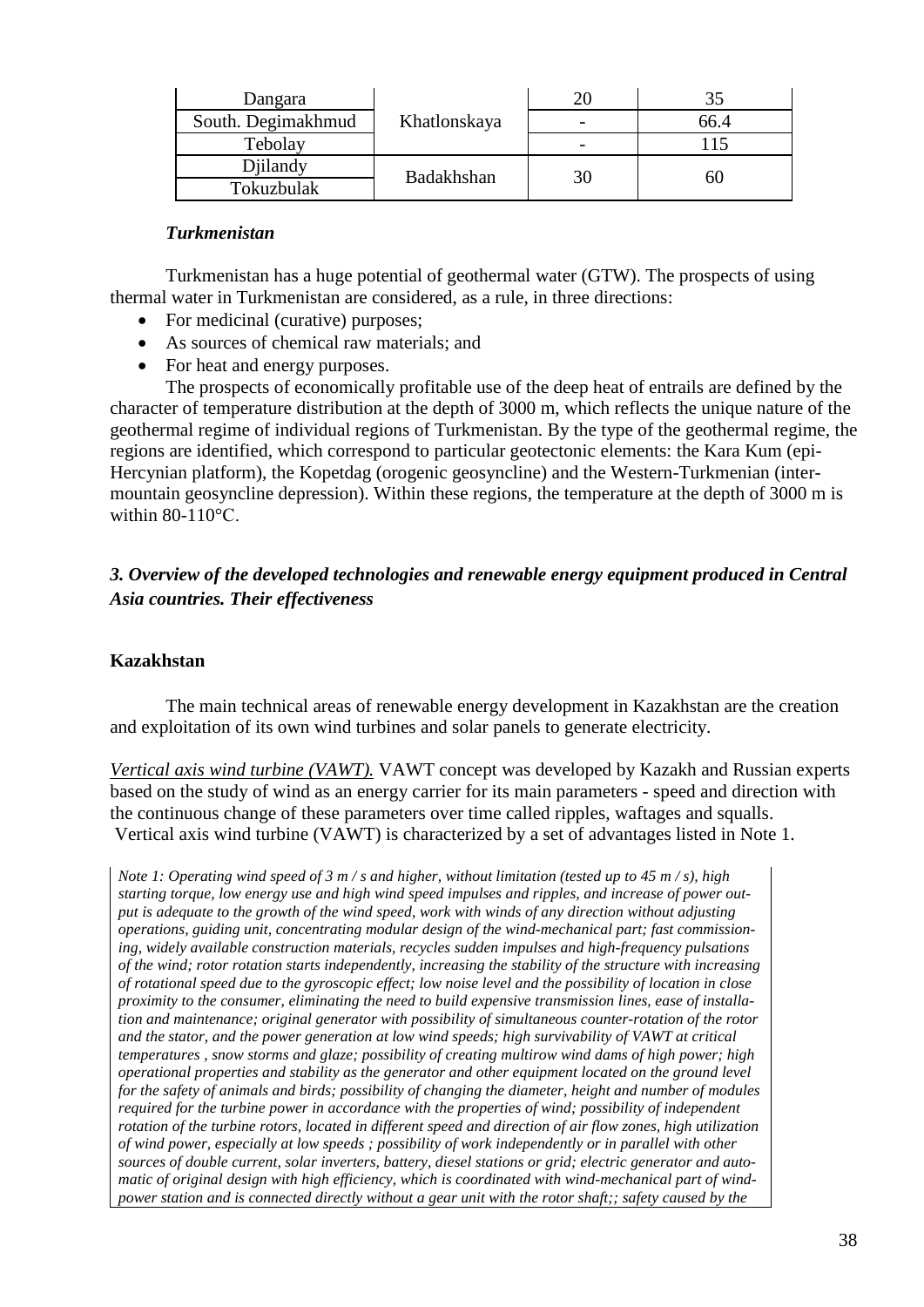Kazakh and Russian companies jointly develop, manufacture and commission complex energy systems CES VAWT model range  $2 \div 5 \div 10 \div 20$  kW. They are manned by solar inverters and batteries, smart chargers and protective equipment required for autonomous facility, providing a reliable supply of energy to consumers.

In Jungar Gates 2 kW CPP VAWT supply Transtelekom facilities in extreme wind and weather conditions: temperature to - 40  $\degree$  C, wind speeds up to 45 m/s.

On the territory of the Republic of Kazakhstan more than 40 CPP VAWT of different capacity are successfully used forming testing ground for new energy IP Country in a wide range of climatic conditions.

*Production of solar panels (PV).* In October 2010, Kazakhstan (Kazatomprom) signed an agreement with France (Commissariat for Atomic Energy and Alternative Energy Sources) on the project KAZPV on the establishment and development of silicon solar industry in Kazakhstan. The basis for its implementation is the presence in the depths of Kazakhstan of huge reserves of high-purity quartz. The parties signed a Memorandum of Intent for joint  $R \& D$  programs in the field of new materials for different types of renewable energy sources. It was also reached an agreement on transfer of technology CEA, which will allow Kazakhstan to maximize its potential to create new sources of energy. France, responsible for the transfer of technologies and knowledge is one of the world's top institutions in the field of renewable energy – The French National Solar Energy Institute (INES). This center has the most advanced technology in the field of photovoltaics.

In 2010 between JSC Kazatomprom, TOO MK Kaz Silicon and the French CEIS an agreement on the development of technologies in Kazakhstan, solar energy and the creation of a fully integrated production line for the production of photovoltaic panels was reached. According to the agreement, at the first stage the French Institute for Solar Energy INES of the Committee on Atomic Energy in France confirmed the quality of the silicon, produced by ТОО МК Kaz Silicon.

The design capacity of the enterprise for the production of these panels will be 60 MW with extansion up to 100 MW. Completion of the construction is scheduled for December 2012, the output to the production capacity is scheduled for the first quarter of 2013. The production cycle of the project consists of four inseparable parts:

- Quartz mining on Sarykulsk field Almaty region (TOO Quartz, Ushtobe);
- Creation of metallurgical Kazakh silicon production (ТОО МК KazCilicon, Ushtobe, Almaty region.)
- Construction of the plant for the production of photovoltaic plates TOO Kazakhstan Solar Silicon (it was called before Bergstein Construction, Ust-Kamenogorsk);
- Factory assembly of PV modules TOO AstanaSolar.

Preliminary cost of the project - 39,73 billion KZT (about \$ 270 million), 48% of which is for the purchase of equipment.

## **Kyrgyzstan**

The Kyrgyz Scientific and Technical Center Energy for more than 40 years worked on the creation of micro and small HPPs. Developed by the institute small HPPs were installed in Cuba, in Mongolia.

There are the following capacities in Kyrgyzstan:

- 3.5 kW 30 kW small HPPs can be produced at the plant OREMI.
- The company producing biogas plants. The Public Fund Fluid has already made 24 biogas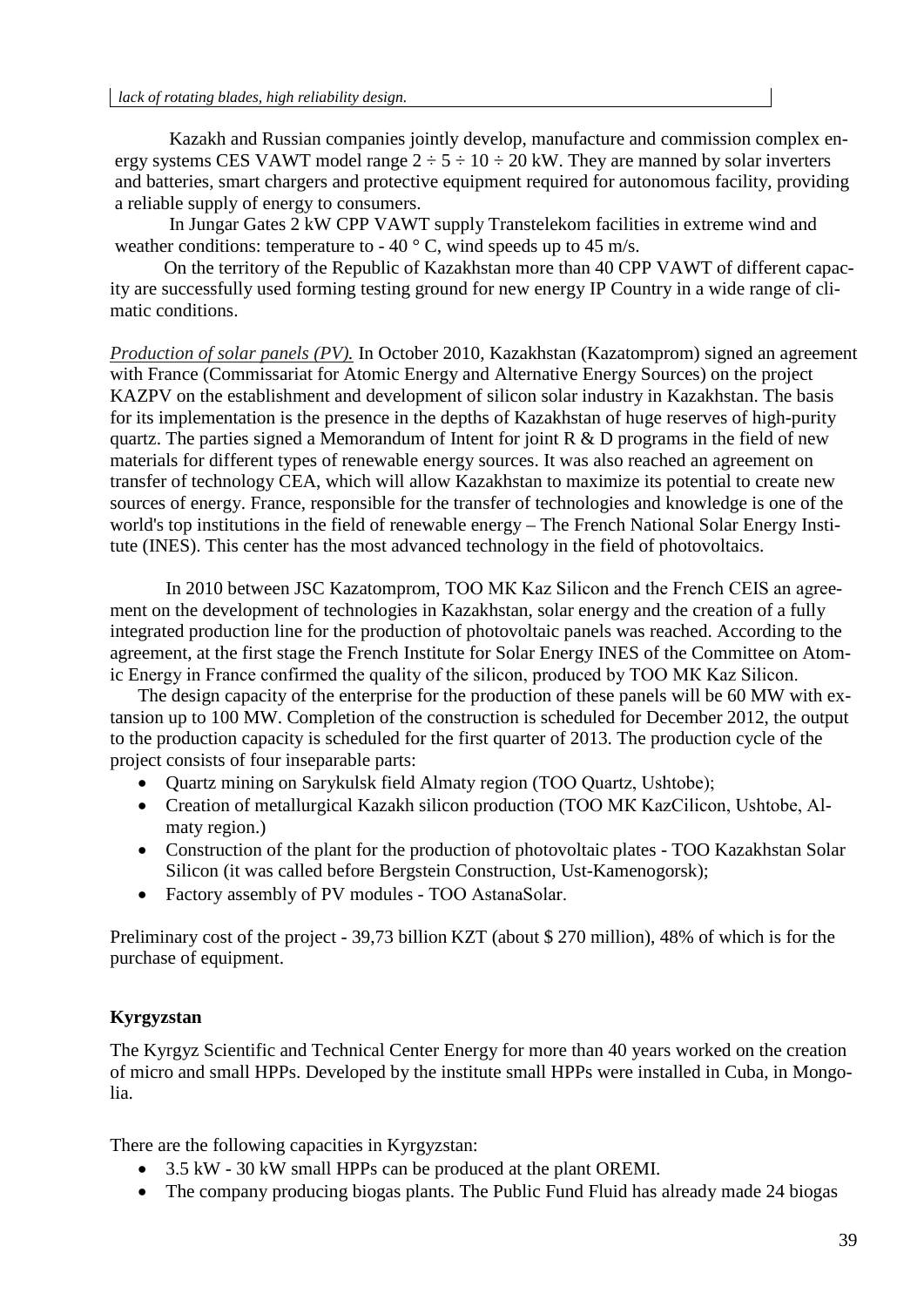plants  $(100, 150, 250 \text{ m}^3)$ .

- Production of thermal collectors for households;
- Biogas plants with reactor 5-360  $m<sup>3</sup>$  (total installed more than 100 biogas plants);
- Heat pump units  $(TNU-3, 12.15)$ ;
- Technology of production of cheap silicon for solar cells

The country has industrial plants that can produce solar panel batteries. There are 2 plants that can produce monosilicon of polysilicon - Orlovsky and Tashkumyr plants.

In Kyrgyzstan there are home-grown technologies that use solar, wind, biomass, small streams energy.

For example, the project Kun launched production of solar thermal panels for water heating needs and cooking for the rural population. This production is in Karabalta.

There is a scientific research on wind energy plants that can operate at wind speeds of 2 times lower and give usual power for wind turbines.

Environmental movement BIOM is working on a development in the field of renewable energy that will be profitable for Kyrgyzstan. Several of the developed hardware were brought to the serial industrial production and started their practical use in various industries of the country. These solar thermal collectors and various modifications of the solar plants, various types and sizes of micro hydropower plants (micro-HPP), household biogas plants.

A demonstrational micro HPP was commissioned this year in August in Bishkek (knowhow together with Korean partners). A generator and a turbine are placed inside the pipe. This technology is 20-25% cheaper than the traditional one. Next year there are intentions to apply it in the Issyk-Kul region. The Association of RES plans to disseminate these renewable energy technologies, the main metal structures will be manufactured in Kyrgyzstan.

Solar collectors KSLT-22 and micro hydropower plants (micro-HPP-0,9) was mastered by JSC ZNVOD.

Solar absorbers of bimetal were mastered by JSC KAM and collectors with the specifications of international standards were mastered by JSC Electroterm. At the same factory was mastered the production of solar hot water systems either seasonal or year-round operation.

## **Turkmenistan**

Scientists and engineers of the Scientific and Production Association GUN of Turkmenistan Academy of Sciences has successfully implemented a number of projects for the development and testing of the experimental plants. Experimental wasteless, fully autonomous helio complexes for sheep-breeding were built. Two complexes are located in the depth of the desert and removed from the cultural area of 100 and 230 kilometers respectively. The structure of each includes wind diesel unit, hydraulic system to raise salt water and a park of distilling installations, as well as a house, locked with the solar greenhouse which allows the use solar energy for heating. Comprehensive wind-solar autonomous installations of this type are capable to provide a team of shepherds with electricity, hot and cold drinking water, as well as keep thousand heads of sheep all year round. Their main value is that these complexes can be constructed anywhere in the desert where there are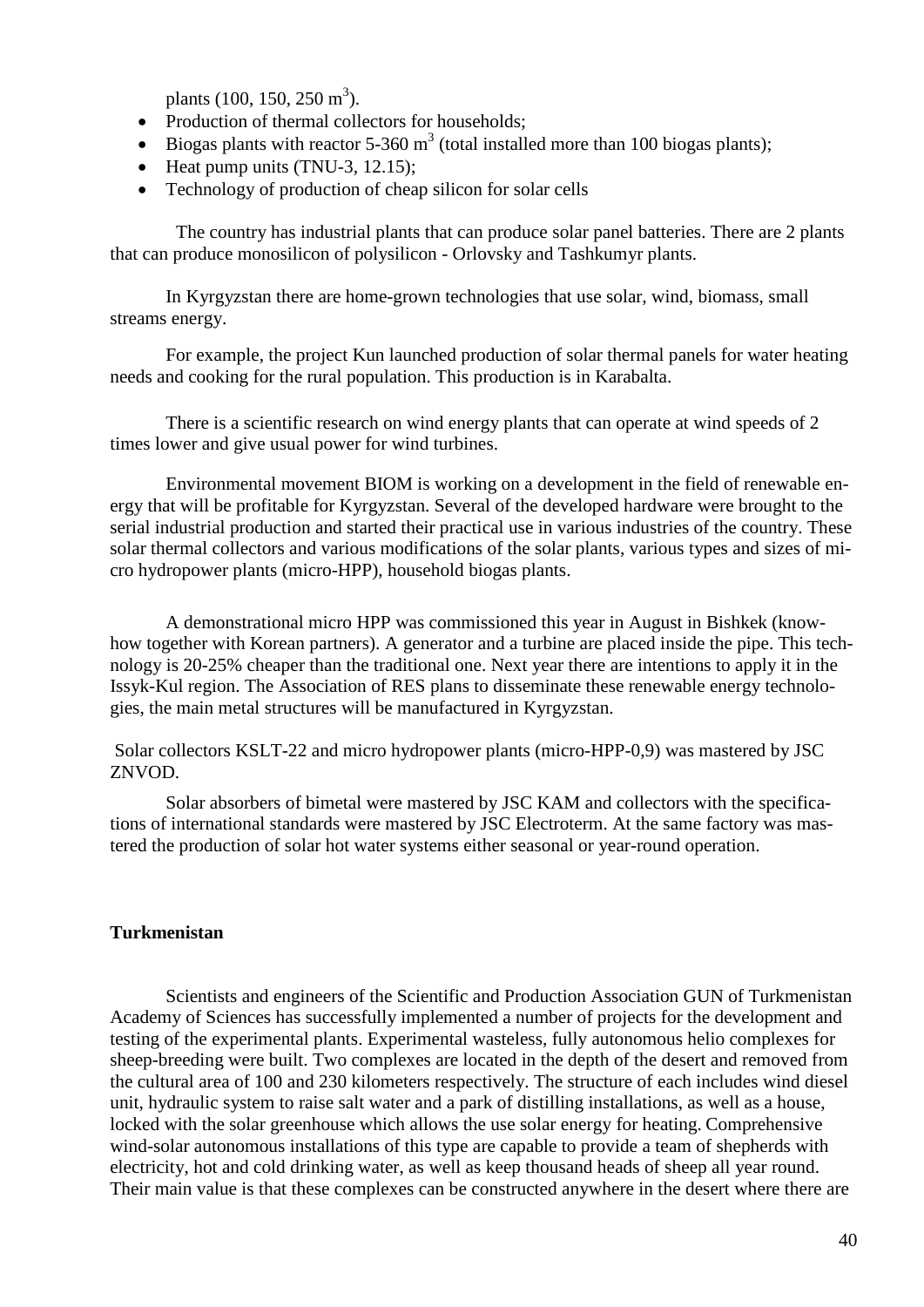rich pastures.

## **Uzbekistan**

The main scientific and innovation company of Uzbekistan is the Institute of SPA Physics-Sun of Uzbek Academy of Sciences.

Towards implementation of renewable energy sources the following facts should be mentioned:

- February 16, 2012 signing of the Agreement on the Establishment of the International Institute for Solar Energy with the Asian Development Bank (ADB);
- Creation of the Navoi Free Industrial Economic Zone (Navoi FIEZ) to produce 100 MW PV panels per year; development of 750 kW wind turbines;
- Plan project of the construction of 100 MW PV plant in the Samarkand region.
- At TSTU were mounted 2 modules of solar plants of 3.2 kW and 1.6 kW and 2 wind turbines of 1.5 kW.
- In 2012, on the basis of the farm Mullah Saidkul, Farish district, Jizzakh region, Ecological Movement created an educational center for renewable energy where were installed pilot plants on solar and wind energy, as well as for the production of biogas.

## **4. Review of international cooperation in the field of energy efficiency and renewable energy**

All over the world there has been an increased interest to use RES in various industries. This is due to changes in the energy policy of the world powers. Transition to energy saving and resource saving production technologies and use of energy, large-scale development and introduction of renewable energy sources are becoming more important.

United Nations organizations and other international organizations pay considerable attention to this problem. Significant EU funds are allocated to works in the field of renewable energy.

An international cooperation is required for a concentration of financial, scientific and human resources for the development and production of renewable energy.

This chapter analyzes the international cooperation of the countries of Central Asia in the field of renewable energy sources and perspectives of cooperation in this area.

## **Kazakhstan**

To Kazakhstan, as the country with a huge potential of natural resources, which develops in the market conditions, attracted the attention of international organizations and foreign businesses.

First of all, international financial donors work in the country. With the support of USAID is executed a project of CTI-PFAN on RES. CTI-PFAN was created to overcome the lack of coordina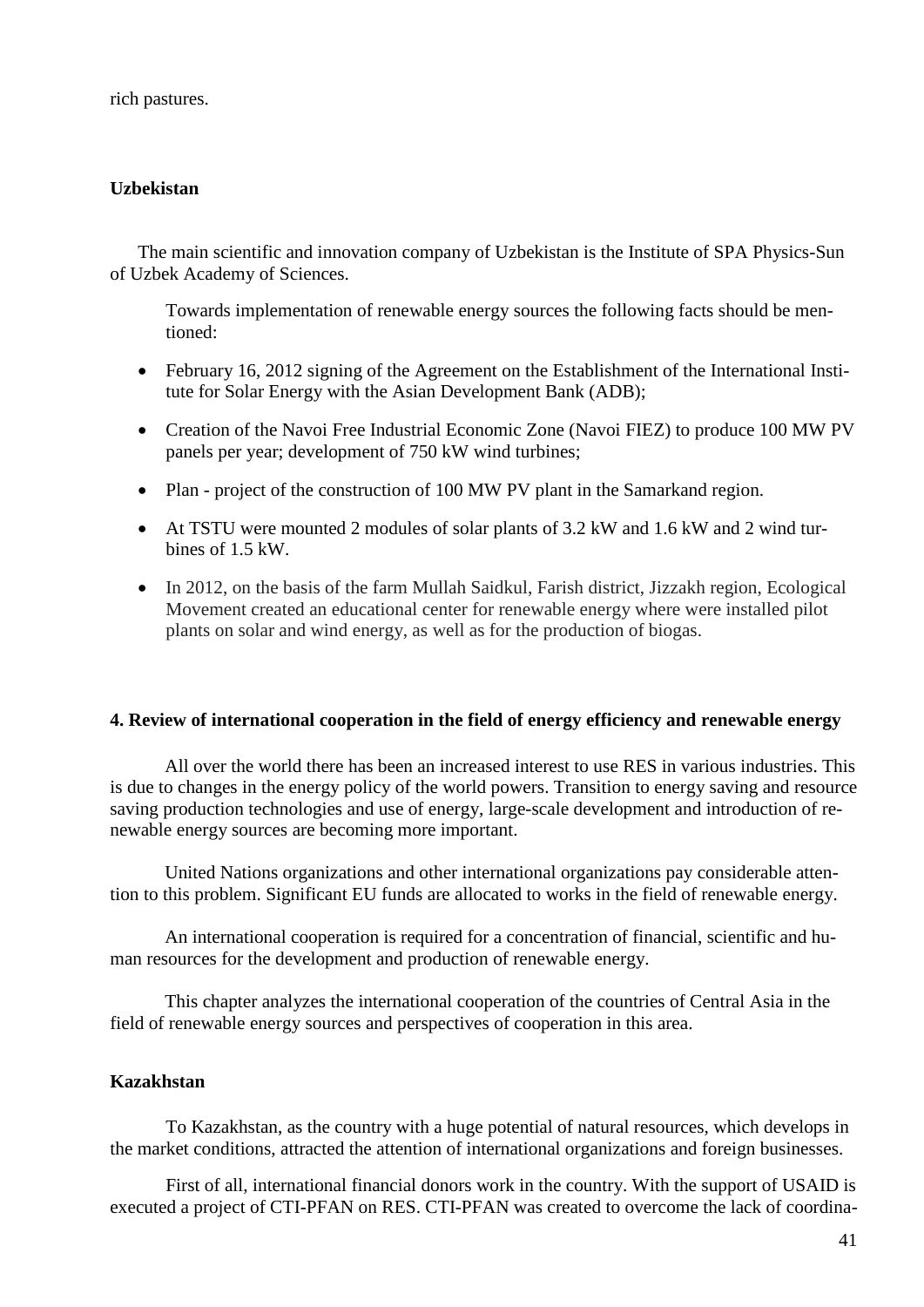tion between investors, financial institutions and project developers in the field of renewable energy.

The Ministry of Energy and Mineral Resources of Kazakhstan and the United Nations Development Program "Kazakhstan - Wind Power Market Development Initiative" developed a project of the National Program of wind energy development until 2015 with prospective until 2030.

The EU is the single largest investor in Kazakhstan, which accounts for more than half of total foreign direct investments in the country. December 4, 2006 the Republic of Kazakhstan and the EU signed a Memorandum of Understanding on energy issues, under which regular meetings on cooperation are held. So, April 25, 2013 hosted the fifth meeting of experts.

Since 1991, the EU allocated to the Republic of Kazakhstan as a technical assistance more than 130 million EUR on strengthening of energy and transport links, including for the implementation of regional programs with the participation of Kazakhstan. Most of the funds allocated to the programs to provide advice and technical assistance to the Government of Kazakhstan, on the basis of EU best practices in priority areas, including the use of renewable energy.

The participation of the Republic of Kazakhstan in the new large-scale EU initiative "Covenant of Mayors", combining local, regional and national authorities in achieving voluntary commitments to reduce CO2 emissions by at least 20% by 2020 by increasing energy efficiency and introducing renewable energy sources is very important. Two Kazakhstan cities have already signed the Covenant of Mayors.

EBRD supports Kazakhstan within the project KazSEFF with allocated credit line for projects on energy efficiency and renewable energy (75 million USD), implemented via Kazakh banks. Grant support for the project KazSEFF (2.6 million EUR) is carried out with EU funds.

The Republic of Kazakhstan develops bilateral cooperation with other countries in the field of renewable energy, either through the Agency for International Development of countries or directly with the business.

First of all, it should be noted the agreement with the French CEIS - the first joint project of Kazakh-French Technology Transfer Centre for research on the production of photovoltaic modules from Kazakhstan silicon, based on French and European technologies.

Kazakhstan develops cooperation with several Japanese companies. Among them: NEDO (New Energy and Industrial Technology Development Organization), JICA (Japanese International Cooperation Agency) and JAPC (Japan Atomic Power Company). In particular, NEDO identified areas of cooperation for the development of such important areas for Kazakhstan as technologies for the production of thermocouples and solar cells, green technology and energy efficiency, technology for the production of next-generation batteries, water treatment technologies,

June 3, 2010 was signed the Memorandum of Understanding between the Ministry of Industry and New Technologies of the Republic of Kazakhstan and the Korean Consortium - Corea Electric Power Corporation and Samsung C&T Corporation. In 2010 – 2016 in the Republic of Kazakhstan it is planned to implement some projects in the field of renewable energy of installed capacity of 1 GW (950 MW wind-power station; 50 MW solar plants).

The German concern Vestas is considering the possibility to invest about 200 million euros in the construction of wind power plants in Kazakhstan. Currently, the concern developed a business plan for the installation of wind turbines near Astana, Ereimentau and Shelek corridor. Power wind farm is up to 500 MW.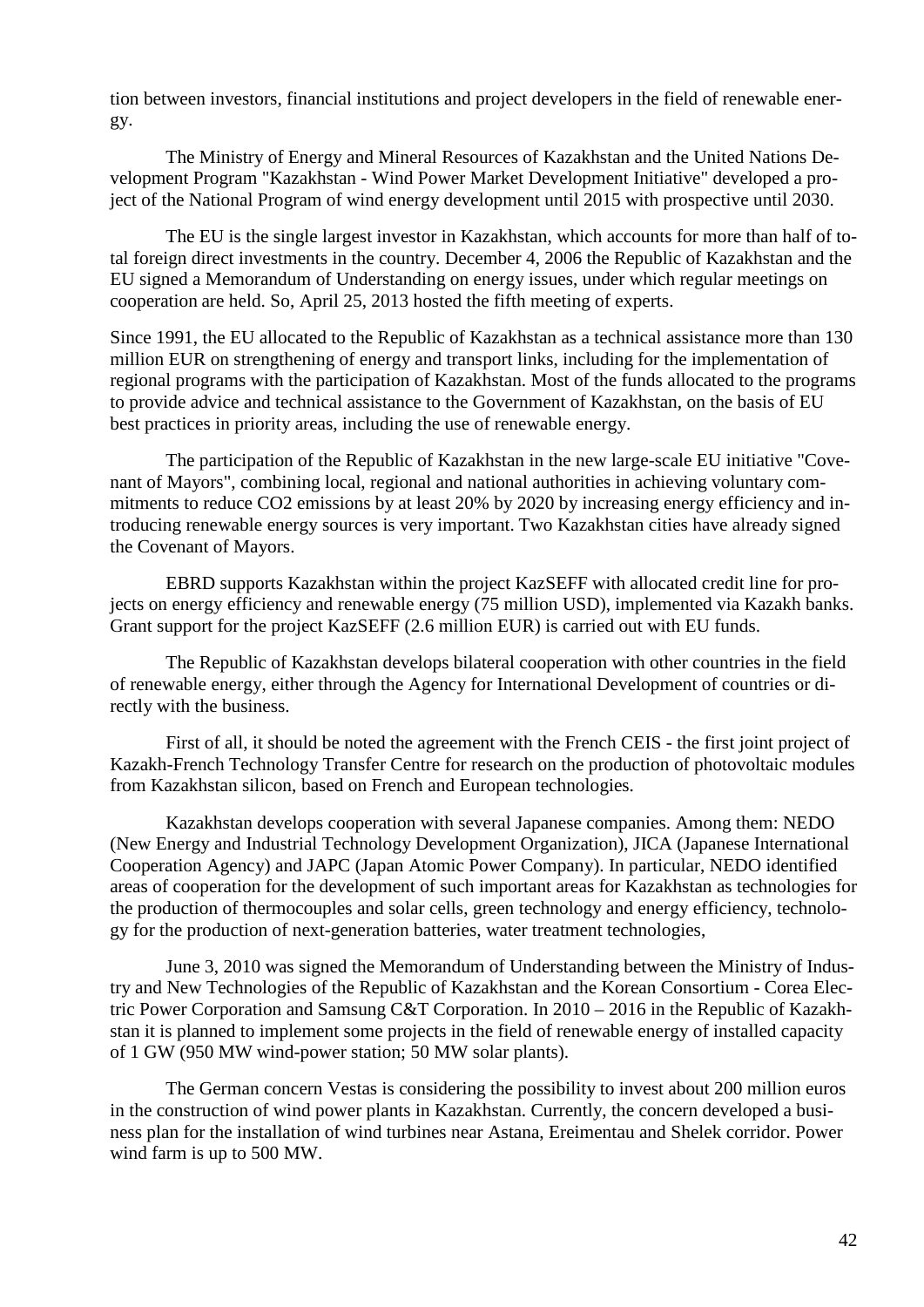# **Kyrgyzstan**

Kyrgyzstan actively participates in international cooperation with international donors of technical assistance, as well as directly with companies in other countries.

2 cities involved in the Covenant of Mayors

Within the UNDP project "Promotion of renewable energy for the development of remote regions of Kyrgyzstan", UNDP and GEF implement a project "Development of small hydro power plants." The main objective of the project is to accelerate the construction of small hydropower plants, as well as biogas plants, solar water heaters, power plants, wind power plants.EBRD supports Kyrgystan under the project KyrSEFF, allocated credit line (20 million USD) for projects on energy efficiency and renewable energy, realized through the Kyrgyz banks. Grant support (6.8 million EUR) under the project KyrSEFF is carried out by resources of te Investment Fund of the European Union in Central Asia (IFCA)

EBRD is implementing the project "Strategic planning of small hydropower development in the Kyrgyz Republic".

In 2008, the German Agency for International Cooperation (GTZ) started to carry out study on the potential of Kyrgyzstan in the field of energy saving and renewable energy sources in order to continue providing technical assistance to the country for the development of investment projects, including those for individuals.

12 biogas plants were installed at the cost of JICA`s grants (Japan International Cooperation Agency).

The public fund Fluid is engaged in the development and implementation of biogas plants. Fluid has already installed reactors from 5 to 360  $m<sup>3</sup>$  in Kazakhstan, Uzbekistan, North Korea, Croatia and Russia.

# **Tajikistan**

Tajikistan has more than half of the water resources of the region and the country is ready to develop mutually beneficial cooperation and integration on water and energy issues with the countries of the region and the world.

Cooperation between Tajikistan and the EU is developing through regional projects: INOGATE, TEMPUS, ERASMUS MUNDUS. The program CAIF is implementing: this is a special EU plan aimed at the creation of a special mechanism for investment in the energy and environment in Central Asia countries. Somonion involved in the Covenant of Mayors.

There is a tendency of bilateral cooperation between the EU and fuel and energy complexof the Republic of Tajikistan. In 2010 the EU Special Representative for Central Asian countries Pierre Morel, being in Dushanbe with the official visit, said that the EU was ready to allocate \$ 60 million for the implementation of two large energy projects. It is referred to the reconstruction Kayrakum HPP and construction of some small hydropower plants on the river Surkhob. However, it is still unclear when and by whom the above-mentioned funds will be allocated. Even if the European Union will provide Tajikistan the above amount, it can be argued that the EU move will be dictated only by political considerations.

The Ministry of Energy Industry of the Republic of Tajikistan plans bilateral Tajik-German cooperation in energy and industry, in particular the construction of small hydropower plants in Tajikistan,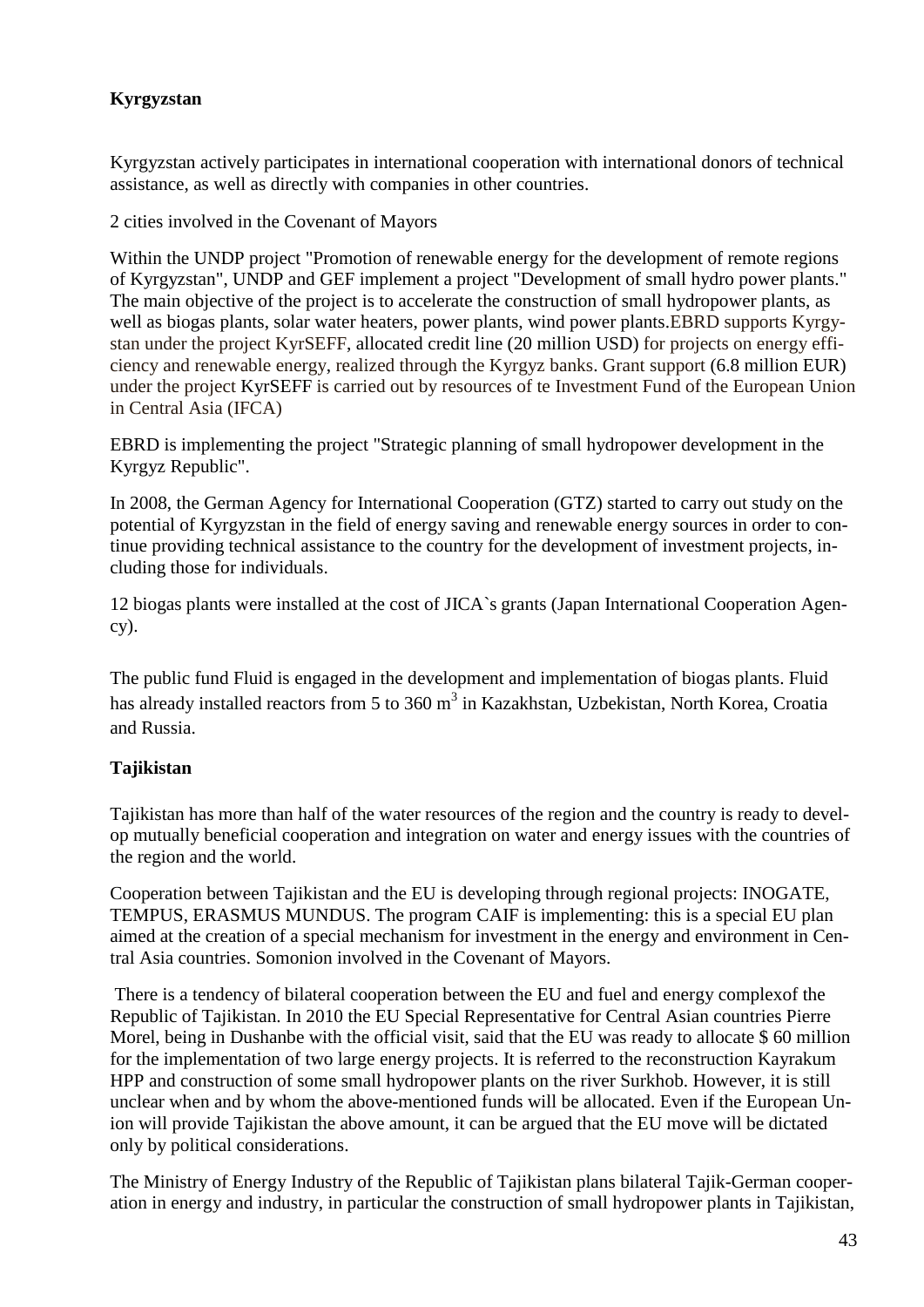establishment of joint ventures for the production of solar cells. The German side suggested to accelerate the modernization of small hydro power plant "Oksu-1" and the construction of a small hydropower plant "Oksu-2" in the Murghab district of Gorno-Badakhshan Autonomous Region. Modernisation and construction of these plants is carried out by the German government grant assistance. In March 2012, the German Fichtner completed preliminary calculations on the feasibility study of the construction of small hydropower plants in Murghab districtby submitting its findings to the company Pamir Energy. This project involves the modernization of HPP Oksu-1 (800 kW) and the construction of HPP Oksu-2 (1000 kW).

## **Turkmenistan**

May 26, 2008 Turkmenistan and the EU signed a Memorandum of Understanding on Energy Issues.

According to the Decree of the President of Turkmenistan Gurbanguly Berdimuhamedov an agreement on new project "Investigation of the possibility of producing silicon for the solar photoelectric converters" was signed. As a result of researches scientists shall develop practical recommendations on obtaining technical silicon from the Karakum sands on an industrial scale. If all the objectives of the project will be achieved, Turkmenistan has a chance to [join the ranks](http://www.multitran.ru/c/m.exe?t=4577502_1_2) of states that have mastered the production of silicon.

The Belgian ENEX is ready to start in Turkmenistan construction of a plant for the production of synthetic polymer - silicone. Belgian side noted that Turkmenistan has all important resources for the establishment of the company for the production of silicon - the main substance of silicon batteries.

In 2009, the Islamic Development Bank allocated funds for the implementation of the project "Investigation of possibilities of the production of silicon for solar photoelectric converters".

## **Uzbekistan**

January 24, 2011 Uzbekistan and the the EU signed a Memorandum of Understanding on Energy Issues.

February 16, 2012 the Government of Uzbekistan and the Asian Development Bank signed a memorandum on the establishment of the International Institute of solar energy in Tashkent, which will allow Uzbekistan to become an international hub of knowledge and exporter of solar technology.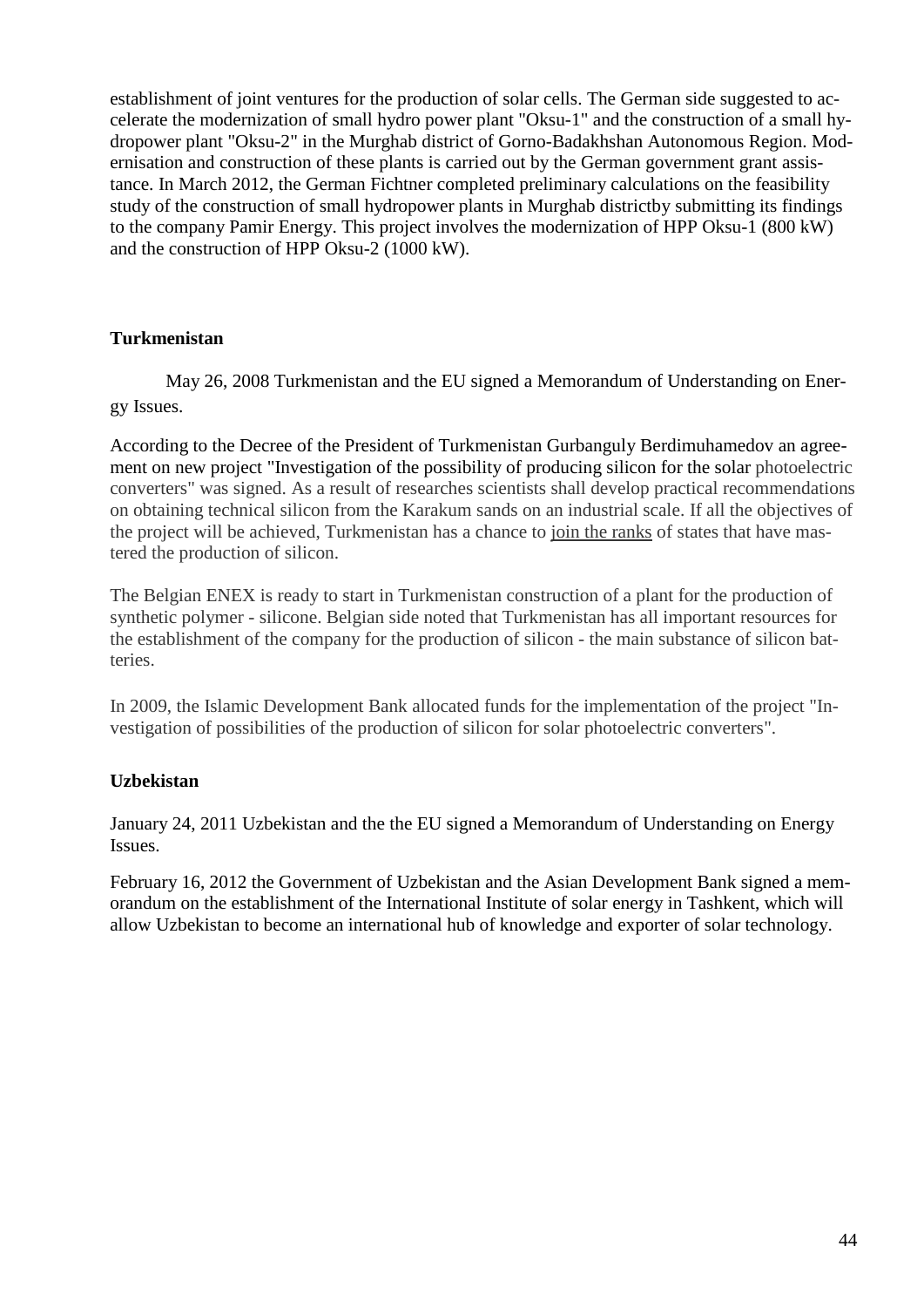# **III. Recommendations for the implementation of advanced technologies in the field of energy efficiency and renewable energy sources and strengthening of regional cooperation**

# **1. The main directions of harmonization of national programs for energy efficiency and renewable energy**

Central Asia countries have significant potential for energy efficiency and renewable energy. The priority directions in its implementation are determined by the national programs of each country.

As shows the analysis of the implementation of national programs, the potential of little use and planned activities are often not implemented in the specified amounts as scheduled. It causes significant economic damage of each country. Active promotion of technologies to improve efficiency and renewable energy in Central Asian countries would have a positive impact on economic growth rates, living standards, scientific development and technology in these countries.

The information presented in this report has shown that the significant impetus to the implementation of advanced technologies in the field of energy efficiency and renewable energy can provide regional cooperation between the countries of Central Asia. The basis of such cooperation should be:

- cooperation in order to build closed chains (cycles) of the production and use of renewable resources;
- interstate (regional) coordination of the RES participation in national energy systems, energy saving for the energy security of the Central Asia region;
- exchange of know-how, best practices in energy efficiency and renewable energy;
- development of common approaches to the creation of infrastructure for renewable energy and energy efficiency.

The basic element of regional cooperation should be the harmonization of national programs for energy efficiency and renewable energy of Central Asia countries. In our opinion, the main directions of harmonization are:

- Development of common approaches to the structure and content of the national programs in the field of energy efficiency and renewable energy.
- Inclusion in the program of each country of the region of a special section reflecting and evaluating the potential of bilateral and regional cooperation. It is important to specify the technical and economic potential for the realization of this potential, the stages of the national programs.
- In the same section of national programs is useful to determine the appropriate set of joint projects and activities of the two cooperating countries or the countries of the region to realize the potential.
- Critical condition for effective collaboration is the availability of funding. Therefore, the most important area of harmonization is to develop schemes and instruments of cofinancing of joint projects and activities that will be planned in the specified section of the national programs.
- Coordination of enforcement mechanisms, establishing responsibility and monitoring the implementation of joint projects and activities.

Harmonization of national programs should be preceded by harmonization of the relevant provi-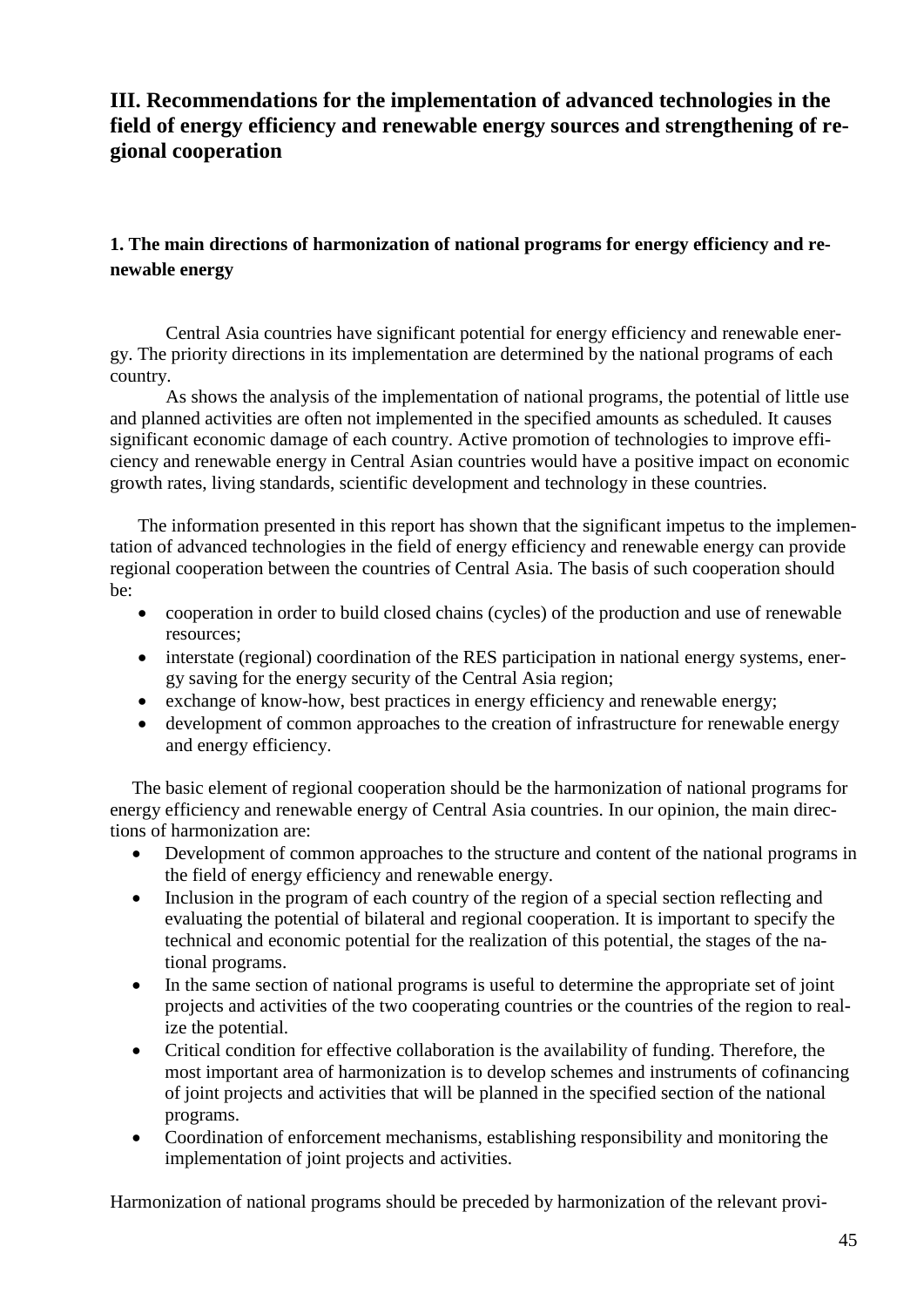sions and necessary additions of national legislation in the field of energy efficiency and renewable energy.

# **2. Recommendations for the implementation of advanced technologies in the field of energy efficiency and renewable energy sources**

The growth of the share of renewable energy sources (RES) in the fuel and energy balances of industrialized countries has become one of the tendencies of modern economic development, determining its stability. In the advanced countries of the European Union (EU), according to the International Energy Agency (IEA), energy production from renewable energy sources is growing annually by 10-20%.

According to Eurostat, if in 2004, 7.9% of EU electricity was obtained from renewable energy sources, in 2011 the figure was over 13%.

According to the European Council for Renewable Energy by 2040, renewable sources could provide 50% of energy production in the world. In accordance with the decision of the European Parliament the share of renewable energy in the EU energy balance in 2020 should be 20%, in 2040 - 40%.

Energy development in the countries of Central Asia is largely determined by their role in the energy system of the former USSR and by the facilities that were built before its fall down. So, thanks to built in the former USSR powerful cascades of hydropower plants on the mountain rivers of Tajikistan, Uzbekistan and Kyrgyzstan, the share of renewable energy (RE) high and makes more than half and about a third of the energy balance in those countries. While in Kazakhstan and in Turkmenistan, which has rich reserves of traditional energy resources, the use of renewable energy is practically absent (Table 1).

| Table 1.                       |                         |      |            |              |            |
|--------------------------------|-------------------------|------|------------|--------------|------------|
| Country                        | Kazakhstan   Kyrgyzstan |      | Tajikistan | Turkmenistan | Uzbekistan |
| percent of $\vert 1,0 \rangle$ |                         | 28,4 | 58,2       | 0,0          | 1,8        |
| RES, %                         |                         |      |            |              |            |
| $\sim$                         | ------                  |      |            |              |            |

Source: IRENA

Since the 90's, after the fall down of the Soviet Union. the Central Asian states have begun to build their own independent energy policy, a specific place in which is allocated to RES. If not take into account large HPPs (over 30 MW), the amount of electricity from renewable energy sources by the countries of Central Asia, determined by the data of Table 2.

| Table 2.                   |                                      |              |            |
|----------------------------|--------------------------------------|--------------|------------|
| Country                    | Kazakhstan   Kyrgyzstan   Tajikistan | Turkmenistan | Uzbekistan |
| percent<br>of RES,<br>$\%$ | less than 1,0   less than 1,0   0,07 | 0,0          | 1,0        |

Source: reports of the national experts

According to expert estimates the potential of energy saving and renewable energy in Central Asia is significant and requires its use.

At the moment, the state programs which aim to realize the potential of energy saving and renewable energy sources were developed and adopted in each of the five countries of Central Asia. However, the improvement of energy efficiency in various sectors of the economy and the development of renewable energy are carried out at different rates and in various fields, depending on climatic and economic conditions in these countries.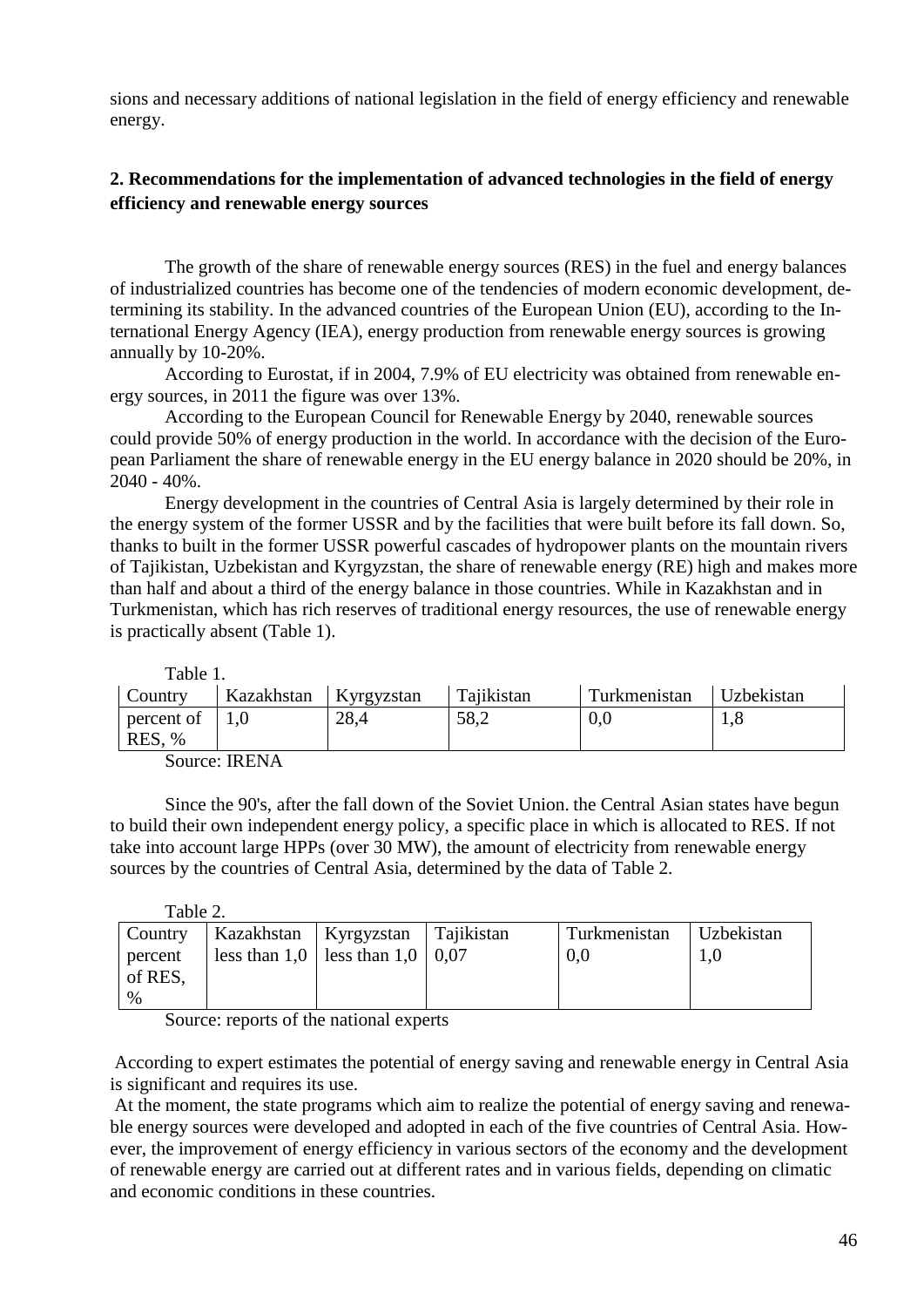The analysis showed that the main driving forces in the development of renewable energy in Central Asia countries are:

- Striving for energy security,
- Providing flexibility of national power grid in order to participate in the regional electricity markets,
- Possibility of energy supply in remote regions where there is no electricity infrastructure,
- Reduction of greenhouse gas emissions in accordance with the country's obligations and / or recommendations of the relevant international institutions.

Production of renewable energy in Central Asia is particularly important for remote areas where there are no electric networks. Increased use of renewable energy will have a positive impact on the quality of life of the population, its employment, will contribute to the growth of the economy, science and technology of Central Asia.

However, today despite the government decision making, the pace of development of energy efficiency and renewable energy are obviously insufficient. The solution of these problems in national programs is behind the practical implementation. For example, any major project in the field of renewable energy is not implemented in the republics.

Taking into account the similarity of natural and climatic conditions, economic structures, common borders of Central Asian countries it should be recommended to collaborate and share knowledge and practices in the field of energy saving and renewable energy. It will provide synergistic effects with saved resources.

In recent years, in Central Asia countries a great importance is attached to energy saving in terms of compensation for the lack of generating capacity and/or release of additional volumes of energy resources for export, and the development of renewable energy is seen primarily as a means to prevent climate change and environmental protection, as well as in the framework of energy supply in remote and inaccessible areas. Energy efficiency and renewable energy in the countries is becoming the most important area in the energy sector, as it allows to reduce demand for solid investment in the energy sector.

For the conditions of Central Asia countries the most advanced fields of application of renewable energy sources should be considered decentralized facilities located in remote mountainous and desert areas: farming, cattle-breeding complexes, geological and mining enterprises, road services, hydrometeorological scientific observation stations, radio repeaters, objects of tourist-health centers, pumping stations, forestry and hunting farms, etc.

On the one hand, these countries should improve the efficiency of conventional energy, for example, introducing more efficient combined heat and power units at CHPs, on the other hand they should increase energy efficiency in industry, housing and utilities sector, agriculture, in transport and in social sphere. It is also required the development of renewable energy sources, taking into account the specifics of each country.

## **General recommendations**

A common feature for these countries is the need for additional development of economic incentives for energy efficiency and renewable energy, taking into account a strong competition from conventional energy.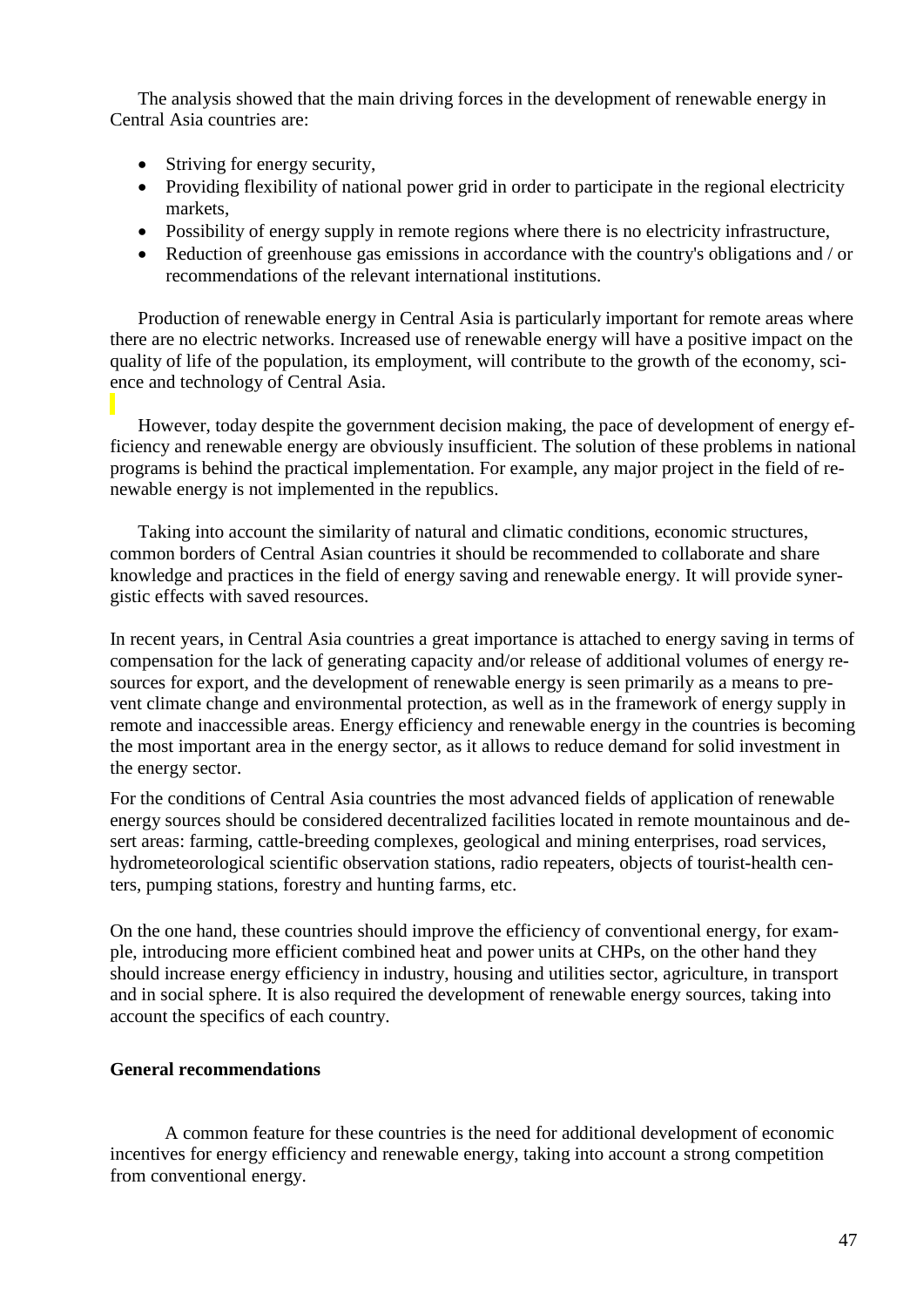We think it is necessary to develop intergovernmental **Cooperation Strategy for Central Asia countries** in the field of renewable energy and energy efficiency, as well as a **Roadmap** for its implementation.

Both projects should be aimed at the agreed approach formation of Central Asian countries to improve energy efficiency and renewable energy sources and the creation of conditions promoting energy security and sustainable development of Central Asia countries.

The Cooperation Strategy provisions will be the basis for the development and conclusion of international contracts and other international and national regulations of Central Asia as well as international programs in the field of energy efficiency and renewable energy.

The Strategy will be implemented through:

- improvement of the mechanism of interaction and coordination of Central Asia countries (development of financial and economic, regulatory and legal mechanisms of cooperation of Central Asia countries);
- harmonization of Central Asia legislations in the field of energy efficiency and renewable energy and the development of subsidiary legislation;
- harmonization of national energy efficiency programs and renewable energy development
- creation of favorable environment for the development of renewable energy (creation and development of favorable economic conditions in Central Asia countries for joint implementation of projects on effective use of renewable energy);
- development of proposals for the introduction of economic incentives and mechanisms for the development of renewable energy in Central Asia countries (increasing the volume of substitution of traditional energy resources to renewable energy, formation and development of an effective technical and technological basis for the use of renewable energy sources; consideration of possible approaches to harmonization of technical standards and regulations of Central Asia countries using renewable energy, etc.);
- development and implementation of joint projects;
- development and implementation of research programs (development of scientific and technological base and joint research in renewable energy, joint training of specialists in the field of energy efficiency and renewable energy);
- information exchange and knowledge base formation (development of common informational space in the field of renewable energy, study and dissemination of international practice and experience of Central Asia countries in the development of RES; ensure the availability and harmonization of statistics in the field of renewable energy sources).

In addition to general recommendations for the implementation of advanced technologies in the field of energy efficiency and renewable energy, *we will give additional guidance on practical cooperation mechanisms* for cooperation between Central Asia countries to promote renewable energy technologies.

#### **Windpower engineering.**

• Taking into account explosive development of windpower engineering in Central Asia it should be recommended to establish on parity terms **joint engineering and consulting center**, which list of services can include: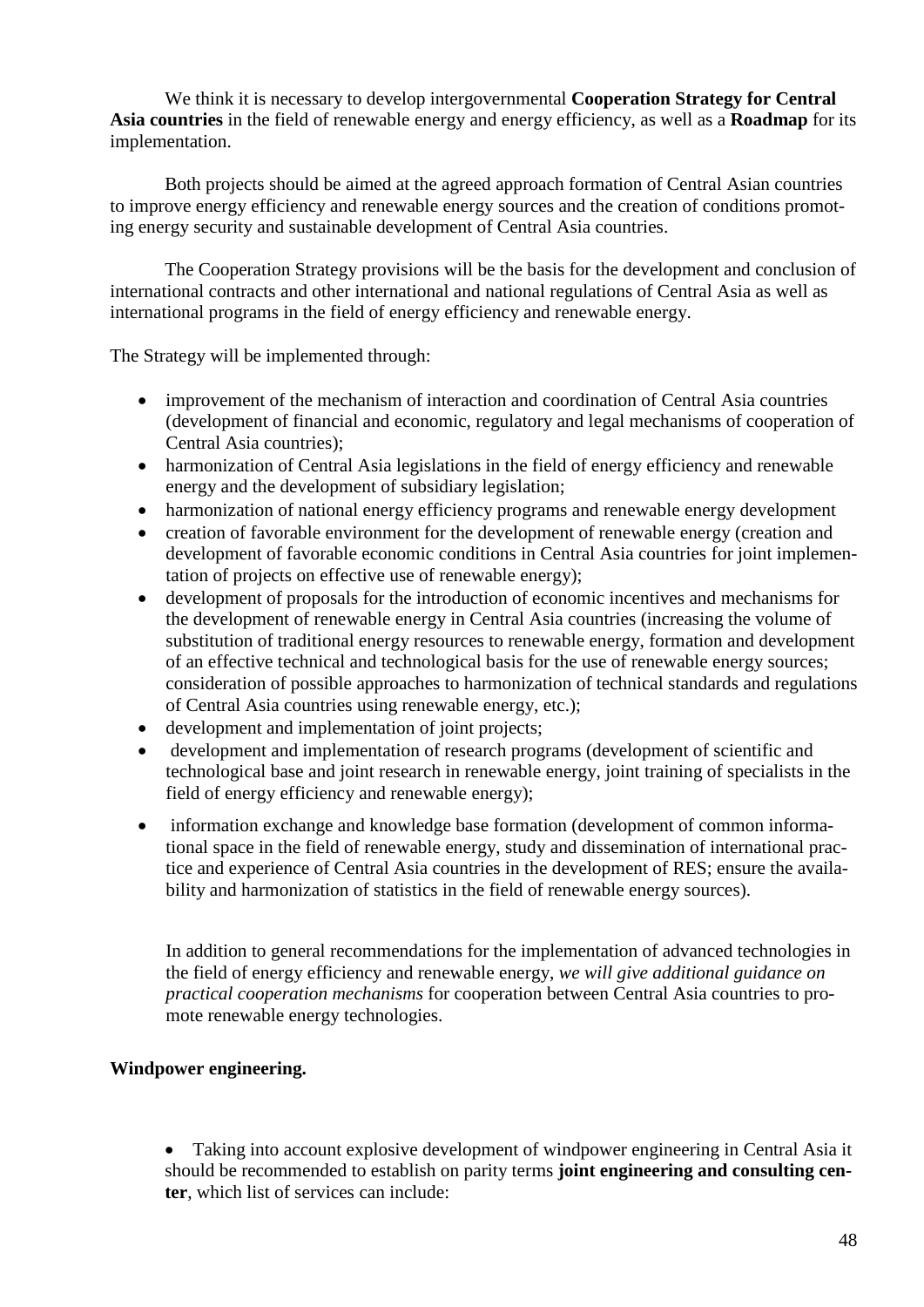• feasibility studies development;

• wind speed measurement (it is necessary to have specialized equipment and calculation methods);

- erection:
- lifting works (including the weight of the individual elements of the wind turbine, it is necessary to have a heavy lift mobile crane).
- Taking into account studying and good technical characteristics of vertical axis wind turbine (VAWT) (Kazakhstan) it necessary to consider recommendations for VAWT introduction in Central Asia.
- 750 kW wind turbines (development of Uzbekistan) should be recommended for consideration

## **Solar energy**

Taking into account scientific and technological activities in Kazakhstan and creation, in prospect, a closed-cycle production of solar panels (PV), as well as the existing production capacity to produce solar panels in Kyrgyzstan, Turkmenistan's intention to develop its own engineering and manufacturing base and available in these countries, raw materials it can be recommended to draw up a business plan for the establishment of scientific and industrial holding companies between Kazakhstan, Kyrgyzstan and Turkmenistan for joint development and production of solar panels.

## **Small hydropower engineering**

- It is necessary to study the experience of countries which have production of small hydro turbines (the Czech Republic, Russia, etc.) and make recommendations on the types and capacity of hydroelectric power plants.
- Taking into account that Kyrgyzstan has arranged production of 3.5 30 kW small hydropower plants (plant OREMI) (Kyrgyzstan) it could be recommended to consider the implementation of small hydro turbines in the region.

## **Biomass**

• Taking into account the specifics of the development of cattle breeding in the countries of the region, consisting in small cattle farms, it should be recommended to consider the introduction of a biogas plant of the Public Fund Fluid (Kyrgyzstan) with reactor of 5 -  $360 \text{ m}^3$ .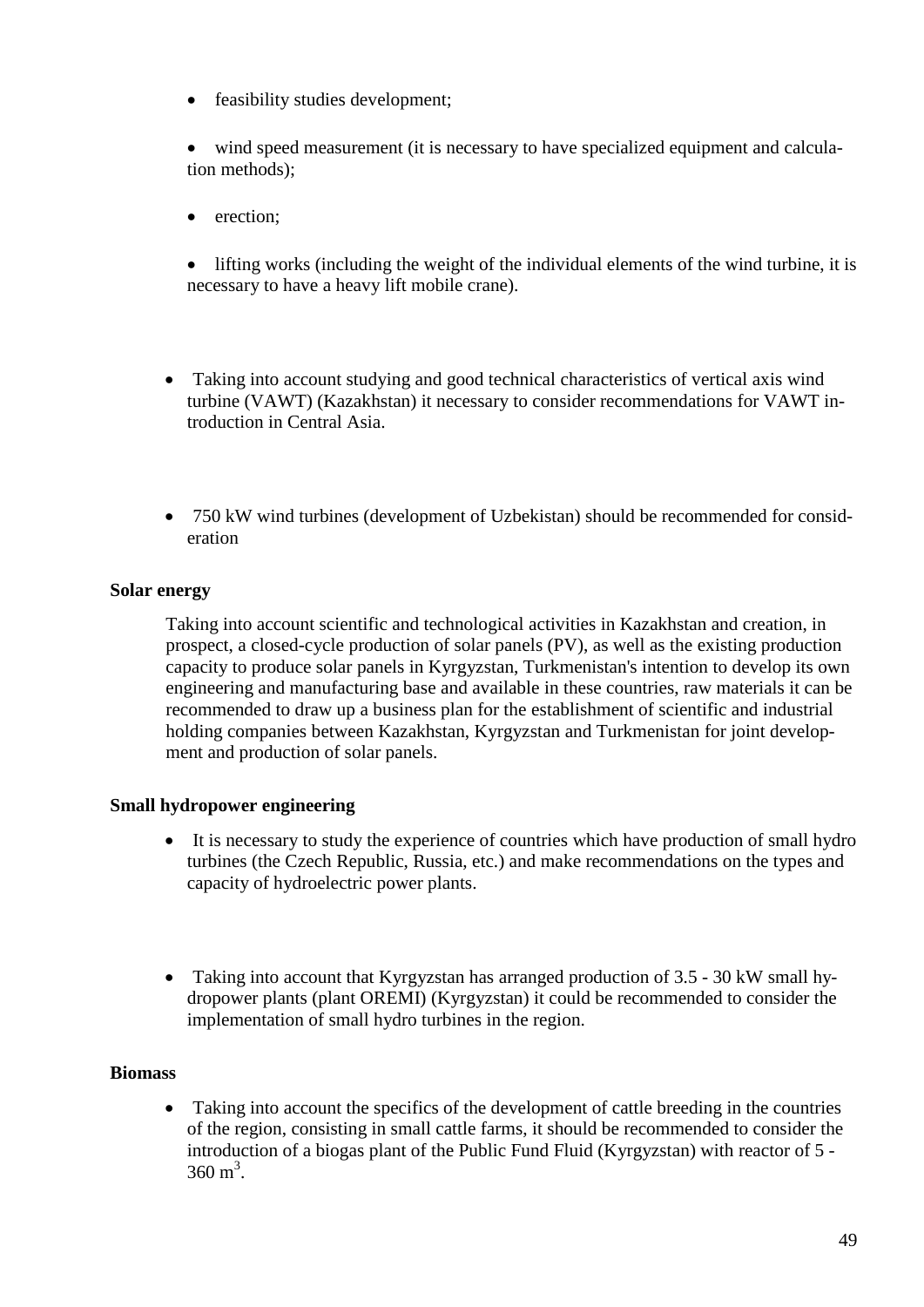• Is useful to establish a joint service center on complex service of biogas plants.

# **3. Determination of joint activities and ways of cooperation of Central Asia countries to introduce advanced energy efficient technologies and renewable energy sources.**

Taking into account identified common factors for the development of energy, energy efficiency and increased use of renewable energy, regional cooperation of the Central Asia countries it is reasonable to develop the following areas:

#### **Strategic, institutional and legislative mechanisms**

In recent years in the countries of the region the regulatory framework and the institutional structure of energy efficiency and renewable energy were actively formed. Considerable experience of practical policy implementation in this area has been accumulated.

It is important to establish a permanent mechanism of experience exchange in this area, especially on such topical issues as:

- access of independent power producers to the networks of power supply companies;
- issues in tariff regulation;
- measures for the development of technical, scientific and educational potential;
- economic incentive measures, etc.

It is important to analyze the experience and to prepare:

- the draft model law on renewable energy;
- a set of recommendations for the formation of national strategies for the development of renewable energy;
- a set of recommendations for the formation of national comprehensive programs of use of renewable energy, which is closely integrated with national sustainable development strategies.

#### **Economic and financial mechanisms**

Economic conditions and financial incentives are important prerequisites for the successful implementation of new technologies.

It is important that the policy aimed to support energy producers using renewable energy sources, systematically provide guarantees to investors in this sector.

The strategy of projects support in the field of energy efficiency and renewable energy should be as simple as possible and ensure low administrative costs. However, it should be flexible to win the market and to ensure cost-effectiveness, as it leads to the gradual decline in prices.

Lack of awareness of potential users of energy efficiency technologies and renewable energy on possibilities of cost effective use and technologies applicable to the the specific conditions prevent large-scale involvement of organizations and enterprises to achieve national goals in this area.

The most of modern renewable energy technologies in the region, are little used (photovoltaic stations, micro-hydro power plants, wind turbines, biogas plants, boilers, biomass, etc.).

Among other things, many enterprises have limited financial resources to purchase imported equipment, and the banking system is often insufficiently involved in the financing of renewable energy projects. Potential investors and project owners should also have more information on the criteria, rules, and the amount of possible financial support.

It is important to analyze the experience of economic incentives for energy efficiency and renewable energy development in the region, to compare it with the experience of most developed countries and to prepare a set of recommendations to incorporate the most effective measures in national legislation in the field of regulation of the renewable energy development.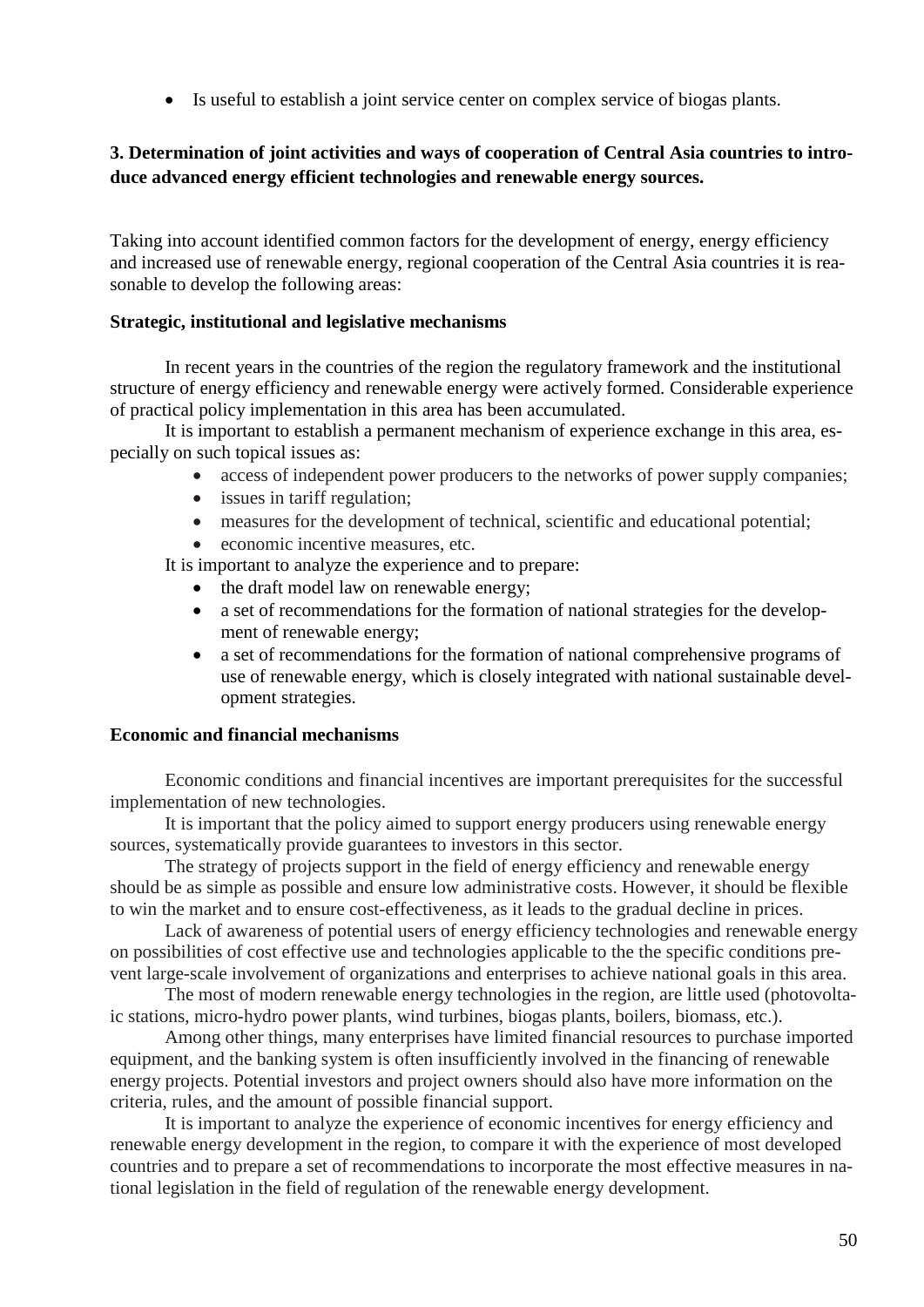It is proposed pay special attention to such measures as:

- realization of special programs and demonstration projects;
- preferential loans for the purchase of energy efficient equipment and renewable energy equipment and partial return of investments to the customer;
- accelerated amortization of the equipment;
- tax exemptions and reductions in tax rates, taxes on fossil fuel taking into account CO2 emissions or tax on electricity generated of fossil fuels;
- establishment of special tariffs on the purchase of electricity produced of renewable energy sources, as well as commitments for the grids to buy this electricity;
- subsidization of energy efficiency investments and renewable energy;
- funding of research and development works in the field of energy efficiency and renewable energy;
- creation of state institutions and support of public organizations whose activities are aimed at promoting and developing initiatives in the field of energy efficiency and renewable energy.

It is important to make recommendations regarding the capacity for adaptation and use in the region of incentive mechanisms for energy efficiency and renewable energy sources such as:

- green certification;
- tax benefits:
- standards for renewable energy;
- progressive electricity tariffs;
- revolving funds for financing projects on energy efficiency and RES;
- microcredit schemes:
- concession.

#### **Scientific and technological support for the development of renewable energy sources**

It is important to make an inventory and cataloging of scientific and technical developments and manufactured equipment, and to provide information to all potential investors and project owners in energy efficiency and renewable energy.

In order to successful commercialization of advanced developments it is useful to make a list of enterprises and organizations that can develop commercial production of the devices, units and other equipment, and collaborate with scientific organizations at least in the form of an exchange of views and information.

An important direction of cooperation should be the organization of joint research and development with the potential of the regional market.

States may also establish cooperation in such areas as:

- implementation of joint projects and programs;

- creation of a common fund of information, libraries, reference and normative literature, analytical reviews of advanced achievements in the field of energy efficiency and the development experience of foreign technologies in the region;

- scientific exchange and training of experts, publication of academic periodicals;

- conferences and seminars;
- scientific cooperation.

For successful commercialization of research results it makes sense to consider the establishment of intergovernmental research center for renewable energy in order to implement a joint research program, and the harmonization of standards.

#### **Personnel training**

Personnel training is critical for solve the problem of the industry. Courses on energy efficiency and renewable energy sources should be in all educational institutions. The level of detail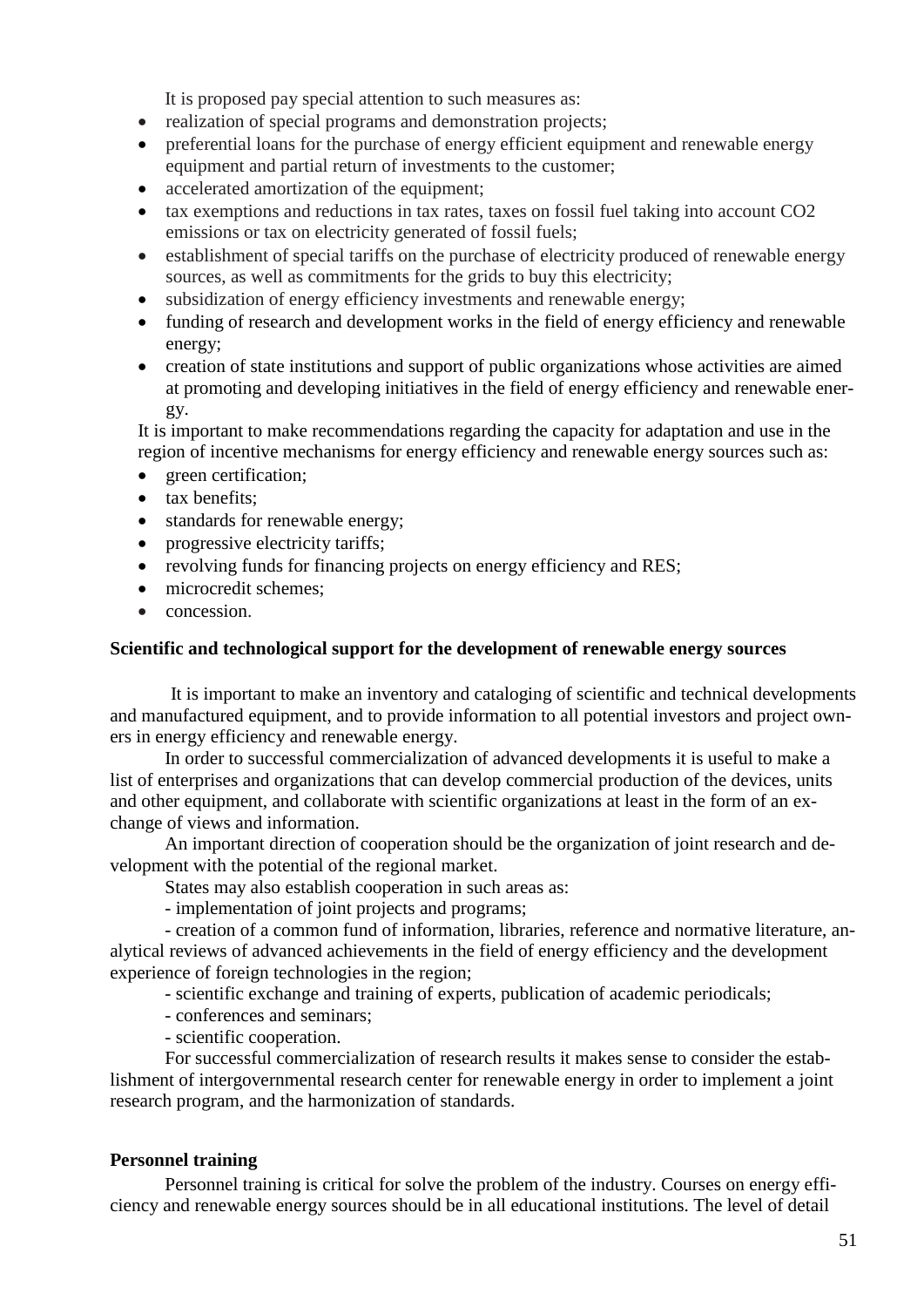depends on the specialization of students and professionals.

States are encouraged to expand cooperation in the field of education and to provide individual programs of cooperation on training of experts in the field of energy efficiency and renewable energy, including exchange of methodological and information materials, training for students and experts in the field of energy efficiency and renewable energy.

#### **Informational and outreach work in the field of renewable energy**

For the successful implementation of the main objectives is necessary the active participation of the experts and the public in solving the problems in the field of energy efficiency and renewable energy, understanding the role and potential economic and environmental benefits of renewable energy.

Therefore, it is useful to organize an exchange of knowledge on the most effective forms and methods of work to clarify and provide methodological assistance to the local authorities, businesses and individuals, as well as to support social organizations and initiatives to improve energy efficiency and development and use of renewable energy.

# **4. Opportunities for regional cooperation to enhance the use of advanced technologies in energy efficiency and renewable energy within the international intergovernmental organizations**

## **At the regional level within the CIS**

In order to increase the capacity of Central Asia countries on promotion of international cooperation in the field of energy efficiency and renewable energy, including international technical cooperation and the use of international financing mechanisms for renewable energy, it is recommended to provide an overview of international intergovernmental and non-governmental organizations working in the field of renewable energy and financial mechanisms that may be attracted by the countries of the region at governmental level by the project owners to obtain information, methodological, technical and financial support, and publish methodological guidance on existing rules and procedures for cooperation.

It is important to increase cooperation within the CIS on deepening cooperation in the field of energy efficiency in order to:

- improvement of energy security and optimization of energy resources,
- finding ways to harmonize the legislative and form unified regulatory framework in the energy and energy efficiency;
- joint research and development of advanced energy saving technologies;
- coordination of joint actions in the field of environmental protection, monitoring and analysis of the main directions of development of energy saving.

It is important to explore the formation of a single regulatory space of the CIS in the field of energy efficiency, including the development of common approaches and harmonization of the regulatory and normative and technical base of energy saving.

As the main tool of integration and interaction of energy saving policies is appropriate to develop a framework program of energy saving and energy efficiency on the basis of national programs. Development of a joint comprehensive plan of action on energy efficiency for the long term with targets indicators and with specific activities and funding, state support mechanisms, changes in the regulatory framework, etc. can be an effective tool for development. In order to involve all the national authorities responsible for the implementation of energy efficiency policies, it is important to establish close cooperation at the level of sectoral and regional authorized authorities, development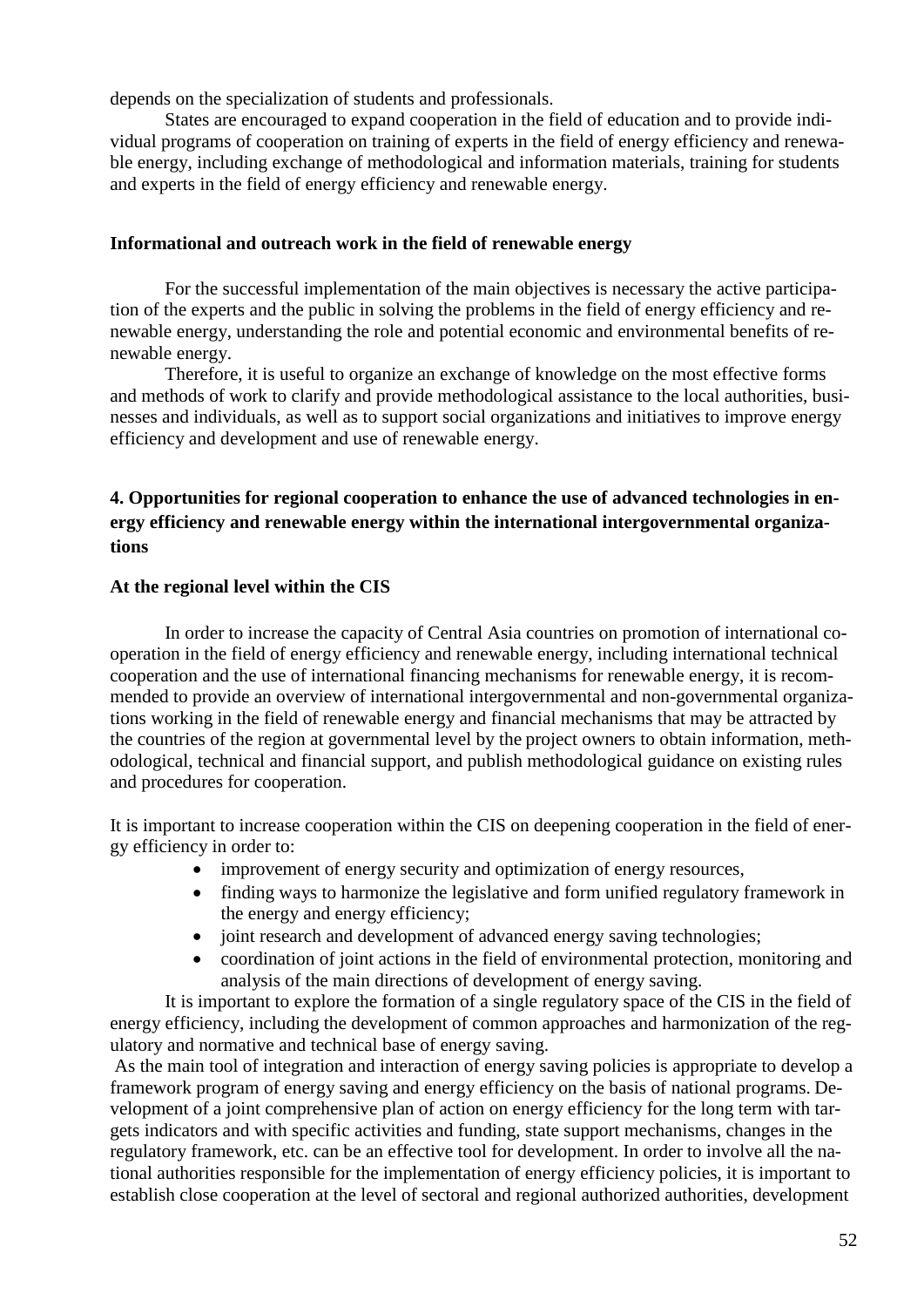institutions, technological agencies, innovation funds, etc.

At this stage the countries of the region should carefully study the experience of other CIS countries, especially Belarus and Ukraine, which have been forced form and realize national policies in the field of energy efficiency almost since their independence and which already have considerable experience in the transition to the market economy, and analyze the possibilities of its application and adaptation. The Republic of Belarus has already implemented a full range of low-cost interventions in the field of energy saving and has achieved significant results.

Within the CIS is also advisable to consider at a high level the issue of establishing a specific authority / management center of energy saving, as well as the fund on energy efficiency and energy saving, be funded by the the joint contributions of its members, as well as by other sources.

The above authority could address the following issues, which are necessary for the promotion of energy efficiency and energy saving:

strengthening of the coordination of national energy efficiency programs;

• completion of the formation of legislative base for the effective implementation of energysaving policies and the promotion of this base at the municipal and local levels with the development of specific rules and regulations;

development of economic mechanisms, funding schemes and management organization on implementation of energy saving projects;

facilitate the establishment of joint ventures, including ESCO for the implementation of new energy saving technologies and management of energy saving projects;

• projects assessment;

exchange of scientific, technical and economic information in the field of energy efficiency and energy saving;

trainings and seminars for experts;

• development and promoting the implementation of joint programs of energy saving and environmental protection;

joint development and implementation of advanced energy efficiency standards;

• methodological support for energy saving:

• preparation of recommendations to improve the quality the basic statistics of supply and energy consumption;

• development of tools to monitor the impact of the actions of state policy and the creation of models for energy projections for short, medium and long terms. The tools are required to estimate strategies of energy policies and their potential impact on the supply and consumption of energy resources;

• analysis of the barriers to the implementation of the state policy in the field of energy efficiency and RES and the development of recommendations to overcome them;

in the field of information support on energy saving is necessary to provide the following:

• creation of automated data bank on available energy-efficient technologies, installa-

tions, instruments in the CIS and in the world;

• creation of a data bank of regulatory and legislative information;

• organization of international seminars and conferences on the most important issues of energy efficiency and energy saving;

- exchange of training programs on energy efficiency and energy saving;
- demonstration projects and areas of high energy

• efficiency, exchange of experience in this field.

The objectives of the Fund would be:

• strengthening of relationships with international financial institutions in order to to develop schemes of financial support of projects and attract investment for energy saving projects;

• implementation of projects for the organization of production of modern energy efficient equipment and plants on RES;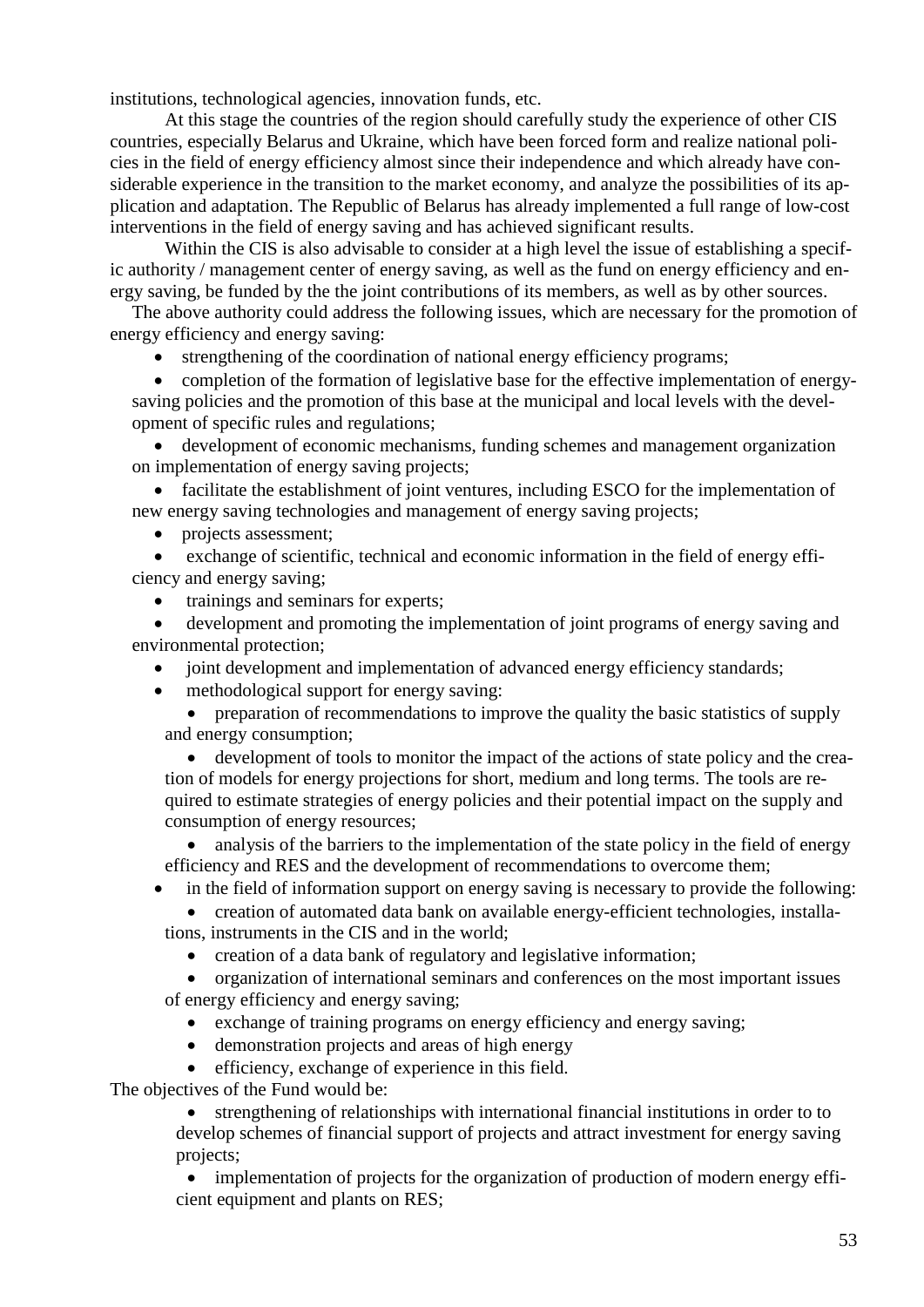• provision of financial guarantees for the implementation of energy efficiency projects;

• implementation on a competitive basis of energy efficiency projects in the CIS countries;

• R  $&D$  funding.

The key partners in the development of intergovernmental cooperation on energy efficiency and energy saving could be large energy companies of the CIS countries that are interested in developing business in the CIS countries. A promising area of cooperation is the implementation of joint projects to build CHPs, mini CHPs for the production of thermal and electric energy; pilot projects to promote best practices for energy saving in the CIS countries.

Moreover, the overall concept of cooperation within the CIS should provide comprehensive development of scientific and technical cooperation in the energy sector in the following areas:

• increase of the economic and energy efficiency at all stages - from production, transformation, transportation, distribution, storage to end use of energy resources;

• the development and introduction of new technologies and methods of use of alternative and renewable energy sources;

• environmental and emergency safety of energy sources and reliability of of energy and fuel supply of consumers.

First steps to deepen integration processes in the energy sector can be concentrated mainly on the creation of a common informational space in the field of energy saving through the creation of expert-consulting network, including a continually expanding knowledge base in the following areas:

• modern technologies and equipment for energy saving;

• regulatory mechanisms for the implementation of measures to improve energy efficiency and energy saving;

• implemented pilot projects, both successful and unsuccessful;

• intellectual products used in the development of design solutions, optimization of technological solutions in the field of energy efficiency and energy saving;

• regulatory and technical documentation.

Formation of expert community and open network communication, together with informational exchange of experience in joint forums, exhibitions dedicated to energy saving, specialized seminars may provide additional impetus to the development of cooperation, attraction of investments, accelerating the pace of the integration process and the quality of decision-making will positively influence on the effectiveness of national programs.

The establishment of such network can be implemented within the further implementation of the relevant projects of UNECE and UNESCAP that initiated the creation of the expert community on energy efficiency and have made a significant contribution to the development of integration processes in the CIS countries in the field of energy saving, or within the CIS.

## **Within the UN**

In 2011, the United Nations Secretary-General came forward with an initiative "Sustainable" Energy for All" (SE4All), which provides the solution of three interdependent objectives by 2030: providing of universal access to modern energy sources, double energy efficiency increase and double renewable energy increase in the global energy balance.

In this connection currently is rethinking approaches to solving the problems of energy development within sustainable development, and in practical terms of the organization of international energy cooperation.

It is advisable to develop cooperation between the CIS countries within the implementation of the UN Secretary-General's initiative "Sustainable Energy for All" as a format of exchange of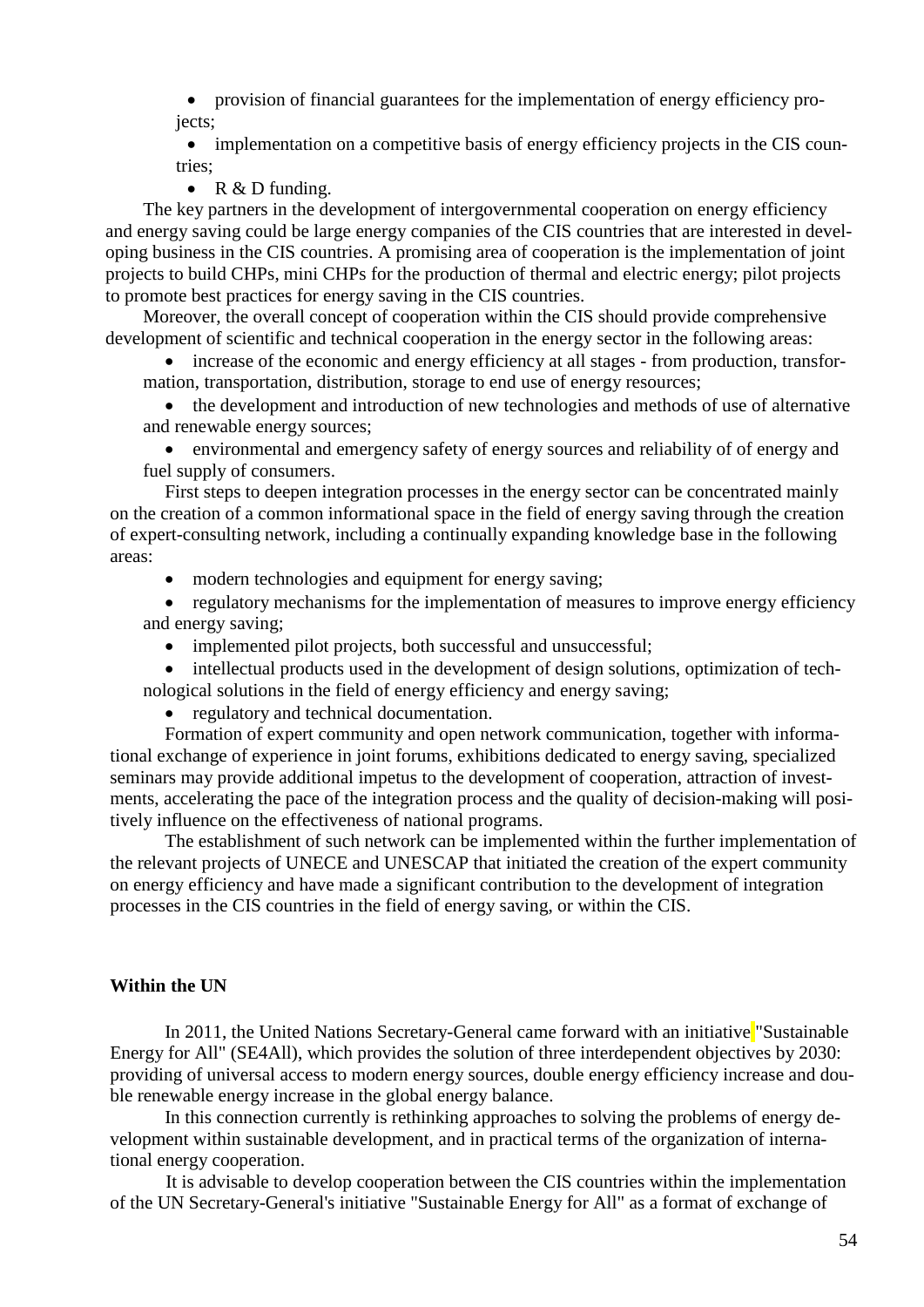views and participate in the preparation of program / concept documents, and through the development of regional technical assistance projects that can be implemented with the support of UNECE, UNESCAP, United Nations Development Programme, United Nations Environment Programme, the Global Environment Facility.

The active involvement of the World Bank and other international financial institutions in the implementation of the initiative SE4All in practice means a fundamental shift in the development of international cooperation in the field of energy efficiency, new opportunities by the states and real prospect of overcoming one of the major obstacles to the implementation of energy efficiency projects - the lack of effective financial mechanisms.

During its existence, since 2011, the initiative has achieved significant results:

- plans of action for more than 70 countries that have joined the initiative have been developed;
- the initiative relies on the support of the international community, its voluntary member are 60 developing countries;
- on the implementation of the initiative private sector and investors have mobilized funds of more than 50 billion USD;
- international development banks in Asia, Europe and Latin America have allocated tens of billions of dollars for the implementation of the initiative;
- to support three main objectives pursued by the initiative, hundred of mechanisms were put into operation and hundreds of commitments have been taken;
- formation of public-private partnerships in the field of transport, energy, finance, clean technologies, and access to modern energy services for the poor.

In the report "Towards Sustainable Energy for All" (2013) the World Bank emphasizes the country and regional differences and the importance of the development of each country and the region as a unique set of mechanisms for achievement the goals.

It seems appropriate for the countries of Central Asia to consider the possibility of participation in the initiative, in particular, in the development of sub-regional action plan for implementation of the initiative SE4All and identify priorities and areas of cooperation. It is also important to actively develop cooperation with the World Bank and other international donors to develop effective mechanisms for financing energy efficiency projects.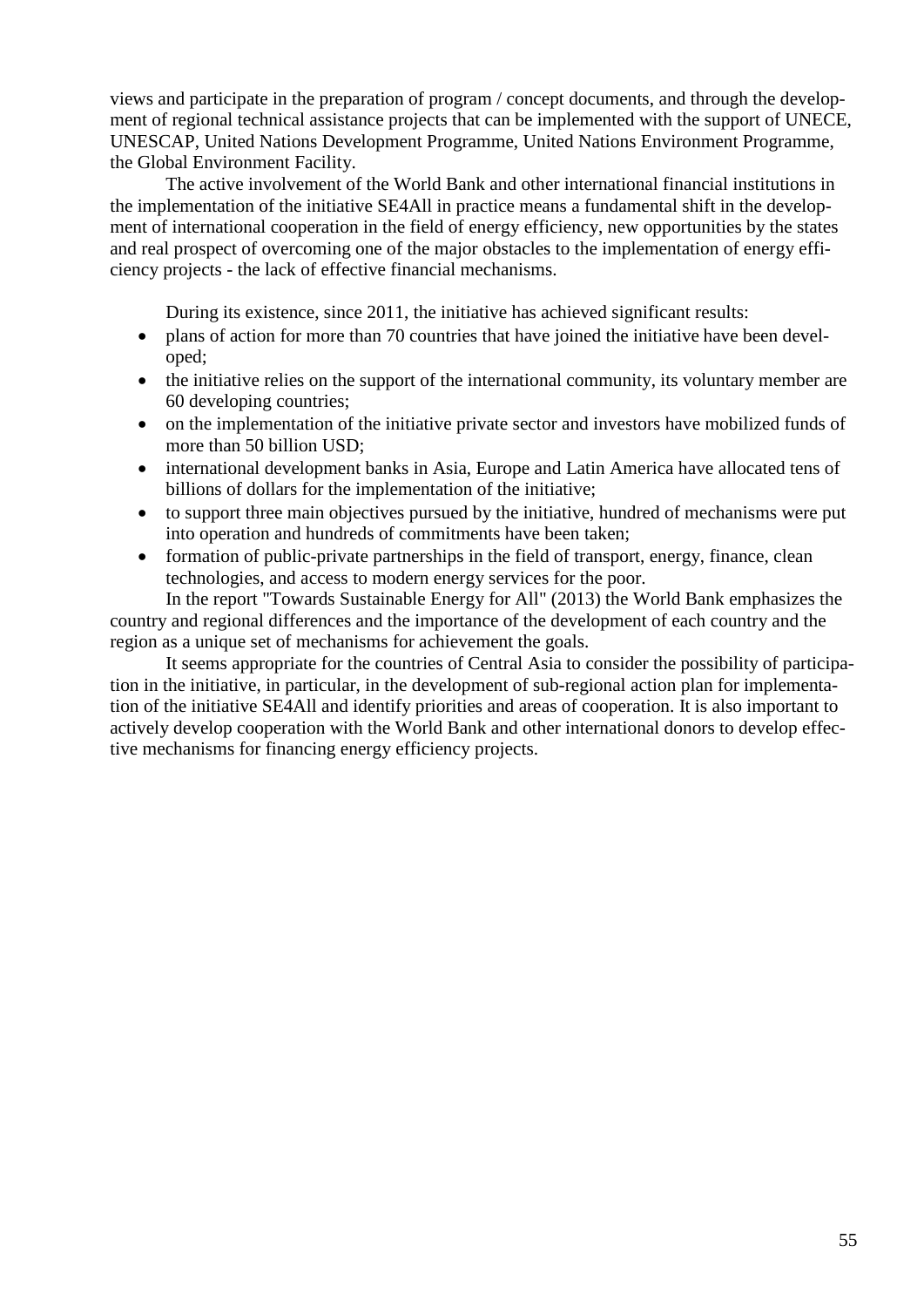# **Appendix 1.**

# **Matrix of indicators of energy efficiency and renewable energy in Central Asia countries**

*(from the point of view of the 25 best practices identified by the IEA)*

|    | <b>Indicators</b> | <b>Kazakhstan</b>                         | Kyrgyzstan                       | <b>Tajikistan</b>          | <b>Turkmenistan</b>  | <b>Uzbekistan</b>       |
|----|-------------------|-------------------------------------------|----------------------------------|----------------------------|----------------------|-------------------------|
| 1. | Legal framework   | Law of the Republic of Kazakhstan of      | Law of the Kyrgyz Republic on    | Law of the Republic of     | Development of a     | Law of the Republic     |
|    | that promotes the | 25.12.1997, No210-I on Energy Saving      | Energy of 07.06.1998             | Tajikistan on Energy.      | national law on      | of Uzbekistan on the    |
|    | use of renewable  | Law of the Republic of Kazakhstan of      | Law of the Kyrgyz Republic on    | Law of the Republic of     | energy saving and    | Rational Use of En-     |
|    | energy            | 4.07.2009 on Supporting the Use of Re-    | <b>RES</b> of 08.2008            | Tajikistan on Energy       | regulations in the   | ergy.                   |
|    |                   | newable Energy Sources.                   | Law of the Kyrgyz Republic on    | Saving.                    | field of energy sav- | Law of the Republic     |
|    |                   | Laws and regulations:                     | Changes and Amendments to the    | Presidential decree on     | ing and energy effi- | of Uzbekistan on        |
|    |                   | - Rules for monitoring the use of renew-  | Law on RES $3.08.2012$ (improve- | <b>Additional Measures</b> | ciency               | Electric Power In-      |
|    |                   | able energy sources approved by the       | ment of promoting the use of re- | for Energy Saving,         |                      | dustry of 30.09.2009    |
|    |                   | Resolution of the Government of the       | newable energy sources)          | 2009                       |                      | No 225.                 |
|    |                   | Republic of Kazakhstan of October 5,      |                                  | Presidential decree on     |                      | Presidential decree     |
|    |                   | 2009 No1529.                              |                                  | <b>Additional measures</b> |                      | on measures for the     |
|    |                   | - Rules of purchase of electricity from   |                                  | for Energy Saving",        |                      | further development     |
|    |                   | qualified energy producing organiza-      |                                  | 2009                       |                      | of alternative energy   |
|    |                   | tions, approved by the Decree of the      |                                  | Law on the use of re-      |                      | sources 01.03.2013.     |
|    |                   | Minister of 29.09.2009 No 264.            |                                  | newable energy             |                      | It is necessary to take |
|    |                   | - Rules for determining the nearest point |                                  | sources, 2010 (declara-    |                      | a number of laws and    |
|    |                   | of connection of renewable energy facil-  |                                  | tive character)            |                      | regulations in the      |
|    |                   | ities, approved by Order of the Minister  |                                  |                            |                      | first place Draft law   |
|    |                   | of 01.09.2009 No 270.                     |                                  |                            |                      | on Alternative          |
|    |                   | - Rules of coordination and approval of   |                                  |                            |                      | Sources of Energy       |
|    |                   | feasibility study and construction pro-   |                                  |                            |                      | (before the end of      |
|    |                   | jects on the use of renewable energy      |                                  |                            |                      | 2013), Law on Solar     |
|    |                   | sources, approved by the Decree of the    |                                  |                            |                      | Energy                  |
|    |                   | Government of the Republic of Kazakh-     |                                  |                            |                      |                         |
|    |                   | stan of 25.12.2009 No 2190.               |                                  |                            |                      |                         |
|    |                   | - Resolution of the Government of the     |                                  |                            |                      |                         |
|    |                   | Republic of Kazakhstan on the devel-      |                                  |                            |                      |                         |
|    |                   | opment of wind energy.                    |                                  |                            |                      |                         |
|    |                   | Project of the Government of the Repub-   |                                  |                            |                      |                         |
|    |                   | lic of Kazakhstan and the UN Develop-     |                                  |                            |                      |                         |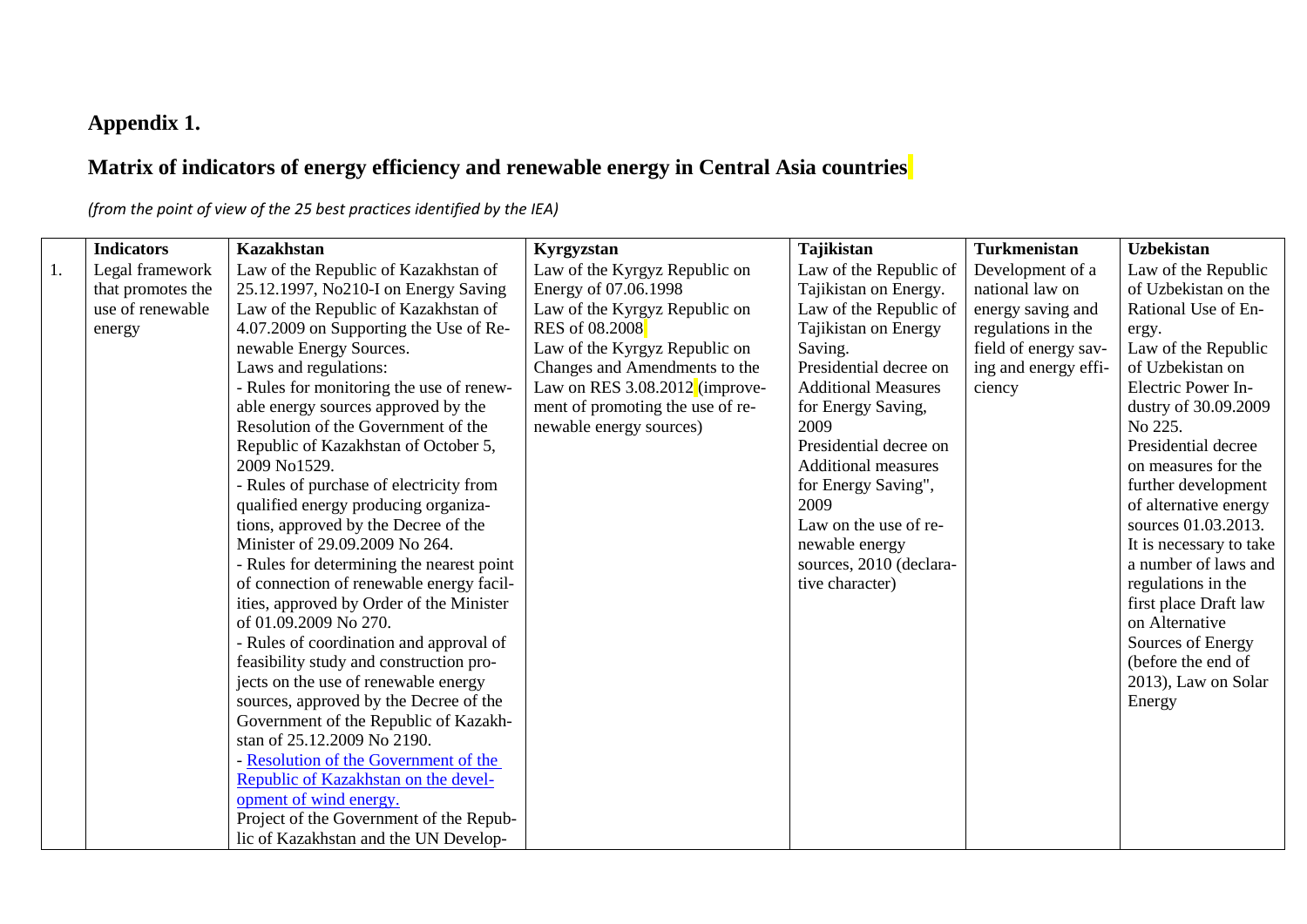|                  |                                                                     | ment Programme, Kazakhstan - Wind<br>Power Market Development Initiative.                                                                                                                                                                                                                                                                                                                                                                                                                                                                                                                                                                                                                                                                                                                                                                                                                                          |                                                                                                                                                                                                                                                                                                                                                                                                                                                                                                                                                                                                                                                                                                                                                                                                                                                      |                                                                                                                                                                                                                                                                                                                                                                                                                                                                                                                                                                                                                                                                                                |                                                                                                                                                                                                                                                                                                          |                                                                                                                                                                                                                                                                                                                                                                                                                                                                                                            |
|------------------|---------------------------------------------------------------------|--------------------------------------------------------------------------------------------------------------------------------------------------------------------------------------------------------------------------------------------------------------------------------------------------------------------------------------------------------------------------------------------------------------------------------------------------------------------------------------------------------------------------------------------------------------------------------------------------------------------------------------------------------------------------------------------------------------------------------------------------------------------------------------------------------------------------------------------------------------------------------------------------------------------|------------------------------------------------------------------------------------------------------------------------------------------------------------------------------------------------------------------------------------------------------------------------------------------------------------------------------------------------------------------------------------------------------------------------------------------------------------------------------------------------------------------------------------------------------------------------------------------------------------------------------------------------------------------------------------------------------------------------------------------------------------------------------------------------------------------------------------------------------|------------------------------------------------------------------------------------------------------------------------------------------------------------------------------------------------------------------------------------------------------------------------------------------------------------------------------------------------------------------------------------------------------------------------------------------------------------------------------------------------------------------------------------------------------------------------------------------------------------------------------------------------------------------------------------------------|----------------------------------------------------------------------------------------------------------------------------------------------------------------------------------------------------------------------------------------------------------------------------------------------------------|------------------------------------------------------------------------------------------------------------------------------------------------------------------------------------------------------------------------------------------------------------------------------------------------------------------------------------------------------------------------------------------------------------------------------------------------------------------------------------------------------------|
| 2.               | National strate-<br>gies and action<br>plans                        | Strategy Kazakhstan-2050: new political<br>course of the state, in 2050 50% of ener-<br>gy consumption from renewable energy<br>sources.<br>State Program of forced industrial and<br>innovative development of the Republic<br>of Kazakhstan for 2010 - 2014, includ-<br>ing the use of renewable energy re-<br>sources.<br>Comprehensive plan to improve energy<br>efficiency in the Republic of Kazakhstan<br>in 2012 - 2015.<br>Plan of placing of facilities on the use of<br>renewable energy sources.<br>Project of power development program<br>for 2010-2014.<br>-section of the Program on development<br>and use of RES, attraction of invest-<br>ments. Currently the mechanism of sup-<br>port the production and use of RES is<br>not thought out.<br>Concept of the electric power industry<br>of the Republic of Kazakhstan to 2030 -<br>the section on energy efficiency is under<br>development. | Program of development of small<br>and medium energy in the Kyrgyz<br>Republic by 2012, (Directorate of<br>the project on development of small<br>and medium energy in the Kyrgyz<br>Republic of 14.10.2008 No 365<br>National Energy Program of the<br>Kyrgyz Republic for 2008-2010.<br>Strategy of the development of fuel<br>and energy sector until 2025, ap-<br>proved by the Decree of the Gov-<br>ernment of Kyrgyz Republic of<br>13.02.2008 No 47. The Govern-<br>ment of Kyrgyz Republic of<br>28.06.2009 No 476 approved the<br>Regulation on the construction, ac-<br>ceptance and grid connection of<br>small hydropower plants, which<br>regulates the procedure for con-<br>struction of technological connec-<br>tion to the grid of small hydropow-<br>er plants, as well as commissioning<br>of constructed hydroelectric plants. | Energy policy is<br>formed on the basis of<br>the National Devel-<br>opment Strategy of<br>Tajikistan until 2015.<br><b>National Development</b><br>Strategy is based on<br>the following princi-<br>ples: energy security,<br>energy efficiency of<br>the economy, budget<br>energy efficiency, en-<br>vironmental safety.<br>Program on the effec-<br>tive use of hydropower<br>resources and energy<br>saving for 2012-2016<br>No 551.<br>Construction program<br>of small power plants<br>for 2009-2020.<br>Strategy on RES and<br>EE. Resolution of the<br>Government of the<br>Republic of Tajikistan<br>of 2.02.2007 No 41<br>approved a program<br>for the use of RES for<br>2007-2015 | <b>Energy Strategy till</b><br>2030.<br>In 2012-2013 was<br>developed a Na-<br>tional Strategy of<br>Turkmenistan on<br>climate change,<br>according to which<br>will be created an<br>Action Plan, which<br>contains measures<br>to combat climate<br>change, including<br>development of<br><b>RES</b> | Presidential decree<br>on the establishment<br>of the working group<br>on the development<br>of programs of alter-<br>native energy<br>sources, Order of the<br>President of the Re-<br>public of Uzbekistan<br>of 05.09.2012:<br>-draw up a develop-<br>ment program of al-<br>ternative energy<br>sources for 2013-<br>2017.<br>Hydropower devel-<br>opment program in-<br>cludes the construc-<br>tion of 15 new small<br>hydro power plants<br>total capacity of 420<br>MW(1,6 billion)<br>kWh / year) |
| $\overline{3}$ . | Competitive en-<br>ergy markets with<br>appropriate regu-<br>lation | There is an open competitive market of<br>electricity.<br>Adopted a program of a phased increase<br>of electricity prices by 2015 by groups                                                                                                                                                                                                                                                                                                                                                                                                                                                                                                                                                                                                                                                                                                                                                                        | Electric power industry has been<br>restructured                                                                                                                                                                                                                                                                                                                                                                                                                                                                                                                                                                                                                                                                                                                                                                                                     | Restructuring and cor-<br>porate management of<br>the electric power sec-<br>tor is recommended                                                                                                                                                                                                                                                                                                                                                                                                                                                                                                                                                                                                |                                                                                                                                                                                                                                                                                                          | Presidential decree<br>on the deepening of<br>economic reforms in<br>the energy sector of                                                                                                                                                                                                                                                                                                                                                                                                                  |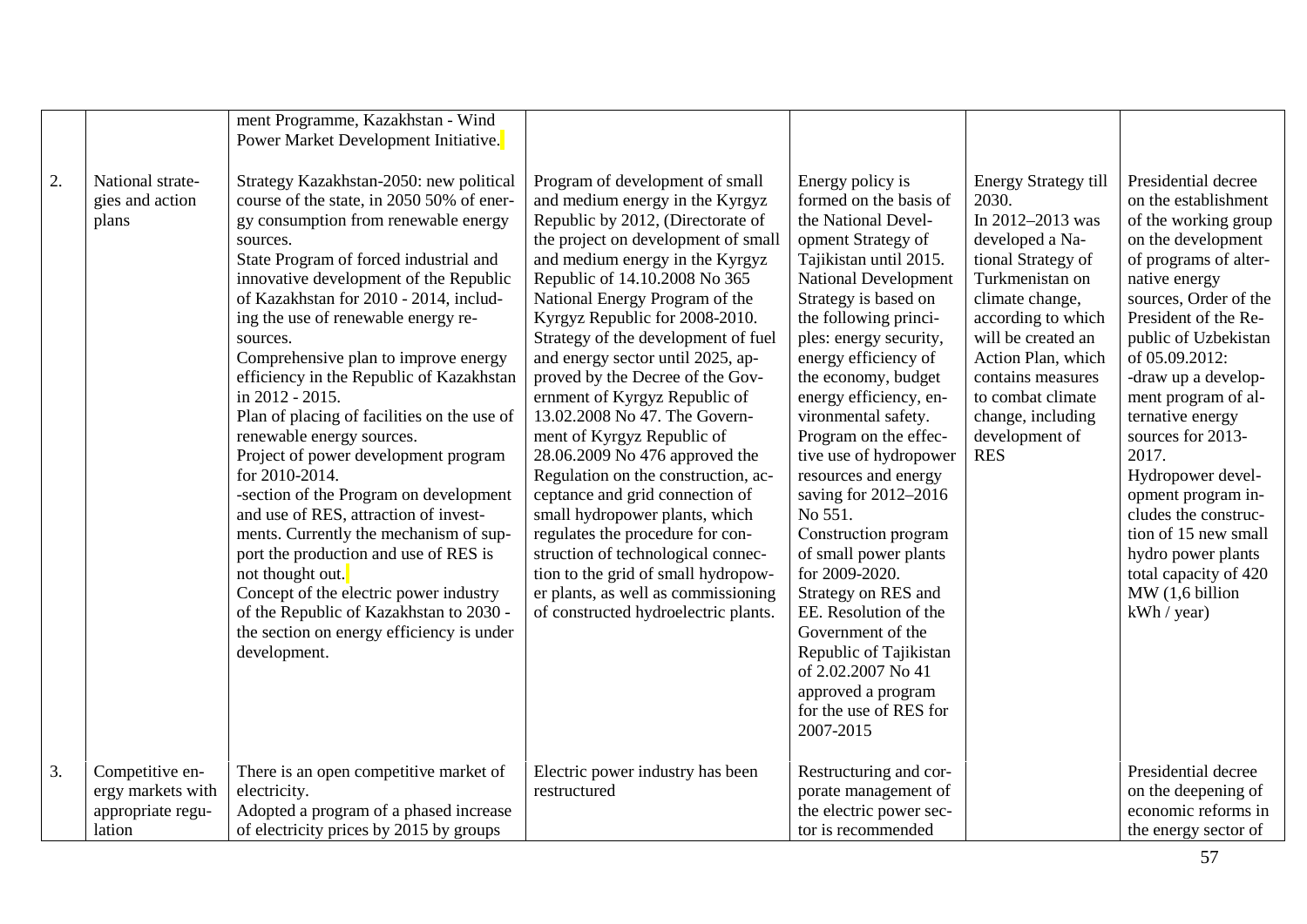|    |                                                                                                                                      | of energy sources, so-called cap rates.                                                                                                                                                                                                                                                                                                                                                                                                                                                                                                                                                                                                                                                                                                                                                                                                                                                                                                                                                                                                                                                                                                                                                            |                                                                                                                                                                           | (progr.No551);                                                                                                                                         |                                                                                                                                                                                                                                                                                | the Republic of Uz-<br>bekistan No 2812 of<br>22.02.2001                                                                                                                                                                                                                                                                                                                                                                                                                                                                                                                                                                                                                                                     |
|----|--------------------------------------------------------------------------------------------------------------------------------------|----------------------------------------------------------------------------------------------------------------------------------------------------------------------------------------------------------------------------------------------------------------------------------------------------------------------------------------------------------------------------------------------------------------------------------------------------------------------------------------------------------------------------------------------------------------------------------------------------------------------------------------------------------------------------------------------------------------------------------------------------------------------------------------------------------------------------------------------------------------------------------------------------------------------------------------------------------------------------------------------------------------------------------------------------------------------------------------------------------------------------------------------------------------------------------------------------|---------------------------------------------------------------------------------------------------------------------------------------------------------------------------|--------------------------------------------------------------------------------------------------------------------------------------------------------|--------------------------------------------------------------------------------------------------------------------------------------------------------------------------------------------------------------------------------------------------------------------------------|--------------------------------------------------------------------------------------------------------------------------------------------------------------------------------------------------------------------------------------------------------------------------------------------------------------------------------------------------------------------------------------------------------------------------------------------------------------------------------------------------------------------------------------------------------------------------------------------------------------------------------------------------------------------------------------------------------------|
| 4. | Investment cli-<br>mate,<br>Investments in<br>energy efficiency<br>and renewable<br>energy sources<br>(preferences for<br>investors) | Kazakhstan has received investment-grade<br>rating Moody's (in 2002), Stand-<br>ard&Poor's and Fitch (in 2004).<br>Kazakhstan was put on the list of 25<br>most attractive countries for investment<br>according to the rating of internationally<br>recognized consulting company AT<br>Kearney.<br>Tax Code of the Republic of Kazakhstan<br>of January 1, 2009<br>1. Relief from customs duties of im-<br>ported equipment and accessories;<br>2. Government land grants (transferred<br>plots of land, buildings, structures, ma-<br>chinery and equipment).<br>3. Investment tax preferences:<br>- reduction of corporate income tax rate<br>from 2009 up to $20\%$ , from 2010 up to<br>17.5%, from 2011 up to 15% (in 2008 -<br>$30\%$ :<br>- VAT rate is reduced to 12%.<br>- bilateral agreements on mutual protec-<br>tion and promotion of investments with<br>41 countries are signed.<br>- co-financing of projects through public<br>development finance institutions<br>- industrial and special economic zones,<br>industrial parks.<br>Center of public and private partnership.<br>Program of phased increase of electrici-<br>ty prices by 2015 by groups of energy<br>sources. | Regulatory document "Oblige dis-<br>tribution companies to purchase all<br>electricity generated using renewa-<br>ble energy sources and small<br>HPPs".<br>Insufficient. | Creation of an energy-<br>saving state fund for<br>the development of<br>new environmentally<br>friendly energy tech-<br>nologies is recom-<br>mended. | Preferential taxa-<br>tion and loans for<br>developers (rec-<br>ommended).<br>Preferential tariffs<br>for users (recom-<br>mended).<br>It is recommended<br>to establish the<br>State fund for the<br>development of<br>new energy-saving<br>and clean energy<br>technologies. | Investment Legisla-<br>tion of the Republic<br>of Uzbekistan is one<br>of the most advanced<br>in the legislation of<br>CIS countries.<br>-establishment of<br>enterprises with<br>100% investment<br>capital;<br>-acquisition of a part<br>or full package of<br>shares of privatized<br>enterprises.<br>Presidential decree<br>on additional<br>measures to stimu-<br>late the attraction of<br>direct foreign in-<br>vestments of<br>10.04.2012 addition-<br>al guarantees and<br>incentives for inves-<br>tors:<br>-investment of at<br>least 5 million USD<br>received a 10-year<br>delay of transition to<br>the new tax regimes;<br>-investment of over<br>50 million USD and<br>the share of foreign |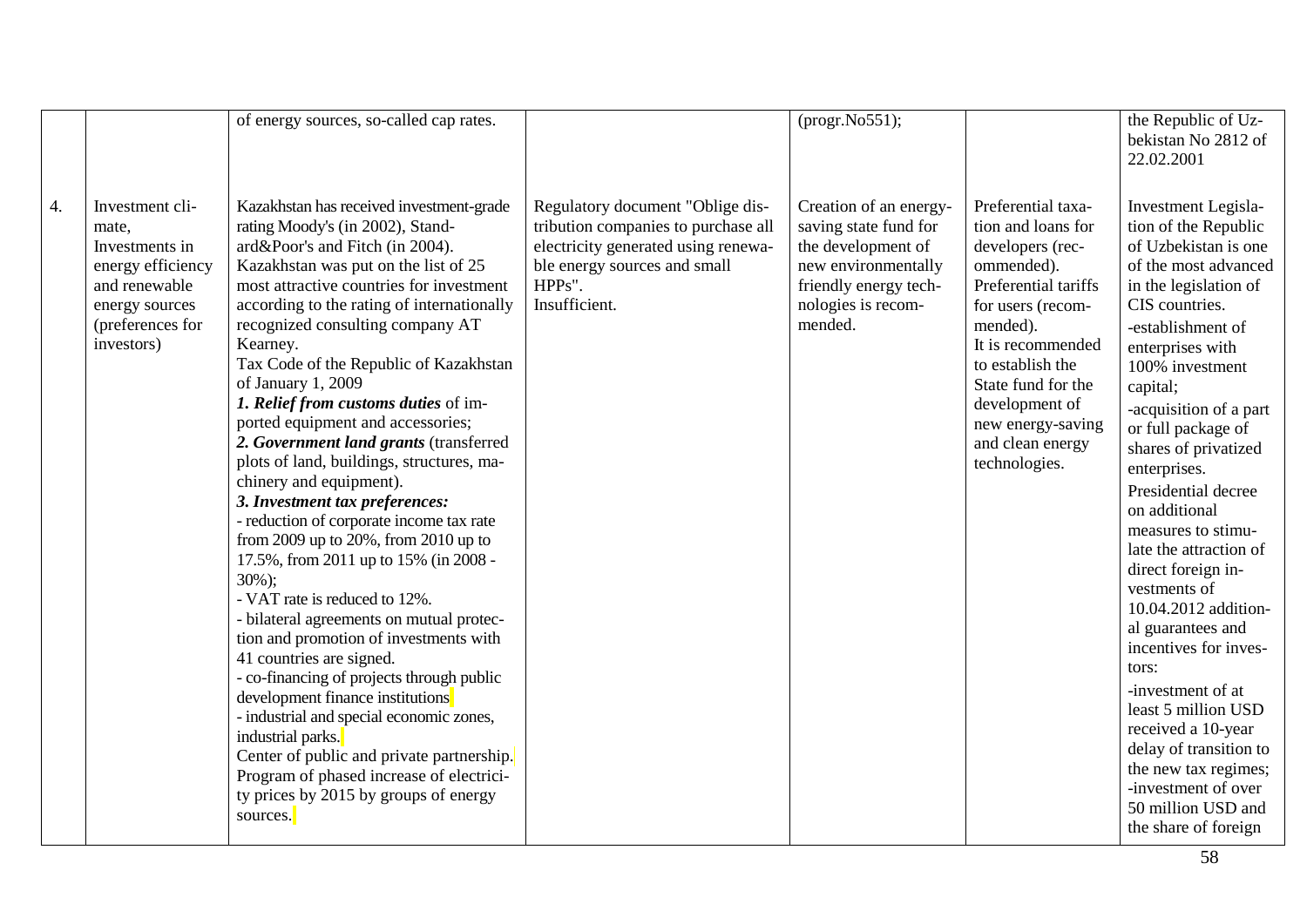| 5. | Stimulation of<br>RES develop-<br>ment, Feet-in tar-<br>iff | The existing Kazakh regulatory frame-<br>work in the field of energy, until recent-<br>ly, was focused on "traditional" power<br>generation. The use of RES in it have<br>not been reflected, which is one of the<br>main obstacles to the development of<br>renewable energy sources in Kazakh-<br>stan. There is a clear uncompetitive re-<br>newable energy in the electricity market<br>(small capacity, high capital costs, low<br>capacity utilization, high cost of electric-<br>ity).<br>Introduced a new concept of the draft<br>law of the Republic of Kazakhstan on<br>amendments and additions to some leg-<br>islative acts of the Republic of Kazakh-<br>stan for supporting the use of renewable<br>energy, which is based on the introduc-<br>tion of fixed tariffs. Fixed rates will be<br>set by the Government for the long peri-<br>od of time, which will also be recorded.<br>The value and the duration of tariffs will<br>be different for different types of renew-<br>able energy. | For plants using the power of water<br>- 2.1, for plants using energy from<br>the sun - 6.0, for plants using bio-<br>mass - 2.75 for plants using wind<br>energy - 2.5, for plants using ener-<br>gy of the earth $-3.35$ ;<br>- Marginal payback period on the<br>use of renewable energy sources is<br>proposed to install no more than 8<br>years. That is, is installed a grace<br>period for the establishment of spe-<br>cial tariffs for renewable energy<br>plants during which the plants<br>should pay off.<br>Oblige the distribution companies<br>to purchase all electricity generated<br>with renewable energy sources and<br>small hydro power plants, not con-<br>sumed by the owner of the installa-<br>tion on their own needs and unreal-<br>ized by other customers on a con-<br>tract basis. Determine as a buyer of<br>electricity produced by renewable<br>energy plants and small HPPs the<br>largest distribution company, which | In the adopted laws<br>there are no specific<br>proposals for stimulat-<br>ing and mechanisms of<br>implementation of in-<br>vestment projects in<br>energy efficiency and<br>renewable energy.<br>The country has low<br>electricity tariffs for<br>the majority of con-<br>sumer groups | Not determined<br>terms of state sup-<br>port for the devel-<br>opment of renewa-<br>ble energy with the<br>adoption of rele-<br>vant legal docu-<br>ments defining and<br>providing condi-<br>tions for the devel-<br>opment of renewa-<br>ble energy - not<br>defined develop-<br>ment strategy of<br>renewable ener-<br>gy, making it diffi-<br>cult to the devel-<br>opment of the in-<br>vestment program<br>for the creation and<br>implementation of<br>systems and renew-<br>able energy plants<br>Is planned<br>to provide tax in-<br>centives for inves- | investors at least<br>50%: construction of<br>engineering services<br>outside the produc-<br>tion site publicly-<br>funded<br>The current tariff<br>system in the country<br>and the lack of an<br>appropriate legisla-<br>tive framework in the<br>field of renewable<br>energy sources do<br>not contribute to in-<br>vestment in renewa-<br>ble energy. |
|----|-------------------------------------------------------------|--------------------------------------------------------------------------------------------------------------------------------------------------------------------------------------------------------------------------------------------------------------------------------------------------------------------------------------------------------------------------------------------------------------------------------------------------------------------------------------------------------------------------------------------------------------------------------------------------------------------------------------------------------------------------------------------------------------------------------------------------------------------------------------------------------------------------------------------------------------------------------------------------------------------------------------------------------------------------------------------------------------|------------------------------------------------------------------------------------------------------------------------------------------------------------------------------------------------------------------------------------------------------------------------------------------------------------------------------------------------------------------------------------------------------------------------------------------------------------------------------------------------------------------------------------------------------------------------------------------------------------------------------------------------------------------------------------------------------------------------------------------------------------------------------------------------------------------------------------------------------------------------------------------------------------------------------------------------------------|-------------------------------------------------------------------------------------------------------------------------------------------------------------------------------------------------------------------------------------------------------------------------------------------|--------------------------------------------------------------------------------------------------------------------------------------------------------------------------------------------------------------------------------------------------------------------------------------------------------------------------------------------------------------------------------------------------------------------------------------------------------------------------------------------------------------------------------------------------------------------|------------------------------------------------------------------------------------------------------------------------------------------------------------------------------------------------------------------------------------------------------------------------------------------------------------------------------------------------------------|
|    |                                                             |                                                                                                                                                                                                                                                                                                                                                                                                                                                                                                                                                                                                                                                                                                                                                                                                                                                                                                                                                                                                              | occupies a dominant position in the<br>market of energy in the administra-<br>tive-territorial entity, which houses<br>the installation of renewable energy<br>and small hydropower plant.                                                                                                                                                                                                                                                                                                                                                                                                                                                                                                                                                                                                                                                                                                                                                                 |                                                                                                                                                                                                                                                                                           | tors in the renewa-<br>ble energy sector;                                                                                                                                                                                                                                                                                                                                                                                                                                                                                                                          |                                                                                                                                                                                                                                                                                                                                                            |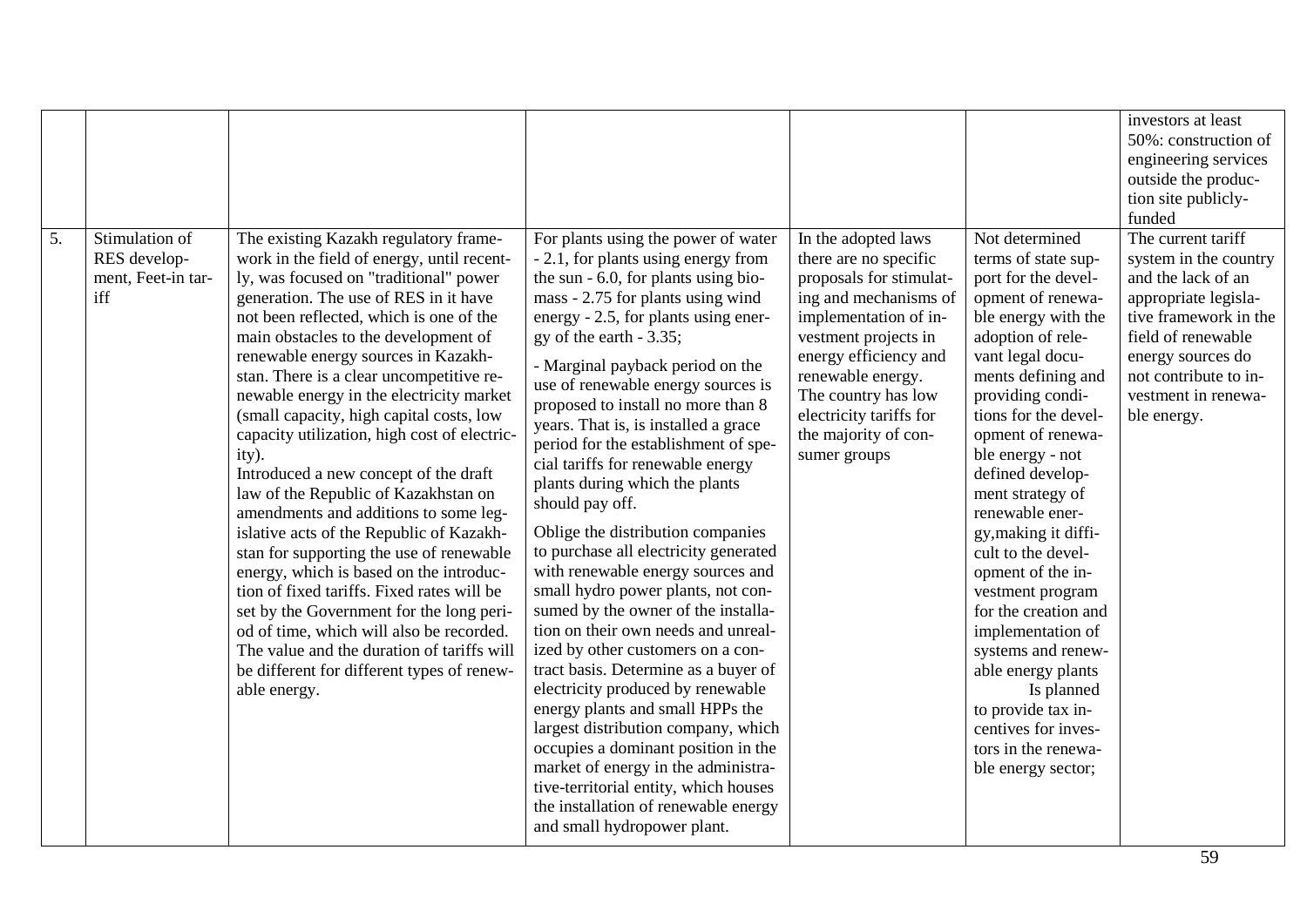| 6.        | Increasing of en-<br>ergy efficiency in<br>the existing build-<br>ings                                                              |                                                                                                                                                                                                                                                                                                                                                                                                                                                                                                                                                                                                                                                                                                                                                                                                            | Law on the energy efficiency of<br>buildings of 26.07.2011                                                                                                                                                                                                                                                                                                                                                                                                                                                                                                                                                                                                                                                                               |                                                                                                                                                                                                                                                                                                                                                                                                                                                                                              | Implemented in<br>cooperation with<br>UNDP and GEF.<br>The project "Im-<br>provement of ener-<br>gy efficiency in<br>buildings in Turk-<br>menistan" (2010-<br>$2015$ ).                                                                                                                                                                                                                            |                                                                                                                                                                                                                                                                                                                                                                                                                                      |
|-----------|-------------------------------------------------------------------------------------------------------------------------------------|------------------------------------------------------------------------------------------------------------------------------------------------------------------------------------------------------------------------------------------------------------------------------------------------------------------------------------------------------------------------------------------------------------------------------------------------------------------------------------------------------------------------------------------------------------------------------------------------------------------------------------------------------------------------------------------------------------------------------------------------------------------------------------------------------------|------------------------------------------------------------------------------------------------------------------------------------------------------------------------------------------------------------------------------------------------------------------------------------------------------------------------------------------------------------------------------------------------------------------------------------------------------------------------------------------------------------------------------------------------------------------------------------------------------------------------------------------------------------------------------------------------------------------------------------------|----------------------------------------------------------------------------------------------------------------------------------------------------------------------------------------------------------------------------------------------------------------------------------------------------------------------------------------------------------------------------------------------------------------------------------------------------------------------------------------------|-----------------------------------------------------------------------------------------------------------------------------------------------------------------------------------------------------------------------------------------------------------------------------------------------------------------------------------------------------------------------------------------------------|--------------------------------------------------------------------------------------------------------------------------------------------------------------------------------------------------------------------------------------------------------------------------------------------------------------------------------------------------------------------------------------------------------------------------------------|
| 7.        | State authority<br>responsible for<br>the development<br>of RES                                                                     | The Ministry of Industry and New<br>Technologies determines policy in the<br>field of energy efficiency and energy<br>saving<br>It is planned to establish the Committee<br>of State Energy Supervision and control                                                                                                                                                                                                                                                                                                                                                                                                                                                                                                                                                                                        | The Ministry of Industry and Ener-<br>gy.                                                                                                                                                                                                                                                                                                                                                                                                                                                                                                                                                                                                                                                                                                | The Ministry of Indus-<br>try and Energy.<br>No structures respon-<br>sible for the coordina-<br>tion of investment ac-<br>tivities in the field of<br>energy efficiency and<br>RES.                                                                                                                                                                                                                                                                                                         | Establishment of a<br>special state author-<br>ity responsible for<br>sector of energy<br>saving is planned                                                                                                                                                                                                                                                                                         | State Inspectorate for<br>Supervision of elec-<br>tricity (Uzgosen-<br>ergonadzor)                                                                                                                                                                                                                                                                                                                                                   |
| 14/<br>15 | Degradation fail-<br>ure of ineffective<br>lighting products<br>Implementation<br>of energy efficient<br>lighting technolo-<br>gies | The problem of intensive energy con-<br>sumption is actual for Kazakhstan, thus<br>in 2009, the share of energy consump-<br>tion for lighting was 13%, and by 2015<br>it is expected that it will reach 36%.<br>Kazakhstan consumes nearly 10 billion<br>kWh of electricity for lighting. In ac-<br>cordance with the Law of the Republic<br>of Kazakhstan on energy saving and en-<br>ergy efficiency was introduced a phased<br>ban on the use of incandescent electric<br>lamps. It is proposed a gradual transition<br>from compact fluorescent lampsto LED<br>lamps.<br>Include measures for: modernization of<br>the interior lighting in buildings of pub-<br>lic sector, reconstruction of street light-<br>ing in cities and settlements; study of the<br>marking question of energy efficient of | In Kyrgyzstan, the international<br>project SPAR is implemented. The<br>National Project Coordinator is<br>BIOM. The purpose of SPARE is<br>education in the field of energy ef-<br>ficiency through interdisciplinary<br>education and practice, as well as<br>attraction of attention of the popula-<br>tion, businesses and public authori-<br>ties to the possibility of initiatives<br>in the field of energy efficiency and<br>renewable energy. The program<br>focuses on the dissemination of<br>ideas of sustainable energy and en-<br>ergy saving methods in all society,<br>including the introduction of energy<br>efficient lighting systems. Negotia-<br>tions with representatives of<br>OSRAM and Philips for the calcu- | The annual deficit of<br>electricity in Tajikistan<br>is about 4.5 billion kW<br>/ h The use of modern<br>energy saving lamps in<br>the country reduces the<br>power consumption by<br>five times and increas-<br>es their life by 8-10<br>times. With complete<br>switch to energy sav-<br>ing lamps the country<br>can save up to 3.5 bil-<br>lion kW / h of electric-<br>ity per year.<br>In April 2009, the<br>President of Tajikistan<br>signed a decree on the<br>transition to energy | Within the UNDP<br>seminar "Improve-<br>ment of energy ef-<br>ficiency in the<br>housing sector of<br>Turkmenistan"<br>were discussed is-<br>sues of the transi-<br>tion to energy effi-<br>cient lighting.<br>In October 2012<br>was held a study<br>visit to Germany<br>and Denmark.<br>Were considered:<br>efficient energy<br>use, building regu-<br>lations, legislation<br>to support energy- | The Government of<br>Uzbekistan takes<br>measures to improve<br>the energy efficiency<br>of lighting. Accord-<br>ing to state inspec-<br>tion Uzenergonadzor,<br>during 2007 - 2008<br>Toshshaharnur<br>(Tashgorsvet) 9300<br>of traditional incan-<br>descent lighting has<br>been replaced by<br>modern gas lamps,<br>which reduced total<br>capacity of these<br>lamps from 1940 kW<br>to 930 kW, without<br>reducing the quality |
|           |                                                                                                                                     | lighting products, implementation of                                                                                                                                                                                                                                                                                                                                                                                                                                                                                                                                                                                                                                                                                                                                                                       | lation of lighting in schools and the                                                                                                                                                                                                                                                                                                                                                                                                                                                                                                                                                                                                                                                                                                    | saving lamps. Until the                                                                                                                                                                                                                                                                                                                                                                                                                                                                      | efficient construc-                                                                                                                                                                                                                                                                                                                                                                                 | of lighting.                                                                                                                                                                                                                                                                                                                                                                                                                         |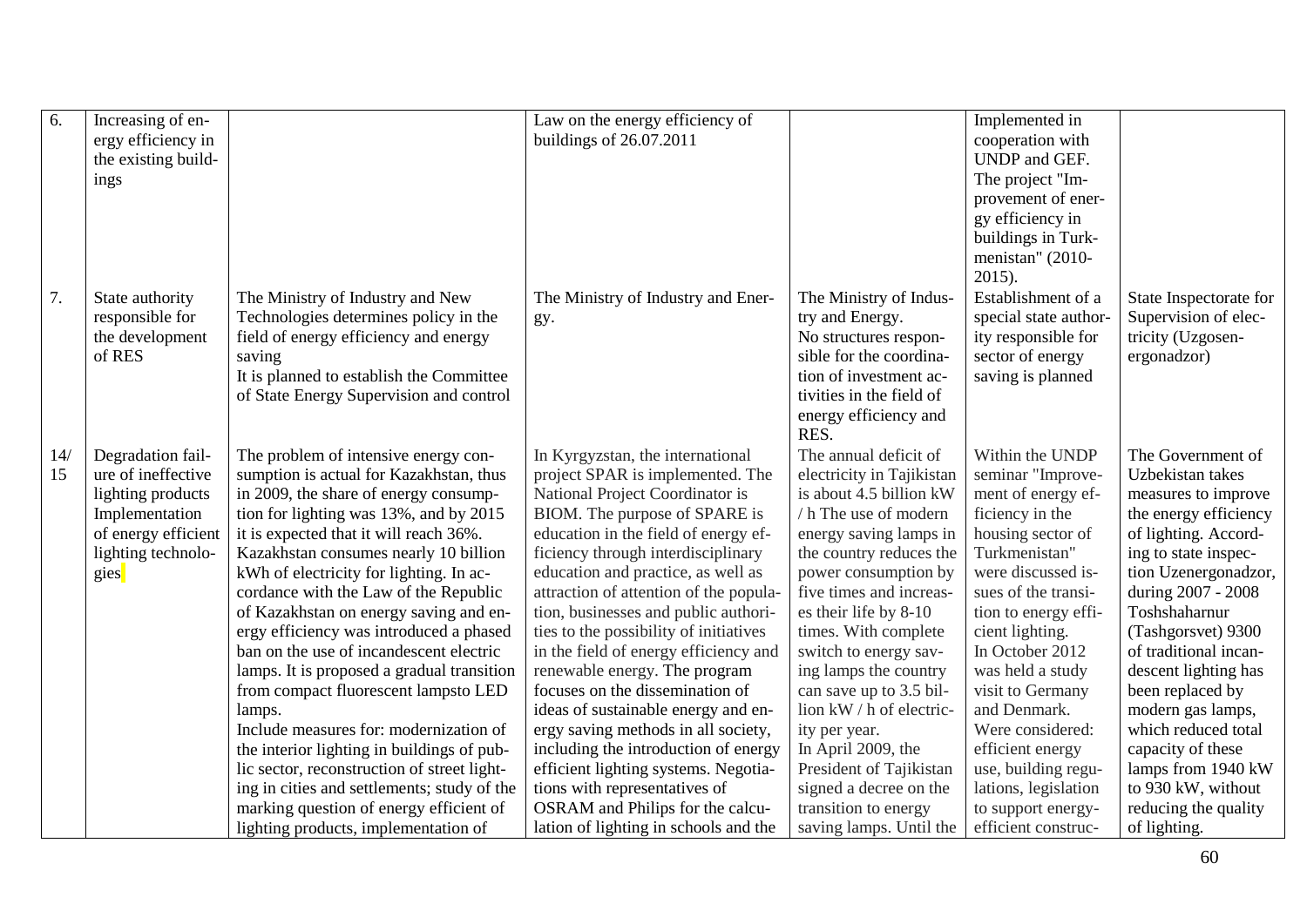| demonstration pilot projects on energy<br>efficient lighting; study of a question on | purchase of lighting equipment<br>have been held. | end of 2009, all com-<br>panies and organiza- | tion, energy audits,<br>energy efficient | It is provided re-<br>placement of 93,300 |
|--------------------------------------------------------------------------------------|---------------------------------------------------|-----------------------------------------------|------------------------------------------|-------------------------------------------|
|                                                                                      |                                                   |                                               |                                          |                                           |
| the adoption of minimal energy efficien-                                             |                                                   | tions in Tajikistan                           | lighting systems.                        | of lighting lamps                         |
| cy standards to ensure the availability of                                           |                                                   | were obliged to ensure                        |                                          | (annual electricity                       |
| high quality and high efficiency of light-                                           |                                                   | the transition to energy                      |                                          | saving makes more                         |
| ing products, including standards on                                                 |                                                   | saving lamps. Since                           |                                          | than 58 million kW                        |
| maximum allowable mercury content in                                                 |                                                   | October 1 the importa-                        |                                          | $h$ ).                                    |
| lamps;                                                                               |                                                   | tion of incandescent                          |                                          | Resolution of the                         |
| development of mechanisms and                                                        |                                                   | lamps has been prohib-                        |                                          | Cabinet of Ministers                      |
| measures to restrict the supply of ineffi-                                           |                                                   | ited. Tajikistan in fact                      |                                          | of May 1, 2013 ap-                        |
| cient lighting products and to support                                               |                                                   | in six months complet-                        |                                          | proved the priority                       |
| the demand for energy efficient prod-                                                |                                                   | ed the transition to                          |                                          | measures for the im-                      |
| ucts; study of a question on phased re-                                              |                                                   | energy saving lamps.                          |                                          | plementation of the                       |
| strictions on the production and sale of                                             |                                                   |                                               |                                          | project "Implementa-                      |
| mercury-containing lamps, SNiP and                                                   |                                                   |                                               |                                          | tion of energy effi-                      |
| SanPin changes and introduction of new                                               |                                                   |                                               |                                          | cient technologies in                     |
| technical regulations, modernization of                                              |                                                   |                                               |                                          | street lighting in                        |
| electrical lighting and power supply in                                              |                                                   |                                               |                                          | Tashkent" with the                        |
| multi-storey buildings with the installa-                                            |                                                   |                                               |                                          | <b>Islamic Development</b>                |
| tion of automatic shutdown devices of                                                |                                                   |                                               |                                          | Bank.                                     |
| the network, carrying out activities on                                              |                                                   |                                               |                                          |                                           |
| the organization of recycling mercury-                                               |                                                   |                                               |                                          |                                           |
| containing energy saving lamps.                                                      |                                                   |                                               |                                          |                                           |
| In the country is implementing a project                                             |                                                   |                                               |                                          |                                           |
| of the Government of the Republic of                                                 |                                                   |                                               |                                          |                                           |
| Kazakhstan and UNDP / GEF "Promo-                                                    |                                                   |                                               |                                          |                                           |
| tion of energy efficient lighting in Ka-                                             |                                                   |                                               |                                          |                                           |
| zakhstan". The main objectives of the                                                |                                                   |                                               |                                          |                                           |
| project: development and implementa-                                                 |                                                   |                                               |                                          |                                           |
| tion of the policy, development of the                                               |                                                   |                                               |                                          |                                           |
| market of energy efficient lighting;                                                 |                                                   |                                               |                                          |                                           |
| training and raising activities, demon-                                              |                                                   |                                               |                                          |                                           |
| stration projects, including best practices                                          |                                                   |                                               |                                          |                                           |
| and technology.                                                                      |                                                   |                                               |                                          |                                           |
| Within the project will be identified the                                            |                                                   |                                               |                                          |                                           |
| barriers that prevent the market trans-                                              |                                                   |                                               |                                          |                                           |
| formation of energy efficient lighting,                                              |                                                   |                                               |                                          |                                           |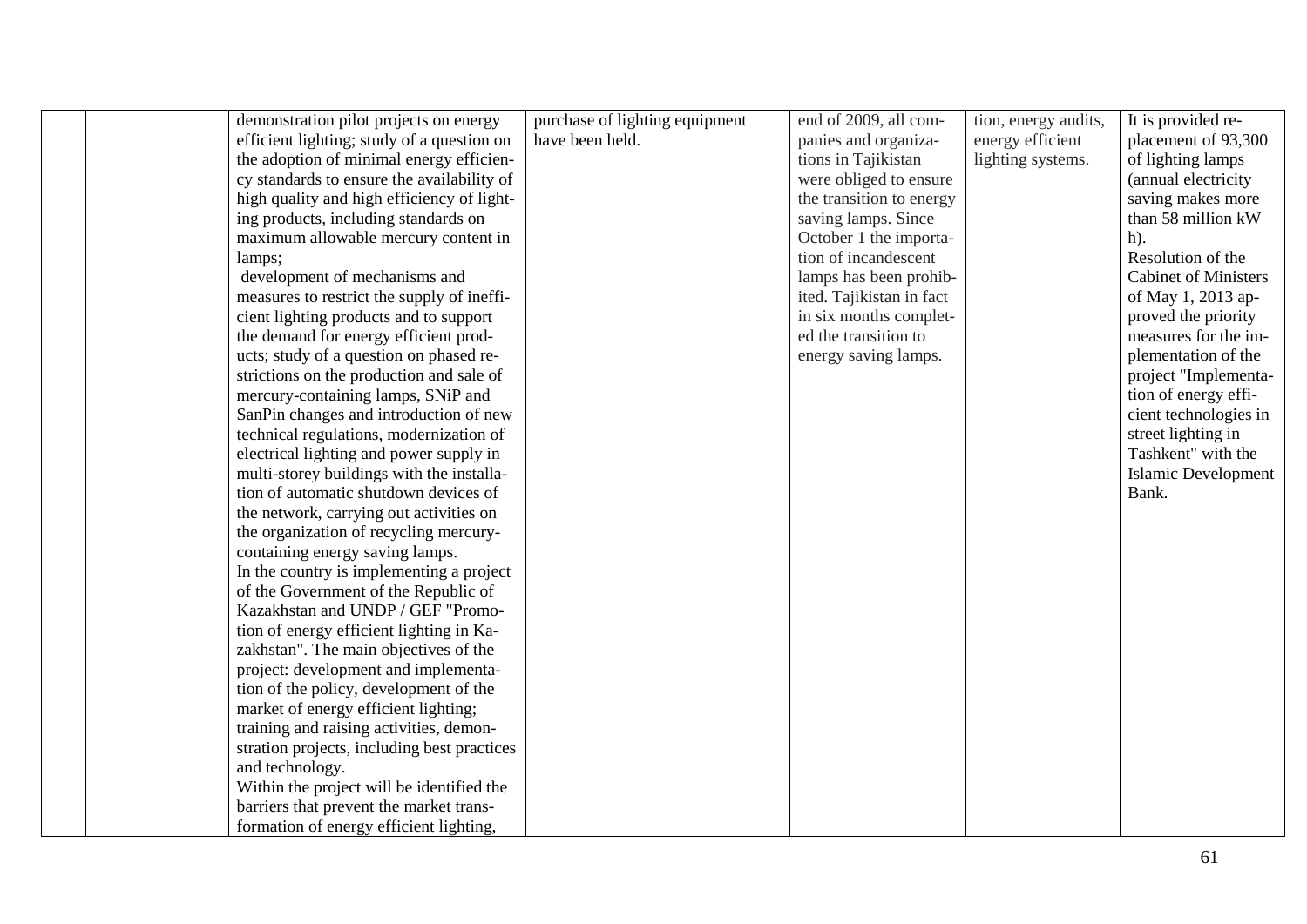| Highly efficient<br>industrial equip-<br>22<br>ment and systems | on the basis of which developed an ac-<br>tion plan; analyzed international experi-<br>ence of existing programs to stimulate<br>the introduction of energy-efficient<br>lighting; overview of international best<br>practices in the field of "green" pro-<br>curement.<br>In March 2010, TOO Energy-Taraz<br>opened an assembly workshop for ener-<br>gy saving lamps from 5 to 125 watts.<br>Their annual output makes 1 million<br>units per year.<br>In Kazakhstan, the industry consumes<br>more than 70% of all electricity. Energy<br>conservation and energy efficiency of all<br>sectors of the economy is the priority,<br>which will help to solve problems: ener-<br>gy, environmental and economic. The<br>President has set the task to reduce ener-<br>gy intensity of gross domestic product in<br>the field of energy efficiency by at least<br>10% by 2015 and 25% by 2020. The<br>basis for energy saving policy is the ex-<br>isting legal framework. The President of<br>the Republic of Kazakhstan January 13,<br>2012 was signed the Law on energy sav-<br>ing and energy efficiency and on<br>amendments and additions to some leg-<br>islative acts on issues of energy saving<br>and energy efficiency. Resolution of the<br>Government of the the Republic of Ka-<br>zakhstan 30 November 2011 approved<br>the _Comprehensive Plan for Energy<br>Efficiency of the Republic of Kazakh-<br>stan for 2012-2015. It is a set of incen-<br>tives through the laws and regula-<br>tions. Within the comprehensive plan | In the Kyrgyz Republic, the inef-<br>ficient use of fuel and energy is<br>associated with the imperfection<br>of existing technology, legal,<br>financial and economic mecha-<br>nisms. They do not promote<br>producers and consumers to re-<br>duce energy costs. The country<br>has huge reserves of growth for<br>energy efficiency that can be<br>achieved through: improvement of<br>tariffs for electric and thermal ener-<br>gy, improvement of the accounting<br>of energy consumption, replace-<br>ment of outdated equipment; reno-<br>vation of energy efficiency stand-<br>ards (energy efficiency), and bring-<br>ing them in compliance with inter-<br>national standards, improved out-<br>reach of effective saving methods<br>in energy consumption and the pro-<br>duction and in everyday life.<br>The total energy consumption in the<br>economy of the republic in the near | Most of the electricity<br>is consumed in the<br>industry, and the Tajik<br>aluminum plant about<br>50% of total amount of<br>electricity consump-<br>tion in the Republic of<br>Tajikistan or 6.7 bil-<br>lion kWh in 2011.<br>Power shortages in<br>other industries is<br>more than 800 million<br>$kW / h$ The highest<br>rates of growth in in-<br>dustrial electricity<br>consumption for the<br>period were observed<br>in non-ferrous metal-<br>lurgy 20%, ferrous<br>metallurgy - 18.9%, in<br>the building materials<br>industry - 7.3%, in the<br>food industry - $12,7\%$ .<br>Significantly behind<br>the machinery - 1.0%. | According to the<br>IEA, in 2010, pri-<br>mary energy con-<br>sumption in Turk-<br>menistan was 21.3<br>million tonnes of<br>oil equivalent, and<br>production - 46.3<br>million tonnes of<br>oil equivalent In<br>fuel and energy<br>balance of the<br>country dominate<br>natural gas and oil;<br>in the structure of<br>energy production,<br>their share is 79.7%<br>and 20.3% respec-<br>tively, and in the<br>structure of con-<br>sumption $-81.4%$<br>and 19.6%. Nuclear<br>power, hydropower<br>and renewable en-<br>ergy in the country | The Cabinet of Min-<br>isters has adopted<br>decree on additional<br>measures for the im-<br>plementation of the<br>project, Improving<br>the energy efficiency<br>of industrial enter-<br>prises with the par-<br>ticipation of the In-<br>ternational Devel-<br>opment Association.<br>The document was<br>adopted in order to<br>attract additional fi-<br>nancial resources for<br>modernization, tech-<br>nical and technologi-<br>cal renovation of en-<br>terprises in the real<br>sector of the econo-<br>my, improving their<br>energy efficiency,<br>accelerate the intro-<br>duction of energy- |
|-----------------------------------------------------------------|-----------------------------------------------------------------------------------------------------------------------------------------------------------------------------------------------------------------------------------------------------------------------------------------------------------------------------------------------------------------------------------------------------------------------------------------------------------------------------------------------------------------------------------------------------------------------------------------------------------------------------------------------------------------------------------------------------------------------------------------------------------------------------------------------------------------------------------------------------------------------------------------------------------------------------------------------------------------------------------------------------------------------------------------------------------------------------------------------------------------------------------------------------------------------------------------------------------------------------------------------------------------------------------------------------------------------------------------------------------------------------------------------------------------------------------------------------------------------------------------------------------------------------------------------|---------------------------------------------------------------------------------------------------------------------------------------------------------------------------------------------------------------------------------------------------------------------------------------------------------------------------------------------------------------------------------------------------------------------------------------------------------------------------------------------------------------------------------------------------------------------------------------------------------------------------------------------------------------------------------------------------------------------------------------------------------------------------------------------------------------------------------------------------------------------------------------------------|------------------------------------------------------------------------------------------------------------------------------------------------------------------------------------------------------------------------------------------------------------------------------------------------------------------------------------------------------------------------------------------------------------------------------------------------------------------------------------------------------------------------------------------------------------------------------------------------------------------------------------------|---------------------------------------------------------------------------------------------------------------------------------------------------------------------------------------------------------------------------------------------------------------------------------------------------------------------------------------------------------------------------------------------------------------------------------------------------------------------------------------------------------------------------------------------------|------------------------------------------------------------------------------------------------------------------------------------------------------------------------------------------------------------------------------------------------------------------------------------------------------------------------------------------------------------------------------------------------------------------------------------------------------------------------------------------------------------------------------------------------------------------------------------------------------------|
|-----------------------------------------------------------------|-----------------------------------------------------------------------------------------------------------------------------------------------------------------------------------------------------------------------------------------------------------------------------------------------------------------------------------------------------------------------------------------------------------------------------------------------------------------------------------------------------------------------------------------------------------------------------------------------------------------------------------------------------------------------------------------------------------------------------------------------------------------------------------------------------------------------------------------------------------------------------------------------------------------------------------------------------------------------------------------------------------------------------------------------------------------------------------------------------------------------------------------------------------------------------------------------------------------------------------------------------------------------------------------------------------------------------------------------------------------------------------------------------------------------------------------------------------------------------------------------------------------------------------------------|---------------------------------------------------------------------------------------------------------------------------------------------------------------------------------------------------------------------------------------------------------------------------------------------------------------------------------------------------------------------------------------------------------------------------------------------------------------------------------------------------------------------------------------------------------------------------------------------------------------------------------------------------------------------------------------------------------------------------------------------------------------------------------------------------------------------------------------------------------------------------------------------------|------------------------------------------------------------------------------------------------------------------------------------------------------------------------------------------------------------------------------------------------------------------------------------------------------------------------------------------------------------------------------------------------------------------------------------------------------------------------------------------------------------------------------------------------------------------------------------------------------------------------------------------|---------------------------------------------------------------------------------------------------------------------------------------------------------------------------------------------------------------------------------------------------------------------------------------------------------------------------------------------------------------------------------------------------------------------------------------------------------------------------------------------------------------------------------------------------|------------------------------------------------------------------------------------------------------------------------------------------------------------------------------------------------------------------------------------------------------------------------------------------------------------------------------------------------------------------------------------------------------------------------------------------------------------------------------------------------------------------------------------------------------------------------------------------------------------|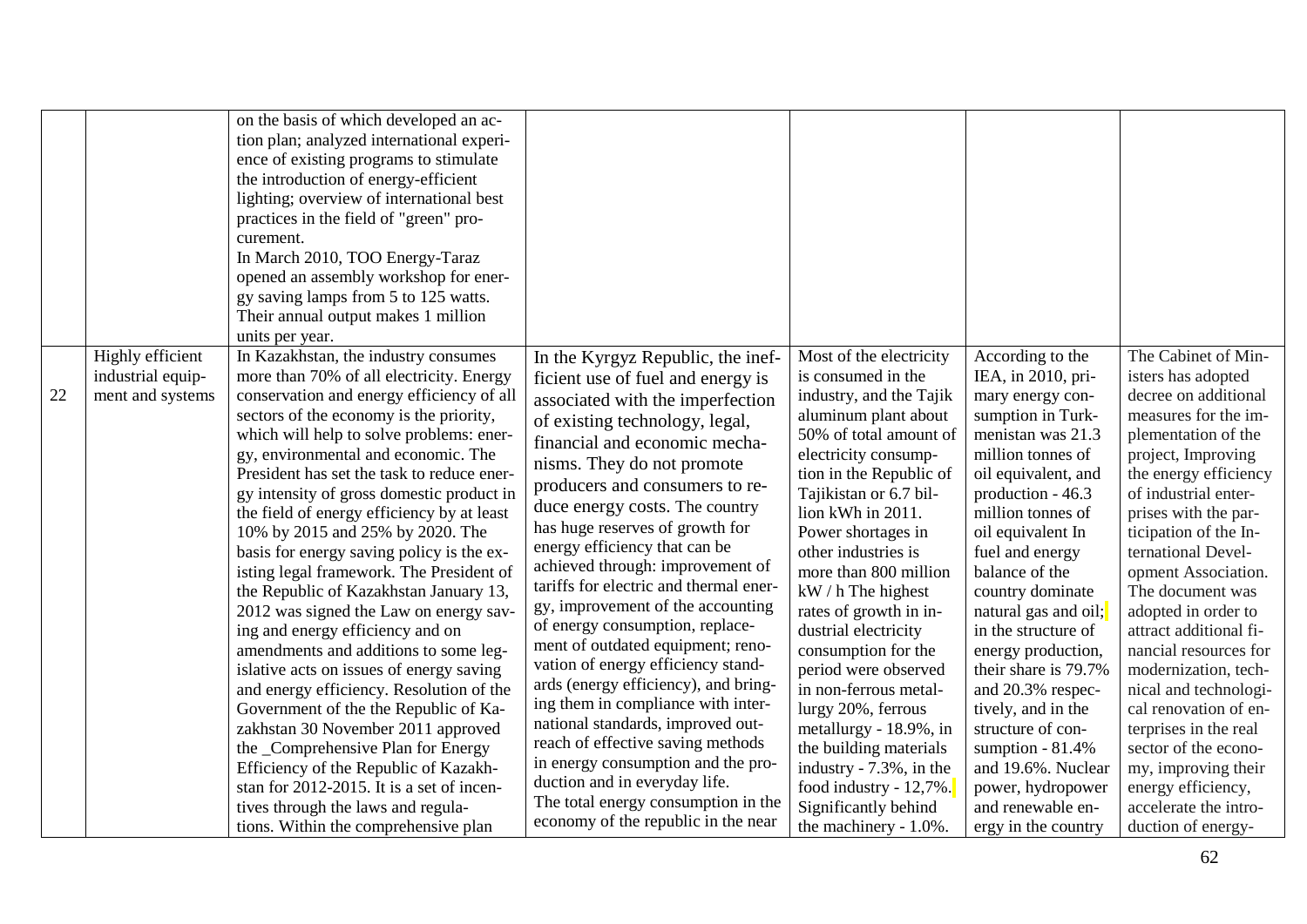was carried out energy audits of industrial enterprises 50/50 (50% of the funding is own funds of enterprises, the remaining 50% is the state budget). Following the results of the energy audit system measures were developed to reduce the energy intensity of the industry, including power industry. The share of the fifteen largest enterprises of the republic in 2010, we had 35.2% of the total electricity consumed. The Comprehensive Plan of the Republic of Kazakhstan for Energy Efficiency for 2012- 2015 indicates that the required size of reduction of primary energy consumption in the country can be achieved through the implementation of the following measures: Optimization of power consumption modes; Energy audits of industrial enterprises, Energy-efficient equipment; Introduction of variable frequency electric drive; Implementation of automatic system for commercial accounting of power consumption; Improvement of technological processes, Elimination of overloaded equipment, Compensation of reactive power. Thirty most energy intensive enterprises in Kazakhstan together with the authorities for the acquisition of new methods of compliance with the law of the Republic of Kazakhstan on energy saving and energy efficiency. USAID and the Government of the Republic of Kazakhstan cooperate on the reduction of greenhouse gas emissions by promoting investment in energy efficient technologies and pro-

future may be reduced by 13% due to the technical and organizational measures that do not require significant capital investment that will save 550 million tons of equivalent fuel. Due to the reconstruction and modernization of existing power equipment, due to energy saving technologies introduction can be obtained by 25% of electricity and 15% heat.

The main activities to optimize energy consumption in the industry: introduction at the industrial enterprises of the Republican standard Power management system; restructuring of enterprises, aimed primarily at production of less energy-intensive high tech competitive products; update of fixed assets of enterprises of the republic on the basis of the introduction of advanced technology and engineering with high economic impact, definition of the energy saving potential in all types of energy use through energy audits, development and periodic updating of energy certificate of enterprises; improvement of the regulation of the process equipment and optimization of equipment operation modes with the creation of technical diagnostics at the enter-

are not developed. Turkmenistan is completely selfsufficient in energy resources, and is a major net exporter. In 2010, net exports was 24.6 million tonns, or 53% of total domestic production. The most important energy source of Turkmenistan is natural gas. In 2011, the proven gas reserves in the country were 24.3 trillion  $m^3$  (+81%) compared to 2010), which is the forth in the world. The largest deposits are South Yolotan (reserves - 22 trillion m<sup>3</sup>, discovered in 2006), Dovletabad  $(1.3$  trillion m<sup>3</sup>). Natural gas production in Turkmenistan is growing rapidly after a sharp fall (-46%) in 2009 compared to 2008. In 2011, the country produced 54.6 billion m3, mostly in the fields of

efficient equipment and technologies through attraction of funds of the International Development Association (IDA) of the World Bank. April 26, 2013 the Board of Directors of the World Bank approved the grant of Uzbekistan to finance the project "Improving the energy efficiency of industrial enterprises" of additional IDA credit of 66.1 million of special drawing rights (100.0 million USD) with a maturity of 25 years, including a 5 year grace period and the interest rate of 1.25% per year. According to the Law on the Rational Use of Energy No 412-I of 25.04.1997 the main directions of the state policy in the field of energy efficiency are: implementation of national, sectoral and regional programs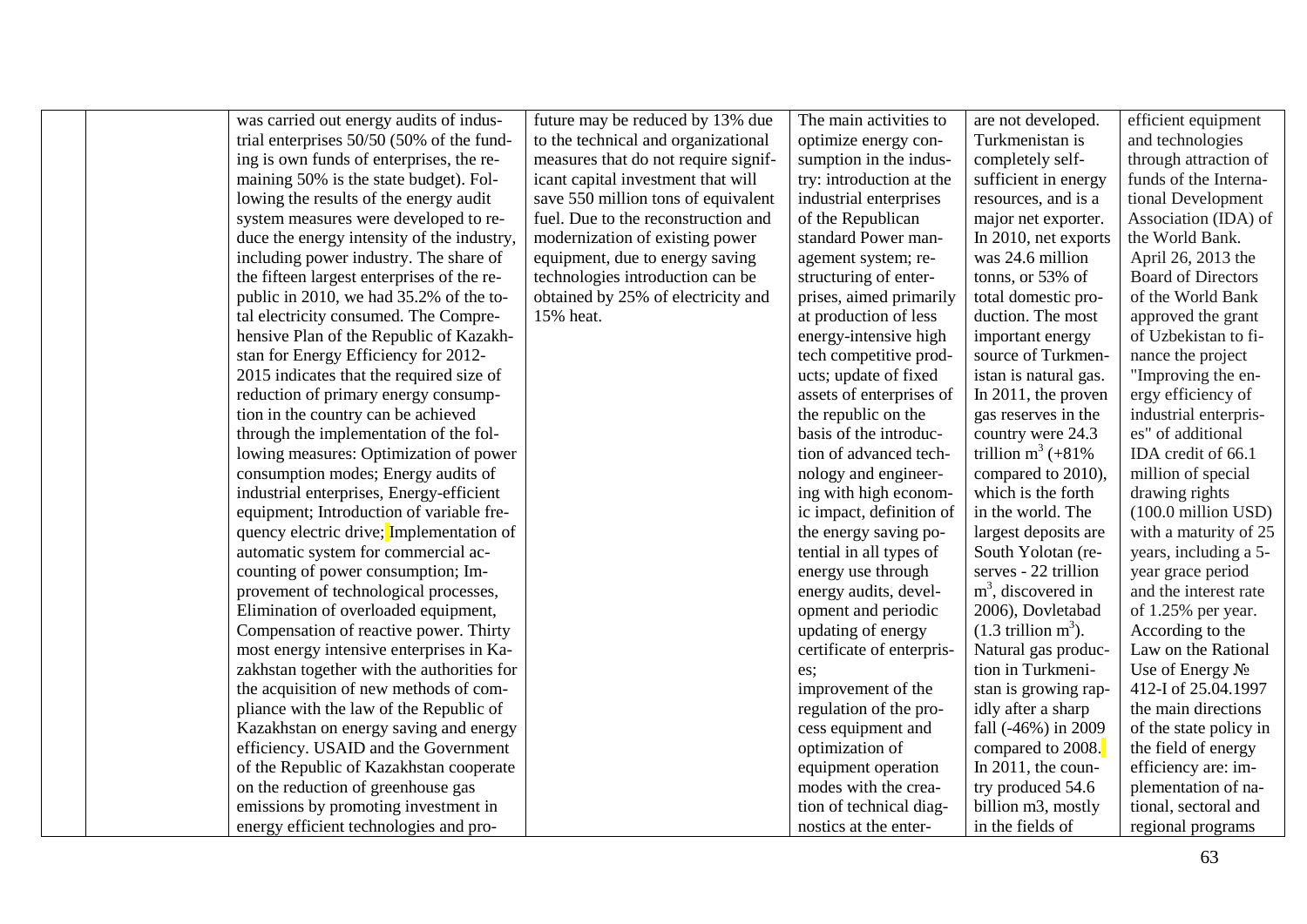grams. Analysis of the energy management systems several largest industrial companies to international standards has identified potential annual energy savings measures for more than \$ 1 million. Kazakhstan has already implemented 80% of all measures of Comprehensive Plan for energy efficiency for 2012 - 2015. For the implementation the Law on energy saving and energy efficiency approved 22 regulatory acts under which was established the State Register of energy, energy regulations, requirements for energy efficiency. In accordance with the Comprehensive Plan the MINT prepared and sent to the regional akimats guidelines for the development of comprehensive plans for improving energy efficiency; at their base akimats developed 16 regional and 5 sectoral plans for energy saving, to create systems of technical regulation 170 technical standards were adopted, in addition, together with the World Bank starts the project of grant funding in the amount of nearly \$ 24 million. At the same time an infrastructure base is created. 11 training centers were opened, more than 1,000 experts were prepared. Kazakh -German Centre for Energy Efficiency was created. In the sector of industry and energy 30 industrial companies are under energy audits, at 50 companies is implemented energy management system, 200 large enterprises regions until 2015 will invest in energy

prises; revision of specific norms, rules and regulations of energy consumption per unit of production and maintenance of the control over their observance; establishment of standards for energy co nsumption and limit energy losses, mandatory certification of energy consuming devices and equipment; development of its own energy base mainly due to the introduction of renewable energy sources; use of secondary energy resources and alternative fuels; organization of modern metrology equipment; equipment of enterprises with modern appliances of technical accounting and control at all stages of the energy consumption; implementation of automatic system for commercial accounting of power consumption in order to reduce

Southern Yolotan and Dovlatabad. During 2000 -2011 domestic gas consumption almost doubled to 25 billion m3 in 2011. More than half of gas (53%) Turkmenistan exports it to China, Russia and Iran. Deliveries are ca rried out on the pipeline system. Turkmenistan aims to diversify gas supplies, which resulted in the start of gas deliveries to China in 2009, the volume of which will be increased in the future. There are also plans to export gas to Europe (via Azerbaijan) and South Asia (TAPI gas pipeline project). UNDP within the joint project organized by the Forum for the efficient and rational use of energy, which was attended by experts of the Ministries of and projects, im-

provement of legal and regulatory framework, stabili zation of production and consumption of energy, definition of public authority to coordinate and organize the work on energy saving and energy efficiency; improvement of rate policy; optimization of energy production and consumption, organization of its accounting ; stimulation of the production of energy efficient equipment with minimal energy consumption; energy efficiency regulations for equipment and products; organization of state control and supervision over the quality of energy, energy efficiency and energy consumption of the products, organization of energy audits, energy examination of products, existing and recon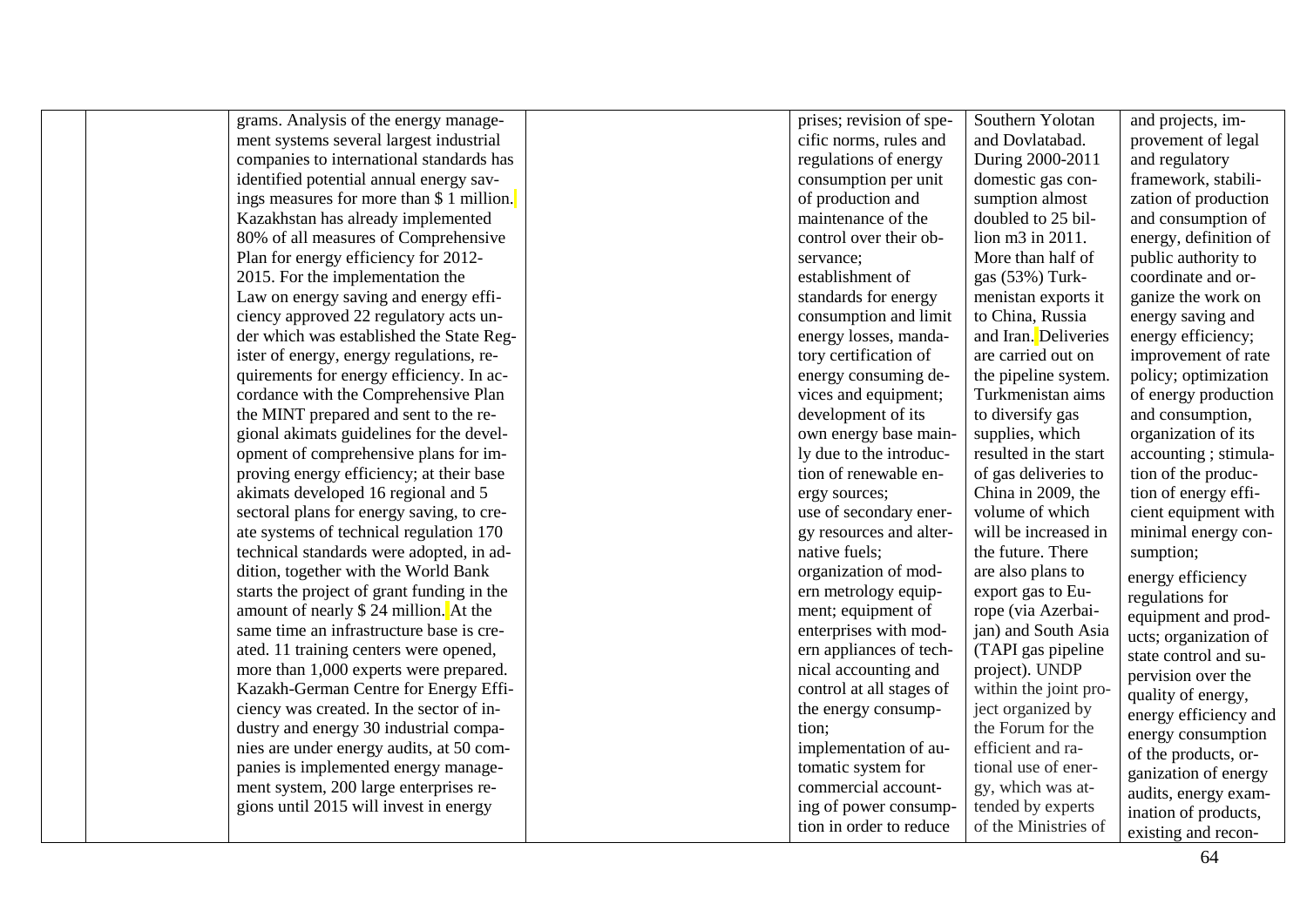savings 300 billion tenge.

The expected effect of these measures is about 3 million tons of equivalent fuel (reference: equivalent to 35 billion kWh Republic of Kazakhstan 29.08.2013, approved the program "Energy 2020". The goal: to create conditions for reducing the energy intensity of the Republic of Kazakhstan and the improvement of energy efficiency by reducing energy consumption and reducing the inefficient use of energy resources Objectives: modernization and energy efficiency of industry in the country; Reduction of losses in energy and heating systems; The scale promotion of energy saving among the population; Development and implementation of mechanisms that promote energy saving and energy efficiency; Formation of mechanisms to encourage energy service companies; Training in the field of energy saving and energy efficiency; reduction of fuel consumption in the transport sector; Decrease in specific expenses on the generation of 1 kWh of electricity. The results of energy audits have shown significant potential for energy savings from 13% to 40% (by JSC Kazzinc - 13%, JSC Aksu Ferroalloy Plant - 15%, JSC Himfarm - 32%, JSC Petropavlovsk Heavy Engineering Plant - 40%). The main rule of the Law is to

wastage of energy resources, optimize their consumption at peak hours; encourage the development of specialized businesses in the area of energy efficiency. National Aluminium Company TALKO with more than 13,000 employees is an example of modern industry. This is one of ten largest aluminum plants in the world, which provides up to 70% of foreign exchange earnings to the country, consuming up to 30% of domestic electricity. Recommended Action Plan on energy efficiency TALKO includes 33 measures to reduce energy consumption in the process of electrolysis, anode production and maintenance of the plant. Impl ementation of the plan will allow TALKO annually save up to  $1.155$  GW / h of electricity and 197 GW / h of natural gas. It would reduce the duction Center will

Energy and Industry of Turkmenistan, environmental protection, building materials industry, public utilities, the State Concern Turkmengaz, as well as international experts and consultants from Russia , Ukraine, Armenia, Central Asian countries, etc. During the forum, the participants noted the particular relevance of the initiatives of the President of Turkmenistan aimed at the efficient use of energy, which is one of the priorities of the state policy. The State Energy Institute of Turkmenistan in Mary, with the support of the Ministry of Energy and Industry of Turkmenistan formed Training and Production Center. In the Training and Pro-

structed facilities, technology and equipment, creation of energy efficiency demonstration zones for implementing energy efficiency, improving energy efficiency advocacy. The Board of Directors of the World Bank on April 26 approved a loan to Uzbekistan of 100 million USD in additional funding for the project of improvement of energy efficiency of industrial enterprises in the country.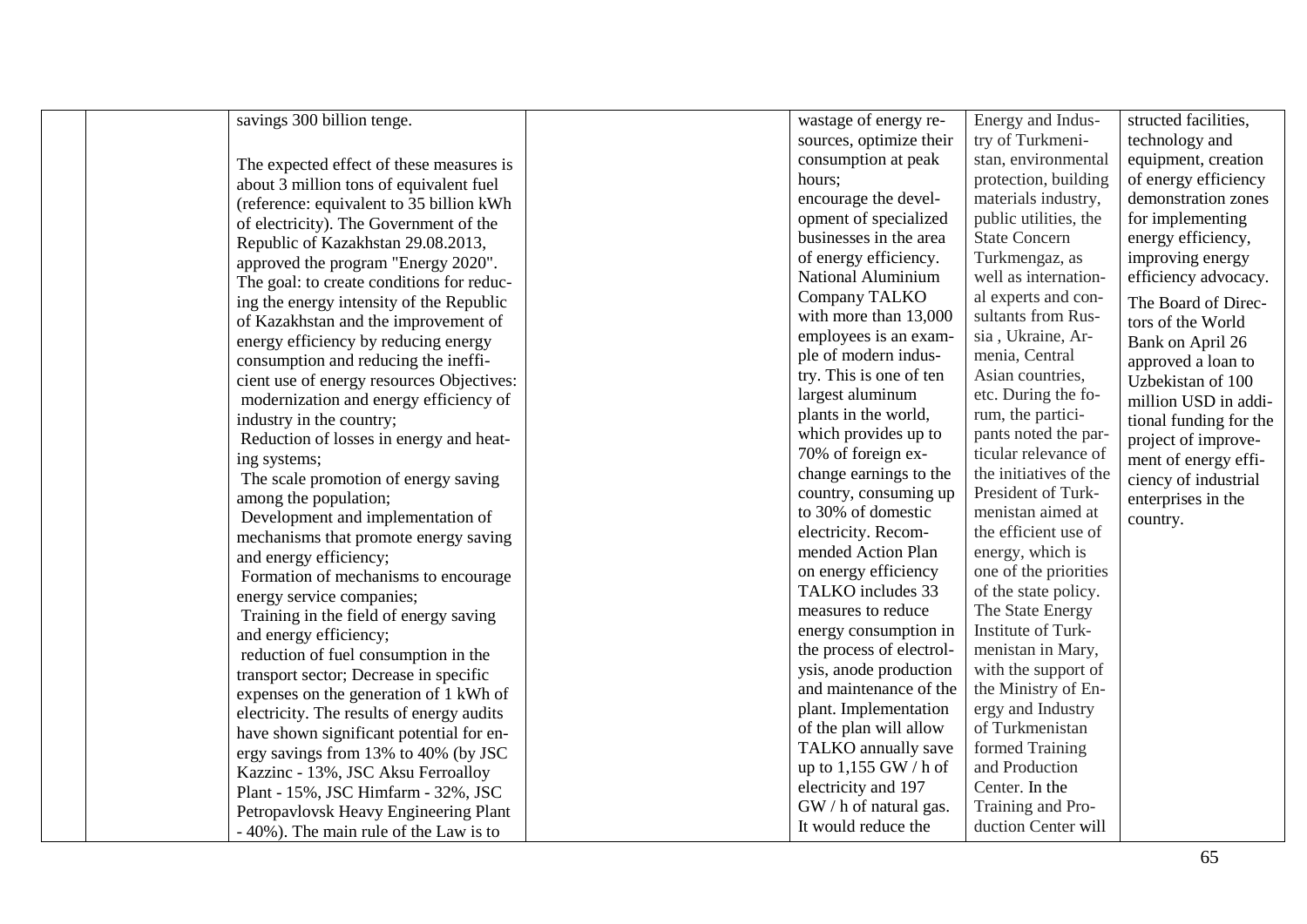create a registry of the State Energy. In accordance with the Government of the Republic of Kazakhstan of February 5, 2013 No 86 was defined the operator of the state energy registry. The entities of the state energy registry are individual entrepreneurs and legal entities that consume energy resources in the amount equivalent to over 1500 tons of equivalent fuel per year, as well as government agencies and quasi -public sector entities. The entities of the state energy registry, consuming energy resources in the equivalent of over 1500 tons of equivalent fuel per year pass mandatory energy audit at least once every five years, and since 2014 have to establish, implement and organize the work of the energy management system in accordance with the requirements of the international standard for energy management. The standard ST RK ISO 50001 -2012 "Energy Management Systems was approved. Requirements with guidance for use and the technique of the energy audits in buildings. Currently Kazakhstan Association of Energy Auditors successfully operates, which includes 13 companies and 6 training centers for retraining and professional development of staff carrying out energy audits and (or) the examination of energy saving and efficiency, as well as the development, implementation and organization of the energy management system. Within a comprehensive plan are implemented 16 regional and 5 sectoral plans for energy

consumption of electricity and natural gas by 20 and 37 percentin compar ison with the average rate in 2009 - 2011. The load on the national grid would be reduced by 132 MW.

be held practical and laboratory works, research in the field of efficient energy using alternative and renewable energy sources. It is planned to develop energy saving technologies using s olar, wind, hydro, biofuels and local fuels in combination with conventional energy equipment (diesel generators, gas turbines, and other units). The Center's work is intended to provide and participate in collaborative, including foreign, innovative projects on renewable energy, research, compilation and implementation of best practices and the latest innovative technologies in the energy industry.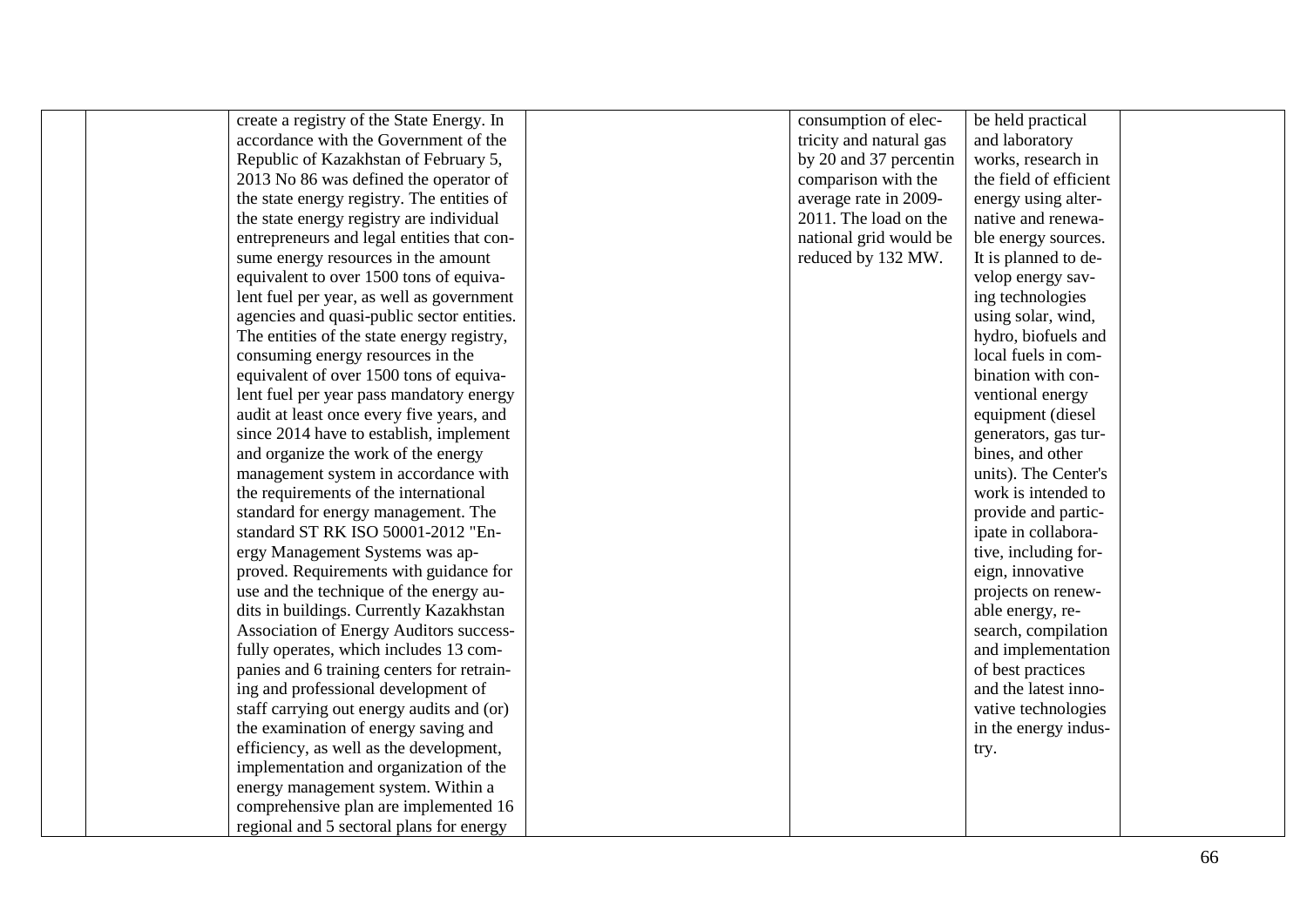|    |                                                                           | saving. A technical committee for stand-<br>ardization in the field of energy saving<br>and energy efficiency was created. In-<br>ternational cooperation in the field of<br>energy conservation is developing. So,<br>are implemented agreements and memo-<br>randums with the Governments of Ger-<br>many, the USA, Japan, the Kingdom of<br>Norway and the Netherlands. According<br>to the cooperation with Federal Republic<br>of Germany and the German Energy<br>Agency was set up a center for energy<br>efficiency.                                                                                                                                                                                                                                                                                                                                                                           |                                                                                                                                                                                                                                                                                                                                                                                                                                                                                                                                                                                                                                                                                                                                                                                                         |                                                                                                                                                                                                                                                                                                                                                                                                                                                                                                                                                                                   |                                                                                                                                                                                                                                                                                                                                                                                                                                                                               |                                                                                                                                                                                                                                                                                                                                                                                                                                                                                                             |
|----|---------------------------------------------------------------------------|--------------------------------------------------------------------------------------------------------------------------------------------------------------------------------------------------------------------------------------------------------------------------------------------------------------------------------------------------------------------------------------------------------------------------------------------------------------------------------------------------------------------------------------------------------------------------------------------------------------------------------------------------------------------------------------------------------------------------------------------------------------------------------------------------------------------------------------------------------------------------------------------------------|---------------------------------------------------------------------------------------------------------------------------------------------------------------------------------------------------------------------------------------------------------------------------------------------------------------------------------------------------------------------------------------------------------------------------------------------------------------------------------------------------------------------------------------------------------------------------------------------------------------------------------------------------------------------------------------------------------------------------------------------------------------------------------------------------------|-----------------------------------------------------------------------------------------------------------------------------------------------------------------------------------------------------------------------------------------------------------------------------------------------------------------------------------------------------------------------------------------------------------------------------------------------------------------------------------------------------------------------------------------------------------------------------------|-------------------------------------------------------------------------------------------------------------------------------------------------------------------------------------------------------------------------------------------------------------------------------------------------------------------------------------------------------------------------------------------------------------------------------------------------------------------------------|-------------------------------------------------------------------------------------------------------------------------------------------------------------------------------------------------------------------------------------------------------------------------------------------------------------------------------------------------------------------------------------------------------------------------------------------------------------------------------------------------------------|
| 24 | Additional<br>measures to sup-<br>port energy effi-<br>ciency in industry | The country pays much attention to im-<br>provement of the mechanisms and<br>methods to promote energy efficiency.<br>In particular the Government of the<br>country are developed the following ac-<br>tivities:<br>- allow to local authorities decide the<br>question of temporary grant of benefits,<br>their amount and other terms of provid-<br>ing tax benefits to enterprises that im-<br>plement energy efficient technologies;<br>- at the national level to solve the issue<br>of the promotion of energy saving and<br>reduction of customs duties for enter-<br>prises importing energy efficient and<br>energy saving equipment;<br>- establish the possibility of concluding<br>special agreements that aim at providing<br>services in the field of energy efficiency<br>in the public sector;<br>- create conditions in the implementation<br>of mechanisms of attraction of private | The Government of Kyrgyzstan set<br>priorities of the development of<br>energy saving and energy efficien-<br>cy. To achieve the main objectives<br>were defined three priorities of the<br>development.<br>The first priority is aimed at mak-<br>ing that through the qualitative or-<br>ganizational and managerial sup-<br>port the process of development of<br>energy saving in the country, to<br>provide a short-term period the vol-<br>ume of energy savings up to 1.2<br>million tons of equivalent fuel. To<br>do this is necessary to:<br>- provide adequate institutional<br>support for public policy of energy<br>conservation;<br>- increase the level of energy sav-<br>ings for budget organizations;<br>- improve the the regulatory<br>framework in the field of energy<br>saving; | For strengthening of<br>Tajikistan energy poli-<br>cy in the field of ener-<br>gy efficiency and a<br>wide use of renewable<br>energy is proposed:<br>- develop a large-scale<br>comprehensive energy<br>efficiency target pro-<br>gram based on the<br>specific implementa-<br>tion of renewable en-<br>ergy projects, and en-<br>sure corresponding<br>implementation of the<br>program;<br>- provide in the legis-<br>lation legal regulations<br>concerning the intro-<br>duction of energy effi-<br>cient technologies to<br>reduce energy intensi-<br>ty of production, de- | To provide state<br>support for renew-<br>able energy and<br>energy efficiency<br>development the<br>following measures<br>are recommended:<br>- Regulations on<br>energy saving and<br>energy efficiency.<br>- National Program<br>/ Strategy for the<br>development of<br>renewable energy<br>by 2020.<br>- Creation of the<br>state energy-saving<br>fund for the devel-<br>opment of new<br>clean energy tech-<br>nologies.<br>- Preferential taxa-<br>tion and loans for | For energy saving<br>the Government of<br>the Republic of Uz-<br>bekistan provides the<br>following benefits to<br>entities and persons:<br>$\bullet$ funding due to<br>the state soft loan<br>of national, sec-<br>toral and region-<br>al programs and<br>projects in the<br>field of rational<br>use of energy;<br>funding of inter-<br>$\bullet$<br>sectoral research<br>and development<br>work, production<br>of pilot lots of<br>energy efficient<br>equipment;<br>custom duties<br>and taxes on the |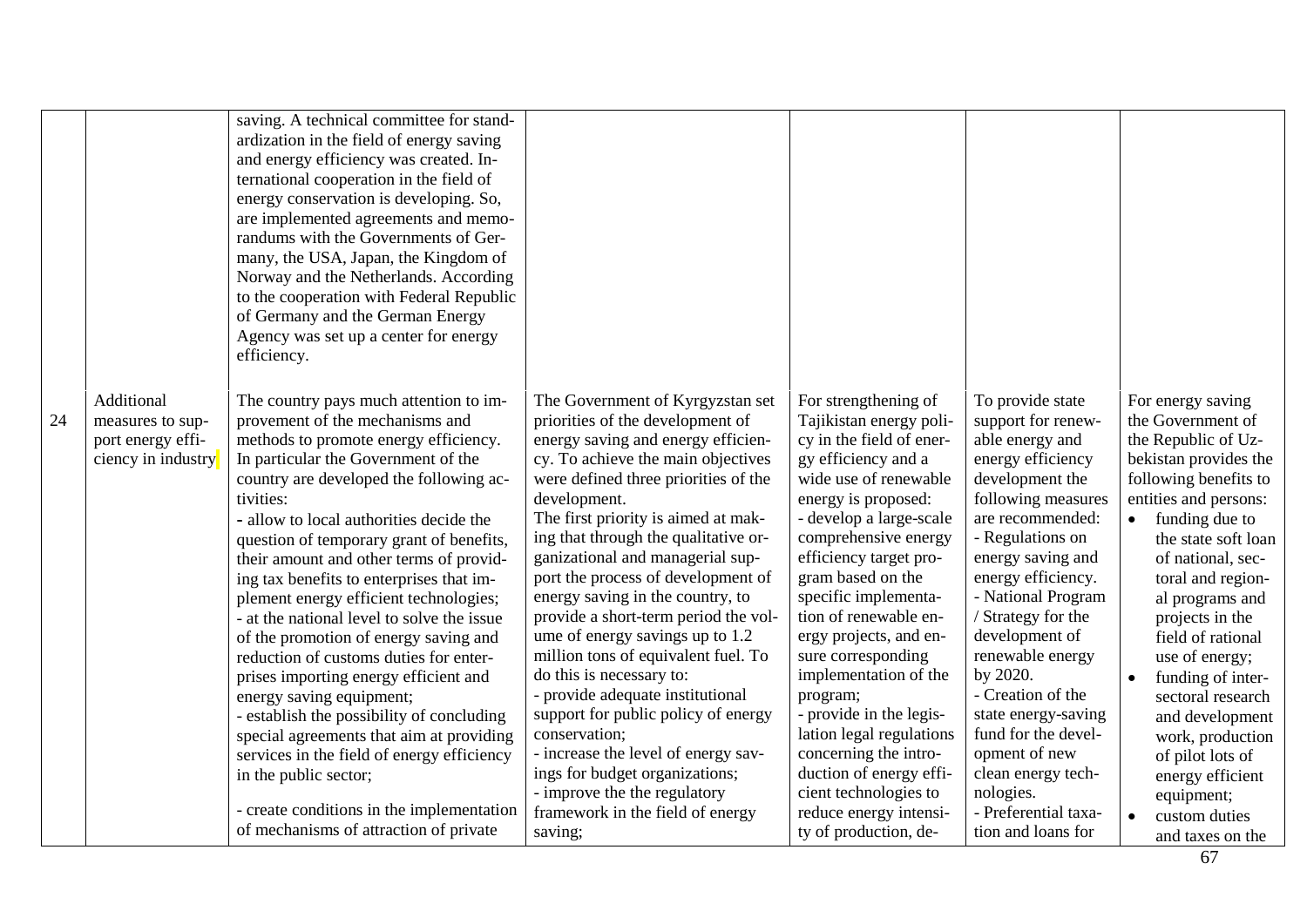investment in energy saving measures in housing.

The plans for the modernization of enterprises that are part of regional plans for energy savings will be implemented by 2015. All of the above measures require investments and costs that will be borne by the company. In this regard, is necessary to implement additional measures of economic incentives of enterprises to improve their energy efficiency. To support small and medium businesses is offered by the government to provide preferential loans and leasing programs for buy energy efficient technologies and equipments. In addition, on the basis of energy audits is necessary to revise standards of energy consumption for industrial plants in towards toughening, as well as to introduce a system of benchmarking of energy efficiency. The system of technical regulation is a key instrument of the state influence on the processes of energy saving. In this regard, it is necessary to review the current technical standards and adopt new energy efficiency standards for various equipment and technologies. Analysis of the current policy of the state regulation and the existing mechanisms to stimulate energy saving and energy efficiency in Kazakhstan. The Government of the Republic of Kazakhstan has ambitious targets for energy efficiency and is already implementing a number of activities. In general, the effective policy of energy saving is the

- develop and implement mechanisms for financial support and encourage individuals and legal entities engaged in energy saving measures; - reduce the level of commercial

and technical losses to the approved standards in 2015; - introduce a tariff system that encourages energy saving in energy; - provide a full accounting of energy and gas in 2015 after 100% equipment with modern appliances account for all subjects of economic

activity; - optimize the management of demand to ensure a uniform and allowable load of the power system; - provide fuel savings in the production and consumption of energy annually at a rate of 0.5 million tons of equivalent fuel;

- develop mechanisms for financial support for the implementation of energy saving policy;

- improve the statistical reporting and monitoring in the field of energy efficiency.

velopment of renewable energy, recycling of water and energy resources, process optimization of power plants, reduction of heat loss of production, administrative and residential buildings, energy efficiency of residential build-

ings; - предусмотреть специальные credit instruments (revolving funds and credit lines), tax incentives for investment, comprehensive application of energy certification; - create training programs and hold information campaigns; - in developing appropriate amendments to the legislation of Tajikistan should take into account international experience in supporting the development of RES and energy efficiency.

developers. - Preferential tariffs for users. - Creation of a modern technological base.

import of equipment, devices and materials, the use of which greatly increases the efficiency of energy use;

• other matters in accordance with their competence.

The Government of the Republic of Uzbekistan has the right to apply reduced rates for energy to entities and persons who:

- provide reduction of energy consumption against established standards;
- produce competi
	- tive products with low energy consumption;
- use fuel as a raw material for the production of bulk products.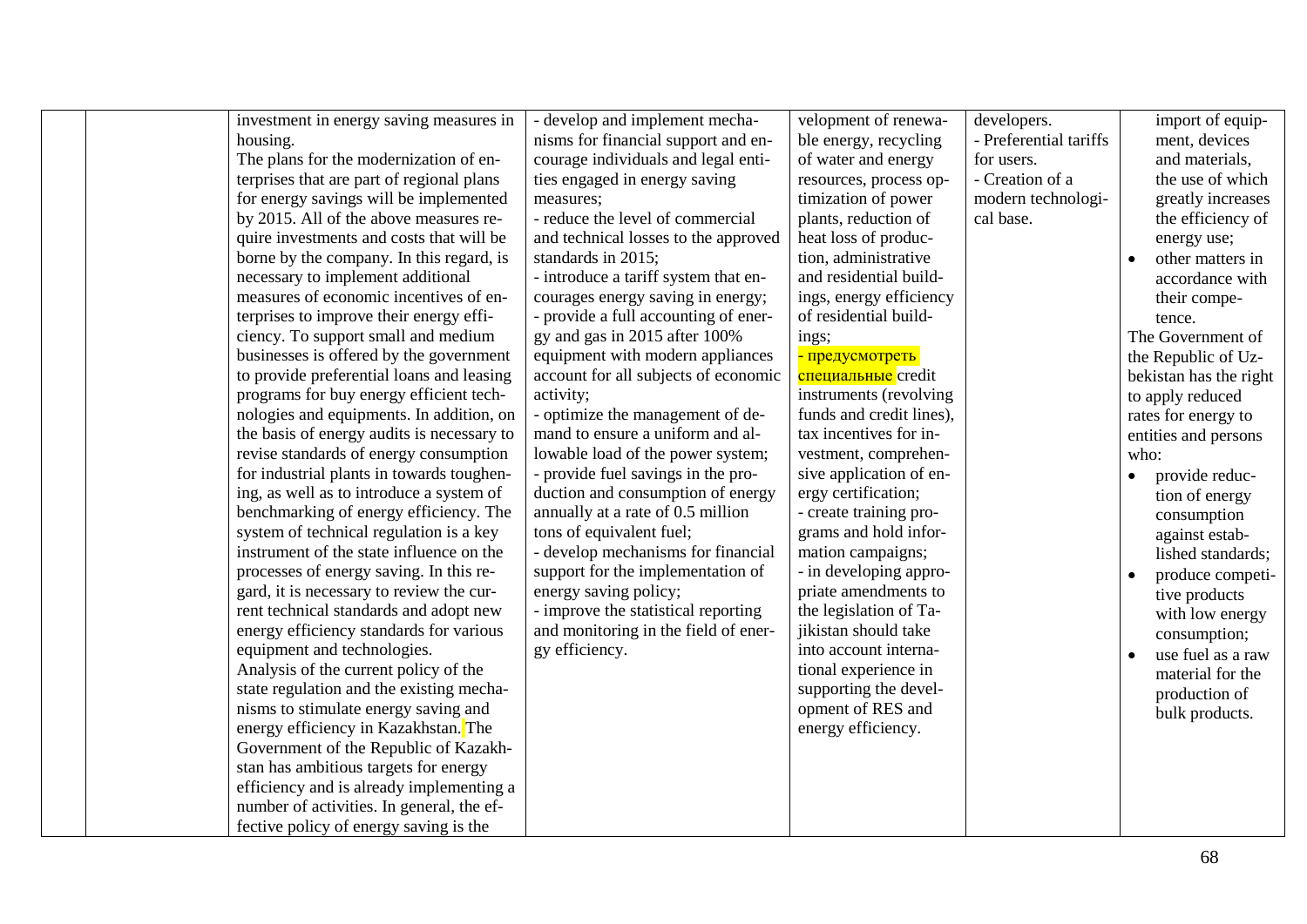| Power supply<br>companies and<br>25<br>their impact on<br>energy efficiency | main tasks: 1) establishment of the regu-<br>latory framework, 2) approval of the<br>regional and sectoral plans for energy<br>saving, 3) formation and maintenance of<br>the State Registry of energy; 4) imple-<br>mentation of the technical regulation; 5)<br>training and promotion of energy effi-<br>ciency, 6) development of international<br>cooperation; 7) business involvement in<br>energy saving policy. In particular, a<br>significant stage in the development of<br>energy saving and energy efficiency was<br>the adoption in January 2012 of the laws<br>of the Republic of Kazakhstan on energy<br>saving and energy efficiency.<br>The new Law of the Republic of Ka-<br>zakhstan on energy saving and energy<br>efficiency," introduced the concept of<br>"Innovative Energy. In the energy sec-<br>tor, it is important to effectively imple-<br>ment the activities under the investment<br>agreements with the energy companies.<br>In this case, very effective strategy is the<br>following measures:<br>1) ban on the separate production of<br>heat and electricity in the designed ener-<br>gy sources without evaluation of the ap-<br>plicability of cogeneration technology.<br>2) requirement of mandatory energy ef-<br>ficiency of enterprises that will not only<br>improve the efficiency of investment<br>programs for modernization, but also<br>will have a positive impact on the final<br>result for increase the efficiency of<br>plants and reduce network losses;<br>3) revision of technical standards on | The energy policy of the country,<br>the general trends and objectives<br>are: Achieve by 2014-2015 the fi-<br>nancial and economic recovery of<br>the industry; ensure sustainable de-<br>velopment of the power industry,<br>technological upgrading; commis-<br>sioning of new generation and<br>transmission capacity, increase the<br>share of renewable energy in the<br>structure of production, increase<br>energy efficiency through energy<br>saving, increase the reliability of<br>power supply.<br>The development priorities of elec-<br>tric power industry in the near fu-<br>ture include the development and<br>implementation of practical<br>measures to reduce energy loss,<br>strengthening of commercial and | Energy policy is<br>formed on the basis of<br>the National Devel-<br>opment Strategy of the<br>Republic of of Tajiki-<br>stan until 2015 (NDS).<br>It is based on the fol-<br>lowing principles: en-<br>ergy security, energy<br>efficiency of the econ-<br>omy, budget energy<br>efficiency, clean ener-<br>gy.<br>The program for the<br>effective use of hydro-<br>power resources and<br>energy saving for<br>2012-2016 includes<br>measures for the im-<br>plementation of plans | The national pro-<br>gram of social and<br>economic devel-<br>opment of Turk-<br>menistan until 2030<br>provides a signifi-<br>cant increase of<br>production of elec-<br>tricity due to the<br>increase of it own<br>consumption and<br>export. In 2030, it<br>is assumed that the<br>production of elec-<br>tricity in Turkmeni-<br>stan will reach 35.5<br>billion kWh. In<br>2009 was produced<br>15.61 billion kWh.<br>To increase the<br>power generation it | In 2010, Uzbekistan<br>was generally pro-<br>duced 50.6 billion<br>kWh and 7,790 Gcal.<br>of thermal energy, in<br>2011 these figures<br>were more than 51.4<br>billion kWh and<br>8070 Gcal. respec-<br>tively.<br>Technical energy<br>losses of Uzbeken-<br>ergo is approximate-<br>ly 13%.<br>Strategic objectives<br>of the electric power<br>industry in Uzbeki-<br>stan consist of the<br>following objectives:<br>deepening of eco-<br>nomic reforms, for- |
|-----------------------------------------------------------------------------|------------------------------------------------------------------------------------------------------------------------------------------------------------------------------------------------------------------------------------------------------------------------------------------------------------------------------------------------------------------------------------------------------------------------------------------------------------------------------------------------------------------------------------------------------------------------------------------------------------------------------------------------------------------------------------------------------------------------------------------------------------------------------------------------------------------------------------------------------------------------------------------------------------------------------------------------------------------------------------------------------------------------------------------------------------------------------------------------------------------------------------------------------------------------------------------------------------------------------------------------------------------------------------------------------------------------------------------------------------------------------------------------------------------------------------------------------------------------------------------------------------------------------------------------------------|-------------------------------------------------------------------------------------------------------------------------------------------------------------------------------------------------------------------------------------------------------------------------------------------------------------------------------------------------------------------------------------------------------------------------------------------------------------------------------------------------------------------------------------------------------------------------------------------------------------------------------------------------------------------------------------------------------------------------------------|---------------------------------------------------------------------------------------------------------------------------------------------------------------------------------------------------------------------------------------------------------------------------------------------------------------------------------------------------------------------------------------------------------------------------------------------------------------------------------------|--------------------------------------------------------------------------------------------------------------------------------------------------------------------------------------------------------------------------------------------------------------------------------------------------------------------------------------------------------------------------------------------------------------------------------------------------------------------|-------------------------------------------------------------------------------------------------------------------------------------------------------------------------------------------------------------------------------------------------------------------------------------------------------------------------------------------------------------------------------------------------------------------------------------------------------------------|
|-----------------------------------------------------------------------------|------------------------------------------------------------------------------------------------------------------------------------------------------------------------------------------------------------------------------------------------------------------------------------------------------------------------------------------------------------------------------------------------------------------------------------------------------------------------------------------------------------------------------------------------------------------------------------------------------------------------------------------------------------------------------------------------------------------------------------------------------------------------------------------------------------------------------------------------------------------------------------------------------------------------------------------------------------------------------------------------------------------------------------------------------------------------------------------------------------------------------------------------------------------------------------------------------------------------------------------------------------------------------------------------------------------------------------------------------------------------------------------------------------------------------------------------------------------------------------------------------------------------------------------------------------|-------------------------------------------------------------------------------------------------------------------------------------------------------------------------------------------------------------------------------------------------------------------------------------------------------------------------------------------------------------------------------------------------------------------------------------------------------------------------------------------------------------------------------------------------------------------------------------------------------------------------------------------------------------------------------------------------------------------------------------|---------------------------------------------------------------------------------------------------------------------------------------------------------------------------------------------------------------------------------------------------------------------------------------------------------------------------------------------------------------------------------------------------------------------------------------------------------------------------------------|--------------------------------------------------------------------------------------------------------------------------------------------------------------------------------------------------------------------------------------------------------------------------------------------------------------------------------------------------------------------------------------------------------------------------------------------------------------------|-------------------------------------------------------------------------------------------------------------------------------------------------------------------------------------------------------------------------------------------------------------------------------------------------------------------------------------------------------------------------------------------------------------------------------------------------------------------|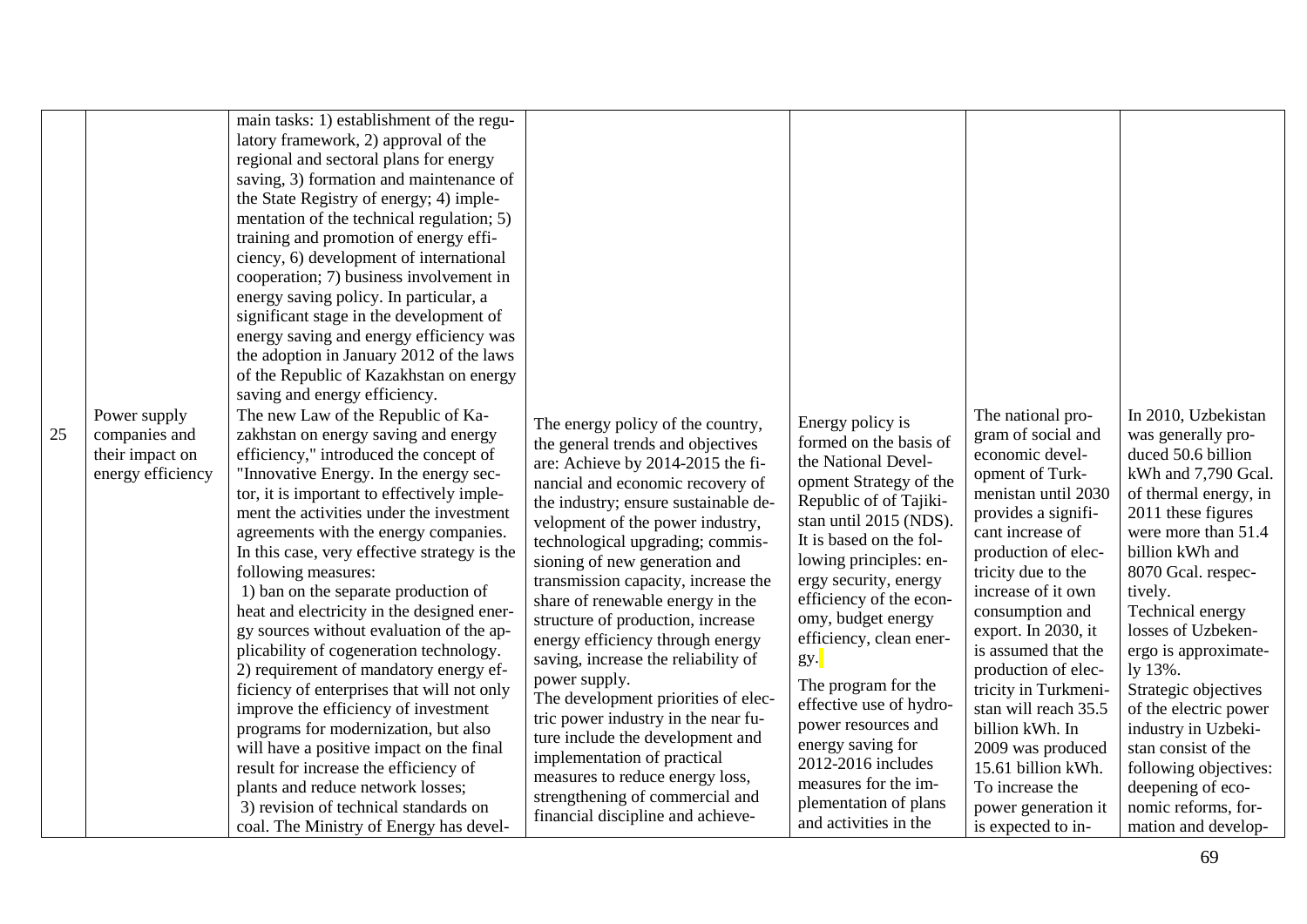oped a project on Sectoral power development program for 2010-2014 and Comprehensive plan to improve the energy efficiency of the Republic of Kazakhstan for 2012-2015., which indicates that the required size of reduction of primary energy consumption in the country can be achieved through the following activities:Reduction of specific consumption for electricity generation from existing 350 tons of equivalent fuel / kWh to 300 tons of equivalent fuel / kWh; reduction of specific consumption of heat supply from the existing 190 kg / Gcal to 170 kg / Gcal; Reduction of total energy losses in distribution networks to 15.1% from the current 25.9%; Reduction of total losses of heat in distribution networks up to 18% from the current 32.8%;

In the accepted power development program until 2030 identified areas of energy saving policy in the production of electricity. Priority technologies for electricity production:: thermal power plants, based on the gasification of coal; thermal power plant based on fluidized bed systems for brown coa;, coal generating units that use the technology of using supercritical steam parameters.

With the transfer of energy between 2005 and 2009 in Kazakhstan succeeded to reduce excessive losses of electricity in three times, in two times in heat ener-

ment of profitability of entities in the industry; modernization and increase of generating capacity, improvement of their efficiency through the use of new technology and management of load schedules, introduction of new generation capacities and transmission lines, active participation in the processes of intergovernmental integration with Central Asia countries, the CIS in the preparation and creation of a single competitive market of electric energy and power; reform of the management system of the electric power sector, improvement of management, creation of the necessary institutional framework and the regulatory framework, completion of the structural reform of the sector, implementation of a balanced tariff and pricing policies; improvement of the technical equipment of commercial accounting systems with the transition to automatic system for commercial accounting of power consumption; creation of the internal energy market with ensuring a competitive environment for the development and sale of electricity through the construction of small hydro power plants and other alternative sources; measures to preserve the competitive advantages of Kyrgyzstan at the regional export market of electricity and the development of ex-

field of energy efficiency and energy saving, rational use of energy and reduction of energy losses, determines the state policy on achieving energy independence through: efficient use of water and energy resources, attraction and promoting investment for the development of clean energy and the introduction of energy saving, restructuring and corporate management of the electricity sector, establishment of tariffs on the basis of actual costs in the production and electricity transmission; extensive use of renewable energy sources; examination of design solutions on energy efficiency and energy saving, development and improvement of mechanisms and tools of economic incentives in the process of electricity production and consumption, rational distribution of loads in the power system and

crease capacity due to: modernization of eight power units at Mary HPP and two power units at Turk-menbashinsk CHP. To date, six power units at Mary HPP have worked out their resource (27 years). Two power units of Mary HPP and two units of Turkmenbashi CHP are operating time of more than 22 years and are close to working out the resource. For the modernization of power units are required investments of 684 million USD. Carried out calculations show that costs of modernization of power units will pay off for Turkmenistan only from the export of gas savings within 3-5 years. Transfer of gas turbine plants to combined cycle. ment of the energy market, reliable supply of the economy and population with quality electricity, technical reequipment and modernization of the energy enterprises, improving the efficiency of their production activities, reduction of negative impact of energy production on the environment ; further development of integration processes within the United Energy System of Central Asia. Currently, the organizational and technological potential of energy saving industry is estimated at 2.5-5 million tons of equivalent fuel per year. In 2012, the implementation of 54 investment projects in the electricity sector for more than 7 billion USD was provided: 17 investment

70 projects for 4.5 bil-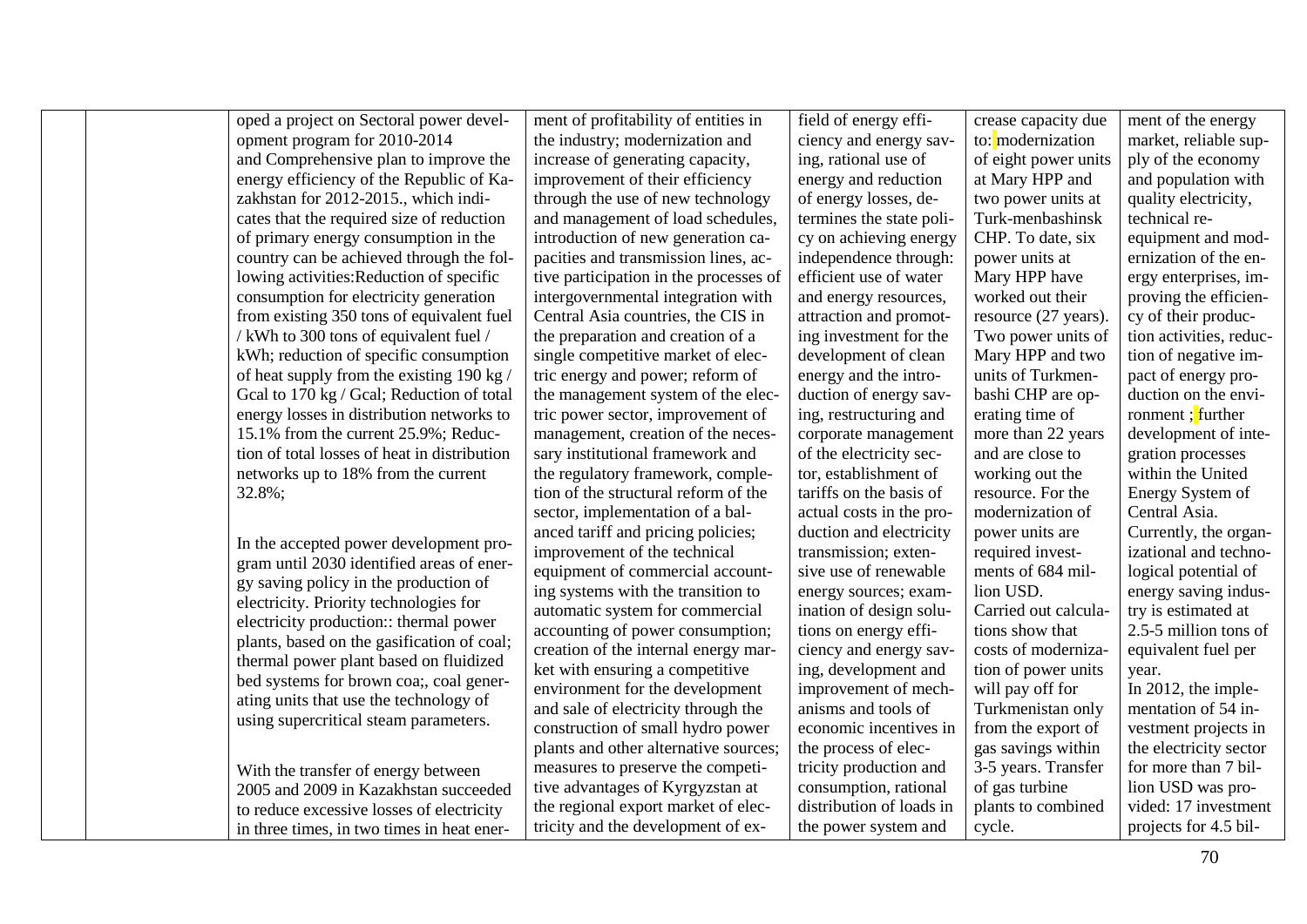| gy.<br>This evaluation of the effect of the in-<br>troduction of reactive power sources in<br>the distribution network in Kazakhstan<br>showed that the electricity consumption<br>at the level of 2009 annual savings by<br>reducing energy losses could amount to<br>more than 28 million USD per year. | port potential, improvement of the<br>conditions for attracting private<br>investment in the sector and on the<br>basis of a public-private partner-<br>ship. | increasing the effi-<br>ciency of power gen-<br>eration capacity, the<br>conversion of boiler<br>plants to CHPs using<br>renewable energy; im-<br>plementation and im-<br>provement of new<br>forms of accounting<br>systems and reduction<br>of technological and<br>commercial losses;<br>efficient use of water<br>and energy resources;<br>adoption and approval<br>of investment plans<br>and activities in the<br>field of energy effi-<br>ciency and energy sav-<br>ing. The task of im-<br>proving the efficiency<br>of the electric power<br>industry due to the<br>implementation of the<br>following measures:<br>reconstruction of boil-<br>ers of industrial enter-<br>prises into mini-CHPs<br>with gas turbines units.<br>The total electrical<br>capacity of mini CHPs<br>will be 230 MW, and<br>the maximum heat<br>load will exceed 300<br>Gcal / h; replacement | The transfer of one<br>power plant of 254<br>MW from the sim-<br>ple to combined<br>cycle will annually<br>save about 250 mil-<br>lion m3 of gas, re-<br>duce by 500 thou-<br>sand tons of CO2<br>per year. While the<br>unit costs of 1 MW<br>of installed capaci-<br>ty of steam turbines<br>in 2,5 times higher<br>than the unit cost of<br>gas turbine power<br>plants, these costs<br>will be repaid in 5-<br>6 years from the<br>export of saved gas.<br>Transition of gas<br>turbine plants to<br>combined cycle can<br>increase the capaci-<br>ty of the Turkmen<br>energy system to<br>720 MW. To carry<br>out work on trans-<br>fer of gas turbine<br>power plants of<br>simple to combined<br>cycle, is required<br>an investment of<br>972 million USD.<br>- Construction of | lion USD<br>in the field of power<br>engineering; 8 in-<br>vestment projects<br>totaling 217 million<br>USD in the field of<br>hydropower, 19 in-<br>vestment projects<br>totaling more than 1<br>billion USD in the<br>modernization and<br>construction of pow-<br>er grids; 10 invest-<br>ment projects total-<br>ing over 1.31 billion<br>USD in other areas<br>of energy aimed at<br>the introduction of<br>innovative technolo-<br>gies.<br>The implementation<br>of these investment<br>projects will allow<br>the country to ensure<br>the introduction of<br>additional modern<br>facilities in the<br>amount of more than<br>2,520 MW power<br>lines 500 |
|-----------------------------------------------------------------------------------------------------------------------------------------------------------------------------------------------------------------------------------------------------------------------------------------------------------|---------------------------------------------------------------------------------------------------------------------------------------------------------------|------------------------------------------------------------------------------------------------------------------------------------------------------------------------------------------------------------------------------------------------------------------------------------------------------------------------------------------------------------------------------------------------------------------------------------------------------------------------------------------------------------------------------------------------------------------------------------------------------------------------------------------------------------------------------------------------------------------------------------------------------------------------------------------------------------------------------------------------------------------------------------|------------------------------------------------------------------------------------------------------------------------------------------------------------------------------------------------------------------------------------------------------------------------------------------------------------------------------------------------------------------------------------------------------------------------------------------------------------------------------------------------------------------------------------------------------------------------------------------------------------------------------------------------------------------------------------------------------------------------------------------------------------------------------------------|--------------------------------------------------------------------------------------------------------------------------------------------------------------------------------------------------------------------------------------------------------------------------------------------------------------------------------------------------------------------------------------------------------------------------------------------------------------------------------------------------------------------------------------------------------------------------------------------------------------------------------------------------------------------|
|                                                                                                                                                                                                                                                                                                           |                                                                                                                                                               | of outdated boilers                                                                                                                                                                                                                                                                                                                                                                                                                                                                                                                                                                                                                                                                                                                                                                                                                                                                | four new power                                                                                                                                                                                                                                                                                                                                                                                                                                                                                                                                                                                                                                                                                                                                                                           |                                                                                                                                                                                                                                                                                                                                                                                                                                                                                                                                                                                                                                                                    |

with new ones.

plants with a com-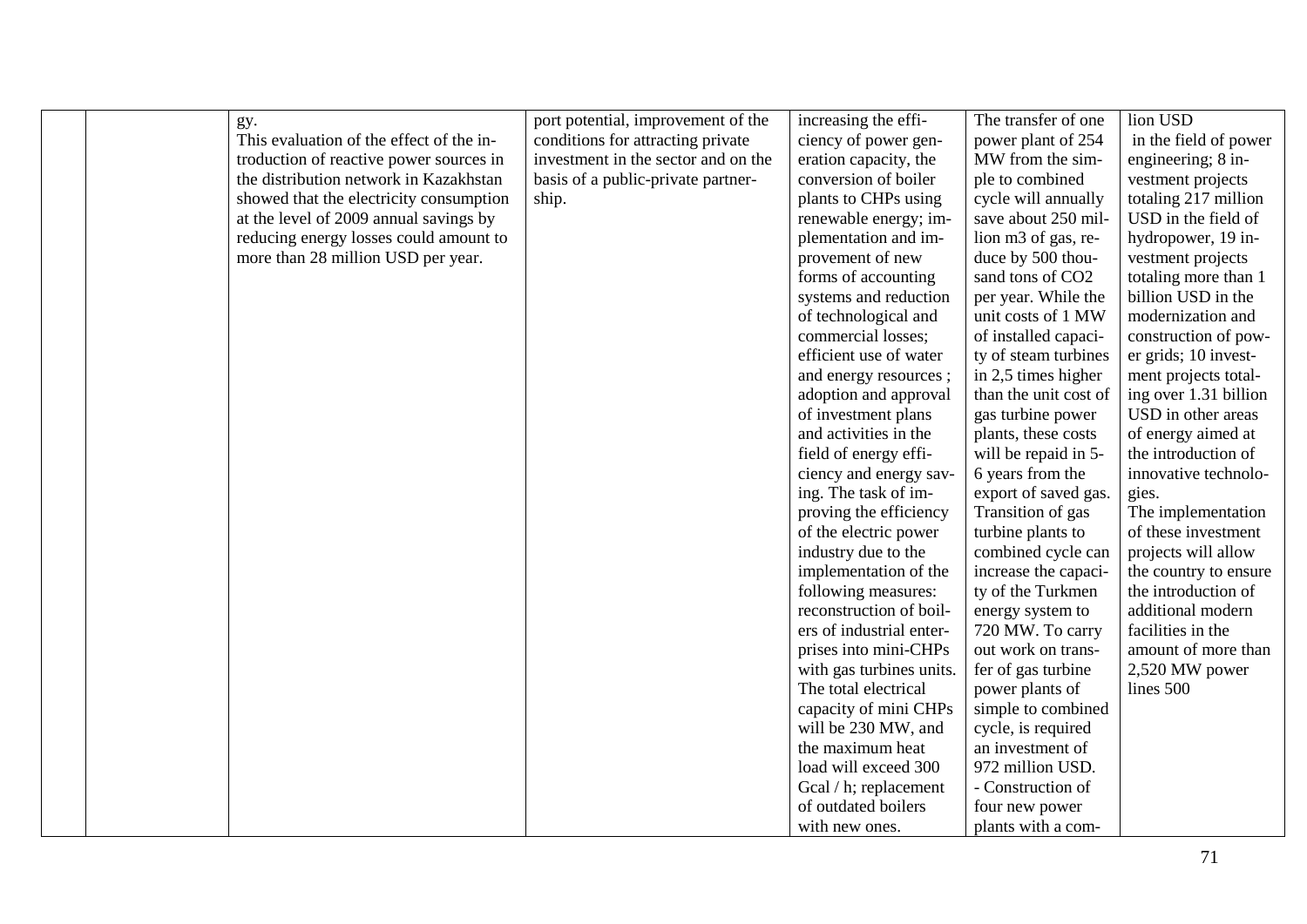|  | bined cycle of work                   |
|--|---------------------------------------|
|  | with a capacity of                    |
|  | 374 MW each one,                      |
|  | with a total invest-                  |
|  | ment of 564 million                   |
|  | USD. The total in-                    |
|  | vestment in gener-                    |
|  | ating capacity to                     |
|  | ensure the growth                     |
|  | of electricity gener-                 |
|  | ation until 2020                      |
|  | will reach 2.22 bil-                  |
|  | lion USD.                             |
|  |                                       |
|  | In the power grid<br>construction the |
|  |                                       |
|  | program provides                      |
|  | the construction of                   |
|  | 220 kV ring around                    |
|  | Ashgabatthat will                     |
|  | significantly im-                     |
|  | prove the reliability                 |
|  | of Ashkhabad pow-                     |
|  | er supply because is                  |
|  | achieved mutual                       |
|  | redundancy of                         |
|  | Ashkhabad, Aba-                       |
|  | dan and Akhal                         |
|  | power plants. It is                   |
|  | planned to loop the                   |
|  | Turkmen energy                        |
|  | system on the over-                   |
|  | head lines of 500                     |
|  | kV and until 2020                     |
|  | is planned to build                   |
|  | 500 kV transmis-                      |
|  | sion line Turkmen-                    |
|  | bashi-Ashgabat-                       |